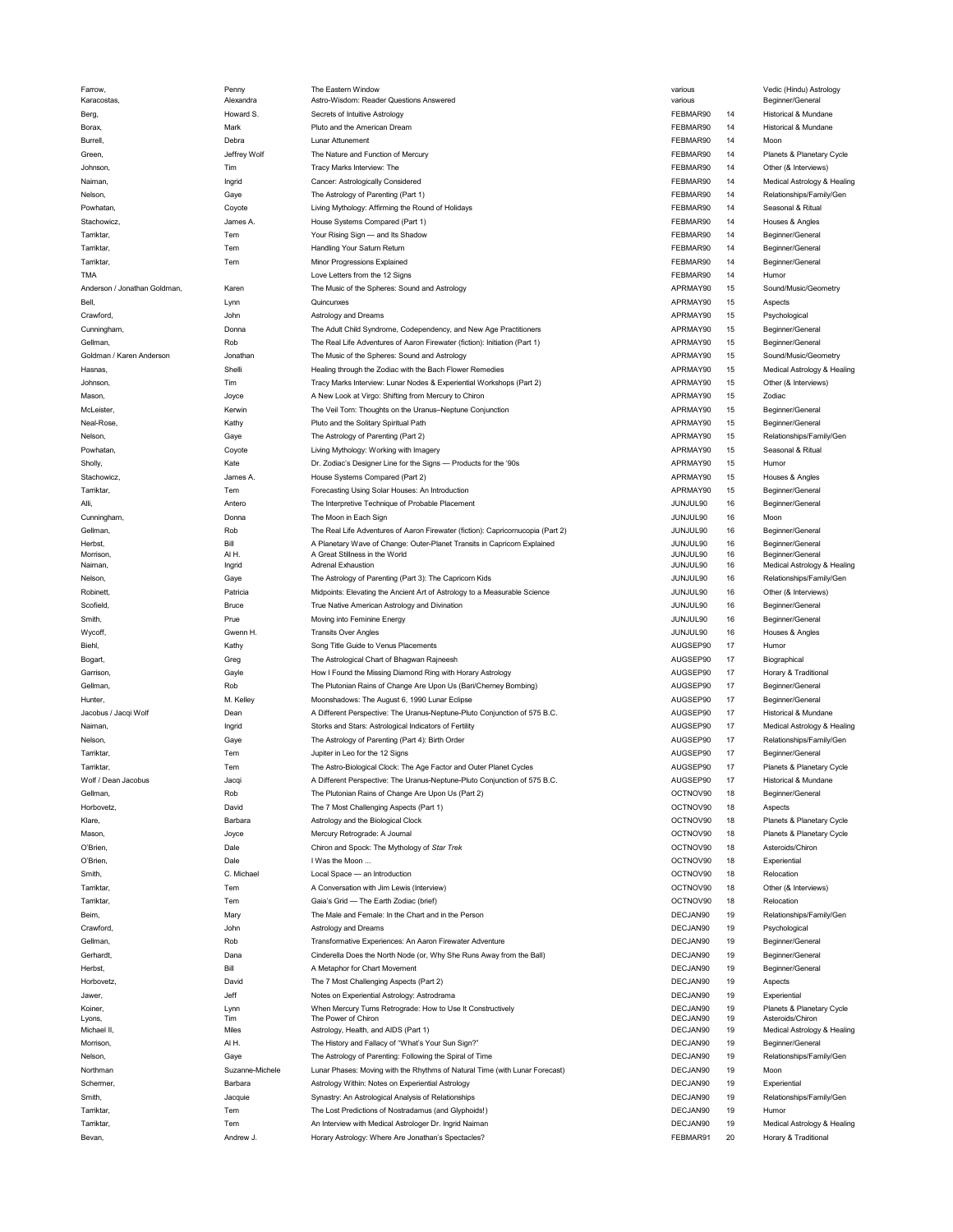| Bogart,                 |                     | The Cycle of Mercury                                                                    |                      |          |                                          |
|-------------------------|---------------------|-----------------------------------------------------------------------------------------|----------------------|----------|------------------------------------------|
| Cunningham,             | Donna               | Vocational Astrology: Getting Real for the Nineties                                     | FEBMAR91             | 20       | <b>Practical Applications</b>            |
| Davenport,              | Nikki               | The Purplest Dragon: An Astrology Fable                                                 | FEBMAR91             | 20       | Beginner/General                         |
|                         |                     |                                                                                         |                      |          |                                          |
| Efrein,                 | Laurie              | America 1991: Watchwords, Not Solutions                                                 | FEBMAR91             | 20       | Historical & Mundane                     |
| Gellman,                | Rob                 | The Alchemy of Relationship - Part 1: Establishing Personal Patterns                    | FEBMAR91             | 20       | Relationships/Family/Gen                 |
| Gerhardt,               | Dana                | Naming Rumplestiltskin: Breaking Our Contracts with Saturn                              | FEBMAR91             | 20       | Beginner/General                         |
| Michael II,             | Miles               | Astrology, Health, and AIDS (Part 2)                                                    | FEBMAR91             | 20       | Medical Astrology & Healing              |
|                         |                     |                                                                                         |                      |          |                                          |
| Morrison,               | AIH.                | Next Ahead of Sun                                                                       | FEBMAR91             | 20       | Beginner/General                         |
| Morrison,               | AIH.                | Two Millennia of Confusion About House Rulerships                                       | FEBMAR91             | 20       | Houses & Angles                          |
| Myers,                  | Buz                 | Moving Into Uranus-Neptune                                                              | FEBMAR91             | 20       | Planets & Planetary Cycle                |
|                         |                     |                                                                                         |                      |          |                                          |
| Nelson,                 | Gaye                | Astrological Predictions for 1991: The Year that Love Must Lead                         | FEBMAR91             | 20       | Beginner/General                         |
| Papalas,                | Nicholas            | Using Numerical Point Systems in the Assessment of the Strength of Planets              | FEBMAR91             | 20       | Counseling & Practice                    |
| Starck,                 | Marcia              | Earth Mother Astrology: A Feminine Look                                                 | FEBMAR91             | 20       | Zodiac                                   |
|                         |                     |                                                                                         |                      |          |                                          |
| Tarriktar,              | Tem                 | Saturn in Aquarius: 1991-93                                                             | FEBMAR91             | 20       | Beginner/General                         |
| Tenney,                 | Jonathan            | Astrology As If the Person Mattered                                                     | FEBMAR91             | 20       | Counseling & Practice                    |
| Van Toen,               | Donna               | The Uranus-Neptune Conjunction                                                          | FEBMAR91             | 20       | Planets & Planetary Cycle                |
|                         |                     | Saturn Transits: Time As a Process                                                      |                      |          |                                          |
| Ashman,                 | Bernie              |                                                                                         | APRMAY91             | 21       | Planets & Planetary Cycle                |
| Bogart,                 | Greg                | Introducing Sidereal Perspectives (Part 1): Precession-Corrected Transits               | APRMAY91             | 21       | Transits/Progressions/Ret                |
| Brereton,               | Jean                | <b>Experiential Astrology</b>                                                           | APRMAY91             | 21       | Experiential                             |
| Cunningham,             | Donna               | Working with Teenagers and their Charts                                                 | APRMAY91             | 21       | Relationships/Family/Gen                 |
|                         |                     |                                                                                         |                      |          |                                          |
| Day,                    | Marguerite          | Judging Eclipses by Their Roots: Some Timely Examples                                   | APRMAY91             | 21       | Moon                                     |
| Efrein,                 | Laurie              | U.S. Update: Has War Led to a Lasting Peace?                                            | APRMAY91             | 21       | Historical & Mundane                     |
|                         |                     | The Alchemy of Relationship - Part 2: Exploring Personal Patterns                       | APRMAY91             | 21       | Relationships/Family/Gen                 |
| Gellman,                | Rob                 |                                                                                         |                      |          |                                          |
| Gerhardt,               | Dana                | Zodiac Tales (Part 1): Aries and Taurus                                                 | APRMAY91             | 21       | Zodiac                                   |
| Herbst,                 | Bill                | Astrology and Psychotherapy: A Comparison for Astrologers                               | APRMAY91             | 21       | Counseling & Practice                    |
| MiXXe,                  | AdZe                | Flus of the Zodiac                                                                      | APRMAY91             | 21       | Humor                                    |
| Morrison,               | AIH.                | Mental Chemistry: The Speed and Position of Mercury and the Moon                        | APRMAY91             | 21       | Planets & Planetary Cycle                |
|                         |                     |                                                                                         |                      | 21       | Medical Astrology & Healing              |
| Naiman,                 | Ingrid              | Memory                                                                                  | APRMAY91             |          |                                          |
| Nelson,                 | Gaye                | Which Sign to Love? (poem)                                                              | APRMAY91             | 21       | Beginner/General                         |
| Nigro,                  | Marie               | ASTROTOONS (in many issues)                                                             | APRMAY91             | 21       | Humor                                    |
| Parsons,                | Renee               | The Myths of Pluto                                                                      | APRMAY91             | 21       | Myth & Story                             |
|                         |                     |                                                                                         |                      |          |                                          |
| Schreib,                | Bil                 | The Zodees (cartoons)                                                                   | APRMAY91             | 21       | Zodiac                                   |
| Sparrow,                | Linda S.            | How Do They Spend their Lunch Hour?                                                     | APRMAY91             | 21       | Humor                                    |
| Starck,                 | Marcia              | Astrology and Ritual                                                                    | APRMAY91             | 21       | Seasonal & Ritual                        |
|                         |                     |                                                                                         |                      |          |                                          |
| Tarriktar,              | Tem                 | Are You a Confused Cuspal Creature? (humor)                                             | APRMAY91             | 21       | Humor                                    |
| Biehl,                  | Kathy               | Wayward Ho! Mercury Direct: Fact or Phantom?                                            | JUNJUL91             | 22       | Humor                                    |
| Bogart,                 | Greg                | Introducing Sidereal Perspectives (2): Precession-Corrected Solar Returns               | JUNJUL91             | 22       | Transits/Progressions/Ret                |
|                         |                     |                                                                                         |                      |          |                                          |
| Calia,                  | Stephen             | The Uranus-Neptune Conjunction of 1993                                                  | JUNJUL91             | 22       | Planets & Planetary Cycle                |
| Casey,                  | Caroline            | Visionary Activism and the Planetary Patterns of the '90s                               | JUNJUL91             | 22       | Beginner/General                         |
| Clarson,                | Laura               | Impulse vs. Intuition: How to Tell the Difference                                       | JUNJUL91             | 22       | Beginner/General                         |
|                         |                     |                                                                                         |                      |          |                                          |
| Cunningham,             | Donna               | The Myths of Scarcity and Competition among Astrologers                                 | JUNJUL91             | 22       | Counseling & Practice                    |
| Efrein                  | Laurie              | U.S. Update: "Moving Right Along" - Where?                                              | JUNJUL91             | 22       | Historical & Mundane                     |
|                         |                     |                                                                                         |                      |          |                                          |
|                         |                     |                                                                                         |                      | 22       | Zodiac                                   |
| Gerhardt,               | Dana                | Zodiac Tales (Part 2): Gemini and Cancer                                                | JUNJUL91             |          |                                          |
| Hunter,                 | M. Kelley           | Experiencing Astrology in Groups                                                        | JUNJUL91             | 22       | Experiential                             |
| Jordan,                 | Shelley             | Working with the Asteroids (part 1): Understanding Juno                                 | JUNJUL91             | 22       | Asteroids/Chiron                         |
| Mardyks,                | Raymond             | The Stars, Solar Eclipses, and the Gulf War                                             | JUNJUL91             | 22       | Fixed Stars & Constellatio               |
|                         |                     |                                                                                         |                      |          |                                          |
| Moody,                  | Wayne               | EarthVibes: Mercury's Ring                                                              | JUNJUL91             | 22       | Beginner/General                         |
| Morrison,               | AIH.                | Two Centuries of Pluto in Signs                                                         | JUNJUL91             | 22       | Beginner/General                         |
| Naiman,                 | Ingrid              | Who Is the Child Within?                                                                | JUNJUL91             | 22       | Beginner/General                         |
|                         |                     |                                                                                         |                      |          |                                          |
| Nelson,                 | Gaye                | What Makes a Reading Great?                                                             | JUNJUL91             | 22       | Counseling & Practice                    |
| Smith,                  | C. Michael          | Modern Tools of the Trade (computers and software for astrologers)                      | JUNJUL91             | 22       | Beginner/General                         |
| Van Toen.               | Donna               | What Doing Charts Has Taught Me                                                         | JUNJUL91             | 22       | Counseling & Practice                    |
|                         |                     |                                                                                         | AUGSEP91             |          |                                          |
| Bogart,                 | Greg                | Introducing Sidereal Perspectives (3): The Ennead                                       |                      | 23       | Transits/Progressions/Ret                |
| Cunningham,             | Donna               | Educating the Client vs. Selling the Client                                             | AUGSEP91             | 23       | Counseling & Practice                    |
| Dearborn,               | Ed                  | Astro-Periodicals List                                                                  | AUGSEP91             | 23       | Other (& Interviews)                     |
| Efrein                  | Laurie              | U.S. Chart Update: Pluto and the Low Blows of Summer                                    | AUGSEP91             | 23       | Historical & Mundane                     |
|                         |                     |                                                                                         |                      |          |                                          |
| Erickson,               | David               | The Non-Harmonic Convergence - Guest Glyphoids                                          | AUGSEP91             | 23       | Humor                                    |
| Gellman,                | Rob                 | Astrology for Children: Spring (a story)                                                | AUGSEP91             | 23       | Other (& Interviews)                     |
| Gerhardt,               | Dana                | Zodiac Tales (Part 3): Leo and Virgo                                                    | AUGSEP91             | 23       | Zodiac                                   |
|                         |                     |                                                                                         |                      |          |                                          |
| Hammerslough,           | Bruce F.            | Three Ways to Enhance Your Use of Astro*Carto*Graphy                                    | AUGSEP91             | 23       | Relocation                               |
| Hathaway,               | Edith               | 20th Century Astrology: A Look at Media, Scientists, Politicians, and the Law           | AUGSEP91             | 23       | Historical & Mundane                     |
| Jawer,                  | Jeff                | Counseling with Astrology                                                               | AUGSEP91             | 23       | Counseling & Practice                    |
| <b>Johnson</b>          | Daniel              | Astrology as a Modern-Day Myth                                                          | AUGSEP91             | 23       | Myth & Story                             |
| Jordan,                 | Shelley             | Working with the Asteroids (part 2): Ceres - The Mother Within                          | AUGSEP91             | 23       | Asteroids/Chiron                         |
|                         |                     |                                                                                         |                      |          |                                          |
| Koiner,                 | Lynn                | How to Constructively Use the Venus Retrograde Period of 1991                           | AUGSEP91             | 23       | Planets & Planetary Cycle                |
| Lyons,                  | Tim                 | Cycles of Repression (part 1): Pluto's Transits to the U.S. Moon                        | AUGSEP91             | 23       | Historical & Mundane                     |
| Mardyks,                | Raymond             | When the Stars Touch the Earth: The New Age through 2012                                | AUGSEP91             | 23       | Fixed Stars & Constellatio               |
|                         |                     |                                                                                         |                      |          |                                          |
| Nelson,                 | Gaye                | <b>Solstice Points</b>                                                                  | AUGSEP91             | 23       | Zodiac                                   |
| Olesky,                 | Rio                 | New Images of Masculine Expression                                                      | AUGSEP91             | 23       | Relationships/Family/Gen                 |
| Schermer,               | Barbara             | The Roots of Experiential Astrology                                                     | AUGSEP91             | 23       | Experiential                             |
| Van Toen,               | Donna               |                                                                                         |                      | 23       |                                          |
|                         |                     | Some Thoughts on Education                                                              | AUGSEP91             |          | Beginner/General                         |
| various authors         |                     | Planet Camp 1991 Report                                                                 | AUGSEP91             | 23       | Beginner/General                         |
| Austin,                 | Stephanie           | Astrology and Healing                                                                   | OCTNOV91             | 24       | Medical Astrology & Healing              |
|                         |                     | An Introduction to Minor Progressions                                                   | OCTNOV91             | 24       | Transits/Progressions/Ret                |
| Bogart,                 | Greg                |                                                                                         |                      |          |                                          |
| Cunningham,             | Donna               | What Do You Charge? Considerations About Money and Fees                                 | OCTNOV91             | 24       | Counseling & Practice                    |
| Fitzgerald,             | Robert              | Taurus Rising: The Overthrow of the Goddess and Modern Astrology                        | OCTNOV91             | 24       | Historical & Mundane                     |
| Gerhardt,               | Dana                | Zodiac Tales (Part 4): Libra and Scorpio                                                | OCTNOV91             | 24       | Zodiac                                   |
|                         |                     |                                                                                         |                      |          |                                          |
| Hammerslough<br>Jordan, | Bruce F.<br>Shelley | Saturn in Aquarius<br>Working with the Asteroids (part 3): Pallas - The Voice of Wisdom | OCTNOV91<br>OCTNOV91 | 24<br>24 | Historical & Mundane<br>Asteroids/Chiron |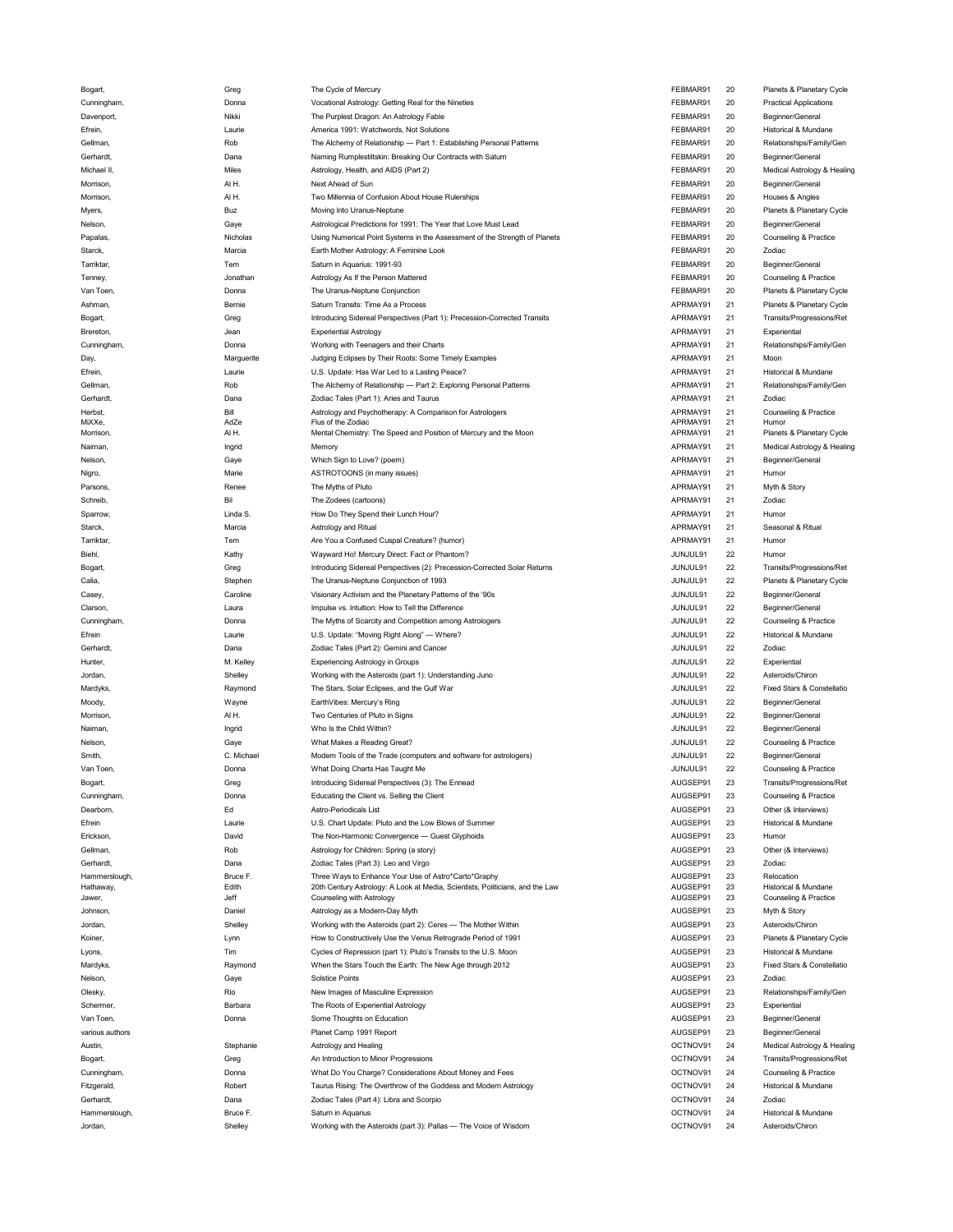| Lyons,                | 1 Im             | Cycles of Repression (part 2): Pluto's Transits to the U.S. Moon                                                  | <b>OCTNOV91</b>      | 24       | Historical & Mundane                             |
|-----------------------|------------------|-------------------------------------------------------------------------------------------------------------------|----------------------|----------|--------------------------------------------------|
| Matrix Software       |                  | Astro*Index: Descriptive Astronomy (part 1)                                                                       | OCTNOV91             | 24       | Other (& Interviews)                             |
| Mauriello,            | Guy              | The Wound of Chiron                                                                                               | OCTNOV91             | 24       | Asteroids/Chiron                                 |
| Meyer,                | Michael R.       | At the Threshold of a Global Society (part 1): The Challenge of the UR-NE Conj.                                   | OCTNOV91             | 24       | Historical & Mundane                             |
|                       |                  |                                                                                                                   |                      | 24       |                                                  |
| Morrison,             | AIH.             | Put the Fixed Stars into Your Own Horoscope                                                                       | OCTNOV91             |          | Fixed Stars & Constellatio                       |
| Rogers-Gallagher,     | Kim              | Astrologers and Saturn                                                                                            | OCTNOV91             | 24       | Beginner/General                                 |
| Scofield,             | Bruce            | A Dog's Life (The Chart and Life Story of Sheena)                                                                 | OCTNOV91             | 24       | Biographical                                     |
| Tarriktar,            | Tem              | The Sun-Mars-Pluto Alignment in Scorpio                                                                           | OCTNOV91             | 24       | Beginner/General                                 |
| Tarriktar,            | Tem              | Forces, States, Styles: An Interview with Antero Alli                                                             | OCTNOV91             | 24       | Other (& Interviews)                             |
| Zareen,               | Ma Prem          | <b>Discovering Positive Neptune</b>                                                                               | OCTNOV91             | 24       | Planets & Planetary Cycle                        |
|                       |                  |                                                                                                                   |                      |          |                                                  |
| Baron,                | Gerald           | Dirt, Jello, Windy, and Hot Signs: Experiencing the Elements                                                      | DECJAN91             | 25       | Experiential                                     |
| Beim,                 | Mary             | The Uranus-Neptune Conjunction and the Nodal Axis                                                                 | DECJAN91             | 25       | Aspects                                          |
| Bogart,               | Greg             | Toward a Contemplative Astrology                                                                                  | DECJAN91             | 25       | Beginner/General                                 |
| Cunningham,           | Donna            | Counseling the Client in Crisis - "How Bad Will It Be?"                                                           | DECJAN91             | 25       | Counseling & Practice                            |
| Efrein,               | Laurie           | Thomas, Hill, and the U.S.: A Look at the Rectified Charts                                                        | DECJAN91             | 25       | Other (& Interviews)                             |
|                       |                  |                                                                                                                   |                      |          |                                                  |
| Gerhardt,             | Dana             | Zodiac Tales (Part 5): Sagittarius and Capricorn                                                                  | DECJAN91             | 25       | Zodiac                                           |
| Giamario,<br>Glasgow, | Daniel<br>Jeanne | The Spectrum of Masculinity: An Astrological Look at Emerging Male Mysteries<br>The Night Before Christmas (poem) | DECJAN91<br>DECJAN91 | 25<br>25 | Relationships/Family/Gen<br>Other (& Interviews) |
|                       |                  |                                                                                                                   |                      |          |                                                  |
| Hammerslough,         | Bruce F.         | Houses and the Ascendant                                                                                          | DECJAN91             | 25       | Houses & Angles                                  |
| Jordan,               | Shelley          | Working with the Asteroids (part 4): Vesta - Vessel of Purity                                                     | DECJAN91             | 25       | Asteroids/Chiron                                 |
| Lyons,                | Tim              | Cycles of Repression (part 3): Pluto's Transits to the U.S. Moon                                                  | DECJAN91             | 25       | Historical & Mundane                             |
| Matrix Software       |                  | Astro*Index: Descriptive Astronomy (part 2) - Planetary Position                                                  | DECJAN91             | 25       | Other (& Interviews)                             |
|                       |                  |                                                                                                                   |                      |          |                                                  |
| Meyer,                | Michael R.       | At the Threshold of a Global Society (part 2): The Challenge of the UR-NE Conj.                                   | DECJAN91             | 25       | Historical & Mundane                             |
| Mysliwiec,            | Mark             | Masks: Forgotten Channels                                                                                         | DECJAN91             | 25       | Experiential                                     |
| Nelson,               | Gaye             | For Men: How to Find Power through the Feminine                                                                   | DECJAN91             | 25       | Relationships/Family/Gen                         |
| Palles,               | Ada M.           | The True Nature of the Elements                                                                                   | DECJAN91             | 25       | Beginner/General                                 |
| Starck,               | Marcia           | Winter Solstice and the Winter Eclipses                                                                           | DECJAN91             | 25       | Seasonal & Ritual                                |
|                       |                  | Earth Change Information                                                                                          |                      | 26       |                                                  |
| Christian,            | Diana            |                                                                                                                   | FEBMAR92             |          | Historical & Mundane                             |
| Cunningham,           | Donna            | Astrologer as Resource Person                                                                                     | FEBMAR92             | 26       | Counseling & Practice                            |
| Efrein,               | Laurie           | A Living History Unfolds                                                                                          | FEBMAR92             | 26       | Historical & Mundane                             |
| Gerhardt,             | Dana             | Zodiac Tales (Part 6): Aquarius and Pisces                                                                        | FEBMAR92             | 26       | Zodiac                                           |
| Hammerslough,         | Bruce F.         | 1992 and the U.S. Chart                                                                                           | FEBMAR92             | 26       | Historical & Mundane                             |
|                       | M. Kelley        | The Incarnation of Uranus                                                                                         | FEBMAR92             | 26       | Experiential                                     |
| Hunter,               |                  |                                                                                                                   |                      |          |                                                  |
| Meyer,                | Michael R.       | At the Threshold of a Global Society (part 3): The Challenge of the UR-NE Conj.                                   | FEBMAR92             | 26       | Historical & Mundane                             |
| Morrison,             | AIH.             | The Saturn-Chiron Opposition                                                                                      | FEBMAR92             | 26       | Asteroids/Chiron                                 |
| Pond,                 | Lucy             | The 8th House                                                                                                     | FEBMAR92             | 26       | Houses & Angles                                  |
| Rasmussen,            | Steven C.        | Secrets of the 7-Day Week                                                                                         | FEBMAR92             | 26       | Historical & Mundane                             |
| Solté,                | David            | Scorpionic America (part 1)                                                                                       | FEBMAR92             | 26       | Historical & Mundane                             |
|                       |                  |                                                                                                                   |                      |          |                                                  |
| Artman-Zaitoon,       | Merilyn          | On Fees and Self-Esteem                                                                                           | <b>MARC1992</b>      | 27       | Counseling & Practice                            |
| Austin,               | Stephanie        | The Healing Spiral                                                                                                | <b>MARC1992</b>      | 27       | Medical Astrology & Healing                      |
| Bevan,                | Andrew J.        | Where Are My Notes on the Client?                                                                                 | <b>MARC1992</b>      | 27       | Horary & Traditional                             |
| Bowser,               | Kenneth          | A New Perspective on the Outer Planets                                                                            | <b>MARC1992</b>      | 27       | Planets & Planetary Cycle                        |
| Coleman,              | James            | <b>Holistic Planetary Classification</b>                                                                          | <b>MARC1992</b>      | 27       | Theoretical or Philosophic                       |
|                       |                  |                                                                                                                   |                      |          |                                                  |
| Cunningham,           | Donna            | First Contact with the Client                                                                                     | <b>MARC1992</b>      | 27       | Counseling & Practice                            |
| Elko,                 | Bronwyn          | Tips on Starting Your Own Practice                                                                                | <b>MARC1992</b>      | 27       | Counseling & Practice                            |
| Foreman,              | Patricia         | What Computers Can Do for You                                                                                     | <b>MARC1992</b>      | 27       | Counseling & Practice                            |
| Herbst,               | Bill             | The Client-Astrologer Relationship                                                                                | <b>MARC1992</b>      | 27       | Counseling & Practice                            |
| MiXXe,                | AdZe             | Making Astrology Pay from A to Z                                                                                  | <b>MARC1992</b>      | 27       | Counseling & Practice                            |
|                       |                  |                                                                                                                   |                      |          |                                                  |
| Nasium,               | James            | Fun with Horary Astrology                                                                                         | <b>MARC1992</b>      | 27       | Horary & Traditional                             |
| Parsons,              | Renee            | Saturn in Aquarius                                                                                                | <b>MARC1992</b>      | 27       | Planets & Planetary Cycle                        |
| Pierce,               | Ron Alan         | Music of the HemiSpheres                                                                                          | <b>MARC1992</b>      | 27       | Sound/Music/Geometry                             |
| Rasmussen,            | Steven C.        | The Cycle of the Moon                                                                                             | <b>MARC1992</b>      | 27       | Moon                                             |
| Scofield,             | <b>Bruce</b>     | The New Jersey Zodiac                                                                                             | <b>MARC1992</b>      | 27       | Humor                                            |
| Shinker,              | Kaye             | Succeed in Business Using Astrology                                                                               | <b>MARC1992</b>      | 27       | <b>Practical Applications</b>                    |
| Smith,                | C. Michael       | Modern Tools of the Trade                                                                                         | <b>MARC1992</b>      | 27       | Counseling & Practice                            |
| Solté,                | David            | Scorpionic America (part 2)                                                                                       | <b>MARC1992</b>      | 27       | Historical & Mundane                             |
|                       |                  |                                                                                                                   |                      |          |                                                  |
| Starck,               | Marcia           | 1992 Spring Equinox                                                                                               | <b>MARC1992</b>      | 27       | Seasonal & Ritual                                |
| Tarriktar,            | Tem              | Astrology 28                                                                                                      | <b>MARC1992</b>      | 27       | Zodiac                                           |
| Van Toen,             | Donna            | On Astrologers, Appointments, and Time                                                                            | <b>MARC1992</b>      | 27       | Counseling & Practice                            |
| Austin,               | Stephanie        | Synastry - The Mirror of Relationship                                                                             | APRMAY92             | 28       | Relationships/Family/Gen                         |
|                       |                  |                                                                                                                   |                      |          |                                                  |
| Barsky,               | Janice           | Making Heavenly Matches Work on Earth                                                                             | APRMAY92             | 28       | Relationships/Family/Gen                         |
| Bogart,               | Greg             | A Man Discovers His Moon                                                                                          | APRMAY92             | 28       | Moon                                             |
| Christino,            | Karen            | Father Time Blasts Off                                                                                            | APRMAY92             | 28       | Humor                                            |
| Cowger,               | Barry            | Birth Order: Family Dynamics and Astrology                                                                        | APRMAY92             | 28       | Relationships/Family/Gen                         |
| Cunningham,           | Donna            | Remedies of Interest to Astrologers                                                                               | APRMAY92             | 28       | Medical Astrology & Healing                      |
|                       |                  |                                                                                                                   |                      |          |                                                  |
| Elko,                 | Bronwyn          | The Dark Sun in Astrology                                                                                         | APRMAY92             | 28       | Psychological                                    |
| George,               | Demetra          | Dark Moon Goddess in Astrology                                                                                    | APRMAY92             | 28       | Relationships/Family/Gen                         |
| Gerhardt,             | Dana             | Moonwatching (Part 1)                                                                                             | APRMAY92             | 28       | Moon                                             |
| Jordan,               | Shelley          | Repression of Feminine in Astrology                                                                               | APRMAY92             | 28       | Relationships/Family/Gen                         |
| Mason,                | Joyce            | Radical Virgo                                                                                                     | APRMAY92             | 28       | Zodiac                                           |
|                       |                  |                                                                                                                   |                      |          |                                                  |
| Rogers-Gallagher,     | Kim              | Women and Chiron                                                                                                  | APRMAY92             | 28       | Asteroids/Chiron                                 |
| Schermer,             | Barbara          | Moon and the Power of Image                                                                                       | APRMAY92             | 28       | Moon                                             |
| Sholly,               | Kate             | Interview with Geraldine Hatch Hannon                                                                             | APRMAY92             | 28       | Other (& Interviews)                             |
| Spring,               | Helga            | <b>Relationship Puzzles</b>                                                                                       | APRMAY92             | 28       | Relationships/Family/Gen                         |
|                       |                  |                                                                                                                   |                      |          |                                                  |
| Starck,               | Marcia           | Feminine Faces of Pluto                                                                                           | APRMAY92             | 28       | Relationships/Family/Gen                         |
| Alden,                | Terry            | The Mill of Time (part 1)                                                                                         | JUNJUL92             | 29       | Historical & Mundane                             |
| Blaschke,             | Robert           | Astrology and 12-Step Recovery                                                                                    | JUNJUL92             | 29       | Psychological                                    |
| Bogart,               | Greg             | <b>Basic Concepts of Astrology</b>                                                                                | JUNJUL92             | 29       | Beginner/General                                 |
|                       | John             | Astrology and Dreamwork                                                                                           | JUNJUL92             | 29       | Psychological                                    |
| Crawford,             |                  |                                                                                                                   |                      |          |                                                  |

| TNOV91           | 24       | Historical & Mundane                             |
|------------------|----------|--------------------------------------------------|
| TNOV91           | 24       | Other (& Interviews)                             |
| TNOV91           | 24       | Asteroids/Chiron                                 |
| TNOV91           | 24       | Historical & Mundane                             |
| TNOV91           | 24       | Fixed Stars & Constellatio                       |
| TNOV91           | 24       | Beginner/General                                 |
| TNOV91           | 24       | Biographical                                     |
| TNOV91           | 24       | Beginner/General                                 |
| TNOV91           | 24       | Other (& Interviews)                             |
| TNOV91           | 24       | Planets & Planetary Cycle                        |
| CJAN91           | 25       |                                                  |
|                  |          | Experiential                                     |
| CJAN91           | 25       | Aspects                                          |
| CJAN91           | 25       | Beginner/General                                 |
| CJAN91           | 25       | Counseling & Practice                            |
| CJAN91           | 25       | Other (& Interviews)                             |
| CJAN91           | 25       | Zodiac                                           |
| CJAN91<br>CJAN91 | 25<br>25 | Relationships/Family/Gen<br>Other (& Interviews) |
| CJAN91           | 25       | Houses & Angles                                  |
|                  |          | Asteroids/Chiron                                 |
| CJAN91           | 25       |                                                  |
| CJAN91           | 25       | Historical & Mundane                             |
| CJAN91           | 25       | Other (& Interviews)                             |
| CJAN91           | 25       | Historical & Mundane                             |
| CJAN91           | 25       | Experiential                                     |
| CJAN91           | 25       | Relationships/Family/Gen                         |
| CJAN91           | 25       | Beginner/General                                 |
| CJAN91           | 25       | Seasonal & Ritual                                |
| BMAR92           | 26       | <b>Historical &amp; Mundane</b>                  |
| BMAR92           | 26       | Counseling & Practice                            |
| BMAR92           | 26       | Historical & Mundane                             |
| BMAR92           | 26       | Zodiac                                           |
| BMAR92           | 26       | Historical & Mundane                             |
| BMAR92           | 26       | Experiential                                     |
| BMAR92           | 26       | Historical & Mundane                             |
| BMAR92           | 26       | Asteroids/Chiron                                 |
| BMAR92           | 26       | Houses & Angles                                  |
|                  |          |                                                  |
| BMAR92           | 26       | Historical & Mundane                             |
| BMAR92           | 26       | Historical & Mundane                             |
| RC1992           | 27       | Counseling & Practice                            |
| RC1992           | 27       | Medical Astrology & Healin                       |
| RC1992           | 27       | Horary & Traditional                             |
| RC1992           | 27       | Planets & Planetary Cycle                        |
| RC1992           | 27       | Theoretical or Philosophic                       |
| RC1992           | 27       | Counseling & Practice                            |
| RC1992           | 27       | Counseling & Practice                            |
| RC1992           | 27       | Counseling & Practice                            |
| RC1992           | 27       | Counseling & Practice                            |
| RC1992           | 27       | Counseling & Practice                            |
| RC1992           | 27       | Horary & Traditional                             |
| RC1992           | 27       | Planets & Planetary Cycle                        |
| RC1992           | 27       | Sound/Music/Geometry                             |
| RC1992           | 27       | Moon                                             |
| RC1992           | 27       | Humor                                            |
| RC1992           | 27       | <b>Practical Applications</b>                    |
| RC1992           | 27       | Counseling & Practice                            |
| RC1992           | 27       | Historical & Mundane                             |
| RC1992           | 27       | Seasonal & Ritual                                |
| RC1992           | 27       | <b>Zodiac</b>                                    |
| RC1992           | 27       | Counseling & Practice                            |
| RMAY92           | 28       | Relationships/Family/Gen                         |
| RMAY92           | 28       | Relationships/Family/Gen                         |
|                  |          |                                                  |
| RMAY92           | 28       | Moon                                             |
| RMAY92           | 28       | Humor                                            |
| RMAY92           | 28       | Relationships/Family/Gen                         |
| RMAY92           | 28       | Medical Astrology & Healin                       |
| RMAY92           | 28       | Psychological                                    |
| RMAY92           | 28       | Relationships/Family/Gen                         |
| RMAY92           | 28       | Moon                                             |
| RMAY92           | 28       | Relationships/Family/Gen                         |
| RMAY92           | 28       | Zodiac                                           |
| RMAY92           | 28       | Asteroids/Chiron                                 |
| RMAY92           | 28       | Moon                                             |
| RMAY92           | 28       | Other (& Interviews)                             |
| RMAY92           | 28       | Relationships/Family/Gen                         |
| RMAY92           | 28       | Relationships/Family/Gen                         |
| NJUL92           | 29       | Historical & Mundane                             |
| NJUL92           | 29       | Psychological                                    |
|                  |          |                                                  |
| NJUL92           | 29       | Beginner/General                                 |
| NJUL92           | 29       | Psychological                                    |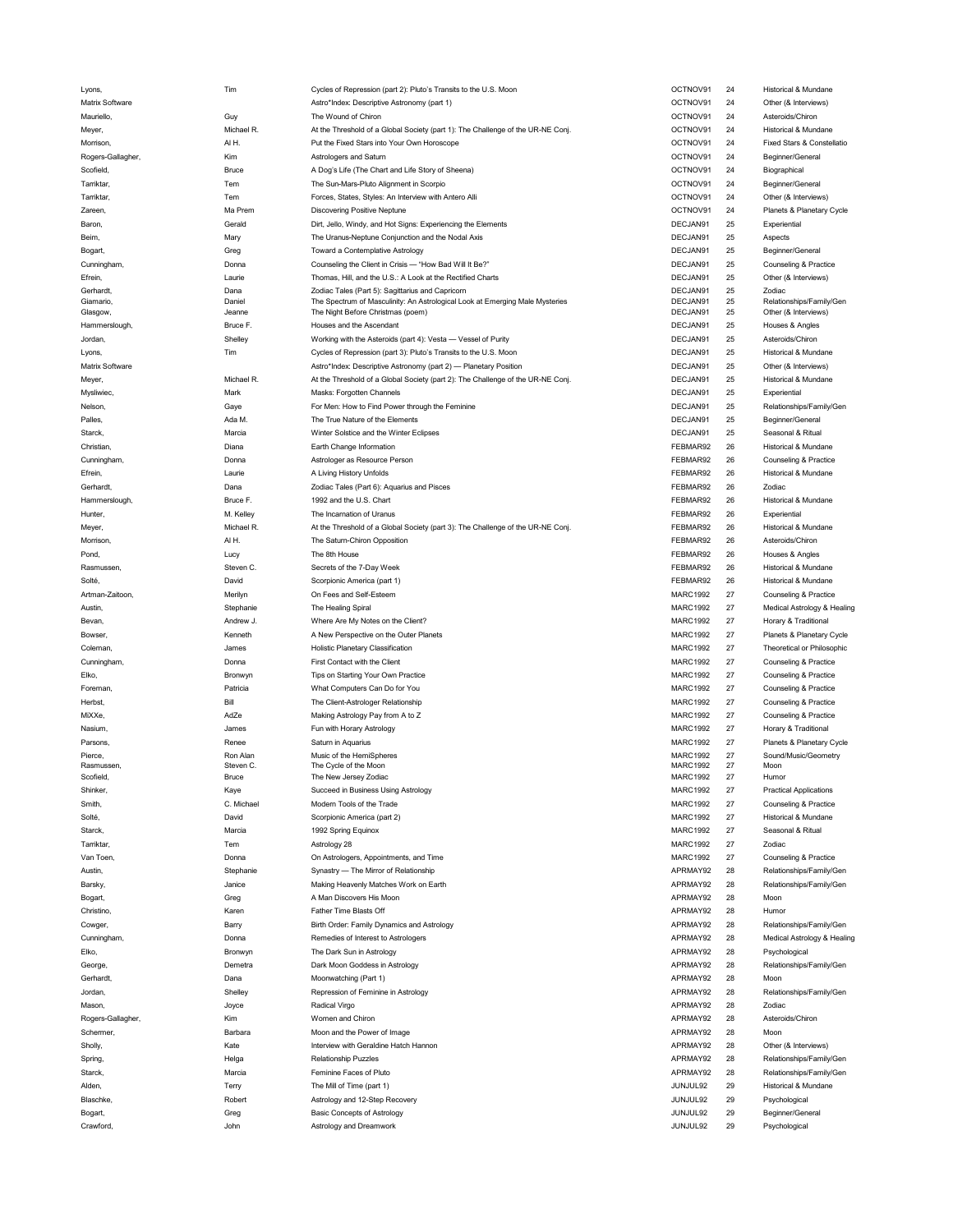Cunningham, and the control of the control of the control of the control of the control of the control of the control of the control of the control of the control of the control of the control of the control of the control Dukakis, Glaucus JUNJUL92 29 Humor Gerhardt, Dana JUNJUL92 29 Moon Hammerman / Muriel Taylor Lisa Lisa Lisa Astrogirls (cartoon) and the control of the control of the control of the Humor Astrogirls (cartoon) and the control of the control of the Humor Astrogirls (cartoon) and the control Lawson, Dianne JUNJUL92 29 Biographical John Lennon — A Man of His Time Mysliwiec/Barbara Schermer, Mark Becoming Mercury JUNJUL92 29 Experientia Schermer / M. Mysliwiec Barbara JUNJUL92 29 Experiential Starck, Summer Solstice, Summer Solstice, Summer Eclipses (Summer Lection Controller Summer Started Article Seasonal & Ritual Started Article Seasonal & Ritual Started Article Seasonal & Ritual Started Article Seasonal & R Taylor / Lisa Hammerman Muriel Muriel Muriel Astrogin's (cartoon) and the state of the state of the state of the Murie Murie Astrogin's (cartoon) and the state of the state of the Murie Murie Murie Murie Murie Murie Murie Alden, the Monocology of the Mill of Ime (part 2) and the Mill of the Mill of the Mill of Ime (part 2) and the Mill of the Mill of the Mill of Ime (part 2) and the Mill of the Mill of the Mill of the Mill of Ime (part 2) a Cunningham, **Donna** Donna Donna Prour Reactions to Clients **Cunning Company and Company and Counseling & Practice** Jordan, Shelley JULY1992 30 Asteroids/Chiron Lathrop, which the control of the control of the control of the control of the control of the control of the control of the control of the control of the control of the control of the control of the control of the control MacDonald, Doug JULY1992 30 Houses & Angles Mullette, Julienne I'm an Astrologer! JULY1992 30 Beginner/Genera Rogers-Gallagher, Kim Who's Really on First? JULY1992 30 Other (& Interviews) Schwartz, Jacob JULY1992 30 Asteroids/Chiron More than Cosmic Gravel - Asteroids Tarriktar, Tem The July T-Square for the 12 Signs JULY1992 30 Aspects Gerhardt, Dana Moonwatching (Part 3) AUGSEP92 31 Moor Harness, Dennis The Presidential Election - Vedic Perspective AUGSEP92 31 Historical & Mundane Jordan, Kepler: The First Humanistic Astrologer AUGSEP92 31 Biographica Louis, Anthony Horary Astrology and the Super Bowl AUGSEP92 31 Horary & Traditiona Schmeeckle, weblood on the seconomics of Outer Planet Conjunctions and the seconomic of the SCSEP92 31 Historical & Mundane Sholly, Kate AUGSEP92 31 Other (& Interviews) Interview with Karen Hamaker-Zondag Starck, Marcia Autumn Festivals/Rituals AUGSEP92 31 Seasonal & Ritua Cunningham, Communication & Your Client's Needs OCTNOV92 32 Counseling & Practice Gerhardt, Dana Moonwatching (Part 4) OCTNOV92 32 Moor Koch, Beth OCTNOV92 32 Psychological Astrological Insight into Dreams Mullette, Julienne 21st Century Seers OCTNOV92 32 Other (& Interviews) O'Brien, Catalina Inner Earth Changes OCTNOV92 32 Other (& Interviews) Parker, Ann E. Eclipses and Earthquake Prediction OCTNOV92 32 Practical Applications Rodden, Lois Astrological Data: How to Correctly Source Astrological Charts OCTNOV92 32 Beginner/Genera Schermer / M.E. Segraves Barbara Venus Rising OCTNOV92 32 Experientia Segraves / Barbara Schermer Mary Ellen OCTNOV92 32 Experiential Solté, David 1992 Presidential Olympics OCTNOV92 32 Historical & Mundane Starck, Astrology & Ritual - Hallowe'en OCTNOV92 32 Seasonal & Ritua Sullivan, Erin In Memoriam - Howard Sasportas OCTNOV92 32 Other (& Interviews) Tarriktar, Tem Interview with Robert Thibodeau OCTNOV92 32 Other (& Interviews) Blakesley NOVE1992 33 Zodiac Cunningham, Donna Concluding the Chart Reading NOVE1992 33 Counseling & Practice Hannon, Geraldine Hatch NOVE1992 33 Historical & Mundane Year of the Woman - 1992 & Beyond Hunter, M. Kelley Clearing the Ground for a New Year NOVE1992 33 Other (& Interviews Levitt, Susan Say No to Doom and Gloom Astrology NOVE1992 33 Beginner/Genera Mouton-McConnell, Michelle Establishment's Blind Eye NOVE1992 33 Other (& Interviews) O'Brien, Dale Chiron in Leo NOVE1992 33 Asteroids/Chiron Sholly, Kate Interview with Gloria Star NOVE1992 33 Other (& Interviews Solté, **Exercía de Solté de Solté de Solté de Solté** de Solté de Solté de Solté de Solté de Solté de Solté de Sol Gerhardt, Dana Moonwatching (Part 5) DECJAN92 34 Moor Hammerman / Muriel Taylor Lisa DECJAN92 34 Humor A Nation in Denial - U.S. Update Effects of Crisis on Relationships Healing Your Aspects Moonwatching (Part 5) Astrogirls 2 Jupiter in Libra Lunar Nodes in Transit In Memoriam - Howard Sasportas Interview with Robert Thibodeau Decanates Reconsidered Mars - Planet of Desire Relationship Yoga Chiron in Leo Jupiter in Libra Interview with Gloria Star Saturn Square Pluto Moon-Saturn Musing Constellation Astrology Look Who's Talking! Moonwatching (Part 4) 21st Century Seers Inner Earth Changes Venus Rising Venus Rising Saturn in Aquarius 1992 Presidential Olympics Di-Hemisphere House Division Conjecture on Uranus-Neptune I'm an Astrologer! Who's Really on First? Coping with Uranus-Neptune A Neptunian Short Moonwatching (Part 3) The Saturn-Pluto Alignment Teach Toddlers Astrology Vocational Aptitudes/Attitudes Outer Planet Lemonade Moonwatching (Part 2) Astrogirls (cartoon) Venus in Your Birthchart Relationship Profile in Your Chart Becoming Mercury Becoming Mercury Astrogirls (cartoon) The Mill of Time (part 2) Your Reactions to Clients Easy Asteroids Illuminated Lunations

Hammerslough, Bruce F. JUNJUL92 29 Planets & Planetary Cycle Jordan, Shelley JUNJUL92 29 Relationships/Family/Gen Linzer, which the Astrology of Sexual Frustration and the Astrology of Sexual Frustration and the Astrology of Sexual Frustration and the Astrology of Sexual Frustration and the Astrology of Sexual Frustration and the Astr Herbst, Bill JULY1992 30 Planets & Planetary Cycle Pluto - The Urge for Transformation Meece, which the same of the control of the control of the control of the control of the control of the control of the cycle of Saturn Meece, and the control of the control of the control of the control of the control of t Morrison, Al H. Conjecture on Uranus-Neptune JULY1992 30 Planets & Planetary Cycle Pond, Lucy An Astrologer Investigates Incest JULY1992 30 Relationships/Family/Ger Sacks, Coping with Uranus-Neptune JULY1992 30 Planets & Planetary Cycle Van Westen, Susan A Neptunian Short JULY1992 30 Planets & Planetary Cycle Blaschke, Transiting Uranus-Neptune Conjunction AUGSEP92 31 Transits/Progressions/Re Hampar, JoAnn AUGSEP92 31 Planets & Planetary Cycle McCollough, Elaine Teach Toddlers Astrology AUGSEP92 31 Relationships/Family/Gen Mullette, which are the different of the Moon-Saturn Musing the State of the State of the AUGSEP92 31 Planets & Planetary Cycle Rutke, James E. Constellation Astrology AUGSEP92 31 Fixed Stars & Constellatio Spring, 2006 and the spring of the second temperature of the spring of the spring of the spring and the spring of the spring of the spring of the spring of the spring of the spring of the spring of the spring of the spring Shapiro, Amy Saturn in Aquarius OCTNOV92 32 Planets & Planetary Cycle Sparrow, Linda S. Lunar Nodes in Transit OCTNOV92 32 Transits/Progressions/Re Hammerslough, Bruce F. Mars - Planet of Desire NOVE1992 33 Planets & Planetary Cycle Herbst, Bill NOVE1992 33 Planets & Planetary Cycle Saturn - Experiencing Authority Within Jordan, Shelley Relationship Yoga NOVE1992 33 Relationships/Family/Gen Parsons, **Example 20 Parts A Planets & Planetary Cycle** Parsons, Renee November 2014 and the Upper Section of Planets and Planets & Planetary Cycle Smith, **Michael & Jacquie Saturn Square Pluto** and Michael Business and the Move 1992 33 Planets & Planetary Cycle Cunningham, Donna DECJAN92 34 Relationships/Family/Gen .<br>Elko, Bronwyn Bronwyn Healing Your Aspects<br>Gerhardt, Dana Moonwatching (Part 5) Cerhardt, DECJAN92 34 Moon Decland Decland Moon Hathaway, Edith DECJAN92 34 Planets & Planetary Cycle Uranus-Neptune 1993 (part 1) Irwin, the patricia control of the patricia control of the Medical Astrology & Healing and DECJAN92 34 Medical Astrology & Healing Kahn, the DECJAN92 34 Medical Astrology & Healing Declements to Create Better Health the and the content of the DECJAN92 34 Medical Astrology & Healing Naiman, Ingrid DECJAN92 34 Medical Astrology & Healing Oja, Dorothy DECJAN92 34 Psychological Medicine in the Aquarian Age Combining Astrology and Hypnosis Pond, **Example 20 Provide Conducts Conducts** Conducts Conducts and DECJAN92 34 Planets & Planetary Cycle Santucci, state of the Sina China China Association Conference in England China Decletion DeCJAN92 34 Other (& Interviews)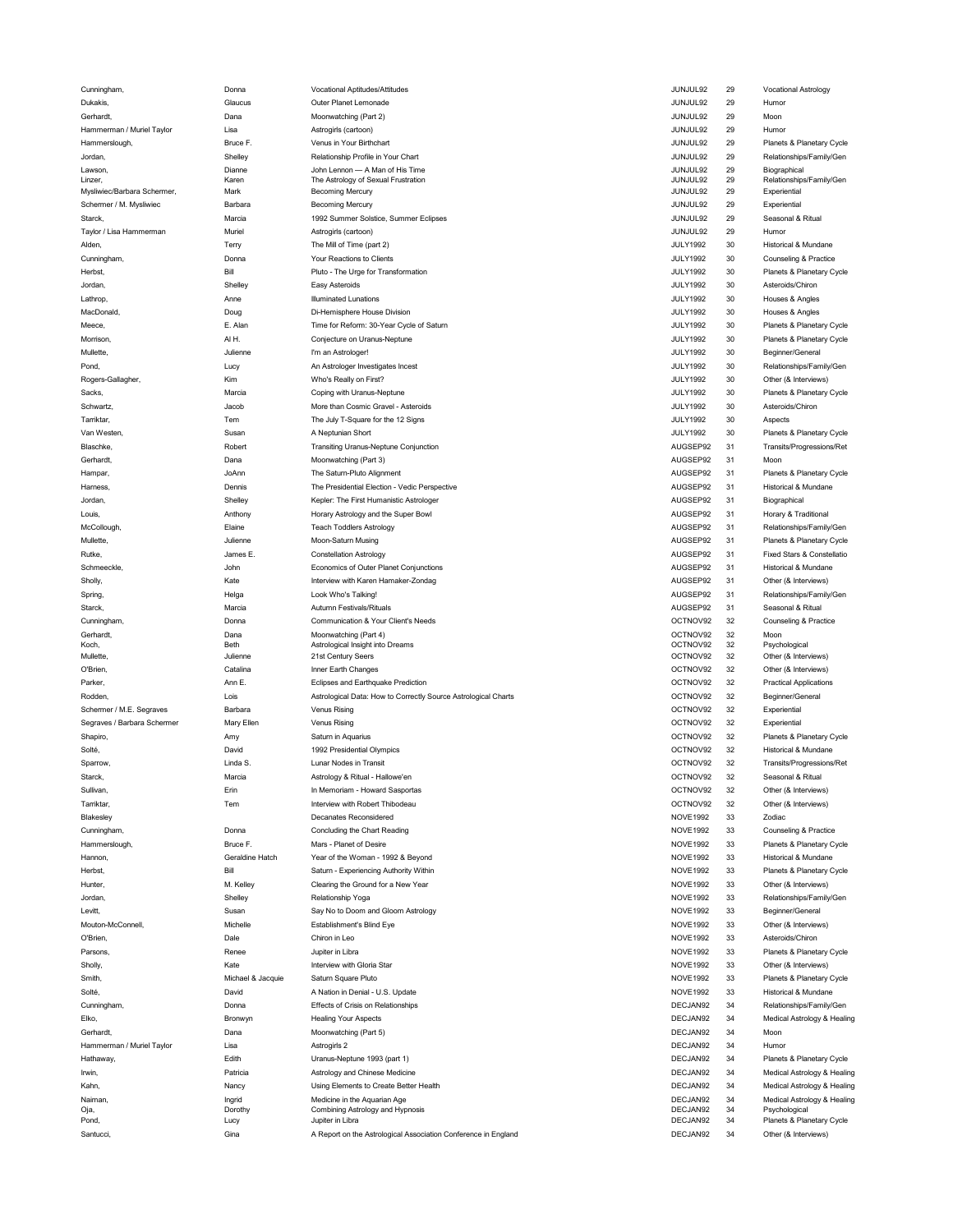| Scofield,               | Bruce             | A New Model of Astrology                                           | DECJAN92     | 34       | <b>I heoretical or Philosophic</b>             |
|-------------------------|-------------------|--------------------------------------------------------------------|--------------|----------|------------------------------------------------|
| Sholly,                 | Kate              | Introduction to Medical Astrology                                  | DECJAN92     | 34       | Medical Astrology & Healing                    |
| Starck,                 | Marcia            | Astrology & Ritual - Solstice & Eclipses                           | DECJAN92     | 34       | Seasonal & Ritual                              |
| Taylor / Lisa Hammerman | Muriel            | Astrogirls 2                                                       | DECJAN92     | 34       | Humor                                          |
| <b>TMA</b>              |                   |                                                                    | DECJAN92     | 34       | Humor                                          |
|                         |                   | Astrological Gifts for the 12 Signs                                |              |          |                                                |
| Van Toen,               | Donna             | Using Astrology: Educate or Entertain?                             | DECJAN92     | 34       | Other (& Interviews)                           |
| Bogart,                 | Greg              | Uranus-Neptune Conjunction                                         | 2/93         | 35       | Planets & Planetary Cycle                      |
| Gerhardt,               | Dana              | Moonwatching (Part 6)                                              | 2/93         | 35       | Moon                                           |
| Hampar,                 | JoAnn             | Timing and the Moon                                                | 2/93         | 35       | Moon                                           |
| Hathaway,               | Edith             | Uranus-Neptune 1993 (part 2)                                       | 2/93         | 35       | Planets & Planetary Cycle                      |
|                         |                   |                                                                    | 2/93         | 35       |                                                |
| Lewis,                  | Jim               | Bill Clinton, Eros and Psyche                                      |              |          | Historical & Mundane                           |
| Marks,                  | Tracy             | Lessons for Aquarius                                               | 2/93         | 35       | Zodiac                                         |
| McCollough,             | Elaine            | Abortion, Up Close and Personal                                    | 2/93         | 35       | Relationships/Family/Gen                       |
| Merriman,               | Raymond A.        | Saturn-Pluto Square of 1993                                        | 2/93         | 35       | Planets & Planetary Cycle                      |
| Munkasey,               | Michael           | How Houses Handle Horary                                           | 2/93         | 35       | Horary & Traditional                           |
| Naiman,                 | Ingrid            | A Look at the Ancients                                             | 2/93         | 35       | Medical Astrology & Healing                    |
|                         |                   |                                                                    |              |          |                                                |
| Solté,                  | David             | Camelot - Next Generation                                          | 2/93         | 35       | Historical & Mundane                           |
| Starck,                 | Marcia            | <b>Ecstasy of Pluto</b>                                            | 2/93         | 35       | Planets & Planetary Cycle                      |
| Tarriktar,              | Tem               | Beginners Guide- (1) The Zodiac                                    | 2/93         | 35       | Beginner/General                               |
| Blaschke,               | Robert            | The Pluto in Leo Generation                                        | 3/93         | 36       | Planets & Planetary Cycle                      |
| Campion,                | Nick              | The Treaty of Berlin                                               | 3/93         | 36       | Historical & Mundane                           |
|                         |                   |                                                                    |              |          |                                                |
| Cunningham,             | Donna             | <b>Vocational Astrology</b>                                        | 3/93         | 36       | <b>Vocational Astrology</b>                    |
| Herbst,                 | Bill              | Signs of Grief                                                     | 3/93         | 36       | Psychological                                  |
| Johnsen,                | Linda             | Al Gore - Dharma Warrior                                           | 3/93         | 36       | Biographical                                   |
| McCool,                 | Norris            | Venus as Wise Woman                                                | 3/93         | 36       | Planets & Planetary Cycle                      |
| McNutt,                 | Mark S.           | Venus Lucifer & Venus Hesperus                                     | 3/93         | 36       | Planets & Planetary Cycle                      |
|                         |                   |                                                                    |              |          |                                                |
| Merriman,               | Raymond A.        | The Karma of Identity                                              | 3/93         | 36       | Theoretical or Philosophic                     |
| Miller-Mignone          | Alex              | Galactic Studies - An Introduction                                 | 3/93         | 36       | Other (& Interviews)                           |
| Sholly,                 | Kate              | Beginner's Guide- (2) Elements & Modes                             | 3/93         | 36       | Beginner/General                               |
| Sugerman,               | Rosalind          | Southern Hemisphere Charts                                         | 3/93         | 36       | Other (& Interviews)                           |
| Tarriktar,              | Tem               | Interview with Shelley Jordan                                      | 3/93         | 36       | Other (& Interviews)                           |
|                         |                   |                                                                    |              |          |                                                |
| Wright,                 | Jean              | Mindful, Non-Violent Astrology                                     | 3/93         | 36       | Counseling & Practice                          |
| Duperly,                | Margaret          | The Other Half of Saturn<br>Visualising the Chart                  | 4/93         | 37<br>37 | Planets & Planetary Cycle<br>Beginner/General  |
| Jones,                  | Martha            |                                                                    | 4/93         |          |                                                |
| Jordan,                 | Shelley           | <b>Transformational Transits</b>                                   | 4/93         | 37       | Transits/Progressions/Ret                      |
| Minger,                 | Tim               | Beginner's Guide - (3) Planets                                     | 4/93         | 37       | Beginner/General                               |
| Oja,                    | Dorothy           | Ethics, Responsibility & Astrological Conscience                   | 4/93         | 37       | Counseling & Practice                          |
| Scofield,               | <b>Bruce</b>      | Celestial KarmaKanic (car repair)                                  | 4/93         | 37       | <b>Practical Applications</b>                  |
| Solté,                  | David             | America's World Trouble Spots                                      | 4/93         | 37       | Historical & Mundane                           |
|                         |                   |                                                                    |              |          |                                                |
| Tarriktar,              | Tem               | Interview with Steven Forrest                                      | 4/93         | 37       | Other (& Interviews)                           |
| Van Toen,               | Donna             | Hemispheric Emphasis                                               | 4/93         | 37       | Beginner/General                               |
| Vaughan,                | Valerie           | New Planet on the Horizon                                          | 4/93         | 37       | Planets & Planetary Cycle                      |
| Austin,                 | Stephanie         | Decoding the Birthchart                                            | 6/93         | 38       | Beginner/General                               |
|                         |                   |                                                                    | 6/93         | 38       |                                                |
|                         |                   |                                                                    |              |          | <b>Practical Applications</b>                  |
| Cruz,                   | Sandy             | Gardening with Natural Cycles                                      |              |          |                                                |
| Gerhardt,               | Dana              | Transit Tales - Accidents                                          | 6/93         | 38       | Transits/Progressions/Ret                      |
| Herbst,                 | Bill              | On Coincidence                                                     | 6/93         | 38       | Transits/Progressions/Ret                      |
| Jarvis,                 | Mary E.           | Signs of Initiation                                                | 6/93         | 38       | Zodiac                                         |
|                         |                   |                                                                    |              |          |                                                |
| Jawer,                  | Jeff              | We Are the Transits                                                | 6/93         | 38       | Transits/Progressions/Ret                      |
| Meece.                  | E. Alan           | The Cycle of Revolution                                            | 6/93         | 38       | Historical & Mundane                           |
| Mozier,                 | Jeanne            | The Time for Terrorism                                             | 6/93         | 38       | Historical & Mundane                           |
| Plumb,                  | Mary              | Beginner's Guide (4): Birthchart as a Map                          | 6/93         | 38       | Beginner/General                               |
| Scofield,               | Susar             | The Garden - An Astrological Mandala                               | 6/93         | 38       | <b>Practical Applications</b>                  |
|                         |                   |                                                                    |              | 38       |                                                |
| Spitzer,                | K.D.              | Lunar Gardening                                                    | 6/93         |          | <b>Practical Applications</b>                  |
| Starck,                 | Marcia            | Uranus-Neptune Conj. - Our Bodies Respond                          | 6/93         | 38       | Medical Astrology & Healing                    |
| Bahlman,                | Nancy             | <b>Local Space Astrology</b>                                       | 7/93         | 39       | Relocation                                     |
| Blakesley               |                   | Hillary and the Asteroids                                          | 7/93         | 39       | Asteroids/Chiron                               |
| Flaherty,               | Dennis            | <b>Blue Moon Blues</b>                                             | 7/93         | 39       | Moon                                           |
| Gerhardt,               | Dana              | Transit Tales - Birthing with Saturn & Pluto                       | 7/93         | 39       | Transits/Progressions/Ret                      |
|                         |                   |                                                                    |              |          |                                                |
| Hannon,                 | Geraldine Hatch   | Rebirthing the Feminine                                            | 7/93         | 39       | Relationships/Family/Gen                       |
| Hill,                   | Cynthia           | Uranus-Neptune: Spiritualization of Matter                         | 7/93         | 39       | Planets & Planetary Cycle                      |
| Johnsen,                | Linda             | Jyotish -Vedic Science of Light                                    | 7/93         | 39       | Other (& Interviews)                           |
| Kahn,                   | Nancy             | Women of Power                                                     | 7/93         | 39       | Relationships/Family/Gen                       |
|                         |                   |                                                                    |              |          |                                                |
| McSherry,               | Kimberly          | Feminine Element of Astrology                                      | 7/93         | 39       | Relationships/Family/Gen                       |
| Newfeld-Green,          | Sarah             | Aromatherapy and the Elements                                      | 7/93         | 39       | Medical Astrology & Healing                    |
| Plumb,                  | Mary              | Beginner's Guide (5): Houses                                       | 7/93         | 39       | Beginner/General                               |
| Scofield,               | Bruce             | Uranian Observer 1                                                 | 7/93         | 39       | Other (& Interviews)                           |
| Shapiro,                | Amy               | Outer Planets in Earth & Water                                     | 7/93         | 39       | Planets & Planetary Cycle                      |
| Sholly,                 | Kate              | If I Have Another Life, Let Me Live It as a Sag                    | 7/93         | 39       | Humor                                          |
| Sholly,                 | Kate              | Interview with Demetra George                                      | 7/93         | 39       | Other (& Interviews)                           |
| Tarriktar,              | Tem               | Forecasting for Yourself                                           | 7/93         | 39       | <b>Practical Applications</b>                  |
| Bevan,                  | Andrew J.         |                                                                    | 8/93         | 40       |                                                |
|                         |                   | Brawl at Nightclub Saturn (Horary)                                 |              |          | Horary & Traditional                           |
| Bridges,                | Tom               | <b>Bill Clinton's Solar Return</b>                                 | 8/93         | 40       | Other (& Interviews)                           |
| Gerhardt,               | Dana              | Transit Tales - Future                                             | 8/93         | 40       | Transits/Progressions/Ret                      |
| Hampar,                 | JoAnn             | Planning Events using Electional Astrology                         | 8/93         | 40       | <b>Practical Applications</b>                  |
| Koval,                  | Barbara           | Philosophy and Practice (part 1)                                   | 8/93         | 40       | Counseling & Practice                          |
| Muise.                  | Roxana            |                                                                    | 8/93         | 40       |                                                |
|                         |                   | J. Kepler - Inspiration for a College                              |              |          | Other (& Interviews)                           |
| Plumb,                  | Mary              | Beginner's Guide (6): Rulerships & Dignities                       | 8/93         | 40       | Beginner/General                               |
| Rosenberg,<br>Schwartz, | Diana K.<br>Jacob | Skyroads - Tour of the Constellations<br>'Roid Rumbles: Carl Sagan | 8/93<br>8/93 | 40<br>40 | Fixed Stars & Constellatio<br>Asteroids/Chiron |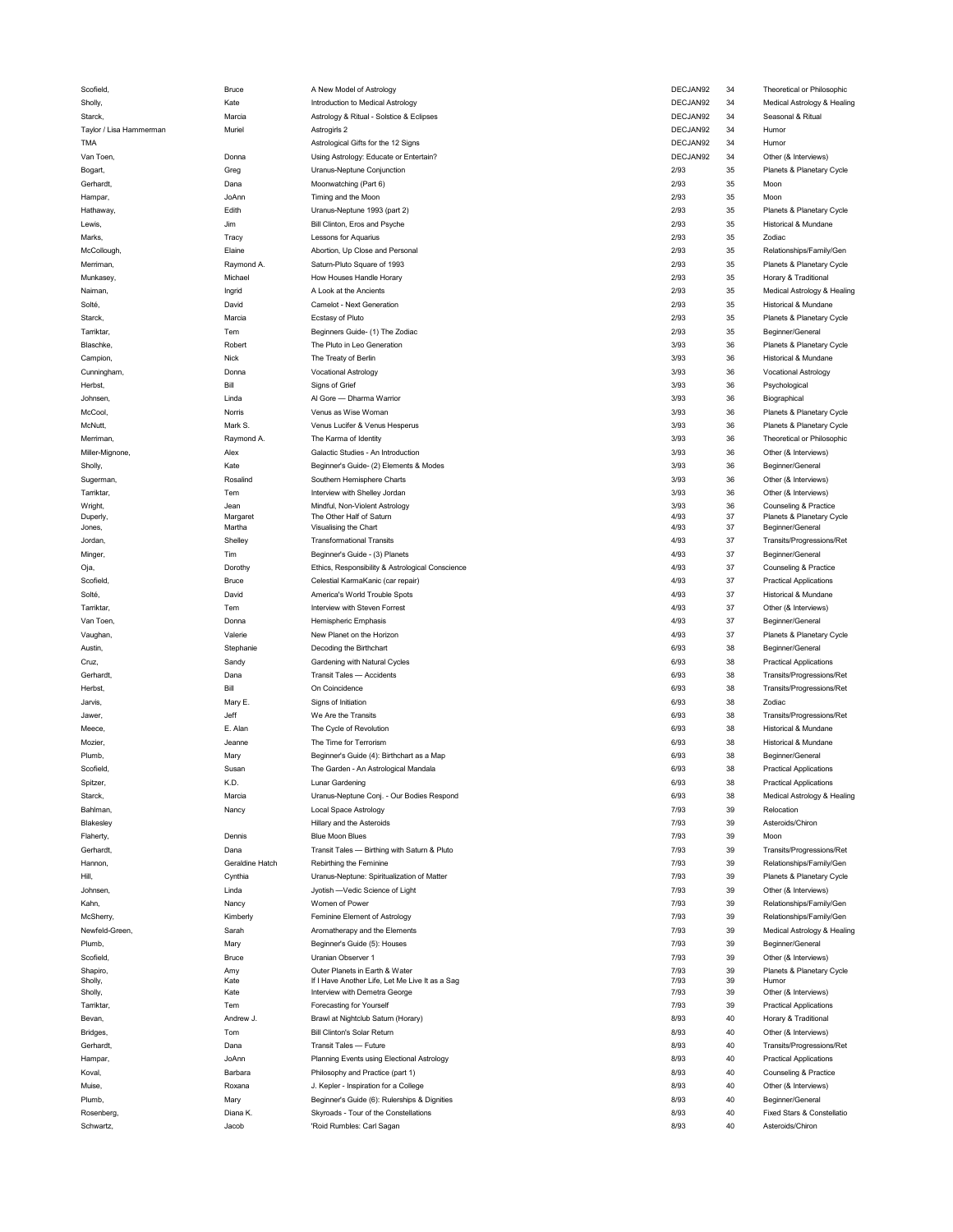| Scofield,                 | Bruce                | Uranian Observer 2                                                 | 8/93  | 40 | Other (& Interviews)          |
|---------------------------|----------------------|--------------------------------------------------------------------|-------|----|-------------------------------|
|                           |                      |                                                                    |       |    |                               |
| Welch,                    | Pamela               | Meditations on a Yod and Other Aspects                             | 8/93  | 40 | Aspects                       |
| Ashley,                   | Wendy                | Finding Your Personal Myth                                         | 10/93 | 41 | Myth & Story                  |
| Bogart,                   | Greg                 | The Astrological Dynamics of Relationships                         | 10/93 | 41 | Relationships/Family/Gen      |
|                           |                      |                                                                    |       |    |                               |
| Cooperman,                | Corrie               | <b>Choosing Compatibility</b>                                      | 10/93 | 41 | Relationships/Family/Gen      |
| Fannin,                   | Bert                 | Parans of Aldebaran & Antares                                      | 10/93 | 41 | Fixed Stars & Constellatio    |
| Gerhardt,                 | Dana                 | Mothers & Daughters - Separations                                  | 10/93 | 41 | Relationships/Family/Gen      |
|                           |                      |                                                                    |       |    |                               |
| Hill,                     | Jennie L.            | Chemistry by Day, Alchemy by Night                                 | 10/93 | 41 | <b>Practical Applications</b> |
| Jordan,                   | Shelley              | Juno - Sacred Mating Instinct                                      | 10/93 | 41 | Asteroids/Chiron              |
|                           |                      |                                                                    |       |    |                               |
| Koffron,                  | Michelle             | Astrology & Jungian Psychology                                     | 10/93 | 41 | Psychological                 |
| Kollerstrom,              | Nick                 | Horoscopes of Six Modern Inventions                                | 10/93 | 41 | Historical & Mundane          |
|                           |                      |                                                                    |       |    |                               |
| Koval,                    | Barbara              | Philosophy and Practice (part 2)                                   | 10/93 | 41 | Counseling & Practice         |
| Mason,                    | Joyce                | Wholeness and the Inner Marriage                                   | 10/93 | 41 | Relationships/Family/Gen      |
|                           |                      |                                                                    |       |    |                               |
| Schwartz,                 | Jacob                | 'Roid Rumbles: Whoopi & Ted                                        | 10/93 | 41 | Asteroids/Chiron              |
| Scofield                  | Bruce                | Uranian Observer 3                                                 | 10/93 | 41 | Other (& Interviews)          |
| Starck,                   | Marcia               | Explosive Energy of Saturn Square Pluto                            | 10/93 | 41 | Planets & Planetary Cycle     |
|                           |                      |                                                                    |       |    |                               |
| Stathis,                  | Georgia              | November 1993's Eclipses                                           | 10/93 | 41 | Other (& Interviews)          |
| Tarriktar,                | Tem                  | Interview with Robert Hand: Project Hindsignt's Launch             | 10/93 | 41 | Other (& Interviews)          |
|                           |                      |                                                                    |       |    |                               |
| Vogts,                    | David                | Lunar Mansions & Marriage (Vedic)                                  | 10/93 | 41 | Relationships/Family/Gen      |
| Flaherty,                 | Dennis               | Astrology & Right Vocation in the 90's                             | 11/93 | 42 | <b>Vocational Astrology</b>   |
|                           |                      |                                                                    |       |    |                               |
| Hathaway,                 | Edith                | Uranus-Neptune & Saturn-Pluto (part 1)                             | 11/93 | 42 | Planets & Planetary Cycle     |
| McCollough                | Elaine               | Feminism, Pioneers and Herstory                                    | 11/93 | 42 | Relationships/Family/Gen      |
|                           | F.D.                 |                                                                    | 11/93 | 42 |                               |
| McDonald,                 |                      | AstroSeismology - Earthquakes in Japan                             |       |    | Historical & Mundane          |
| Michael II,               | Miles                | Astrology, Health, & AIDS Revisited                                | 11/93 | 42 | Medical Astrology & Healing   |
| Mozier,                   | Jeanne               | Interview with Robert Schmidt                                      | 11/93 | 42 | Other (& Interviews)          |
| Plumb,                    | Mary                 | Beginner's Guide (7): Aspects                                      | 11/93 | 42 | Beginner/General              |
|                           |                      |                                                                    |       |    |                               |
| Scofield,                 | Bruce                | Uranian Observer 4                                                 | 11/93 | 42 | Other (& Interviews)          |
| Smirnow,                  | Diane                | Saturn-Pluto: Taking it Personally                                 | 11/93 | 42 | Planets & Planetary Cycle     |
|                           |                      |                                                                    |       |    |                               |
| Solté,                    | David                | A Nation in Crisis                                                 | 11/93 | 42 | Historical & Mundane          |
| Vaughan,                  | Valerie              | How Is History Written?                                            | 11/93 | 42 | Historical & Mundane          |
|                           |                      |                                                                    | 12/93 | 43 |                               |
| Alli,                     | Antero               | Astrologikal Imagination                                           |       |    | Other (& Interviews)          |
| Brown,                    | Gordon M.            | Multiplanetary Formations (part 1): Quintiles and Deciles          | 12/93 | 43 | Aspects                       |
| Duffin,                   | Barbara Sage         | Mythology of Chiron                                                | 12/93 | 43 | Myth & Story                  |
|                           |                      |                                                                    |       |    |                               |
| Gerhardt,                 | Dana                 | Transit Tales - Getting Mad                                        | 12/93 | 43 | Transits/Progressions/Ret     |
| Hathaway,                 | Edith                | Uranus-Neptune & Saturn-Pluto (part 2)                             | 12/93 | 43 | Planets & Planetary Cycle     |
|                           |                      |                                                                    |       |    |                               |
| Jawer.                    | Jeff                 | Astro-Ecology                                                      | 12/93 | 43 | Theoretical or Philosophic    |
| Jordan,                   | Wynne                | Canterbury Conference Review                                       | 12/93 | 43 | Other (& Interviews)          |
|                           |                      |                                                                    |       |    |                               |
| Meece,                    | E. Alan              | Cosmic Peace Symbol                                                | 12/93 | 43 | Historical & Mundane          |
| Naiman,                   | Ingrid               | The Healer                                                         | 12/93 | 43 | Medical Astrology & Healing   |
|                           |                      |                                                                    |       |    |                               |
| Plumb,                    | Mary                 | Beginner's Guide (8): Planetary Cycles                             | 12/93 | 43 | Beginner/General              |
|                           |                      |                                                                    |       |    |                               |
|                           |                      |                                                                    |       |    |                               |
| Pond,                     | David                | Astrologer, Mystic, and Therapist                                  | 12/93 | 43 | Counseling & Practice         |
| Rogers-Gallagher,         | Kim                  | The Capricorn Traffic Jam of January 1994                          | 12/93 | 43 | Planets & Planetary Cycle     |
| Schwartz,                 | Jacob                | 'Roid Rumbles: Michael Jackson                                     | 12/93 | 43 | Asteroids/Chiron              |
|                           |                      |                                                                    |       |    |                               |
| Scofield,                 | Bruce                | Uranian Observer 5                                                 | 12/93 | 43 | Other (& Interviews)          |
| Corzine,                  | Cathy                | PSI-COPS: Without a Clue                                           | 2/94  | 44 | Other (& Interviews)          |
|                           |                      |                                                                    |       |    |                               |
| Elko,                     | Bronwyn              | Chart Interpretation Tip: The Sun/Moon Midpoint                    | 2/94  | 44 | Beginner/General              |
| Gerhardt,                 | Dana                 | Transit Tales - When Transits Bring Suffering                      | 2/94  | 44 | Transits/Progressions/Ret     |
|                           |                      |                                                                    |       |    |                               |
| Jones,                    | Martha               | The Face of Mars: The Balance of Power                             | 2/94  | 44 | Planets & Planetary Cycle     |
| Kenward,                  | Catherine            | Watchers of Time: The Venus Cycle and the Ancient Maya             | 2/94  | 44 | Historical & Mundane          |
|                           |                      |                                                                    |       | 44 |                               |
| Lamb,                     | Terry                | Mercury Retrograde: Don't Kill the Messenger                       | 2/94  |    | Planets & Planetary Cycle     |
| Lehman                    | J. Lee               | The Mars Observer Probe                                            | 2/94  | 44 | Horary & Traditional          |
| Mozier,                   | Jeanne               | The World During Saturn in Pisces                                  | 2/94  | 44 | Historical & Mundane          |
|                           |                      |                                                                    |       |    |                               |
| Plumb.                    | Mary                 | Beginner's Guide (9): Transits & Progressions                      | 2/94  | 44 | Beginner/General              |
| Schwartz,                 | Jacob                | 'Roid Rumbles                                                      | 2/94  | 44 | Asteroids/Chiron              |
|                           |                      |                                                                    |       |    |                               |
| Scofield,                 | Bruce                | Uranian Observer 6                                                 | 2/94  | 44 | Other (& Interviews)          |
| Tarriktar,                | Tem                  | Interview: Rick Levine                                             | 2/94  | 44 | Other (& Interviews)          |
| Daniels,                  | Estelle              | Choosing a Good Time for a Wedding                                 | 3/94  | 45 | Relationships/Family/Gen      |
|                           |                      |                                                                    |       |    |                               |
| Duffin,                   | Barbara Sage         | Chiron and the Moon Goddess                                        | 3/94  | 45 | Asteroids/Chiron              |
| Guttman / Kenneth Johnson | Ariel                | Mythic Astrology: The Moon's Nodes                                 | 3/94  | 45 | Myth & Story                  |
| Hadidian,                 | Eric D.              | Teenage Suicide: An Astrological Perspective                       | 3/94  | 45 | Biographical                  |
|                           |                      |                                                                    |       |    |                               |
| Hill,                     | Lynda                | The Sabian Symbols                                                 | 3/94  | 45 | Zodiac                        |
| Johnson / Ariel Guttman   | Kenneth              | Mythic Astrology: The Moon's Nodes                                 | 3/94  | 45 | Myth & Story                  |
|                           |                      |                                                                    |       |    |                               |
| Kent,                     | <b>April Elliott</b> | The Astrology of Marriage: One Astrologer's Story                  | 3/94  | 45 | Relationships/Family/Gen      |
| MacIlhaney,               | Elizabeth            | The Forgotten Planet: A Report on the Research of Zecharia Sitchin | 3/94  | 45 | Historical & Mundane          |
|                           |                      | Beginner's Guide (10): Lunations, Nodes, and Eclipses              |       |    |                               |
| Plumb,                    | Mary                 |                                                                    | 3/94  | 45 | Beginner/General              |
| Scofield,                 | Bruce                | Uranian Observer 7                                                 | 3/94  | 45 | Other (& Interviews)          |
| Sitchin,                  | Zecharia             | When Time Began: The Zodiac and the Birth of Astrology             | 3/94  | 45 | Historical & Mundane          |
|                           |                      |                                                                    |       |    |                               |
| Brown,                    | Gordon M.            | Multiplanetary Formations (part 2): The Septile Series of Aspects  | 4/94  | 46 | Aspects                       |
| Byrnes,                   | Ronald L.            | The Physical Bases of Astrology                                    | 4/94  | 46 | Theoretical or Philosophic    |
|                           |                      |                                                                    |       |    |                               |
| Cassell                   | Nancy                | Pluto, Saturn, and My Heart/Lung Transplant                        | 4/94  | 46 | Medical Astrology & Healing   |
| Finger,                   | Lynn                 | Astrology & Professionalization: Identifying the Issues            | 4/94  | 46 | Counseling & Practice         |
|                           |                      |                                                                    |       |    |                               |
| Jordan,                   | Wynne                | Interview: A Conversation with Charles Harvey                      | 4/94  | 46 | Other (& Interviews)          |
| McDonald,                 | F.D.                 | Shock and Aftershocks: The 1994 L.A. Earthquake                    | 4/94  | 46 | Historical & Mundane          |
|                           |                      |                                                                    |       |    |                               |
| Plumb,                    | Mary                 | Beginner's Guide (11): Chart Synthesis                             | 4/94  | 46 | Beginner/General              |
| Schwartz,                 | Jacob                | 'Roid Rumbles: Harding & Kerrigan                                  | 4/94  | 46 | Asteroids/Chiron              |
| Scofield,                 | <b>Bruce</b>         | Uranian Observer 8                                                 | 4/94  | 46 | Other (& Interviews)          |
|                           |                      |                                                                    |       |    |                               |
| Solté,                    | David                | New Worlds: The Planetary Laws of Discovery                        | 4/94  | 46 | Historical & Mundane          |
| Starck,                   | Marcia               | Saturn in Pisces: Flowing with the New Structure                   | 4/94  | 46 | Historical & Mundane          |
| TMA                       |                      | Humor: Doggie Degrees (Canine Sabian Symbols)                      | 4/94  | 46 | Humor                         |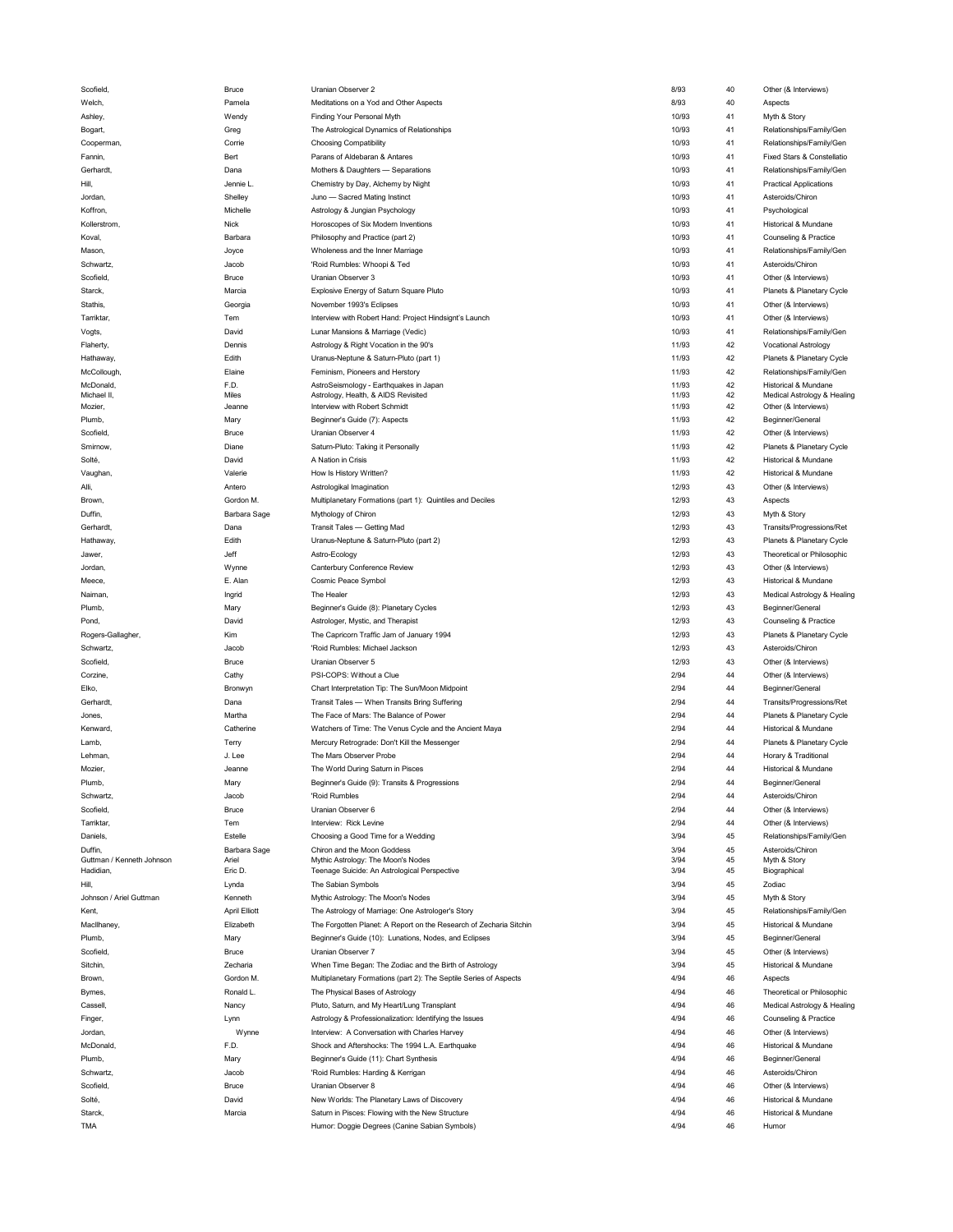| Barclay,            | UIMS           | (part 1) Astrologer's Guide to Horary (part 1)                               | 0/94           | 41       | Horary & Traditional                              |
|---------------------|----------------|------------------------------------------------------------------------------|----------------|----------|---------------------------------------------------|
| Canes,              | Moira          | Experiential Astrology: How Not to Mistake the Finger for the Moon           | 6/94           | 47       | Experiential                                      |
| Gerhardt,           | Dana           | Transit Tale Roundup - Uranus-Neptune                                        | 6/94           | 47       | Transits/Progressions/Ret                         |
|                     |                |                                                                              |                |          |                                                   |
| Hammerslough,       | Bruce F.       | AIDS: An Astro-Medical Perspective (part 1)                                  | 6/94           | 47       | Medical Astrology & Healing                       |
| Hunter,             | M. Kelley      | Experiential Astrology: Clips from the ROOTS Scrapbook                       | 6/94           | 47       | Experiential                                      |
| Koffron,            | Michelle       | In the Beginning Was the Dream - One Night's Journey to Self                 | 6/94           | 47       | Psychological                                     |
| Landwehr,           | Joe            | The Poetic Language of the Soul                                              | 6/94           | 47       | Psychological                                     |
|                     |                |                                                                              |                |          |                                                   |
| Mardyks,            | Raymond        | The Cosmic Calling: Constellational Astrology (part 1)                       | 6/94           | 47       | Fixed Stars & Constellatio                        |
| Miller-Mignone,     | Alex           | The Metaphysical Anatomy of a Black Hole                                     | 6/94           | 47       | Theoretical or Philosophic                        |
| Plumb,              | Mary           | Beginner's Guide (12): Applications & Types of Astrology                     | 6/94           | 47       | Beginner/General                                  |
|                     |                |                                                                              |                |          |                                                   |
| Schermer,           | Barbara        | Experiential Astrology: Techniques to Do It Yourself                         | 6/94           | 47       | Experiential                                      |
| Schwartz,           | Jacob          | 'Roid Rumbles: CATS!                                                         | 6/94           | 47       | Asteroids/Chiron                                  |
| Scofield,           | Bruce          | Uranian Observer 9                                                           | 6/94           | 47       | Other (& Interviews)                              |
|                     |                |                                                                              |                |          |                                                   |
| Taylor,             | Muriel         | <b>Midpoint Feature</b>                                                      | 6/94           | 47       | <b>Practical Applications</b>                     |
| Alli,               | Antero         | Temple of the Sun and the Moon                                               | 7/94           | 48       | Planets & Planetary Cycle                         |
| Barclay,            | Olivia         | Astrologer's Guide to Horary (part 2)                                        | 7/94           | 48       | Horary & Traditional                              |
| Blaschke,           | Robert         | The Effects of Practicing Astrology on Individual Human Consciousness        | 7/94           | 48       | Counseling & Practice                             |
| Bogart,             | Greg           | Transpersonal Astrology & Spiritual Emergence Processes                      | 7/94           | 48       | Psychological                                     |
|                     |                |                                                                              |                |          |                                                   |
| Cunningham,         | Donna          | So You Want to Write about Astrology                                         | 7/94           | 48       | Counseling & Practice                             |
| Galer,              | Eileen         | The Other Side of Mercury                                                    | 7/94           | 48       | Planets & Planetary Cycle                         |
| Hammerslough,       | Bruce F.       | AIDS: An Astro-Medical Perspective (part 2)                                  | 7/94           | 48       | Medical Astrology & Healing                       |
|                     |                |                                                                              |                |          |                                                   |
| Lehman,             | J. Lee         | Saturn-Neptune Re-examined: Anti-Abortion Militancy                          | 7/94           | 48       | Historical & Mundane                              |
| McDevitt,           | Theresa H.     | Bill & Hillary - The Composite                                               | 7/94           | 48       | Relationships/Family/Gen                          |
| Payne,              | Buryl          | The Comet-Jupiter Collision: July 16-23, 1994                                | 7/94           | 48       | Theoretical or Philosophic                        |
|                     |                |                                                                              |                |          | Other (& Interviews)                              |
| Scofield,           | Bruce          | Uranian Observer 10: A Day in the Life of an Astrologer                      | 7/94           | 48       |                                                   |
| Stein,              | Jocelyn        | Transformations of Chiron - From Fairy Godmother to Sadguru                  | 7/94           | 48       | Asteroids/Chiron                                  |
| Welch,              | Pamela         | <b>Planetary Soul Patterns</b>                                               | 7/94           | 48       | Psychological                                     |
|                     |                |                                                                              | 8/94           |          |                                                   |
| Barclay,            | Olivia         | Astrologer's Guide to Horary (part 3)                                        |                | 49       | Horary & Traditional                              |
| Beversdorf,         | Anne E         | <b>Fractal Progressions</b>                                                  | 8/94           | 49       | Transits/Progressions/Ret                         |
| Black,              | Ellen          | Behind the Scenes at Project Hindsight                                       | 8/94           | 49       | Other (& Interviews)                              |
| Campion,            | Nick           | South Africa's New Horoscopes                                                | 8/94           | 49       | Historical & Mundane                              |
|                     |                |                                                                              |                |          |                                                   |
| Gerhardt,           | Dana           | Transit Tale Roundup - Saturn-Pluto                                          | 8/94           | 49       | Transits/Progressions/Ret                         |
| Hathaway,           | Edith          | Jackie O: A Vedic View                                                       | 8/94           | 49       | Vedic (Hindu) Astrology                           |
| Mardyks,            | Raymond        | The Cosmic Calling (part 2)                                                  | 8/94           | 49       | Fixed Stars & Constellatio                        |
|                     |                |                                                                              |                |          |                                                   |
| McLay,              | Michael        | A Jungian Approach to Astrological Counseling                                | 8/94           | 49       | Psychological                                     |
| Plumb,              | Mary           | Interview with Melanie Reinhart                                              | 8/94           | 49       | Other (& Interviews)                              |
| Schmeeckle,         | John           | Where Is the Water Bearer?                                                   | 8/94           | 49       | Historical & Mundane                              |
|                     |                |                                                                              |                |          |                                                   |
| Schwartz,           | Jacob          | 'Roid Rumbles: O.J. Simpson                                                  | 8/94           | 49       | Asteroids/Chiron                                  |
| Alli,               | Antero         | Reality Selection: Virgo and the Neuro-Technological Harvest                 | 10/94          | 50       | Other (& Interviews)                              |
|                     | Olivia         | Astrologer's Guide to Horary (part 4)                                        | 10/94          | 50       | Horary & Traditional                              |
|                     |                |                                                                              |                |          |                                                   |
| Barclay,            |                |                                                                              |                |          |                                                   |
| Elko,               | Bronwyn        | Healing Outer Planets on Our Inner Plane                                     | 10/94          | 50       | Planets & Planetary Cycle                         |
| Eubanks,            | James          | The Astrology of Star Trek                                                   | 10/94          | 50       | Other (& Interviews)                              |
|                     |                | The Houses of Your Chart: The 1st House                                      | 10/94          | 50       |                                                   |
| Gerhardt,           | Dana           |                                                                              |                |          | Houses & Angles                                   |
| Greer,              | Mary K.        | The Women of the Golden Dawn                                                 | 10/94          | 50       | Historical & Mundane                              |
| Hammerslough,       | Bruce F.       | Two Innovative Forecasting Techniques                                        | 10/94          | 50       | Transits/Progressions/Ret                         |
| Holland,            | Sam            | <b>Expanding Our Astrological Perspective</b>                                | 10/94          | 50       | Other (& Interviews)                              |
|                     |                |                                                                              |                |          |                                                   |
| Scofield,           | Bruce          | Uranian Observer 11: The Future of Astrology?                                | 10/94          | 50       | Other (& Interviews)                              |
| Stewart,            | David Adam     | Balancing Opposites: A Look at the Polarities in the Zodiac                  | 10/94          | 50       | Zodiac                                            |
| Willow,             | Sara           | Rumblings of Pluto Moving into Sagittarius                                   | 10/94          | 50       | Planets & Planetary Cycle                         |
| del Mar,            | Maya           | The Solar Eclipse of Nov. 3, 1994                                            | 11/94          | 51       | Moon                                              |
| Devine,             | Carole         | The Midlife "Shift" into Reverse                                             | 11/94          | 51       | Psychological                                     |
|                     |                |                                                                              |                |          |                                                   |
| Elsbeth,            | Marguerite     | Persephone Speaks                                                            | 11/94          | 51       | Myth & Story                                      |
| Finger,             | Lynn           | Stalking the Wild Pluto                                                      | 11/94          | 51       | Planets & Planetary Cycle                         |
| Germine,            | Thomas J.      | Kurt Cobain and the "27 Club"                                                | 11/94          | 51       | Biographical                                      |
| Landwehr,           | Joe            | The Saturn Return as a Cyclical Rite of Passage                              | 11/94          | 51       | Planets & Planetary Cycle                         |
|                     |                |                                                                              |                |          |                                                   |
| Lyons,              | Tim            | Astrology, AIDS, and the Great Mother (part 1)                               | 11/94          | 51       | Medical Astrology & Healing                       |
| Mardyks,            | Raymond        | The Cosmic Calling (part 3)                                                  | 11/94          | 51       | Fixed Stars & Constellatio                        |
| Meece,              | E. Alan        | A Dissenting View of the Midlife Crisis                                      | 11/94          | 51       | Psychological                                     |
|                     |                |                                                                              |                |          |                                                   |
| Miller,             | Gwen           | November's Eclipses and You                                                  | 11/94          | 51       | Moon                                              |
| Mozier,             | Jeanne         | Star-Navigating the Midlife Crisis                                           | 11/94          | 51       | Psychological                                     |
| Newman,             | Paul F.        | Jekyll or Hyde? The Life of Robert Louis Stevenson                           | 11/94          | 51       | Biographical                                      |
|                     |                |                                                                              |                |          |                                                   |
| Oja,                | Dorothy        | More on Ethics and Conscience in Astrology                                   | 11/94          | 51       | Counseling & Practice                             |
| Scofield,           | Bruce          | Planetary Imprints and Inner Planet Cycles                                   | 11/94          | 51       | Planets & Planetary Cycle                         |
| Smith,              | Sylvia J.      | The November Eclipse Cycle: A Saros Series in Infancy                        | 11/94          | 51       | Moon                                              |
|                     |                |                                                                              |                |          |                                                   |
| Alli,               | Antero         | United States of Aquarius                                                    | 12/94          | 52       | Theoretical or Philosophic                        |
| Barclay,            | Olivia         | Astrologer's Guide to Horary (part 5)                                        | 12/94          | 52       | Horary & Traditional                              |
| Duffin,             | Barbara Sage   | Chiron's 50-Year Aphelion/Perihelion Cycle                                   | 12/94          | 52       | Asteroids/Chiron                                  |
|                     |                |                                                                              |                |          | Humor                                             |
| Flickinger,         | Greg           | A Visit from St. Chiron                                                      | 12/94          | 52       |                                                   |
| Gerhardt,           | Dana           | The Houses of Your Chart: The 2nd House                                      | 12/94          | 52       | Houses & Angles                                   |
| Hathaway,           | Edith          | May 5, 2000: The Vedic View                                                  | 12/94          | 52       | Vedic (Hindu) Astrology                           |
| Jarvis,             | Mary E.        | Angels, Aquarius, and the Age of Light                                       | 12/94          | 52       | Zodiac                                            |
|                     |                |                                                                              |                |          |                                                   |
| Jenkins,            | John Major     | The How and the Why of the Mayan End Date in 2012 A.D.                       | 12/94          | 52       | Historical & Mundane                              |
| Jochmans,           | Joseph Robert  | Is It True What They're Saying about the Year 2000?                          | 12/94          | 52       | Beginner/General                                  |
| Jordan,             | Shelley        | Do You Suffer From Millennialism? - or - The Doomsday Syndrome               | 12/94          | 52       | Psychological                                     |
|                     |                |                                                                              |                |          |                                                   |
| Lyons,              | Tim            | Astrology, AIDS, and the Great Mother (part 2)                               | 12/94          | 52       | Medical Astrology & Healing                       |
| Mardyks,            | Raymond        | The Cosmic Calling (part 4)                                                  | 12/94          | 52       | Fixed Stars & Constellatio                        |
| Rose,               | Sioux          | Doorway to Aquarius                                                          | 12/94          | 52       | Other (& Interviews)                              |
|                     |                |                                                                              |                |          |                                                   |
| Scofield,<br>Solté, | Bruce<br>David | Pluto in Sagittarius<br>America's Second Coming: The U.S. in 1995 and Beyond | 12/94<br>12/94 | 52<br>52 | Planets & Planetary Cycle<br>Historical & Mundane |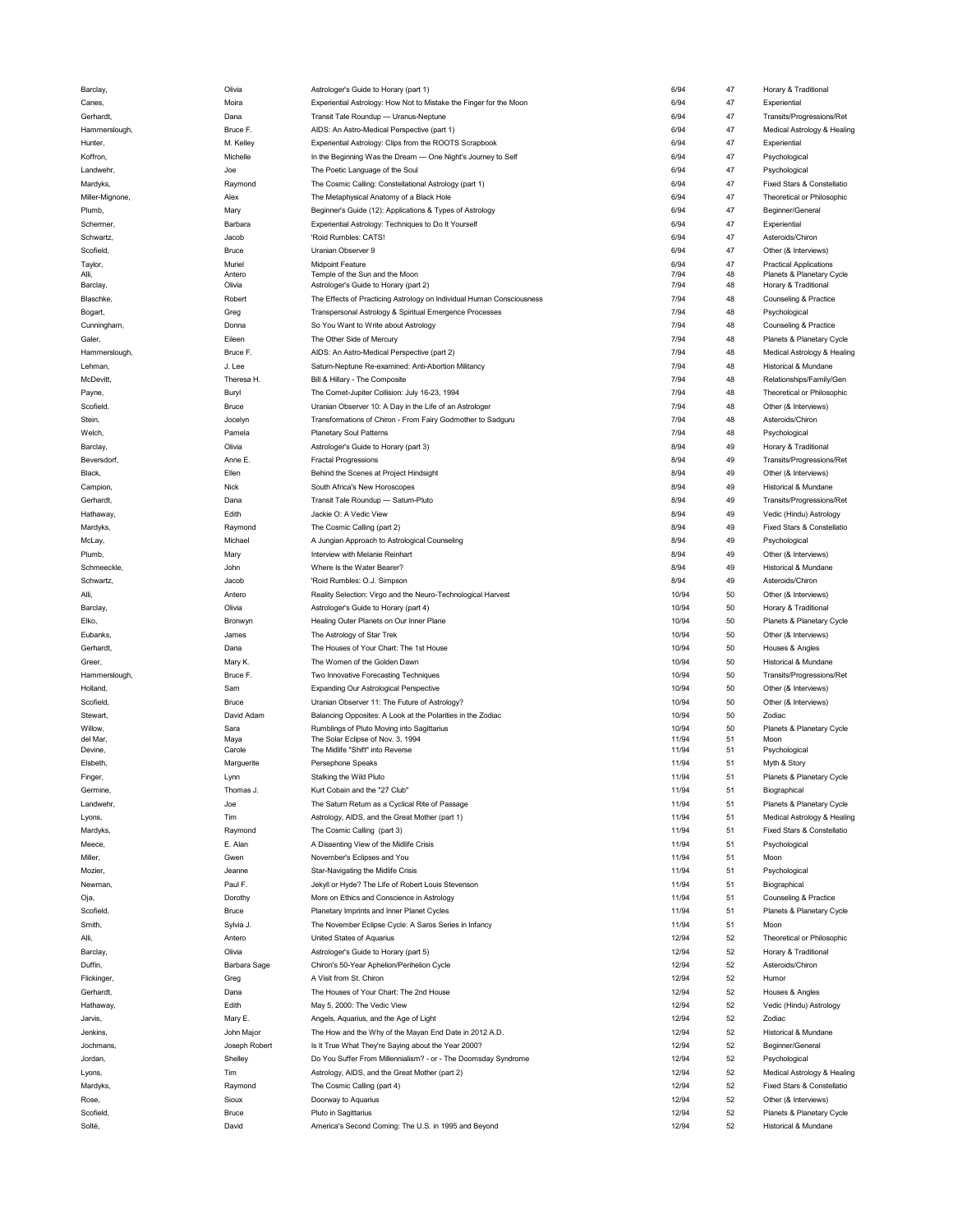| Star,                   | Gloria                    | Astrology News (column, from 1995 through 2005)                                      | 12/94        | 52       | Beginner/General           |
|-------------------------|---------------------------|--------------------------------------------------------------------------------------|--------------|----------|----------------------------|
| Stern,                  | Helga Scow                | <b>Millennial Visions</b>                                                            | 12/94        | 52       | Beginner/General           |
| Barclay,                | Olivia                    | Astrologer's Guide to Horary (part 6)                                                | 2/95         | 53       | Horary & Traditional       |
|                         |                           |                                                                                      |              |          |                            |
| Bridges,                | Tom                       | Questions & Answers                                                                  | 2/95         | 53       | Beginner/General           |
| Bridges,                | Tom                       | <b>WorldWatch</b>                                                                    | 2/95         | 53       | Historical & Mundane       |
| Byrnes / Byron Wahl     | Ronald L<br>Roberleigh H. | Byron's Parallels: Orbital Heliocentric Astrology<br>Neptune-Moon: Orbs of Intuition | 2/95<br>2/95 | 53<br>53 | Theoretical or Philosophic |
| Claigh,                 |                           |                                                                                      |              |          | Aspects                    |
| Gerhardt,               | Dana                      | The Houses of Your Chart: The 3rd House                                              | 2/95         | 53       | Houses & Angles            |
| Jawer,                  | Jeff                      | The Limits of Astrology                                                              | 2/95         | 53       | Beginner/General           |
| Johnsen,                | Linda                     | Redesigning the Future with Vedic Astrology                                          | 2/95         | 53       | Vedic (Hindu) Astrology    |
| Kay,                    | Helena                    | Uranus: Illuminations from Myth on Relationship Issues in the Chart                  | 2/95         | 53       | Planets & Planetary Cycle  |
| Mardyks,                | Raymond                   | The Cosmic Calling (part 5)                                                          | 2/95         | 53       | Fixed Stars & Constellatio |
| McCoole-Rigby,          | Ann                       | Green Astrology                                                                      | 2/95         | 53       | Beginner/General           |
|                         |                           |                                                                                      |              |          |                            |
| Newman,                 | Paul F.                   | Astro-Cartoons (in many issues from 1994-2004)                                       | $2/95+$      | 53       | Humor                      |
| Sholly,                 | Kate                      | Interview with Donna Cunningham                                                      | 2/95         | 53       | Other (& Interviews)       |
| Stein,                  | Zane B.                   | Hercules Unchained: The Astrological Heracles and Pholus                             | 2/95         | 53       | Asteroids/Chiron           |
| Stuart-Smith,           | Lesley                    | Astrology at the Calgary Stampede                                                    | 2/95         | 53       | Beginner/General           |
| Wahl / Ronald L. Byrnes | Byron                     | Byron's Parallels: Orbital Heliocentric Astrology                                    | 2/95         | 53       | Theoretical or Philosophic |
| Barclay,                | Olivia                    | Astrologer's Guide to Horary (part 7)                                                | 3/95         | 54       | Horary & Traditional       |
|                         | Andrew J.                 |                                                                                      | 3/95         | 54       |                            |
| Bevan,                  |                           | The Oslo Earthquake                                                                  |              |          | Horary & Traditional       |
| Blaschke,               | Robert                    | <b>Secondary Progressions</b>                                                        | 3/95         | 54       | Transits/Progressions/Ret  |
| Bridges,                | Tom                       | WorldWatch                                                                           | 3/95         | 54       | Historical & Mundane       |
| Bridges,                | Tom                       | <b>Astrology Questions &amp; Answers</b>                                             | 3/95         | 54       | Beginner/General           |
| Layne,                  | Joan B.                   | The Titanic: Her First and Last Voyage                                               | 3/95         | 54       | Historical & Mundane       |
| Manning,                | Marguerite                | The 12th House: Your Karmic Closet                                                   | 3/95         | 54       | Houses & Angles            |
|                         |                           |                                                                                      |              |          |                            |
| McDonagh                | Alanna                    | Natural Born Killers: The Movie                                                      | 3/95         | 54       | Beginner/General           |
| Newman,                 | Paul F.                   | Sabian Symbols and the Progressed Lunation Cycle                                     | 3/95         | 54       | Moon                       |
| Plumb,                  | Mary                      | Interview with Erin Sullivan                                                         | 3/95         | 54       | Other (& Interviews)       |
| Rogers-Gallagher,       | Kim                       | Planets in the 12th House                                                            | 3/95         | 54       | Houses & Angles            |
| Rosenberg,              | Diana K.                  | The Ground of Heaven: The Constellations (part 1)                                    | 3/95         | 54       | Fixed Stars & Constellatio |
| Scofield,               | Bruce                     | The Uranian Observer 12                                                              | 3/95         | 54       | Other (& Interviews)       |
|                         |                           |                                                                                      | 4/95         | 55       |                            |
| Barclay,                | Olivia                    | Astrologer's Guide to Horary (part 8)                                                |              |          | Horary & Traditional       |
| Bridges,                | Tom                       | WorldWatch                                                                           | 4/95         | 55       | Historical & Mundane       |
| Bridges,                | Tom                       | Questions & Answers                                                                  | 4/95         | 55       | Beginner/General           |
| Brown,                  | Gordon M.                 | Multiplanetary Formations (part 3): Octile and Trioctile Formations                  | 4/95         | 55       | Aspects                    |
| Carter,                 | John                      | Vulcan: Essence of Refined Gold                                                      | 4/95         | 55       | Planets & Planetary Cycle  |
| Elsbeth,                | Marguerite                | Aphrodite Speaks                                                                     | 4/95         | 55       | Myth & Story               |
| Gerhardt,               | Dana                      | The Houses of Your Chart: The 4th House                                              | 4/95         | 55       | Houses & Angles            |
|                         |                           |                                                                                      |              |          |                            |
| Hannon,                 | Geraldine Hatch           | ReVisioning the Sun and Moon                                                         | 4/95         | 55       | Planets & Planetary Cycle  |
| Malsin,                 | Peter                     | South Node Conjunctions and the Karma of Loss                                        | 4/95         | 55       | Aspects                    |
| Mardyks,                | Raymond                   | The Cosmic Calling (part 6)                                                          | 4/95         | 55       | Fixed Stars & Constellatio |
| Miller-Mignone,         | Alex                      | Math, Schmath, I Just Want to Read Charts                                            | 4/95         | 55       | Counseling & Practice      |
| Plumb,                  | Mary                      | Interview with Nick Campion                                                          | 4/95         | 55       | Other (& Interviews)       |
| Rosenberg,              | Diana K.                  | The Ground of Heaven: The Constellations (part 2)                                    | 4/95         | 55       | Fixed Stars & Constellatio |
| Winchester,             | Andrea Meek               | Spiritual Crop Rotation: New and Full Moons through the Houses                       | 4/95         | 55       | Moon                       |
| Braha,                  | James                     | Dasas, Bhuktis, Gemstones, & Yagyas                                                  | 6/95         | 56       | Vedic (Hindu) Astrology    |
| Bridges,                | Tom                       | WorldWatch: The Bombing of Oklahoma City                                             | 6/95         | 56       | Historical & Mundane       |
|                         |                           |                                                                                      |              |          |                            |
| Burrell,                | Buzz                      | Letter from a Reader                                                                 | 6/95         | 56       | Vedic (Hindu) Astrology    |
| Castellucci,            | Gregg                     | OJ: The Final Judgment                                                               | 6/95         | 56       | Other (& Interviews)       |
| Elko,                   | Bronwyn                   |                                                                                      |              |          |                            |
| Flaherty,               |                           | The Astrology of Free Will                                                           | 6/95         | 56       | Beginner/General           |
|                         | Dennis                    | The Grahas: The Planets in Vedic Astrology                                           | 6/95         | 56       | Vedic (Hindu) Astrology    |
|                         | David                     |                                                                                      | 6/95         | 56       |                            |
| Frawley,                |                           | Glossary of Vedic Terms (reprinted from his book)                                    |              |          | Vedic (Hindu) Astrology    |
| Gerhardt,               | Dana                      | The Houses of Your Chart: The 5th House                                              | 6/95         | 56       | Houses & Angles            |
| Hand,                   | Robert                    | Rob Hand's Commentary                                                                | 6/95         | 56       | Vedic (Hindu) Astrology    |
| Hathaway,               | Edith                     | The Scorpio U.S.A. Chart: A Vedic View                                               | 6/95         | 56       | Vedic (Hindu) Astrology    |
| Houck,                  | Richard                   | Don't Take My Sun Sign Away from Me!                                                 | 6/95         | 56       | Vedic (Hindu) Astrology    |
| Johnsen,                | Linda                     | The 12 Houses in Vedic Astrology                                                     | 6/95         | 56       | Vedic (Hindu) Astrology    |
| Johnsen,                | Linda                     | <b>Cycles of Destiny</b>                                                             | 6/95         | 56       | Vedic (Hindu) Astrology    |
|                         |                           |                                                                                      |              |          |                            |
| Johnsen,                | Linda                     | The Vedic Chart: An Introduction                                                     | 6/95         | 56       | Vedic (Hindu) Astrology    |
| Johnsen,                | Linda                     | Vedic Astrology in America: An Interview with Dennis Harness                         | 6/95         | 56       | Vedic (Hindu) Astrology    |
| Scofield,               | <b>Bruce</b>              | The Uranian Observer 13                                                              | 6/95         | 56       | Other (& Interviews)       |
| Stern,                  | Helga Scow                | A Conversation with K.N. Rao                                                         | 6/95         | 56       | Vedic (Hindu) Astrology    |
| TMA                     |                           | Vedic Astrology Resource List                                                        | 6/95         | 56       | Vedic (Hindu) Astrology    |
| Barclay,                | Olivia                    | Astrologer's Guide to Horary (part 9)                                                | 7/95         | 57       | Horary & Traditional       |
| Beversdorf,             | Anne E.                   | Hermes Trismegistus and the Seven Governors of Fate                                  | 7/95         | 57       | Planets & Planetary Cycle  |
|                         |                           |                                                                                      |              |          |                            |
| Bridges,                | Tom                       | The Zodiac in Modern Astrology                                                       | 7/95         | 57       | Beginner/General           |
| Bridges,                | Tom                       | Interview: A Conversation with Claude Weiss                                          | 7/95         | 57       | Other (& Interviews)       |
| Cunningham,             | Donna                     | Can We Talk About Money and Sex?                                                     | 7/95         | 57       | Houses & Angles            |
| Jawer.                  | Jeff                      | Astrology's Archaic Truths                                                           | 7/95         | 57       | Beginner/General           |
| Jordan,                 | MaryAnn                   | Looking at Our Children's Birth Charts                                               | 7/95         | 57       | Relationships/Family/Gen   |
| Lacy,                   | Lorraine                  | The Torch and the Sword: A Plutonian Paradox                                         | 7/95         | 57       | Planets & Planetary Cycle  |
|                         |                           |                                                                                      |              |          |                            |
| Newman,                 | Paul F.                   | Knights in White Satin: A Look at the August 1999 Solar Eclipse                      | 7/95         | 57       | Moon                       |
| Schmidt,                | Robert                    | The Fruits of Hindsight: How the Greeks Practiced Astrology                          | 7/95         | 57       | Historical & Mundane       |
| Tarriktar,              | Tem                       | AstroWeatherWatcher                                                                  | 7/95         | 57       | Aspects                    |
| Tyl,                    | Noel                      | Jupiter-Saturn Synthesis: 20-Year Cycles of History in the Making                    | 7/95         | 57       | Historical & Mundane       |
| various authors         |                           | Pluto in Sagittarius: What Can We Expect in 1995 and Beyond?                         | 7/95         | 57       | Planets & Planetary Cycle  |
| Bridges,                | Tom                       | Questions & Answers                                                                  | 8/95         | 58       | Beginner/General           |
| Bridges,                | Tom                       | WorldWatch                                                                           | 8/95         | 58       | Historical & Mundane       |
| Bridges,                | Tom                       | Relocating the Birth Chart: Your Relationship with the Earth                         | 8/95         | 58       | Relocation                 |
| Brown,                  | Gordon M.                 | Multiplanetary Formations (part 4): The Yods of August                               | 8/95         | 58       | Aspects                    |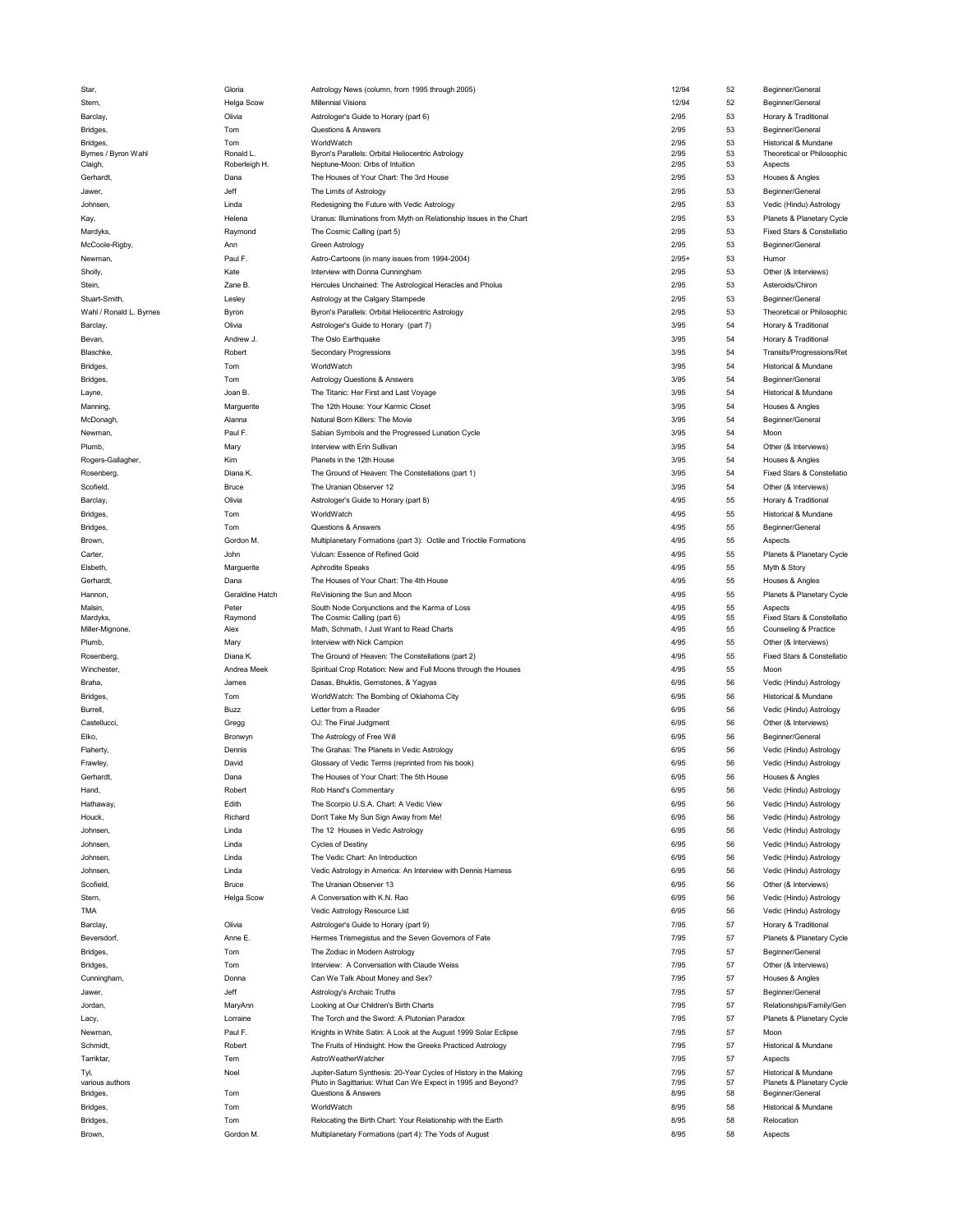| Coleman,                   | James                | A Virgo Looks at Transits                                                           | 8/95         | 58       | Transits/Progressions/Ret                           |
|----------------------------|----------------------|-------------------------------------------------------------------------------------|--------------|----------|-----------------------------------------------------|
| Gerhardt,                  | Dana                 | The Houses of Your Chart: The 6th House                                             | 8/95         | 58       | Houses & Angles                                     |
| Hannon,                    | Geraldine Hatch      | Interview: A Conversation with Visionary Activist Caroline W. Casey                 | 8/95         | 58       | Other (& Interviews)                                |
|                            | William              |                                                                                     |              | 58       |                                                     |
| Keepin,                    |                      | Astrology and the New Physics: Integrating Sacred and Secular Sciences              | 8/95         |          | Theoretical or Philosophic                          |
| Meridian,                  | Bill                 | Eclipse Paths of Russia and the U.S.S.R.                                            | 8/95         | 58       | Historical & Mundane                                |
| Scofield,                  | Bruce                | Weather Forecasting with the Planets                                                | 8/95         | 58       | <b>Practical Applications</b>                       |
| Alli,                      | Antero               | Planetary Forces as Sexual Realities                                                | 10/95        | 59       | Planets & Planetary Cycle                           |
| Behari,                    | Bepin                | Shadow Planets: The Moon's Nodes in Vedic Astrology                                 | 10/95        | 59       | Vedic (Hindu) Astrology                             |
| Bridges,                   | Tom                  | Composite, Relationship, and Coalescent Charts: An Introduction                     | 10/95        | 59       | Relationships/Family/Gen                            |
|                            |                      |                                                                                     |              |          |                                                     |
| Byrne,                     | Phil                 | The Stages of Childhood                                                             | 10/95        | 59       | Relationships/Family/Gen                            |
| Gerhardt,                  | Dana                 | The Houses of Your Chart: The 7th House                                             | 10/95        | 59       | Houses & Angles                                     |
| Jones,                     | Martha               | Venus: The Rules of Attraction                                                      | 10/95        | 59       | Relationships/Family/Gen                            |
| Kollerstrom,               | Nick                 | Antares and Aldebaran: Stars of Conflict                                            | 10/95        | 59       | Fixed Stars & Constellatio                          |
| Perchonock,                | Ellen                | Composite Charts in Relationship Counseling                                         | 10/95        | 59       | Relationships/Family/Gen                            |
|                            |                      | Be Thankful for the Karma You Don't Have! (cartoon)                                 |              |          |                                                     |
| Perlstein,                 | Jonathan             |                                                                                     | 10/95        | 59       | Humor                                               |
| Poplin,                    | Stephen              | Lightly Around the Circle (An Outing with the Zoo)                                  | 10/95        | 59       | Humor                                               |
| Schwartz,                  | Jacob                | 'Roid Rumbles: South Africa's Asteroids                                             | 10/95        | 59       | Asteroids/Chiron                                    |
| Tarriktar,                 | Tem                  | Interview with Anne Black                                                           | 10/95        | 59       | Other (& Interviews)                                |
| various authors            |                      | WorldWatch                                                                          | 10/95        | 59       | Historical & Mundane                                |
|                            |                      | Planetary Forces as Sexual Realities (part 2): The Outer Planets                    | 11/95        | 60       | Planets & Planetary Cycle                           |
| Alli,                      | Antero               |                                                                                     |              |          |                                                     |
| Bogart,                    | Greg                 | Finding Your Life's Calling                                                         | 11/95        | 60       | <b>Vocational Astrology</b>                         |
| Bridges,                   | Tom                  | A Conversation with Lois Rodden                                                     | 11/95        | 60       | Other (& Interviews)                                |
| Flaherty,                  | Dennis               | Dharma, Vocation, and Your Life's Purpose (Vedic Astrology)                         | 11/95        | 60       | Vedic (Hindu) Astrology                             |
| Herbst,                    | Bill                 | Astrology as a Profession                                                           | 11/95        | 60       | Other (& Interviews)                                |
|                            |                      |                                                                                     |              |          |                                                     |
| McCann,                    | Maurice              | Alan Leo and the Orbs of Aspects                                                    | 11/95        | 60       | Aspects                                             |
| Scofield,                  | <b>Bruce</b>         | Horoscopes on the Job: Your Job Chart                                               | 11/95        | 60       | <b>Vocational Astrology</b>                         |
| various authors            |                      | WorldWatch                                                                          | 11/95        | 60       | Historical & Mundane                                |
| Brady,                     | Bernadette           | Astrology of Groups and Families: The Beatles, the Kennedys, and More               | 12/95        | 61       | Relationships/Family/Gen                            |
| Elko,                      | Bronwyn              | An Introduction to Harmonics                                                        | 12/95        | 61       | Beginner/General                                    |
| Gerhardt,                  | Dana                 | The Houses of Your Chart: The 8th House                                             | 12/95        | 61       | Houses & Angles                                     |
| Hall,                      | Liza K.              | What are Generational Planets? The Role of the Pluto-in-Virgo Generation            | 12/95        | 61       | Beginner/General                                    |
| Polise,                    | Joseph               | The Real Generation X: Uranus-Pluto Kids Come of Age                                | 12/95        | 61       | Historical & Mundane                                |
| Pond,                      | David                | The Soul and Spirit of Astrology                                                    | 12/95        | 61       | Theoretical or Philosophic                          |
|                            |                      |                                                                                     |              |          |                                                     |
| Scofield,                  | <b>Bruce</b>         | The Uranian Observer 14                                                             | 12/95        | 61       | Other (& Interviews)                                |
| Sholly,                    | Kate                 | Interview with Richard Tarnas on Transforming the Western World View                | 12/95        | 61       | Other (& Interviews)                                |
| Stuart-Smith,              | Lesley               | Astrology on the Internet                                                           | 12/95        | 61       | Other (& Interviews)                                |
| various authors            |                      | WorldWatch                                                                          | 12/95        | 61       | Historical & Mundane                                |
| Braha,                     | James                | The Great Years of the Planets                                                      | 1/96         | 62       | Vedic (Hindu) Astrology                             |
|                            |                      |                                                                                     |              |          |                                                     |
| Crane,                     | Joseph               | Ancient Astrology: Step by Step (Part 1)                                            | 1/96         | 62       | Historical & Mundane                                |
| Herbst,                    | Bill                 | Saturn and the Four Birth Moments                                                   | 1/96         | 62       | Planets & Planetary Cycle                           |
|                            |                      |                                                                                     |              |          |                                                     |
| Johnsen,                   | Linda                | Foreknowledge: Are We Ready for the Future?                                         | 1/96         | 62       | Beginner/General                                    |
|                            |                      |                                                                                     |              |          |                                                     |
| Landwehr,                  | Joe                  | The Alchemical Gap: Domain of the Shadow                                            | 1/96         | 62       | Psychological                                       |
| Payne,                     | Buryl                | Physical Mechanisms in Astrology and Human Behavior                                 | 1/96         | 62       | Planets & Planetary Cycle                           |
| Penfield,                  | Marc                 | The Modified Johndro Geodetic Chart                                                 | 1/96         | 62       | Relocation                                          |
| Tarriktar,                 | Tem                  | Robert Hand Interview                                                               | 1/96         | 62       | Other (& Interviews)                                |
| various authors            |                      | WorldWatch                                                                          | 1/96         | 62       | Historical & Mundane                                |
| von Heeren                 |                      |                                                                                     | 1/96         |          |                                                     |
|                            | Robert               | New Discoveries Beyond the Orbits of Neptune and Pluto                              |              | 62       | Planets & Planetary Cycle                           |
| Gerhardt,                  | Dana                 | Breaking the Time Famine                                                            | 2/96         | 63       | Beginner/General                                    |
| Gerhardt,                  | Dana                 | The Houses of Your Chart: The 9th House                                             | 2/96         | 63       | Houses & Angles                                     |
| Hannon,                    | Geraldine Hatch      | Changing Our Minds About Time                                                       | 2/96         | 63       | Beginner/General                                    |
| Hunter,                    | M. Kelley            | Uranus Enlightens the Heart of the Eagle                                            | 2/96         | 63       | Fixed Stars & Constellatio                          |
|                            |                      |                                                                                     | 2/96         | 63       | Theoretical or Philosophic                          |
| Lyons,                     | Tim<br>Δ             | Does Uranus Rule Astrology?                                                         | 2/96         |          |                                                     |
| Mann,                      |                      | The Mystery of Time: Our Inner Relativity                                           |              |          | Beginner/General                                    |
| Mason,                     | Joyce                | A New Timepiece: Bending and Mending Time                                           | 2/96         | 63       | Beginner/General                                    |
| Polansky,                  | Joseph               | Jupiter in Capricorn                                                                | 2/96         | 63       | Planets & Planetary Cycle                           |
| Rogers-Gallagher,          | Kim                  | Humor: Interview with Planet Jupiter                                                | 2/96         | 63       | Humor                                               |
| Thurman,                   | Michael              | Astrology and the New Physics                                                       | 2/96         | 63       | Theoretical or Philosophic                          |
| various authors            |                      | WorldWatch                                                                          | 2/96         | 63       | Historical & Mundane                                |
|                            |                      |                                                                                     |              |          |                                                     |
| various authors            |                      | Uranus in Aquarius Forum                                                            | 2/96         | 63       | Planets & Planetary Cycle                           |
| Bridges,                   | Tom                  | Interview with Jeffrey Green on Pluto and Relationships                             | 4/96         | 64       | Other (& Interviews)                                |
| DeAmicis,                  | Ralph & Lahni        | Perspectives: Overcoming an Astrological Blind Spot                                 | 4/96         | 64       | Beginner/General                                    |
| Gerhardt,                  | Dana                 | The Houses of Your Chart: The 10th House                                            | 4/96         | 64       | Houses & Angles                                     |
|                            |                      |                                                                                     | 4/96         | 64       |                                                     |
| Grasse,                    | Ray                  | Astrology and the Chakras: Toward a Sacred Psychology of the Horoscope              |              |          | Theoretical or Philosophic                          |
| Hathaway,                  | Edith                | The Vedic Connection                                                                | 4/96         | 64       | Vedic (Hindu) Astrology                             |
| Herbst,                    | Bill                 | The State of Astrology                                                              | 4/96         | 64       | Counseling & Practice                               |
| McDonagh,                  | Alanna               | Starhawk - Astrological Profile of an Activist Witch                                | 4/96         | 64       | Biographical                                        |
| Murphy,                    | Peter                | Forecasting the Outcome of Lawsuits: Widow v. Sleazeballs                           | 4/96         | 64       | Horary & Traditional                                |
| Scofield,                  | Bruce                | The Uranian Observer 15: Clinton's Mesoamerican Chart                               | 4/96         | 64       | Other (& Interviews)                                |
| TMA                        |                      | Humor: NDE's for the 12 Signs & Glyphoids                                           | 4/96         | 64       | Humor                                               |
| various authors            |                      | WorldWatch                                                                          | 4/96         | 64       | Historical & Mundane                                |
| Broadbent,                 | Christine            | Pan-Pacific Planet Camp Revisited                                                   | 5/96         | 65       | Other (& Interviews)                                |
|                            |                      |                                                                                     |              |          |                                                     |
| Brown,                     | Gordon M.            | Multiplanetary Formations (part 5): The Novile Series of Aspects                    | 5/96         | 65       | Aspects                                             |
| Crane.                     | Joseph               | Ancient Astrology (Part 2): Angles and Houses                                       | 5/96         | 65       | Historical & Mundane                                |
| Forrest/ Joanne Wickenburg | Steven               | In Support of Kepler College                                                        | 5/96         | 65       | Other (& Interviews)                                |
| Gold,                      | Hardy                | Humor: Neptunian Astrology                                                          | 5/96         | 65       | Humor                                               |
|                            | Edith                | The Vedic Connection                                                                | 5/96         | 65       |                                                     |
| Hathaway,                  |                      |                                                                                     |              |          | Vedic (Hindu) Astrology                             |
| Hill,                      | Judith A.            | Redheads and Mars: A Scientific Testimony                                           | 5/96         | 65       | Other (& Interviews)                                |
| Jenkins,<br>Levine,        | John Major<br>Philip | The Pyramid at Chichen Itza: A Cosmic Myth in Stone<br>Prediction and the Horoscope | 5/96<br>5/96 | 65<br>65 | Fixed Stars & Constellatio<br>Counseling & Practice |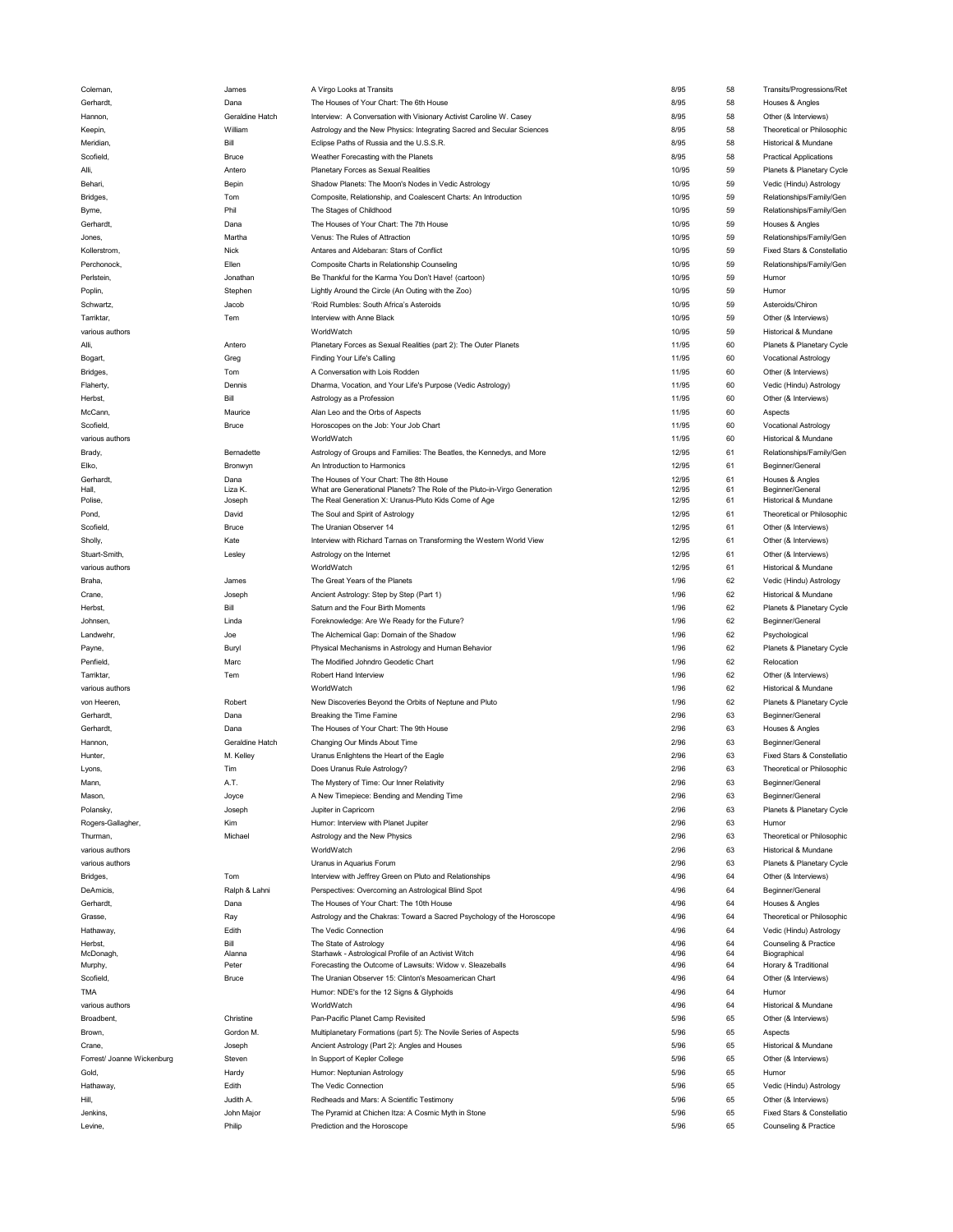| Solté,                      | David           | Using the Quad-Wheel with Progressions                                     | 5/96         | 65       | Beginner/General                                     |
|-----------------------------|-----------------|----------------------------------------------------------------------------|--------------|----------|------------------------------------------------------|
| various authors             |                 | WorldWatch                                                                 | 5/96         | 65       | Historical & Mundane                                 |
| Wickenburg / Steven Forrest | Joanne          | In Support of Kepler College                                               | 5/96         | 65       | Other (& Interviews)                                 |
| Alli,                       | Antero          | Cinema as Lunar Metaphor                                                   | 6/96         | 66       | Moon                                                 |
| Cunningham,                 | Donna           | How House Position Affects Transits to the Birth Moon                      | 6/96         | 66       | Moon                                                 |
| Flaherty,                   | Dennis          | Chandra: The Myth and Meaning of the Moon in Vedic Astrology               | 6/96         | 66       | Vedic (Hindu) Astrology                              |
| Gerhardt,                   | Dana            | The Living Planets (part 1): The Moon                                      | 6/96         | 66       | Moon                                                 |
|                             |                 |                                                                            |              |          |                                                      |
| Hathaway,                   | Edith           | The Vedic Connection: Planetary War                                        | 6/96         | 66       | Vedic (Hindu) Astrology                              |
| Jawer,                      | Danick          | Recovering the Moon: An Experiential Process                               | 6/96         | 66       | Experiential                                         |
| Norris,                     | Caroline        | Tasting the Moment                                                         | 6/96         | 66       | Beginner/General                                     |
| Raterman,                   | Louise          | Unabomber Suspect Ted Kaczynski's Solar Chart                              | 6/96         | 66       | Beginner/General                                     |
| Schmed-Kik,                 | Liduina         | The Dark Luminaries: Lilith the Black Moon in Personality Development      | 6/96         | 66       | Moon                                                 |
| Scofield,                   | Bruce           | The Moon and Megaliths: How the Ancients Used the Lunar Standstill Cycle   | 6/96         | 66       | Moon                                                 |
| Sholly,                     | Kate            | Interview with Tracy Marks (part 1): Lessons of the Moon and Outer Planets | 6/96         | 66       | Other (& Interviews)                                 |
| Thurman,                    | Michael         | The Lunar Phases: Archetypes of the Soul                                   | 6/96         | 66       | Moon                                                 |
|                             |                 |                                                                            |              |          |                                                      |
| various authors             |                 | WorldWatch                                                                 | 6/96         | 66       | Historical & Mundane                                 |
| Bloch,                      | Douglas         | Raising Children Using Astrology                                           | 7/96         | 67       | Relationships/Family/Gen                             |
| Boylan,                     | Tom             | Rectification of the Horoscope for Ted Kaczynski                           | 7/96         | 67       | Beginner/General                                     |
| Conrad,                     | Christine       | A Homeopathic Approach to Astrology                                        | 7/96         | 67       | Medical Astrology & Healing                          |
| Crane,                      | Joseph          | Ancient Astrology (Part 3): Planets as Significators                       | 7/96         | 67       | Historical & Mundane                                 |
| Elko,                       | Bronwyn         | The Yearly Harmonic Chart                                                  | 7/96         | 67       | Beginner/General                                     |
| Fearrington,                | Basil T.        | The Cyclic Index and the Charts of World Hot-Spots                         | 7/96         | 67       | Historical & Mundane                                 |
| Hathaway,                   | Edith           | The Vedic Connection                                                       | 7/96         | 67       | Vedic (Hindu) Astrology                              |
| Johnsen,                    | Linda           | The Sky of Consciousness: An Interview with Dr. David Frawley              | 7/96         | 67       | Vedic (Hindu) Astrology                              |
| Keller,                     | Judy            | Humor: Shape up with Your Sun Sign                                         | 7/96         | 67       | Humor                                                |
| Koch / Robert von Heeren    | Dieter          | The New Planet Pholus                                                      | 7/96         | 67       | Planets & Planetary Cycle                            |
|                             |                 |                                                                            |              |          |                                                      |
| Scofield,                   | Bruce           | The Astrology of Scheduling a Medical Procedure                            | 7/96         | 67       | Medical Astrology & Healing                          |
| Starck,                     | Marcia          | New Techniques of Healing in the Aquarian Age                              | 7/96         | 67       | Medical Astrology & Healing                          |
| various authors             |                 | WorldWatch                                                                 | 7/96         | 67       | Historical & Mundane                                 |
| von Heeren / Dieter Koch    | Robert          | The New Planet Pholus                                                      | 7/96         | 67       | Planets & Planetary Cycle                            |
| Bogart,                     | Greg            | Mercury and Cognitive Development                                          | 8/96         | 68       | Planets & Planetary Cycle                            |
| Burrell,                    | Debra           | Choosing an Astrologer                                                     | 8/96         | 68       | Beginner/General                                     |
| Butler,                     | Simone          | Ottmar Liebert: Agent of Change                                            | 8/96         | 68       | Biographical                                         |
|                             | Ruth            |                                                                            | 8/96         | 68       |                                                      |
| Clydesdale,                 |                 | A Solar Talisman: The Holistic Astrology of Marsilio Ficino                |              |          | Biographical                                         |
| Coleman,                    | James           | The Feminine Male in a Masculine World                                     | 8/96         | 68       | Relationships/Family/Gen                             |
| Forrest,                    | Jodie           | Odin as Mercury                                                            | 8/96         | 68       | Myth & Story                                         |
| Gerhardt,                   | Dana            | The Houses of Your Chart: The 11th House                                   | 8/96         | 68       | Houses & Angles                                      |
| Gray,                       | Kathryn         | Humor: Bad Days for Plutonian and Neptunian Friends                        | 8/96         | 68       | Humor                                                |
| Hathaway,                   | Edith           | The Vedic Connection                                                       | 8/96         | 68       | Vedic (Hindu) Astrology                              |
| Jordan,                     | Wynne           | Interview: A Conversation with Dennis Elwell                               | 8/96         | 68       | Other (& Interviews)                                 |
|                             | Brad            | Returning Soul to Astrology                                                | 8/96         | 68       |                                                      |
| Kochunas,                   |                 |                                                                            |              |          | Counseling & Practice                                |
| Malsin,                     | Peter           | Shut Out as the Ivory Tower: An Astrologer Confronts Carl Sagan            | 8/96         | 68       | Beginner/General                                     |
| Sholly,                     | Kate            | Interview with Tracy Marks (part 2): The Progressed Moon                   | 8/96         | 68       | Other (& Interviews)                                 |
| Young,                      | Judithann       | Humor: Astrology on the Road                                               | 8/96         | 68       | Humor                                                |
| Anderson,                   | Maggie          | Humor: Guide to Winning the Votes of the Sun Signs                         | 10/96        | 69       | Humor                                                |
| Crane,                      | Joseph          | Ancient Astrology (Part 4): Planetary Sect                                 | 10/96        | 69       | Historical & Mundane                                 |
| Cunningham,                 | Donna           | Tips for the Novice Astrologer (part 1): How the Sun and Ascendant Differ  | 10/96        | 69       | Beginner/General                                     |
| Gerhardt,                   | Dana            | The Houses of Your Chart: The 12th House                                   | 10/96        | 69       | Houses & Angles                                      |
|                             | Edith           | The Vedic Connection: Which Chart for Bill Clinton?                        | 10/96        | 69       | Vedic (Hindu) Astrology                              |
| Hathaway,                   |                 |                                                                            |              |          |                                                      |
| Kramer,                     | Arlene          | Introduction to Uranian Astrology                                          | 10/96        | 69       | Beginner/General                                     |
| Moeschl,                    | Richard         | Horizon: Where Heaven and Earth Meet                                       | 10/96        | 69       | Beginner/General                                     |
| Plumb,                      | Mary            | Interview with Geoffrey Cornelius                                          | 10/96        | 69       | Other (& Interviews)                                 |
| Polansky                    | Joseph          | The Jupiter/Uranus Midpoint                                                | 10/96        | 69       | <b>Practical Applications</b>                        |
| Proctor,                    | Loretta         | Looking at the Mars-Pluto Theme in Creative Women's Lives                  | 10/96        | 69       | Biographical                                         |
| Scofield,                   | Bruce           | The Uranian Observer 16                                                    | 10/96        | 69       | Other (& Interviews)                                 |
| Tyl,                        | Noel            | China: Rising Star in the East                                             | 10/96        | 69       | Historical & Mundane                                 |
| Verdi,                      | Moira           | The Coming Uranian Surge                                                   | 10/96        | 69       | Beginner/General                                     |
| Bowser,                     | Kenneth         | Sidereal Astrology: Aspects in Mundo                                       | 12/96        | 70       | Other (& Interviews)                                 |
| Cunningham,                 | Donna           | Tips for the Novice (part 2): How the Sun, Moon, and Ascendant Interact    | 12/96        | 70       | Beginner/General                                     |
| Gerhardt,                   | Dana            | The Living Planets (part 2) : Neptune                                      | 12/96        | 70       | Planets & Planetary Cycle                            |
|                             | Geraldine Hatch |                                                                            |              | 70       |                                                      |
| Hannon,                     |                 |                                                                            | 12/96        |          | Beginner/General                                     |
| Hathaway,                   |                 | Visual Reality: Reading the Graphic Ephemeris                              |              |          |                                                      |
|                             | Edith           | The Vedic Connection                                                       | 12/96        | 70       | Vedic (Hindu) Astrology                              |
| Moeschl,                    | Richard         | Horizon: Comet Hale-Bopp                                                   | 12/96        | 70       | Beginner/General                                     |
| Newton-John,                | Pierz           | Stargazing: Returning to the Roots of Astrology                            | 12/96        | 70       | Beginner/General                                     |
| Rodden,                     | Lois            | Charts of People in the News: Gorgeous or What?                            | 12/96        | 70       | Other (& Interviews)                                 |
| Scofield,                   | Bruce           | The Uranian Observer 17                                                    | 12/96        | 70       | Other (& Interviews)                                 |
|                             |                 |                                                                            |              |          |                                                      |
| Severn,                     | Lisa            | The Cancerian Decorating Wars                                              | 12/96        | 70       | Humor                                                |
| Tai,                        | Marsha          | As Above, So Below: The Constellations on Earth                            | 12/96        | 70       | Fixed Stars & Constellatio                           |
| <b>TMA</b>                  |                 | TMA's 1996 Holiday Shopping Guide                                          | 12/96        | 70       | Humor                                                |
| various authors             |                 | TMA Roundtable: Seven Astrologers Look at 1997                             | 12/96        | 70       | Other (& Interviews)                                 |
| Wells,                      | Bonnie          | Esoteric Astrology and How We Change                                       | 12/96        | 70       | Beginner/General                                     |
| Butler,                     | Simone          | Taj Mahal: Monument to Love                                                | 2/97         | 71       | Biographical                                         |
| Crane,                      | Joseph          | Ancient Astrology (Part 5): The Phases of the Planets                      | 2/97         | 71       | Historical & Mundane                                 |
| Cunningham,                 | Donna           | Tips for the Novice (part 3): What Planet Are You From?                    | 2/97         | 71       | Beginner/General                                     |
| Eves,                       | Crystal         | Virgo's Revolutionaries: A Look at the Pluto-in-Virgo Generation           | 2/97         | 71       | Historical & Mundane                                 |
|                             |                 |                                                                            |              |          |                                                      |
| Forrest,                    | Steven          | Fate and Freedom: A Middle Path                                            | 2/97         | 71       | Beginner/General                                     |
| Forrest,                    | Steven          | Fate and Freedom: A Middle Path                                            | 2/97         | 71       | Beginner/General                                     |
| Friedman,<br>Gerhardt,      | Hank<br>Dana    | Vedic Astrology Software Reviews<br>The Living Planets (part 3): Mercury   | 2/97<br>2/97 | 71<br>71 | Vedic (Hindu) Astrology<br>Planets & Planetary Cycle |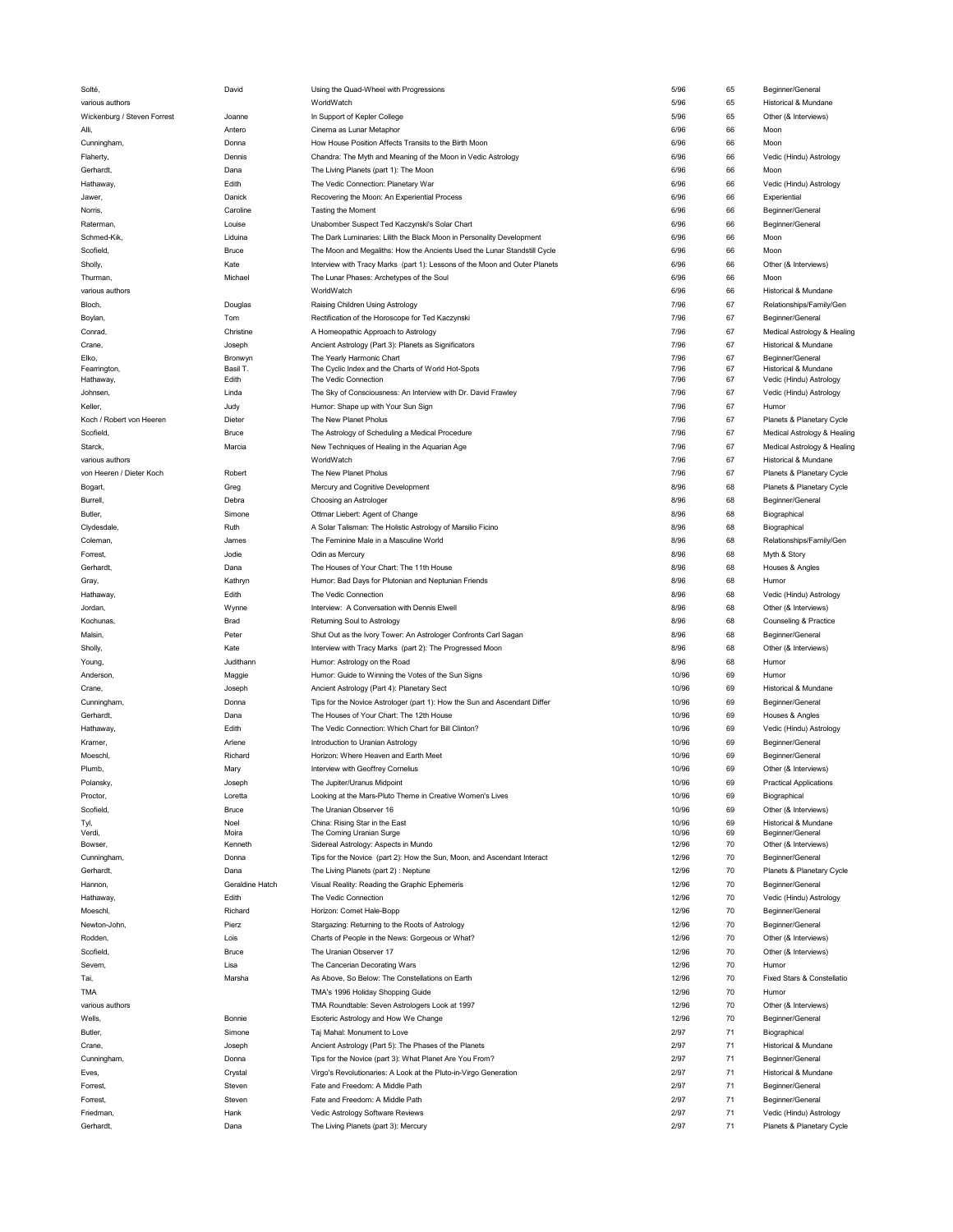| Giamario,               | Daniel             | A Shamanic Investigation of Venus and Mars (part 1 of 2)                    | 2/97  | 71 | Planets & Planetary Cycle     |
|-------------------------|--------------------|-----------------------------------------------------------------------------|-------|----|-------------------------------|
| Hannon,                 | Geraldine Hatch    | Interview: Physicist-Astrologer Will Keepin, Ph.D.                          | 2/97  | 71 | Other (& Interviews)          |
|                         |                    |                                                                             |       |    |                               |
| Hathaway,               | Edith              | The Vedic Connection                                                        | 2/97  | 71 | Vedic (Hindu) Astrology       |
| Michaels,               | Nicki              | An Overview of Dane Rudhyar's Approach to Cycles                            | 2/97  | 71 | Planets & Planetary Cycle     |
| Moeschl,                | Richard            | Horizon: Lessons from Mars                                                  | 2/97  | 71 | Beginner/General              |
|                         |                    |                                                                             |       |    |                               |
| Rodden,                 | Lois               | Charts of People in the News: Cases of Poor Judgment                        | 2/97  | 71 | Other (& Interviews)          |
| Rogers-Gallagher,       | Kim                | Why You'd Never Want to Date a (humor)                                      | 2/97  | 71 | Humor                         |
| Solté,                  | David              | Scorpionic America Report                                                   | 2/97  | 71 | Historical & Mundane          |
| Solté,                  | David              | Quantum Shift 1997: Tracking the Jupiter-Uranus Cycle                       | 2/97  | 71 | Planets & Planetary Cycle     |
|                         |                    |                                                                             |       |    |                               |
| Cunningham,             | Donna              | Tips for the Novice (part 4): Aspects Explained                             | 4/97  | 72 | Beginner/General              |
| Gerhardt,               | Dana               | The Living Planets (part 4): Pluto                                          | 4/97  | 72 | Planets & Planetary Cycle     |
| Giamario,               | Daniel             | A Shamanic Investigation: Mars and the Venus-Mars Saga (part 2 of 2)        | 4/97  | 72 | Planets & Planetary Cycle     |
| Greer,                  | Mary K.            | <b>Tarot and Astrology</b>                                                  | 4/97  | 72 | Other (& Interviews)          |
| Heath,                  | Robin              | Exploring Preliterate Sources of Astrology                                  | 4/97  | 72 | Historical & Mundane          |
|                         |                    |                                                                             |       |    |                               |
| Johnsen,                | Linda              | Fixing the Future: Remedial Measures in Vedic Astrology                     | 4/97  | 72 | Vedic (Hindu) Astrology       |
| Moeschl,                | Richard            | Horizon: The Yearly Round                                                   | 4/97  | 72 | Beginner/General              |
| Murphy,                 | Peter              | The Unified Chart: Distinguishing the Map from the Territory                | 4/97  | 72 | Theoretical or Philosophic    |
|                         |                    |                                                                             |       |    |                               |
| Roberts,                | Courtney           | The Astrology of the Miraculous: The Virgin, the Goddess, and the Children  | 4/97  | 72 | Historical & Mundane          |
| Rodden,                 | Lois               | Charts of People in the News: The Roles We Play                             | 4/97  | 72 | Other (& Interviews)          |
| Scofield                | Bruce              | The Uranian Observer 18: The Marketing of Astrology                         | 4/97  | 72 | Other (& Interviews)          |
|                         |                    |                                                                             |       |    |                               |
| Solté,                  | David              | Scorpionic America Report: Clinton's Second Term                            | 4/97  | 72 | Historical & Mundane          |
| Austin,                 | Stephanie          | Compatibility: A Soul's-Eye View                                            | 6/97  | 73 | Relationships/Family/Gen      |
| Corey,                  | Pamela             | Cycles of Fertility                                                         | 6/97  | 73 | Medical Astrology & Healing   |
|                         |                    |                                                                             |       |    |                               |
| Cunningham,             | Donna              | Tips for the Novice (part 5): More on Aspects                               | 6/97  | 73 | Beginner/General              |
| England,                | Hedley             | The Degree of Flight: The Mid-Air Collision over India                      | 6/97  | 73 | Zodiac                        |
| Falvey,                 | Tom                | Venus                                                                       | 6/97  | 73 | Planets & Planetary Cycle     |
|                         |                    |                                                                             |       | 73 |                               |
| Gerhardt,               | Dana               | The Living Planets (part 5): Mars                                           | 6/97  |    | Planets & Planetary Cycle     |
| Hannon,                 | Geraldine Hatch    | Interview with Steven and Jodie Forrest                                     | 6/97  | 73 | Other (& Interviews)          |
| Heath,                  | Robin              | Building a Soli-Lunar Calendar                                              | 6/97  | 73 | Other (& Interviews)          |
| Johnsen,                | Linda              | Dealing with Disaster: The Vedic Approach                                   | 6/97  | 73 | Vedic (Hindu) Astrology       |
|                         |                    |                                                                             |       |    |                               |
| Lawlor,                 | Gretchen           | Using Astrology to Improve Parent-Child Relationships                       | 6/97  | 73 | Counseling & Practice         |
| McEvers,                | Joan               | Family Interaction: Generational Chart Patterns                             | 6/97  | 73 | Relationships/Family/Gen      |
| O'Brien,                | Dale               | ReVisioning the Positive Potential of Chiron                                | 6/97  | 73 | Asteroids/Chiron              |
|                         |                    |                                                                             |       |    |                               |
| Plumb, / Tem Tarriktar  | Mary               | Interview: A Conversation with Charles & Suzi Harvey                        | 6/97  | 73 | Other (& Interviews)          |
| Rodden,                 | Lois               | Charts of People in the News: Applewhite, Jones, and Their Temples of Doom  | 6/97  | 73 | Other (& Interviews)          |
| Schwartz,               | Jacob              | Madonna: The Cosmic Star of Evita                                           | 6/97  | 73 | Asteroids/Chiron              |
|                         |                    |                                                                             |       |    |                               |
| Scofield                | Bruce              | The Uranian Observer 19: Koko the Gorilla - Interspecies Communicator       | 6/97  | 73 | Biographical                  |
| Solté,                  | David              | Scorpionic America Report: UFOs & Roswell                                   | 6/97  | 73 | Historical & Mundane          |
| Tarriktar,              | Tem                | Are You Compatible?                                                         | 6/97  | 73 | Relationships/Family/Gen      |
|                         | Tem                |                                                                             | 6/97  | 73 |                               |
| Tarriktar, / Mary Plumb |                    | Interview: A Conversation with Charles & Suzi Harvey                        |       |    | Other (& Interviews)          |
| Clydesdale,             | Ruth               | The Poverty of Angels: Saturn, Uranus, and a Renaissance Artist             | 8/97  | 74 | Biographical                  |
|                         |                    |                                                                             |       |    |                               |
| Cunningham,             | Donna              | Tips for the Novice (part 6): Oppositions and Sextiles                      | 8/97  | 74 | Beginner/General              |
|                         |                    |                                                                             |       |    |                               |
| Cunningham,             | Donna              | Resources for Relocation Astrology                                          | 8/97  | 74 | Relocation                    |
| Flaherty,               | Dennis             | Jyotish•Locality                                                            | 8/97  | 74 | Vedic (Hindu) Astrology       |
| Gerhardt,               | Dana               | The Living Planets (part 6): Venus                                          | 8/97  | 74 | Planets & Planetary Cycle     |
|                         |                    |                                                                             |       |    |                               |
| Mansfield,              | Victor             | An Astrophysicist's Sympathetic and Critical View of Astrology              | 8/97  | 74 | Other (& Interviews)          |
| Margel,                 | Doug               | Ringing the Bell: Storms on the Sun                                         | 8/97  | 74 | Planets & Planetary Cycle     |
| Moeschl,                | Richard            | The Sun                                                                     | 8/97  | 74 | Planets & Planetary Cycle     |
| Pond,                   | David              | The Astrology of Creativity                                                 | 8/97  | 74 | Other (& Interviews)          |
| <b>Rodden</b>           | Lois               | Charts of People in the News: The House of Gucci                            | 8/97  | 74 | Other (& Interviews)          |
|                         |                    |                                                                             |       |    |                               |
| Solté,                  | David              | Scorpionic America Report                                                   | 8/97  | 74 | Historical & Mundane          |
| various authors         |                    | Comet Hale-Bopp Reader Forum                                                | 8/97  | 74 | Other (& Interviews)          |
| Zagar,                  | <b>Ted PanDeva</b> | Hygeia's Sacred Grove: Astrology and Your Health for Aug./Sep. 1997         | 8/97  | 74 | Medical Astrology & Healing   |
| Butler,                 | Simone             | Jupiter-Neptune: Magician or Fool?                                          | 10/97 | 75 | Other (& Interviews)          |
|                         |                    |                                                                             |       |    |                               |
| Crawford,               | Arch               | A Roundtable of Financial Astrologers: Investing by the Planets             | 10/97 | 75 | <b>Practical Applications</b> |
| Cunningham,             | Donna              | Tips for the Novice (part 7): Understanding Transits                        | 10/97 | 75 | Beginner/General              |
|                         |                    |                                                                             | 10/97 | 75 |                               |
| Downing,                | Mary               | A Roundtable of Financial Astrologers: Investing by the Planets             |       |    | <b>Practical Applications</b> |
| Elkins,                 | Jan                | The Mysterious Power of Shamanism                                           | 10/97 | 75 | Other (& Interviews)          |
| Gerhardt,               | Dana               | The Living Planets (part 7): Jupiter & Saturn                               | 10/97 | 75 | Planets & Planetary Cycle     |
| Hand,                   | Robert             | Ancient Astrology and the Void-of-Course Moon                               | 10/97 | 75 | Horary & Traditional          |
|                         |                    |                                                                             |       |    |                               |
| Hannon,                 | Geraldine Hatch    | Astrology: A Rising Star on Wall Street                                     | 10/97 | 75 | <b>Practical Applications</b> |
| Hannon,                 | Geraldine Hatch    | A Roundtable of Financial Astrologers: Investing by the Planets             | 10/97 | 75 | <b>Practical Applications</b> |
| <b>Johnsen</b>          | Linda              | Lessons in Vedic Astrology (Part 1): What's My Karma? Casting a Vedic Chart | 10/97 | 75 | Vedic (Hindu) Astrology       |
|                         |                    |                                                                             |       |    |                               |
| Lavoie,                 | Alphee             | A Roundtable of Financial Astrologers: Investing by the Planets             | 10/97 | 75 | <b>Practical Applications</b> |
| Long,                   | Jeanne             | A Roundtable of Financial Astrologers: Investing by the Planets             | 10/97 | 75 | <b>Practical Applications</b> |
| March,                  | Marion D.          | The Fertility Cycle                                                         | 10/97 | 75 | Medical Astrology & Healing   |
| Meridian,               | Bill               | Investing with the Jupiter Method in 1998                                   | 10/97 | 75 | <b>Practical Applications</b> |
|                         |                    |                                                                             |       |    |                               |
| Merriman,               | Raymond A.         | A Roundtable of Financial Astrologers: Investing by the Planets             | 10/97 | 75 | <b>Practical Applications</b> |
| Morris,                 | Grace K.           | A Roundtable of Financial Astrologers: Investing by the Planets             | 10/97 | 75 | <b>Practical Applications</b> |
| Plumb,                  | Mary               |                                                                             | 10/97 | 75 |                               |
|                         |                    | Astrology in Cyberspace                                                     |       |    | Other (& Interviews)          |
| Rey,                    | Armando            | Astrology and the Magic of Being Human                                      | 10/97 | 75 | Other (& Interviews)          |
| Roberts,                | Courtney           | Sports and Astrology: Research in Real Time                                 | 10/97 | 75 | <b>Practical Applications</b> |
| Rodden,                 | Lois               | Charts of People in the News: How and Why We Meet New People                | 10/97 | 75 | Other (& Interviews)          |
|                         |                    |                                                                             |       |    |                               |
| Scofield,               | Bruce              | The Mayan "Burner Cycle"                                                    | 10/97 | 75 | Other (& Interviews)          |
| Solté,                  | David              | Scorpionic America Report                                                   | 10/97 | 75 | Historical & Mundane          |
| Stathis,                | Georgia            | A Roundtable of Financial Astrologers: Investing by the Planets             | 10/97 | 75 | <b>Practical Applications</b> |
|                         |                    |                                                                             |       |    |                               |
| Zagar,                  | Ted PanDeva        | Hygeia's Sacred Grove: Astrology and Your Health for Oct./Nov. 1997         | 10/97 | 75 | Medical Astrology & Healing   |
| Bell,                   | Lynn               | Interview: A Conversation with Alexander Ruperti                            | 12/97 | 76 | Other (& Interviews)          |
| Campion,                | Nick               | Could Diana's Death Have Been Predicted?                                    | 12/97 | 76 | Other (& Interviews)          |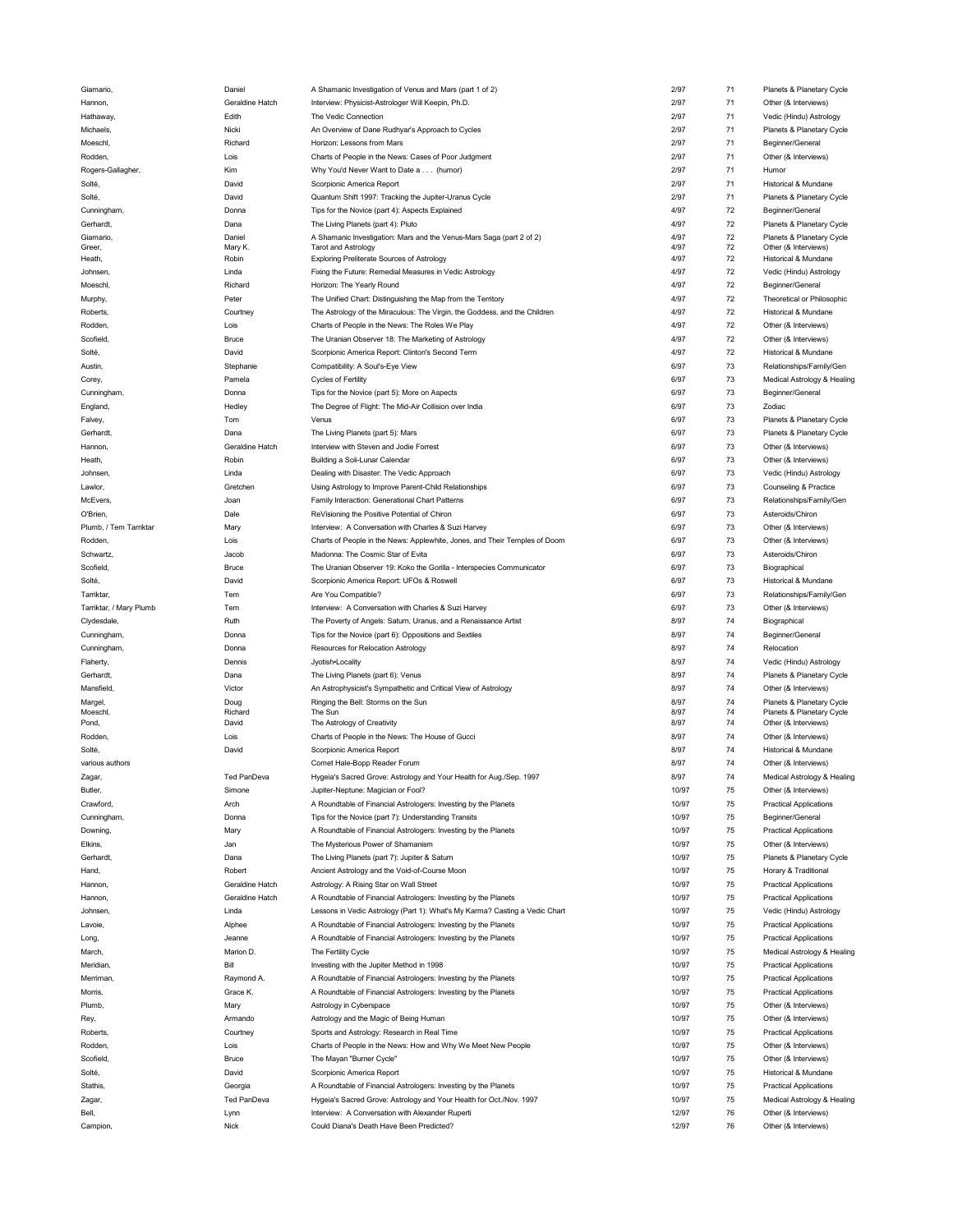| Cunningnam,     | Donna              | Tips for the Novice (part 8): More About Transits and Luck                   | 12/97 | 76      | Beginner/General              |
|-----------------|--------------------|------------------------------------------------------------------------------|-------|---------|-------------------------------|
| George,         | Demetra            | On Divination and Astrology's Sacred History                                 | 12/97 | 76      | Historical & Mundane          |
| Gerhardt,       | Dana               | The Living Planets (part 8): Saturn and Jupiter in Transit                   | 12/97 | 76      | Planets & Planetary Cycle     |
| Grasse,         | Ray                | The Enchanted Cosmos: Symbolism, Synchronicity, and the Astrol. World View   | 12/97 | 76      | Theoretical or Philosophic    |
| Hannon,         | Geraldine Hatch    | An Astrological Obituary (Diana Spencer)                                     | 12/97 | 76      | Other (& Interviews)          |
|                 |                    |                                                                              |       |         |                               |
| Johnsen,        | Linda              | Lessons in Vedic Astrology (Part 2): Planetary Combinations                  | 12/97 | 76      | Vedic (Hindu) Astrology       |
| Kovan,          | Dawne              | Death of a Princess - Birth of a Legend                                      | 12/97 | 76      | Other (& Interviews)          |
| McDonagh,       | Alanna             | Princess Diana - A Destiny Fulfilled                                         | 12/97 | 76      | Other (& Interviews)          |
|                 |                    |                                                                              |       |         |                               |
| Newton-John,    | Pierz              | Astrology as if the Earth Mattered                                           | 12/97 | 76      | Other (& Interviews)          |
| Rodden,         | Lois               | Charts of People in the News: Human Lightning Rods                           | 12/97 | 76      | Other (& Interviews)          |
| Rosenberg,      | Diana K.           | The Constellation Capricornus: Gate of Return                                | 12/97 | 76      | Fixed Stars & Constellatio    |
|                 |                    |                                                                              |       |         |                               |
| Sholly,         | Kate               | Mother Teresa: Missionary of Charity                                         | 12/97 | 76      | Other (& Interviews)          |
| Sholly,         | Kate               | Sri H.W.L. Poonja: Messenger of Truth                                        | 12/97 | 76      | Other (& Interviews)          |
| Tarriktar,      | Tem                | El Niño and the Astrology of 1998                                            | 12/97 | 76      | Historical & Mundane          |
| Tyl,            | Noel               | Minor Measurements, Major Meanings: The Quindecile                           | 12/97 | 76      | Aspects                       |
|                 |                    |                                                                              |       |         |                               |
| Zagar,          | Ted PanDeva        | Hygeia's Sacred Grove: The Astrology of Wellness (Dec./Jan)                  | 12/97 | 76      | Medical Astrology & Healing   |
| April,          | Dina               | Astrology and the Helping Continuum                                          | 2/98  | 77      | Counseling & Practice         |
| Bennett,        | Naomi              | Astrological Rulerships: Different Systems Considered                        | 2/98  | 77      | Theoretical or Philosophic    |
|                 |                    |                                                                              |       |         |                               |
| Corey,          | Pamela             | Blending the Elements of Honesty, Ethics and Compassion                      | 2/98  | 77      | Counseling & Practice         |
| Crane,          | Joseph             | The Structure of Cycles: Ptolemy and Rudhyar Revisited                       | 2/98  | $77 \,$ | Planets & Planetary Cycle     |
| Dunn,           | Jonathan           | Astrological Rulerships: Different Systems Considered                        | 2/98  | $77 \,$ | Theoretical or Philosophic    |
|                 |                    |                                                                              |       |         |                               |
| Gerhardt,       | Dana               | Living in Cyclic Time (Part 1): Big Zucchini Mind                            | 2/98  | 77      | Planets & Planetary Cycle     |
| Giamario,       | Daniel             | The May 1998 Galactic Alignment: A Shamanic Look at the Turning of the Ages  | 2/98  | 77      | Other (& Interviews)          |
| Johnsen,        | Linda              | Lessons in Vedic Astrology (Part 3): Cycles - the Pulse of Time              | 2/98  | 77      | Vedic (Hindu) Astrology       |
|                 |                    | The Saga of Wolfgang Amadeus Mozart: Genius before his Time                  | 2/98  | $77 \,$ |                               |
| Jordan,         | Shelley            |                                                                              |       |         | Biographical                  |
| Keller,         | Judy               | When Squares Fall in Love                                                    | 2/98  | 77      | Relationships/Family/Gen      |
| Michael II.     | Miles              | Astrological Rulerships: Different Systems Considered                        | 2/98  | 77      | Theoretical or Philosophic    |
| Moderne,        | Françoise          | Interview with André Barbault on World Cycles and the Cyclic Index           | 2/98  | 77      | Other (& Interviews)          |
|                 |                    |                                                                              |       |         |                               |
| Plumb,          | Mary               | Learn Astrology! (Correspondence Course Review)                              | 2/98  | $77 \,$ | Other (& Interviews)          |
| Scofield,       | <b>Bruce</b>       | Making Time Out of Space: an Overview of Planetary Predictive Periods        | 2/98  | $77 \,$ | <b>Practical Applications</b> |
| Tarriktar,      | Tem                | Finding the Cycles in Your Life Using Minor Progressions                     | 2/98  | 77      | Transits/Progressions/Ret     |
|                 |                    |                                                                              |       |         |                               |
| Whitaker,       | Anne               | The Saturn Cycles: Forging the Diamond Soul                                  | 2/98  | 77      | Planets & Planetary Cycle     |
| Zagar,          | Ted PanDeva        | Hygeia's Sacred Grove: The Astrology of Wellness (Feb./Mar.)                 | 2/98  | 77      | Medical Astrology & Healing   |
| Clark,          | Jonathon           | An Introduction to Kabbalistic Astrology                                     | 4/98  | 78      | Other (& Interviews)          |
| Cooperman,      | Corrie             | Is the First Saturn Return Harder than Ever?                                 | 4/98  | 78      |                               |
|                 |                    |                                                                              |       |         | Planets & Planetary Cycle     |
| Couper,         | Alastair           | Astrology and Subtle Energy                                                  | 4/98  | 78      | Theoretical or Philosophic    |
| Cunningham,     | Donna              | Tips for the Novice (part 9): Transits to the Four Angles                    | 4/98  | 78      | Beginner/General              |
| del Mar,        | Maya               | Bill Clinton's Tangled Web: Clinton, Neptune, and Fate                       | 4/98  | 78      | Historical & Mundane          |
| Dreyer,         | Ronnie Gale        | Lessons in Vedic Astrology (Part 4): Planetary Yogas                         | 4/98  | 78      | Vedic (Hindu) Astrology       |
|                 |                    |                                                                              |       |         |                               |
| Duncan,         | <b>Adrian Ross</b> | Astrology: the Ultimate Tool in a Relative World                             | 4/98  | 78      | Theoretical or Philosophic    |
| Gerhardt,       | Dana               | Living in Cyclic Time (Part 2): Looking Deeply at the Moon                   | 4/98  | 78      | Planets & Planetary Cycle     |
| Hannon,         | Geraldine Hatch    | Interview with Thomas Moore on Astrology and the Ecology of the Soul         | 4/98  | 78      | Other (& Interviews)          |
| Murray,         | Jessica            | Hidden Faces of the Asteroid Goddesses                                       | 4/98  | 78      | Myth & Story                  |
|                 |                    |                                                                              |       |         |                               |
| Rawnsley,       | Andrew             | The Next Generation of Astrologers                                           | 4/98  | 78      | Other (& Interviews)          |
| Roberts,        | Courtney           | Exploring Heliocentric and Geocentric Planetary Positions                    | 4/98  | 78      | Other (& Interviews)          |
| Schermer,       | Barbara            | Ancient Roots: Nothing New Under the Sun                                     | 4/98  | 78      | Biographical                  |
|                 |                    |                                                                              |       |         |                               |
|                 | <b>Bruce</b>       | Bill Clinton's Tangled Web: Venus, Quetzalcoatl and Clinton                  | 4/98  | 78      | Historical & Mundane          |
| Scofield,       |                    |                                                                              |       | 78      | Other (& Interviews)          |
| Scofield,       | <b>Bruce</b>       | The Uranian Observer 20: Howard Stern                                        | 4/98  |         |                               |
|                 |                    |                                                                              |       |         |                               |
| Solté,          | David              | Bill Clinton's Tangled Web: Zippergate and the U.S. Chart                    | 4/98  | 78      | Historical & Mundane          |
| Tarriktar,      | Tem                | Bill Clinton's Tangled Web: Comparing the Charts                             | 4/98  | 78      | Historical & Mundane          |
| Zagar,          | Ted PanDeva        | Hygeia's Sacred Grove: The Astrology of Wellness (Apr./May)                  | 4/98  | 78      | Medical Astrology & Healing   |
|                 |                    |                                                                              |       |         |                               |
| Bogart,         | Greg               | Astrology, Meditation, and the Fearless Contemplation of Change              | 6/98  | 79      | Beginner/General              |
| Brown,          | Gordon M.          | Are There Really 360 Houses? Exploring House-Oriented Longitude              | 6/98  | 79      | Houses & Angles               |
| Clydesdale,     | Ruth               | The Dalai Lama and the Fate of Tibet                                         | 6/98  | 79      | Historical & Mundane          |
| Gerhardt,       | Dana               | The Living Planets (part 9): Uranus                                          | 6/98  | 79      | Planets & Planetary Cycle     |
|                 |                    |                                                                              |       |         |                               |
| Grasse,         | Ray                | Some Thoughts on "Titanic"                                                   | 6/98  | 79      | Other (& Interviews)          |
| Johnsen,        | Linda              | Lessons in Vedic Astrology (Part 5): What's Your Vedic Sign? The Nakshatras  | 6/98  | 79      | Vedic (Hindu) Astrology       |
| Landwehr,       | Joe                | Uranus and the Roots of Sexuality                                            | 6/98  | 79      | Planets & Planetary Cycle     |
|                 |                    |                                                                              |       |         |                               |
| Plumb,          | Mary               | Interview with Michael Erlewine on Tibetan Astrology                         | 6/98  | 79      | Other (& Interviews)          |
| Puffer,         | Linda              | Astrology, Alchemy, and Illness: An Interview with Kat Duff                  | 6/98  | 79      | Other (& Interviews)          |
| Ridder-Patrick, | Jane               | Structures and Dynamics of the Astrological Consultation                     | 6/98  | 79      | Counseling & Practice         |
|                 |                    |                                                                              |       |         |                               |
| Rodden,         | Lois               | It's About Time: Explaining Time Zones and Calendar Changes                  | 6/98  | 79      | Other (& Interviews)          |
| Starck,         | Marcia             | Solstice Points - Mirror Images                                              | 6/98  | 79      | <b>Practical Applications</b> |
| Tarriktar,      | Tem                | The Millennial Alignments: A Look at 1999-2000                               | 6/98  | 79      | Planets & Planetary Cycle     |
| Vance,          | Anna Louise        | The Astrological Mirror Game                                                 | 6/98  | 79      | Other (& Interviews)          |
|                 |                    |                                                                              |       |         |                               |
| Zagar,          | Ted PanDeva        | Hygeia's Sacred Grove: The Astrology of Wellness (Jun./Jul.)                 | 6/98  | 79      | Medical Astrology & Healing   |
| Dearborn.       | Edward L.          | Planetary Cycle Charts                                                       | 8/98  | 80      | Historical & Mundane          |
| Elko,           | Bronwyn            | Interview: Astronomer Percy Seymour, Ph.D.- His Magnetic Theory of Astrology | 8/98  | 80      | Other (& Interviews)          |
|                 |                    |                                                                              |       |         |                               |
| Flaherty,       | Dennis             | Jyotish Currents (column, 1998-2004, alternating with Kenneth Johnson)       | 8/98  | 80      | Vedic (Hindu) Astrology       |
| Forrest,        | Jodie              | Solar Deities in Norse Mythology                                             | 8/98  | 80      | Myth & Story                  |
| Gerhardt,       | Dana               | The Living Planets (part 10): The Sun                                        | 8/98  | 80      | Planets & Planetary Cycle     |
|                 |                    |                                                                              |       |         |                               |
| Gomes,          | Gary               | Surya: The Sun in Vedic Astrology                                            | 8/98  | 80      | Vedic (Hindu) Astrology       |
| Johnson,        | Kenneth            | Jyotish Currents (column, 1998-2004, alternating with Dennis Flaherty)       | 8/98  | 80      | Vedic (Hindu) Astrology       |
| Kochunas,       | Brad               | Living an Astrological Life                                                  | 8/98  | 80      | Other (& Interviews)          |
| Marshall,       | Per                | The Moving Birth Time                                                        | 8/98  | 80      | Humor                         |
| Parker,         | Deborah Smith      | Dog Stars of the Zodiac                                                      | 8/98  | 80      | Humor                         |
|                 |                    |                                                                              |       |         |                               |
| Perry,          | Wendell            | Looking for Angels with William Blake                                        | 8/98  | 80      | Biographical                  |
| Puffer,         | Linda              | The Sun Goddess                                                              | 8/98  | 80      | Myth & Story                  |
| Scofield,       | <b>Bruce</b>       | The Uranian Observer 21: Were They Astrologers?                              | 8/98  | 80      | Other (& Interviews)          |
| Tarriktar,      | Tem                | Interview with Buryl Payne, Ph.D.                                            | 8/98  | 80      | Other (& Interviews)          |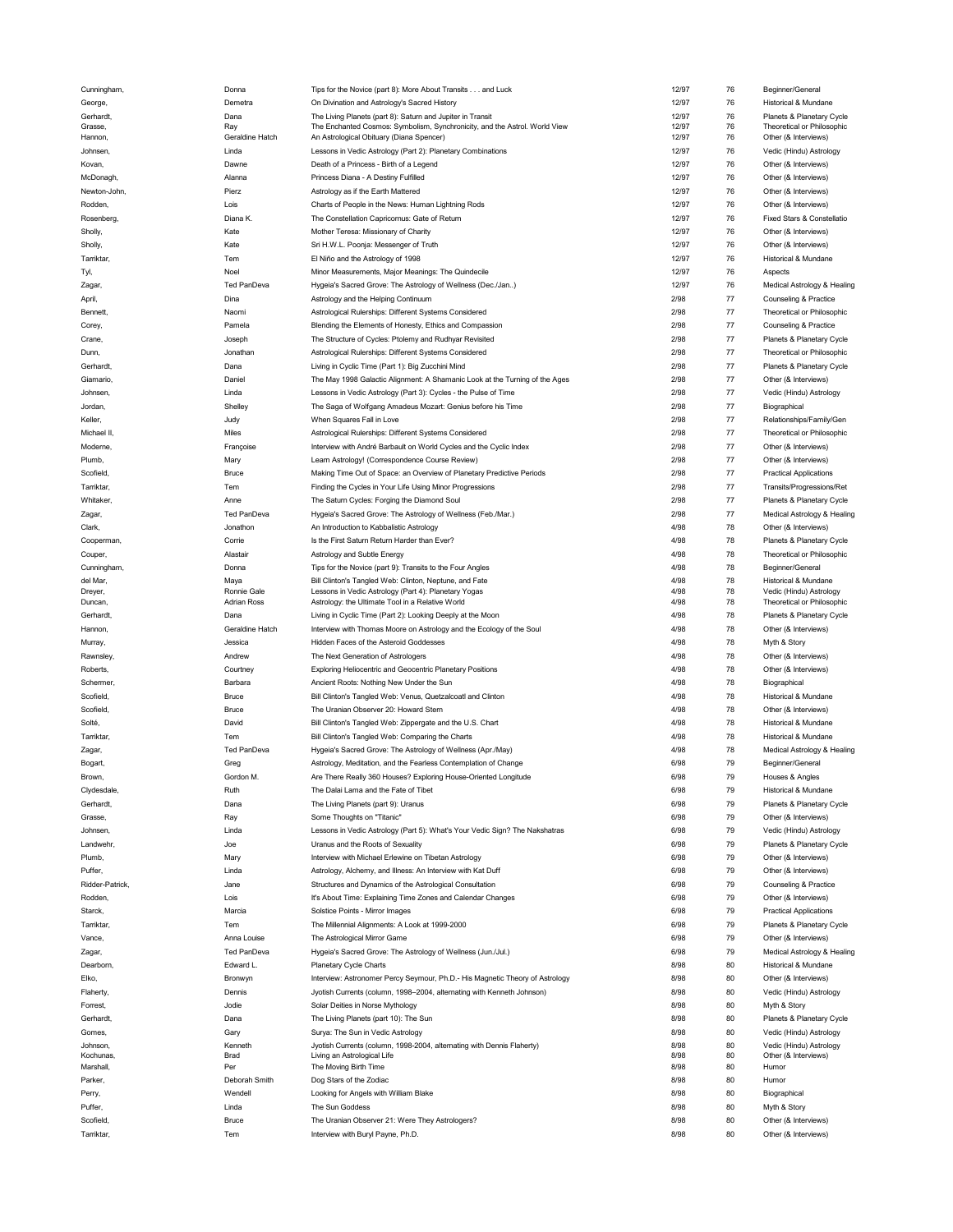| various authors                  |                 | Astrologers' Forum (Part One)                                                          | 8/98         | 80       | Other (& Interviews)                      |
|----------------------------------|-----------------|----------------------------------------------------------------------------------------|--------------|----------|-------------------------------------------|
| Vaughan,                         | Valerie         | Debunking the Debunkers                                                                | 8/98         | 80       | Other (& Interviews)                      |
| Cornelius,                       | Geoffrey        | Is Astrology Divination - and Does it Matter?                                          | 10/98        | 81       | Theoretical or Philosophic                |
|                                  |                 |                                                                                        |              |          |                                           |
| Cunningham,                      | Donna           | Talking to Planetary Types                                                             | 10/98        | 81       | Counseling & Practice                     |
| Hannon / Tem Tarriktar           | Geraldine Hatch | Interview: Bill Meridian on Eclipse Paths and World Events in 1998-99                  | 10/98        | 81       | Other (& Interviews)                      |
| Heath,                           | Robin           | Neptune in Aquarius: 1998-2012                                                         | 10/98        | 81       | Planets & Planetary Cycle                 |
| Johnsen                          | Linda           | Interview with Vedic Astrologer Hart deFouw                                            | 10/98        | 81       | Other (& Interviews)                      |
| McDonagh                         | Alanna          | Robert Bly: Grieving Elder, Dancing Priest                                             | 10/98        | 81       | Biographical                              |
| Roberts.                         | Courtney        | Sports: Chasing Roger                                                                  | 10/98        | 81       | Historical & Mundane                      |
|                                  |                 |                                                                                        |              |          |                                           |
| Sharman-Burke,                   | Juliet          | <b>Astrological Counseling</b>                                                         | 10/98        | 81       | Counseling & Practice                     |
| Tarriktar/Geraldine Hatch Hannon | Tem             | Interview with Bill Meridian on Eclipse Paths and World Events in 1998-99              | 10/98        | 81       | Other (& Interviews)                      |
| Thurman,                         | Michael         | Understanding Your Chart Shape: Your Personal Myth                                     | 10/98        | 81       | Beginner/General                          |
| Van Toen,                        | Donna           | The Unhyphenated Astrologer                                                            | 10/98        | 81       | Counseling & Practice                     |
| Vance.                           | Anna Louise     | Electional Guidelines for a Simpler Life                                               | 10/98        | 81       | <b>Practical Applications</b>             |
|                                  |                 |                                                                                        |              |          |                                           |
| various authors                  |                 | Astrologers' Forum (Part Two)                                                          | 10/98        | 81       | Other (& Interviews)                      |
| Blaschke,                        | Robert          | Wheels Within Wheels: Transits and Progressions in Chart Interpretation                | 12/98        | 82       | Transits/Progressions/Ret                 |
| Brown,                           | Philip          | Midnight at the Millenium: Computers and the Year 2000                                 | 12/98        | 82       | Other (& Interviews)                      |
| Cooperman,                       | Corrie          | The Saros Cycles: The 1999 Eclipses                                                    | 12/98        | 82       | Moon                                      |
| Cunningham,                      | Donna           | Venus-Uranus Aspects: A Strange Beauty                                                 | 12/98        | 82       | Aspects                                   |
|                                  |                 |                                                                                        |              |          |                                           |
| Cunningham,                      | Donna           | <b>Y2K Preparation</b>                                                                 | 12/98        | 82       | Other (& Interviews)                      |
| Firak-Mitz,                      | Phyllis         | Saturn: Our Personal Trainer for Excellence                                            | 12/98        | 82       | Planets & Planetary Cycle                 |
| Hannon,                          | Geraldine Hatch | Interview with Marion D. March                                                         | 12/98        | 82       | Other (& Interviews)                      |
| Johnsen,                         | Linda           | Jesus and the Stars: Nazarene Astrology                                                | 12/98        | 82       | Historical & Mundane                      |
| Melatis,                         | Thomas          | The "Chicken-Little" Syndrome                                                          | 12/98        | 82       | Other (& Interviews)                      |
|                                  |                 |                                                                                        |              |          |                                           |
| Patilas,                         | Gerasime        | Kosovo                                                                                 | 12/98        | 82       | Historical & Mundane                      |
| Perry,                           | Wendell         | Jupiter's Child: The Tragic Case of Artie Mitchell                                     | 12/98        | 82       | Biographical                              |
| Scofield,                        | Bruce           | Organized Astrology in America                                                         | 12/98        | 82       | Counseling & Practice                     |
| Solté,                           | David           | Millennium Watch                                                                       | 12/98        | 82       | Beginner/General                          |
| Tarriktar,                       | Tem             | SuperJupiter: The Larger Cycles of the Planets                                         | 12/98        | 82       | Planets & Planetary Cycle                 |
| various authors                  |                 | The Year 2000: Social Chaos or Transformation?                                         | 12/98        | 82       | Other (& Interviews)                      |
| Vaughan,                         | Valerie         | The Y2K "Millenium Bug" and the May 2000 Alignment                                     | 12/98        | 82       | Other (& Interviews)                      |
| April,                           | Dina            | The Astrology of Anxiety                                                               | 2/99         | 83       | Psychological                             |
|                                  |                 |                                                                                        |              |          |                                           |
| Byrnes,                          | Ronald L.       | Neptune in Aquarius: An Alternative View                                               | 2/99         | 83       | Planets & Planetary Cycle                 |
| Cunningham,                      | Donna           | Venus-Pluto Aspects                                                                    | 2/99         | 83       | Aspects                                   |
| Geary,                           | Nan             | 30th Degree of Scorpio (Poem)                                                          | 2/99         | 83       | Other (& Interviews)                      |
| Gerhardt,                        | Dana            | Zodiac Tales - Scorpio: Beauty and the Soft Spot in the Beast                          | 2/99         | 83       | Zodiac                                    |
| Grasse,                          | Ray             | The Challenge of Scorpio: Anger, Power, and Transformation                             | 2/99         | 83       | Psychological                             |
|                                  |                 |                                                                                        | 2/99         |          |                                           |
| Grasse,                          | Ray             | Scorpio Goes to the Movies                                                             |              | 83       | Zodiac                                    |
| Jawer,                           | Jeff            | Beyond Reason: The Scorpio In Your Chart                                               | 2/99         | 83       | Beginner/General                          |
| Johnsen                          | Linda           | The Vedic Mars: Son of the Earth                                                       | 2/99         | 83       | Vedic (Hindu) Astrology                   |
| Levine,                          | Philip          | The Astrological Cycle and the Four Gates of Initiation                                | 2/99         | 83       | Planets & Planetary Cycle                 |
| Marshall,                        | Per             | The Nodes Speak                                                                        | 2/99         | 83       | Moon                                      |
| Perry,                           | Glenn           | Sex, Death, and Power: A Scorpio Triumvirate (Part 1)                                  | 2/99         | 83       | Psychological                             |
|                                  |                 |                                                                                        |              |          |                                           |
| Puffer,                          | Linda           | The Challenge of Scorpio: Anger, Power, and Transformation                             | 2/99         | 83       | Psychological                             |
| Rosenberg,                       | Diana K.        | Light Out of Darkness: The Stars of Scorpio                                            | 2/99         | 83       | Fixed Stars & Constellatio                |
| Schermer,                        | Barbara         | Experiencing Pluto and Scorpio                                                         | 2/99         | 83       | Experiential                              |
| Sholly,                          |                 |                                                                                        |              |          |                                           |
|                                  |                 |                                                                                        |              |          |                                           |
|                                  | Kate            | The Fixed Signs                                                                        | 2/99         | 83       | Zodiac                                    |
| Solté,                           | David           | Millennium Watch                                                                       | 2/99         | 83       | Beginner/General                          |
| TMA                              |                 | Humor: Sign Overdoses                                                                  | 2/99         | 83       | Humor                                     |
| Bogart,                          | Greg            | Astrological Yoga: Planetary Meditations for Multidimensional Living                   | 4/99         | 84       | Planets & Planetary Cycle                 |
| Bowser,                          | Kenneth         | The Impact of Pluto Cycles on World Events in 1999                                     | 4/99         | 84       | Historical & Mundane                      |
|                                  |                 |                                                                                        |              |          |                                           |
| Cunningham,                      | Donna           | Venus-Neptune Aspects: Dreams, Nightmares, and Visions of Love                         | 4/99         | 84       | Aspects                                   |
| Cunningham,                      | Donna           | Relocation Won't Solve All Your Woes                                                   | 4/99         | R4       | Relocation                                |
| Gerhardt,                        | Dana            | Zodiac Tales - Aries: Goldilocks Rides the Ram                                         | 4/99         | 84       | Zodiac                                    |
| Giamario,                        | Daniel          | Shamanic Astrology and the New Mars Cycle                                              | 4/99         | 84       | Planets & Planetary Cycle                 |
| Hunter,                          | M. Kelley       | The Dark Goddess Lilith                                                                | 4/99         | 84       | Beginner/General                          |
| Johnsen,                         | Linda           | Tantric Astrology: The Star Temples of India                                           | 4/99         | 84       | Vedic (Hindu) Astrology                   |
|                                  |                 |                                                                                        |              |          |                                           |
| Mariano                          | Linda           | Mesoamerican Astrology Resources                                                       | 4/99         | 84       | Other (& Interviews)                      |
| Markin,                          | Alexander       | Lessons of Hurricane Mitch                                                             | 4/99         | 84       | Historical & Mundane                      |
| Perry,                           | Glenn           | Pluto Pathology: The Dark Side of Human Sexuality (Part 2)                             | 4/99         | 84       | Psychological                             |
| Scofield, / Valerie Vaughan      | Bruce           | Mesoamerican Astrology Resources                                                       | 4/99         | 84       | Other (& Interviews)                      |
| Sheeran,                         | Bill            | Astrology, Patriarchy, and Postmodernism: An Astrology for the 21st Century            | 4/99         | 84       | Theoretical or Philosophic                |
|                                  |                 |                                                                                        |              |          |                                           |
| Shinker,<br>Solté,               | Kaye<br>David   | Online College of Astrology<br>Millennium Watch                                        | 4/99<br>4/99 | 84<br>84 | Counseling & Practice<br>Beginner/General |
|                                  | Valerie         | Mesoamerican Astrology Resources                                                       | 4/99         | 84       |                                           |
| Vaughan / Bruce Scofield         |                 |                                                                                        |              |          | Other (& Interviews)                      |
| Blaschke,                        | Robert          | Millennium Forum: The Grand Cross/Solar Eclipse of August 11, 1999                     | 6/99         | 85       | Beginner/General                          |
| Campion,                         | Nick            | Nostradamus and the August 1999 Solar Eclipse                                          | 6/99         | 85       | Historical & Mundane                      |
| del Mar,                         | Maya            | Millennium Forum: The Grand Cross/Solar Eclipse of August 11, 1999                     | 6/99         | 85       | Beginner/General                          |
| Duffin,                          | Barbara Sage    | Millennium Forum: The Grand Cross/Solar Eclipse of August 11, 1999                     | 6/99         | 85       | Beginner/General                          |
| Gerhardt,                        | Dana            | Zodiac Tales - Cancer: At Home in the Belly of the Wolf                                | 6/99         | 85       | Zodiac                                    |
| Giamario,                        | Daniel          |                                                                                        | 6/99         | 85       | Planets & Planetary Cycle                 |
|                                  |                 | Shamanic Astrology and the 1998-1999 Venus Cycle                                       |              |          |                                           |
| Hand,                            | Robert          | The Oldest House System: Whole-Sign Houses (Part 1)                                    | 6/99         | 85       | Houses & Angles                           |
| Houlding,                        | Deborah         | The Astrological Houses (Part 1)                                                       | 6/99         | 85       | Houses & Angles                           |
| Hyde,                            | Maggie          | Response to "Astrology and the Soul of the World"                                      | 6/99         | 85       | Theoretical or Philosophic                |
| Johnsen,                         | Linda           | Vedic Astrology for Profit                                                             | 6/99         | 85       | Vedic (Hindu) Astrology                   |
|                                  | Alexander       |                                                                                        |              |          |                                           |
| Markin,                          |                 | Millennium Forum: The Grand Cross/Solar Eclipse of August 11, 1999                     | 6/99         | 85       | Beginner/General                          |
| Newton-John,                     | Pierz           | Astrology and the Soul of the World                                                    | 6/99         | 85       | Theoretical or Philosophic                |
| Rogers-Gallagher,<br>Solté,      | Kim<br>David    | Millennium Forum: The Grand Cross/Solar Eclipse of August 11, 1999<br>Millennium Watch | 6/99<br>6/99 | 85<br>85 | Beginner/General<br>Beginner/General      |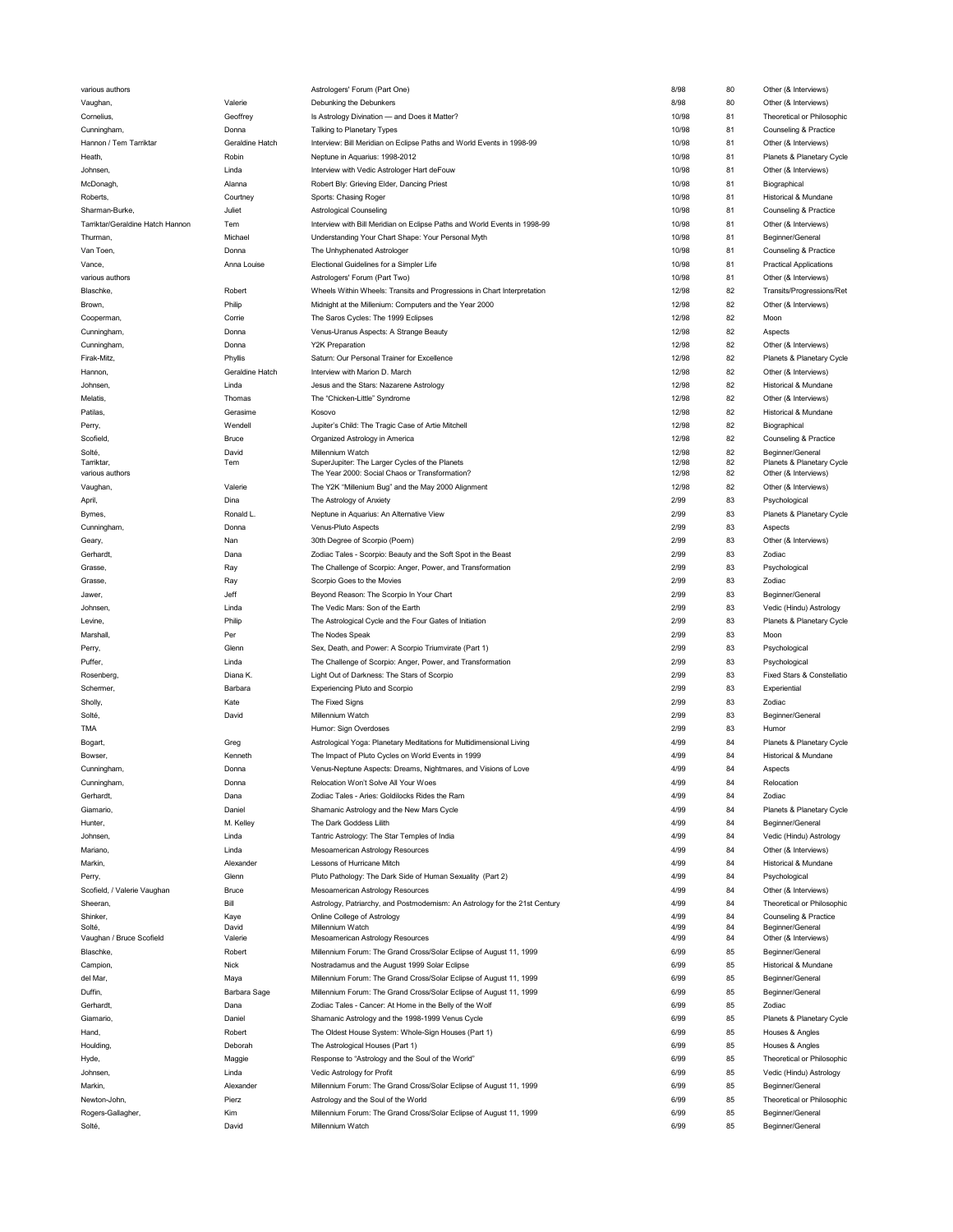| TMA                 |                | The Glyphoids                                                                                                                                             | 6/99            | 85       | Humor                                         |
|---------------------|----------------|-----------------------------------------------------------------------------------------------------------------------------------------------------------|-----------------|----------|-----------------------------------------------|
| Weaver,             | Vivian Hickman | Aspect Cycles and the Hero's Journey                                                                                                                      | 6/99            | 85       | Planets & Planetary Cycle                     |
| Williams,           | Samten         | Personal Lunar Cycles                                                                                                                                     | 6/99            | 85       | Moon                                          |
| Bell,               | Lynn           | Your Annual Birthday Chart: Solar Returns Explained                                                                                                       | 8/99            | 86       | Transits/Progressions/Ret                     |
|                     |                |                                                                                                                                                           | 8/99            | 86       |                                               |
| Cunningham,         | Donna          | Using Mars-Pluto Aspects: Deadly Duo or the Power to Transform?                                                                                           |                 |          | Aspects                                       |
| Firak-Mitz,         | Phyllis        | Uranus: Use Your Genius to Be a Part of, Not Apart from, Humanity                                                                                         | 8/99            | 86       | Planets & Planetary Cycle                     |
| Gerhardt,           | Dana           | Zodiac Tales - Libra: Deconstructing Libra and the Pea                                                                                                    | 8/99            | 86       | Zodiac                                        |
| Hand,               | Robert         | The Oldest House System: Whole-Sign Houses (Part 2)                                                                                                       | 8/99            | 86       | Houses & Angles                               |
| Heath,              | Robin          | A New Way of Forecasting: The Composite Transit Chart                                                                                                     | 8/99            | 86       | Other (& Interviews)                          |
| Houlding.           | Deborah        | The Astrological Houses (Part 2)                                                                                                                          | 8/99            | 86       | Houses & Angles                               |
|                     |                |                                                                                                                                                           |                 |          |                                               |
| Johnsen,            | Linda          | Shadow Planets: The Lunar Nodes in Vedic Astrology                                                                                                        | 8/99            | 86       | Vedic (Hindu) Astrology                       |
| McDonagh,           | Alanna         | When Dragons Eat the Sun: An Astrological Look at the War in the Balkans                                                                                  | 8/99            | 86       | Historical & Mundane                          |
| Scofield,           | Bruce          | How to Read a Birth Chart, Part 1: Personality                                                                                                            | 8/99            | 86       | Beginner/General                              |
| Tarriktar.          | Tem            | The August 11 Solar Eclipse: Interpretations for the 12 Sun/Rising Signs                                                                                  | 8/99            | 86       | Beginner/General                              |
| TMA                 |                | Humor: Do You Have S.V.D.S. ? (Severe Venus Deficiency Syndrome)                                                                                          | 8/99            | 86       | Humor                                         |
|                     |                |                                                                                                                                                           |                 |          |                                               |
| Weiss,              | Claude         | Black Moon Lilith through the Houses (Part 1)                                                                                                             | 8/99            | 86       | Other (& Interviews)                          |
| Welch,              | Pamela         | Transit Transformations: Featuring Chiron's Waning Square                                                                                                 | 8/99            | 86       | Asteroids/Chiron                              |
| Banfield,           | Barbara        | Astrological Signatures of Healers and Physicians                                                                                                         | 10/99           | 87       | Medical Astrology & Healing                   |
| Enteen,             | Shellie        | An Astrological Approach to the Bach Flower Remedies                                                                                                      | 10/99           | 87       | Medical Astrology & Healing                   |
| Gardstein,          | T. C.          | Neptune: The Left-Handed Planet                                                                                                                           | 10/99           | 87       | Planets & Planetary Cycle                     |
| Gerhardt,           | Dana           | Zodiac Tales - Gemini: A Thousand-and-One Nights of Gemini                                                                                                | 10/99           | 87       | Zodiac                                        |
| Gunzburg,           | Darrelyn       | The Astrology of Grief: Lying Down With the Seals                                                                                                         | 10/99           | 87       | Medical Astrology & Healing                   |
| Johnsen,            | Linda          | Physicians of the Soul: Healing with Vedic Astrology                                                                                                      | 10/99           | 87       | Medical Astrology & Healing                   |
|                     |                |                                                                                                                                                           |                 |          |                                               |
| Keyes,              | Jonathan       | Planetary Transits and the Healing Process                                                                                                                | 10/99           | 87       | Medical Astrology & Healing                   |
| Lawlor,             | Gretchen       | Care of the Astrologer                                                                                                                                    | 10/99           | 87       | Medical Astrology & Healing                   |
| Madsen,             | Susan          | The Moon and Mercury: Silver and Quicksilver                                                                                                              | 10/99           | 87       | Planets & Planetary Cycle                     |
| Ridder-Patrick,     | Jane           | Chronic Fatigue and Spirituality: The Sea Change of Neptune                                                                                               | 10/99           | 87       | Medical Astrology & Healing                   |
| Sacks,              | Marcia         | Birthday Choices: Traveling for My Solar Return                                                                                                           | 10/99           | 87       | Relocation                                    |
|                     |                |                                                                                                                                                           |                 |          |                                               |
| Scofield,           | Bruce          | How to Read a Birth Chart, Part 2: Health and Illness                                                                                                     | 10/99           | 87       | Medical Astrology & Healing                   |
| Tyl,                | Noel           | The Seeds of Tension: Patterns and Timing for Critical Illness in the Horoscope                                                                           | 10/99           | 87       | Medical Astrology & Healing                   |
| Weiss,              | Claude         | Black Moon Lilith through the Houses (Part 2)                                                                                                             | 10/99           | 87       | Other (& Interviews)                          |
| Austin,             | Stephanie      | Millennium Forum: The Year 2000 - Musings on the Year 2000                                                                                                | 12/99           | 88       | Beginner/General                              |
| Brown.              | Philip         | The Wounded Grail King and the Death of JFK, Jr.                                                                                                          | 12/99           | 88       | Myth & Story                                  |
|                     |                |                                                                                                                                                           |                 |          |                                               |
| del Mar,            | Maya           | Millennium Forum: The Year 2000 - Crossing the Rainbow Bridge to Change                                                                                   | 12/99           | 88       | Beginner/General                              |
| Grasse,             | Ray            | Millennium Forum: The Year 2000 - The Great Taurus Lineup of 2000                                                                                         | 12/99           | 88       | Beginner/General                              |
| Hillenbrand,        | Candy          | The Centaur Connection: Expanding Chiron's Territory                                                                                                      | 12/99           | 88       | Asteroids/Chiron                              |
| Johnsen,            | Linda          | Astrology and Reincarnation: The Cycles of Our Lives                                                                                                      | 12/99           | 88       | Vedic (Hindu) Astrology                       |
| Kochunas,           | Brad           | Why Astrology Works                                                                                                                                       | 12/99           | 88       | Beginner/General                              |
|                     |                |                                                                                                                                                           | 12/99           | 88       | Biographical                                  |
| Lesur,              | Luis           | Inside the Mind of a Criminal: An Exercise in Forensic Astrology                                                                                          |                 |          |                                               |
|                     |                |                                                                                                                                                           |                 |          |                                               |
| Merriman,           | Raymond A.     | Millennium Forum: The Year 2000 - Astrological Lineup and the Global                                                                                      | 12/99           | 88       | Beginner/General                              |
| O'Brien,            | Dale           | Millennium Forum: The Year 2000 - Significant Sabian Symbols in May 2000                                                                                  | 12/99           | 88       | Beginner/General                              |
| Plumb,              | Mary           | <b>TMA's Product Reviews</b>                                                                                                                              | 12/99           | 88       | Other (& Interviews)                          |
|                     |                |                                                                                                                                                           |                 |          |                                               |
| Schmidt,            | Robert         | The Facets of Fate: The Rationale Underlying the Hellenistic System of Houses                                                                             | 12/99           | 88       | Historical & Mundane                          |
| Scofield            | Bruce          | How to Read a Birth Chart, Part 3: What We Do -Vocation, Work, and Money                                                                                  | 12/99           | 88       | <b>Practical Applications</b>                 |
| Boele.              | Frédérique     | Darkness Visible: The Chiron-Pluto Cycle                                                                                                                  | 2/00            | 89       | Planets & Planetary Cycle                     |
| Bowser.             | Kenneth        | Jesse Ventura's Chart                                                                                                                                     | 2/00            | 89       | Biographical                                  |
| Friedman,           | Hank           | The Optimal Use of Astrology Software                                                                                                                     | 2/00            | 89       | Other (& Interviews)                          |
|                     |                |                                                                                                                                                           |                 |          |                                               |
| Gerhardt,           | Dana           | Zodiac Tales - Leo: Leo Is the One                                                                                                                        | 2/00            | 89       | Zodiac                                        |
| Grasse,             | Ray            | Drawing Down the Fire of the Gods: Reflections on the Leo/Aquarius Axis                                                                                   | 2/00            | 89       | Beginner/General                              |
| Kugel,              | Herb           | The Stars on Trial: The Story of Evangeline Adams                                                                                                         | 2/00            | 89       | Biographical                                  |
| Murphy,             | Peter          | The Nine-Year Time-Lord System                                                                                                                            | 2/00            | 89       | Historical & Mundane                          |
| Perry,              | Glenn          | From Royalty to Revolution: Part 1, The Marriage of Leo and Aquarius                                                                                      | 2/00            | 89       | Zodiac                                        |
| Scofield            | <b>Bruce</b>   |                                                                                                                                                           | 2/00            | 89       |                                               |
| Solté,              | David          | How to Read a Birth Chart, Part 4: Relationships<br>Millennium Watch                                                                                      | 2/00            | 89       | Beginner/General                              |
| Sullivan,           | Erin           | Celestial Templates: Planetary Imprints in Early Childhood                                                                                                | 2/00            | 89       | Beginner/General<br>Planets & Planetary Cycle |
| <b>TMA</b>          |                | Humor: Planets in Big Trouble                                                                                                                             | 2/00            | 89       | Humor                                         |
|                     |                |                                                                                                                                                           |                 |          |                                               |
| Banfield            | Barbara        | Pump Up the Fire: Using Astrology in Weight Loss                                                                                                          | 4/00            | 90       | <b>Practical Applications</b>                 |
| Bogart,             | Greg           | The May 2000 Jupiter-Saturn Conjunction                                                                                                                   | 4/00            | 90       | Planets & Planetary Cycle                     |
| Cleary,             | Maura          | Saturn Square Uranus: Responsibilities and Rights in the Global Village                                                                                   | 4/00            | 90       | Aspects                                       |
| Cruz,               | Sandy          | Gardening in Tune with Natural Cycles                                                                                                                     | 4/00            | 90       | <b>Practical Applications</b>                 |
|                     | Donna          |                                                                                                                                                           | 4/00            | 90       |                                               |
| Cunningham,         |                | Night and Day: Transits from the 12th House to the 1st                                                                                                    |                 |          | Transits/Progressions/Ret                     |
| Geary,              | Nan            | Humor: Astrology Down the Tubes                                                                                                                           | 4/00            | 90       | Humor                                         |
| Gerhardt,           | Dana           | Zodiac Tales - Taurus: The Eyes of Taurus                                                                                                                 | 4/00            | 90       | Zodiac                                        |
| Grasse,             | Ray            | Signs of the Times: Astrology Goes to the Movies                                                                                                          | 4/00            | 90       | Myth & Story                                  |
| Johnsen,            | Linda          | Astrology in the City of Light                                                                                                                            | 4/00            | 90       | Vedic (Hindu) Astrology                       |
| Kochunas,           | Brad           | Freedom from Happiness: Saturn's Gift to the Soul                                                                                                         | 4/00            | 90       | Psychological                                 |
|                     |                |                                                                                                                                                           | 4/00            |          |                                               |
| Perry,              | Glenn          | From Royalty to Revolution: Part 2, The Marriage of Uranus and the Sun                                                                                    |                 | 90       | Zodiac                                        |
| Reid,               | Robert         | The Generic Sun-Venus Cycle                                                                                                                               | 4/00            | 90       | Planets & Planetary Cycle                     |
| Tarriktar,          | Tem            | Cosmic Stampede: The May 2000 Gathering of Planets in Taurus                                                                                              | 4/00            | 90       | Beginner/General                              |
| TMA                 |                | Charts of the Political Candidates                                                                                                                        | 4/00            | 90       | Historical & Mundane                          |
| Warnock,            | Christopher    | The Planetary Days and Hours                                                                                                                              | 4/00            | 90       | Horary & Traditional                          |
|                     |                |                                                                                                                                                           | 6/00            |          |                                               |
| Bell,               | Lynn           | Siblings, Saturn, and the 3rd House                                                                                                                       |                 | 91       | Relationships/Family/Gen                      |
| Bowser.             | Kenneth        | Local Apparent Time: The Key to Horoscopic Calculation before the 19th                                                                                    | 6/00            | 91       | Historical & Mundane                          |
| Braha,              | James          | A View of the Presidential Candidates through Hindu and Western Astrology                                                                                 | 6/00            | 91       | Historical & Mundane                          |
| Clark,              | Brian          | Gemini: Searching for the Missing Twin                                                                                                                    | 6/00            | 91       | Myth & Story                                  |
| Forrest,            | Steven         | Love Handles: Practical Synastry in Action                                                                                                                | 6/00            | 91       | Relationships/Family/Gen                      |
| Gerhardt,           | Dana           | Zodiac Tales - Pisces: Gambling on Soul                                                                                                                   | 6/00            | 91       | Zodiac                                        |
|                     |                |                                                                                                                                                           |                 |          |                                               |
| Grasse,<br>Meadows, | Ray<br>David   | Planet Tracks: Anatomy of an Eclipse - The February 5, 2000 Solar Eclipse<br>Using Astro*Carto*Graphy and Cyclo*Carto*Graphy to Rectify the Time of Birth | 6/00<br>6/00 MD | 91<br>91 | Historical & Mundane<br>Relocation            |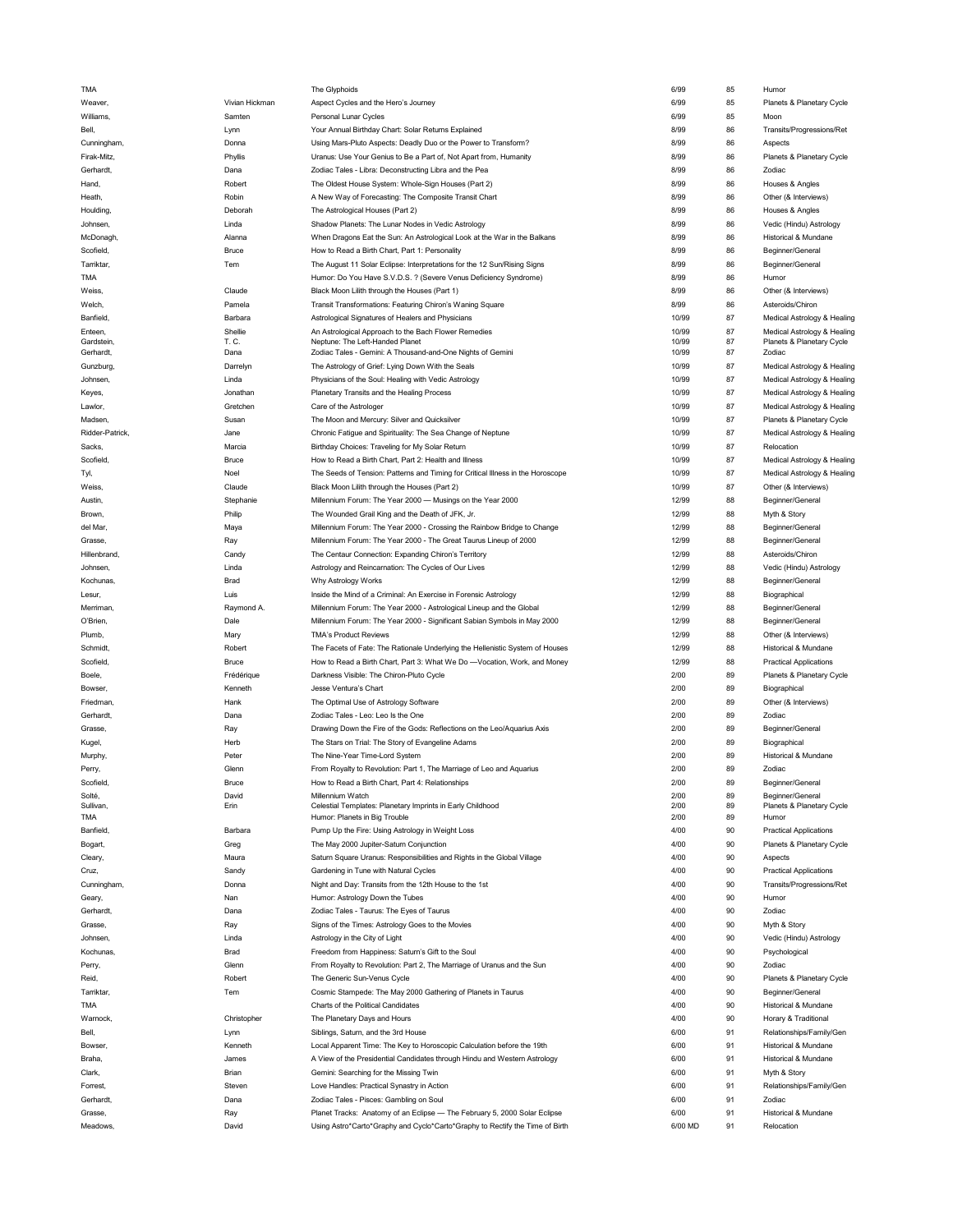| Newton-John,    | Pierz         | Chiron: The Poison and the Medicine of Essence                         | 6/00    | 91 | Asteroids/Chiron              |
|-----------------|---------------|------------------------------------------------------------------------|---------|----|-------------------------------|
| Phillipson,     | Garry         | An Interview with Martin Davis                                         | 6/00 MD | 91 | Relocation                    |
|                 |               |                                                                        |         |    |                               |
| Plumb,          | Mary          | Hot Web Sites for Astrologers                                          | 6/00    | 91 | Other (& Interviews)          |
| Ramares,        | Kéllia        | Synastry 1: Leo-Libra (poem)                                           | 6/00    | 91 | Other (& Interviews)          |
| Stone,          | Jenni         | Article Particle: Looking Forward                                      | 6/00    | 91 | Beginner/General              |
| Tarriktar,      | Tem           | How to Relocate Your Chart                                             | 6/00    | 91 | Relocation                    |
|                 |               |                                                                        |         |    |                               |
| Tarriktar,      | Tem           | Jim Lewis on Astro*Carto*Graphy                                        | 6/00 MD | 91 | Relocation                    |
| TMA             |               | Humor: NoPluto-MoTrine                                                 | 6/00    | 91 | Humor                         |
| various authors |               | In Memoriam: Buz Myers                                                 | 6/00    | 91 | Other (& Interviews)          |
| various authors |               |                                                                        | 6/00    | 91 |                               |
| Banfield,       | Barbara       | In Memoriam: Charles Harvey                                            | 8/00    | 92 | Other (& Interviews)          |
|                 |               | The Astrology of Depression                                            |         |    | Psychological                 |
| Cleary,         | Maura         | What's So Good about "Bad" Aspects?                                    | 8/00    | 92 | Aspects                       |
| Forrest,        | Steven        | The Craft of Chart Rectification                                       | 8/00 MD | 92 | Other (& Interviews)          |
| Friedman,       | Hank          | New Astrology Software Releases: Solar Fire 5                          | 8/00 MD | 92 | Other (& Interviews)          |
|                 | Nan           | What's Cooking in the Zodiac Kitchen?                                  | 8/00    | 92 | Humor                         |
| Geary,          |               |                                                                        |         |    |                               |
| Grasse.         | Ray           | Planet Tracks: The Love-Bug Virus                                      | 8/00    | 92 | Beginner/General              |
| Grasse,         | Ray           | Simple Rituals for Major Transits                                      | 8/00    | 92 | Transits/Progressions/Ret     |
| Hand,           | Robert        | Aspects in Medieval Astrology, Part 1: Circles of Light                | 8/00 MD | 92 | Aspects                       |
|                 |               |                                                                        |         |    |                               |
| Johnsen,        | Linda         | A Unity of Stars: The Neoplatonic Astrology of Plotinus                | 8/00    | 92 | Theoretical or Philosophic    |
| Jordan,         | Wynne         | The Law behind the Veil                                                | 8/00    | 92 | Other (& Interviews)          |
| Markin,         | Alexander     | The Astrology of Natural Disasters                                     | 8/00    | 92 | Historical & Mundane          |
|                 |               |                                                                        |         |    |                               |
| Owen,           | Amanda        | The Merits of Sun-Sign Astrology                                       | 8/00    | 92 | Beginner/General              |
| Paone,          | Ken           | Weather Watches and Warnings for August-September 2000                 | 8/00    | 92 | Other (& Interviews)          |
| Plumb,          | Mary          | Article Particle: The Galactic Tree Woman                              | 8/00    | 92 | Biographical                  |
| Plumb,          | Mary          | Planet Tracks: The Los Alamos Fire                                     | 8/00    | 92 | Beginner/General              |
|                 |               |                                                                        |         |    |                               |
| Schermer,       | Barbara       | Downloading the Cosmic Mind: Group Rituals for 2000-2001               | 8/00    | 92 | Experiential                  |
| Scofield,       | <b>Bruce</b>  | The Horoscopic Handyman                                                | 8/00    | 92 | <b>Practical Applications</b> |
| Willner,        | John          | Article Particle: How I Used Astrology to Get Married                  | 8/00    | 92 | Relationships/Family/Gen      |
|                 |               |                                                                        |         |    |                               |
| Cooperman,      | Corrie        | The Oracle Archetype                                                   | 10/00MD | 93 | Counseling & Practice         |
| Firak-Mitz,     | Phyllis       | Mars, Your Inner Hero                                                  | 10/00   | 93 | Planets & Planetary Cycle     |
| Forrest,        | Jodie         | Astrological Mars and the Norse God Tyr                                | 10/00   | 93 | Myth & Story                  |
|                 |               |                                                                        |         |    |                               |
| Gerhardt,       | Dana          | The Crawling Eye and the Psychic Bride                                 | 10/00   | 93 | Beginner/General              |
| Grasse.         | Ray           | Planet Tracks: The May 2000 Lineup in Taurus                           | 10/00   | 93 | Beginner/General              |
| Hand,           | Robert        | Aspects in Medieval Astrology, Part 2: Circles in Time                 | 10/00MD | 93 | Aspects                       |
| Johnsen,        | Linda         | Vedic Astrology State of the Union Address                             | 10/00   | 93 | Vedic (Hindu) Astrology       |
|                 |               |                                                                        |         |    |                               |
| Landwehr,       | Joe           | The Clockwise Interpretation of Houses                                 | 10/00   | 93 | Houses & Angles               |
| Plumb,          | Mary          | Article Particle: Mercury Retrograde from Hell?                        | 10/00   | 93 | Planets & Planetary Cycle     |
| Sacks,          | Marcia        | As Within, So Without: Your Challenge in Relationships                 | 10/00   | 93 | Relationships/Family/Gen      |
|                 |               |                                                                        |         |    |                               |
| Severson,       | Jan           | Wild Mercury, Heavy Metal: A Halloween Thriller                        | 10/00MD | 93 | Historical & Mundane          |
|                 | Charlene      | Spiritual Motivations behind the Twelve Zodiac Signs                   | 10/00   | 93 | Zodiac                        |
| Sherman,        |               |                                                                        |         |    |                               |
|                 |               |                                                                        |         |    |                               |
| Tarriktar,      | Tem           | An Interview with Ken Irving                                           | 10/00   | 93 | Other (& Interviews)          |
| TMA             |               | Astro-Times Headlines                                                  | 10/00   | 93 | Humor                         |
| TMA             |               | In Memoriam: Edith Custer                                              | 10/00   | 93 | Other (& Interviews)          |
| Whitaker,       | Anne          | Whom Doth the Grail Serve? A Personal Quest in Pursuit of Vocation     | 10/00   | 93 | <b>Vocational Astrology</b>   |
|                 |               |                                                                        |         |    |                               |
| Andrick,        | Scott         | Discovering Pluto: Synchronicity and "Astronology"                     | 12/00   | 94 | Planets & Planetary Cycle     |
| Dobbins,        | Zipporah      | Planet Tracks: A Turbulent World                                       | 12/00   | 94 | Asteroids/Chiron              |
| Egan,           | Douglas C.    | Article Particles: Astrology and Therapy                               | 12/00   | 94 | Psychological                 |
| Etherington,    | John          | Brian Wilson and the Dark Side of the California Dream                 | 12/00   | 94 | Biographical                  |
| Fitzgerald,     | Hadley        | The Pluto Brothers (Interview w/ Steven Forrest & Jeffrey Wolf Green)  | 12/00   | 94 | Other (& Interviews)          |
|                 |               |                                                                        |         |    |                               |
| Friedman,       | Hank          | Advances in Astrology Software: AstroDatabank 2.0                      | 12/00MD | 94 | Other (& Interviews)          |
| Gerhardt,       | Dana          | Zodiac Tales - Virgo                                                   | 12/00   | 94 | Zodiac                        |
| Johnsen,        | Linda         | Tampering with Time: Astrology as Magic                                | 12/00   | 94 | Vedic (Hindu) Astrology       |
| Newton-John     | Pierz         | Vesta and the Sacred Centre of Self                                    | 12/00   | 94 | Asteroids/Chiron              |
|                 |               |                                                                        |         |    |                               |
| Roberts,        | Courtney      | The Christmas Eclipse and the Year 2001                                | 12/00   | 94 | Beginner/General              |
| Scofield,       | <b>Bruce</b>  | Sex and the Plumed Serpent: Mesoamerican Venus Cycles                  | 12/00MD | 94 | Myth & Story                  |
| Tarriktar.      | Tem           | Planet Tracks: The Explosive Middle East                               | 12/00   | 94 | Beginner/General              |
|                 |               |                                                                        |         |    |                               |
| Tarriktar,      | Tem           | Responsible Use of Astrology                                           | 12/00MD | 94 | Counseling & Practice         |
| TMA             |               | Astrologer Survey Results: Computer Reports                            | 12/00MD | 94 | Counseling & Practice         |
| TMA             |               | May B. Definite's Predictions for 2001                                 | 12/00   | 94 | Humor                         |
|                 |               | A Letter to Santa (humor)                                              |         | 94 | Humor                         |
| TMA             |               |                                                                        | 12/00   |    |                               |
| Warnock,        | Christopher   | A Legacy of Magic: Traditional Electional Astrology in the Renaissance | 12/00   | 94 | <b>Practical Applications</b> |
| Antepara,       | Robin         | The Peripatetic Astrologer: Travels in Japan and Scotland              | 2/01    | 95 | Relocation                    |
| Brown,          | Philip        | Mercury and the Transformational 6th House                             | 2/01    | 95 | Houses & Angles               |
|                 |               |                                                                        |         |    |                               |
| Finger,         | Lynn          | Uranus, Alienation, and the Martial Arts                               | 2/01    | 95 | Planets & Planetary Cycle     |
| Gerhardt,       | Dana          | Zodiac Tales - Sagittarius                                             | 2/01    | 95 | Zodiac                        |
| Johnsen,        | Linda         | Your Second Horoscope: The Ninth-Harmonic Chart                        | 2/01    | 95 | Vedic (Hindu) Astrology       |
|                 | Chris & Peter | Astrology in Conflict Resolution                                       | 2/01 MD | 95 | Counseling & Practice         |
| Murphy          |               |                                                                        |         |    |                               |
| Phillipson,     | Garry         | An Interview with Bernadette Brady - Part 1: A Sky Full of Stars       | 2/01    | 95 | Other (& Interviews)          |
| Plumb,          | Mary          | Astrological Correspondence Course Survey                              | 2/01    | 95 | Other (& Interviews)          |
| Severson,       | Jan           | <b>Tooth Fairy Tales</b>                                               | 2/01    | 95 | Beginner/General              |
|                 |               |                                                                        |         |    |                               |
| Sholly,         | Kate          | An Interview with Jonathan Tenney: Astrology and Psychotherapy         | 2/01 MD | 95 | Other (& Interviews)          |
| Stamenkovic,    | Branka        | The Electric Revolution                                                | 2/01    | 95 | Historical & Mundane          |
| Tarriktar,      | Tem           | The Day Mercury Stood Still: Charting the U.S. Election Chaos          | 2/01    | 95 | Historical & Mundane          |
|                 |               |                                                                        | 4/01    |    |                               |
| Boele,          | Frédérique    | The Chiron-Pluto Conjunction - 2000: A Look Back                       |         | 96 | Planets & Planetary Cycle     |
| Bogart,         | Greg          | <b>Imagining Possibilities</b>                                         | 4/01    | 96 | Psychological                 |
| Cunningham,     | Donna         | The Ritalin Generation                                                 | 4/01    | 96 | Counseling & Practice         |
| Forrest,        | Steven        | Electional Astrology: The Fine Art of Seizing the Moment               | 4/01    | 96 | Beginner/General              |
|                 |               |                                                                        |         |    |                               |
| Gerhardt,       | Dana          | Zodiac Tales - Aquarius                                                | 4/01    | 96 | Zodiac                        |
| Kollerstrom,    | Nick          | Milestones of Genius: The Uranus Cycle in Isaac Newton's Life          | 4/01    | 96 | Biographical                  |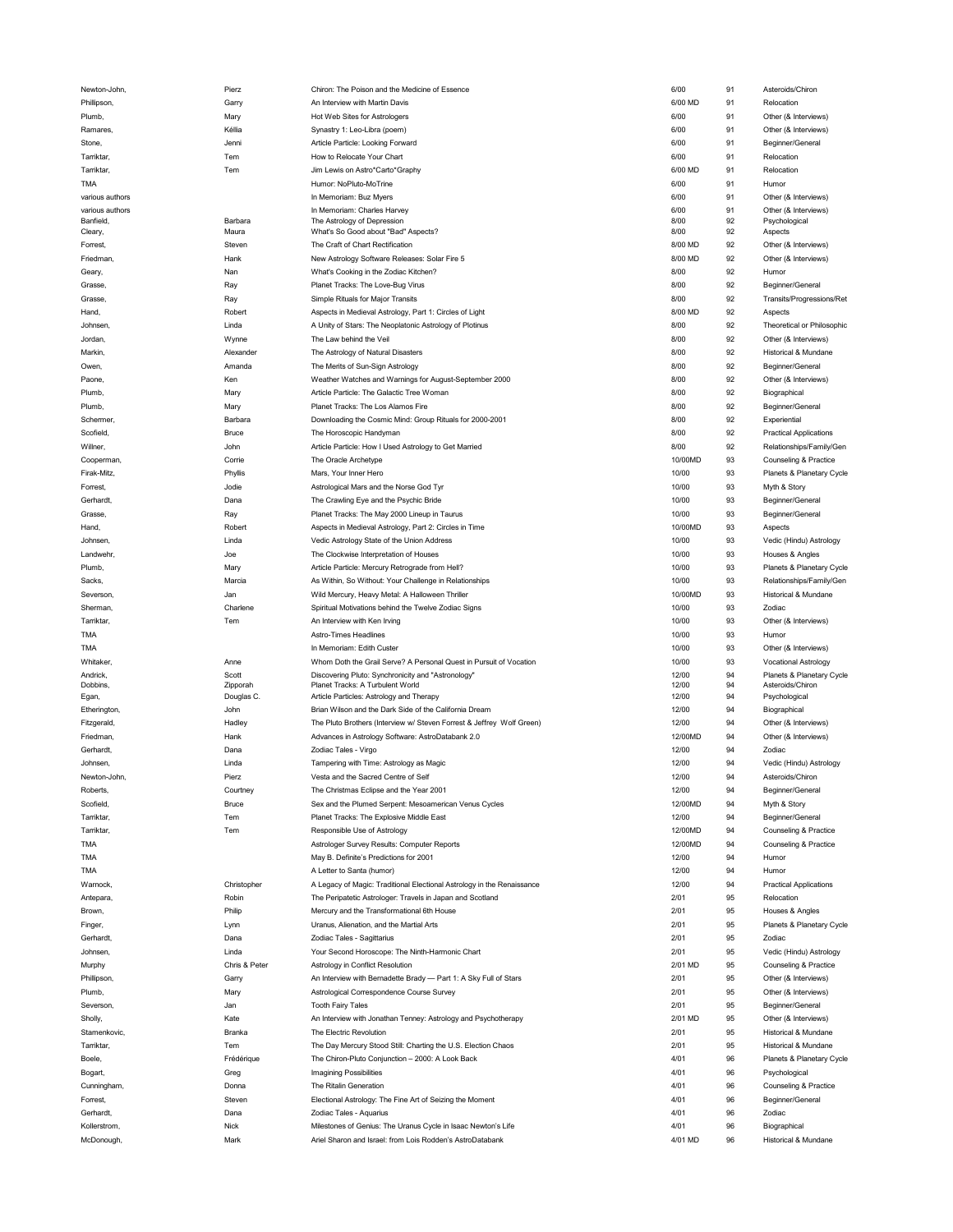| Meredith,         | Neal               | Rectifying Shakespeare                                                     | 4/01 MD  | 96  | Biographical                |
|-------------------|--------------------|----------------------------------------------------------------------------|----------|-----|-----------------------------|
| Phillipson,       | Garry              | An Interview with Bernadette Brady - Part 2: Astrogenetics                 | 4/01     | 96  | Other (& Interviews)        |
| Sedgwick,         | Philip             | Centaurfold: In the Beginning                                              | 4/01 MD  | 96  | Beginner/General            |
| Shawvan,          | Jim                | The Red Planet and the White House                                         | 4/01     | 96  | Historical & Mundane        |
| Sutton,           | Komilla            | The Vedic Chart of George W. Bush                                          | 4/01     | 96  | Vedic (Hindu) Astrology     |
| Francis,          | Eric               | When Astrology Listens: Chiron in the Astrological Counseling Process      | 6/01 MD  | 97  | Counseling & Practice       |
| Gerhardt,         | Dana               | Zodiac Tales - Capricorn                                                   | 6/01     | 97  | Zodiac                      |
| Jawer,            | Jeff               | <b>Escaping Your Horoscope</b>                                             | 6/01     | 97  | Psychological               |
| Meridian,         | Bill               | Johndro's Astrology                                                        | 6/01     | 97  | Biographical                |
| Newman,           | Paul F.            | The Dec of Cards: A Shamanic Journey with the Sun and Declination          | 6/01 MD  | 97  | Counseling & Practice       |
| Sholly,           | Kate               | East-West Astrology: An Interview with Dennis Flaherty                     | 6/01     | 97  | Vedic (Hindu) Astrology     |
| Thom,             | Carleen            | Astrology Counseling Partnerships                                          | 6/01     | 97  | Counseling & Practice       |
| Vanel,            | Steffan            | Using Questions in an Astrological Consultation                            | 6/01 MD  | 97  | Counseling & Practice       |
| Welch,            | Pamela             | Those Wild Out-of-Bounds Planets                                           | 6/01     | 97  | Planets & Planetary Cycle   |
| Whitaker,         | Anne               | Mary, Dolly, and Andi: O Brave New World?                                  | 6/01 MD  | 97  | Medical Astrology & Healing |
| Winchester.       | Andrea Meek        | EnneAstrology: The Nine Personality Types in the Horoscope (Part 1)        | 6/01     | 97  | Beginner/General            |
| Clark,            | Brian              | The Aging of the Pluto-in-Leo Generation                                   | 8/01     | 98  | Planets & Planetary Cycle   |
| Ferrell,          | Jane               | Julia Roberts: The Twenty-Million-Dollar Woman                             | 8/01     | 98  | Biographical                |
| Friedman,         | Hank               | Advances in Astrology Software: Millennium Star Trax                       | 8/01 MD  | 98  | Other (& Interviews)        |
| Hand,             | Robert             | A Crisis of Power: Saturn and Pluto Face Off                               | 8/01     | 98  | Aspects                     |
| Laun.             | Lianella Livaldi   | Reflections on Lilith                                                      | 8/01     | 98  | Myth & Story                |
| Makransky,        | Bob                | Mental Chemistry in the Birth Chart                                        | 8/01     | 98  | Planets & Planetary Cycle   |
| Scofield,         | Bruce              | The Varieties of Astrological Thinking                                     | 8/01     | 98  | Beginner/General            |
| Sedgwick,         | Philip             | Centaurfold: Nessus, the Nefarious Healer                                  | 8/01 MD  | 98  | Beginner/General            |
| Stamenkovic,      | Branka             | The Man from the Kremna Prophecy                                           | 8/01     | 98  | Other (& Interviews)        |
|                   |                    |                                                                            | 8/01 MD  |     |                             |
| Sutton,           | John               | The Saturn-Pluto Opposition, Part One: Delving into the Saturn-Pluto Cycle |          | 98  | Aspects                     |
| Winchester,       | Andrea Meek        | EnneAstrology: The Nine Personality Types in the Horoscope (Part 2)        | 8/01     | 98  | Beginner/General            |
| Arner,            | David              | Ethics in Shades of Gray                                                   | 10/01    | 99  | Counseling & Practice       |
| Friedman,         | Hank               | Bridge of Skies: Applying Vedic Principles to Western Astrology            | 10/01    | 99  | Vedic (Hindu) Astrology     |
| Gerhardt,         | Dana               | Moonwatching, Part 1: The Intimate Moon                                    | 10/01    | 99  | Moon                        |
| Grasse,           | Ray                | On the Perils of Telling People What to Do                                 | 10/01    | 99  | Counseling & Practice       |
| Perry,            | Glenn              | Toward a Code of Ethics for Astrologers                                    | 10/01 MD | 99  | Counseling & Practice       |
| Phillipson,       | Garry              | The Magical Endeavor of Astrology: A Conversation with Robert Zoller       | 10/01    | 99  | Other (& Interviews)        |
| Sacks,            | Marcia             | Cosmic Dreaming: Astrology and Dream Interpretation                        | 10/01    | 99  | Counseling & Practice       |
| Siregar III,      | Moses              | The Spiritual Dimension of Taurus                                          | 10/01    | 99  | Zodiac                      |
| Sutton,           | John               | The Saturn-Pluto Opposition, Part Two: As Far as Longing Can Reach         | 10/01 MD | 99  | Aspects                     |
| Winchester,       | Andrea Meek        | EnneAstrology: The Nine Personality Types in the Horoscope (Part 3)        | 10/01    | 99  | Beginner/General            |
| Blaschke,         | Robert             | The U.S. Sibly Chart and September 11                                      | 12/01 MD | 100 | Historical & Mundane        |
| Campion,          | <b>Nick</b>        | Thoughts on the World Trade Centre Attacks                                 | 12/01 MD | 100 | Historical & Mundane        |
| Campion,          | <b>Nick</b>        | An Interview with Liz Greene, Part 1: Living with Pluto                    | 12/01    | 100 | Other (& Interviews)        |
| Clark,            | Brian              | Hades as Place: The Landscape of a Pluto Transit                           | 12/01    | 100 | Transits/Progressions/Ret   |
|                   |                    |                                                                            |          |     |                             |
| Cunningham,       | Donna              | Between a Rock and a Hard Place: What the Saturn-Pluto Generations Share   | 12/01    | 100 | Beginner/General            |
|                   |                    | The Two Towers                                                             | 12/01 MD |     |                             |
| Duncan,           | <b>Adrian Ross</b> |                                                                            |          | 100 | Historical & Mundane        |
| Forrest,          | Jodie              | Pluto and the Norse Goddess Hel                                            | 12/01    | 100 | Myth & Story                |
| Gerhardt,         | Dana               | Moonwatching, Part 2: The New Moon                                         | 12/01    | 100 | Moon                        |
| Grasse,           | Ray                | The World Trade Center Tragedy and the May 2000 Planetary Line-up          | 12/01 MD | 100 | Historical & Mundane        |
| Hand,             | Robert             | The Mundane Astrologer as Prophet (re: 9-11-2001)                          | 12/01 MD | 100 | Historical & Mundane        |
| Harness           | Dennis             | Pluto: A Neo-Vedic View                                                    | 12/01    | 100 | Vedic (Hindu) Astrology     |
| Hillman,          | Laurence           | A Temple for Pluto                                                         | 12/01    | 100 | Myth & Story                |
| Meredith,         | Neal               | The Importance of Mercury (re: 9-11-2001)                                  | 12/01 MD | 100 | Historical & Mundane        |
| Merriman,         | Raymond A.         | The Impact of the Saturn-Pluto Opposition on the World Economy             | 12/01    | 100 | Historical & Mundane        |
| Mozier,           | Jeanne             | Globalization in the 21st Century                                          | 12/01    | 100 | Beginner/General            |
| Plumb,            | Mary               | The Charts of New York City and the Attack on the World Trade Center       | 12/01 MD | 100 | Historical & Mundane        |
| Rutledge,         | Crista             | Looking to the Stars (re: 9-11-2001)                                       | 12/01 MD | 100 | Historical & Mundane        |
| Shawvan,          | Jim                | An Update on President Bush and 2002                                       | 12/01 MD | 100 | Historical & Mundane        |
| Solté,            | David              | The Scorpionic America Perspective (re: 9-11-2001)                         | 12/01 MD | 100 | Historical & Mundane        |
| Sutton,           | Komilla            | George W. Bush and the War against Terrorism                               | 12/01 MD | 100 | Vedic (Hindu) Astrology     |
| Tarriktar,        | Tem                | The Day the World Changed: The Terrorist Attacks of September 11           | 12/01    | 100 | Beginner/General            |
| Tarriktar,        | Tem                | The Characteristics of Pluto                                               | 12/01MD  | 100 | Beginner/General            |
|                   | Nick               | Liz Greene Interview, Part 2: The Lens of Astrology                        | 2/02     | 101 |                             |
| Campion,          |                    |                                                                            |          |     | Other (& Interviews)        |
| Friedman,         | Hank               | Astrology Software Reviews: Janus 3.0 & AstrolDeluxe 6.0                   | 2/02 MD  | 101 | Other (& Interviews)        |
| Gerhardt,         | Dana               | Moonwatching, Part 3: The Crescent Moon                                    | 2/02     | 101 | Moon                        |
| Johnsen,          | Linda              | American Destiny: The U.S. Vedic Chart                                     | 2/02     | 101 | Vedic (Hindu) Astrology     |
| Newman,           | Paul F.            | One Ring to Rule Them All: J.R.R. Tolkien and The Lord of the Rings        | 2/02     | 101 | Beginner/General            |
| Ream,             | Norma Jean         | Raphael and Zadkiel: Guardian Angels of Astrology                          | 2/02 MD  | 101 | Historical & Mundane        |
| Roberts,          | Courtney           | The Astrology of 2002                                                      | 2/02     | 101 | Beginner/General            |
| Rogers-Gallagher, | Kim                | The New America in 2002                                                    | 2/02     | 101 | Historical & Mundane        |
| Scofield,         | <b>Bruce</b>       | Planetary Circuits: An Astro-Biological Model of Human Development         | 2/02     | 101 | Theoretical or Philosophic  |
| Sedgwick,         | Philip             | Centaurfold: Chariklo Lends a Hand                                         | 2/02 MD  | 101 | Other (& Interviews)        |
| Seymour,          | Percy              | Astrologers by Nature                                                      | 2/02     | 101 | Theoretical or Philosophic  |
| Bes,              | Rudy               | Forecasting Global Political and Economic Cycles                           | 4/02     | 102 | Historical & Mundane        |
| Gerhardt,         | Dana               | Moonwatching, Part 4: The First Quarter                                    | 4/02     | 102 | Moon                        |
| Grasse,           | Ray                | The Sliding Zodiac Problem                                                 | 4/02     | 102 | Zodiac                      |
| Hall,             | Liza K             | Family Astrology: Cosmic Chromosomes?                                      | 4/02     | 102 | Relationships/Family/Gen    |
| Hand,             | Robert             | The Great Conjunctions and the World Trade Center Attacks                  | 4/02     | 102 | Historical & Mundane        |
| Hillenbrand,      | Candy              | The Legacy of Dane Rudhyar                                                 | 4/02     | 102 | Biographical                |
| Johnsen,          | Linda              | Planets of Kings: Success and Prosperity in the Vedic Chart                | 4/02     | 102 | Vedic (Hindu) Astrology     |
| Meredith,         | Neal               | The Magic of J. K. Rowling                                                 | 4/02     | 102 | Biographical                |
| Newman,           | Paul F.            | The Astrologer's Dictionary                                                | 4/02 MD  | 102 | Humor                       |

| 1/01 MD           | 96              | Biographical                                      |
|-------------------|-----------------|---------------------------------------------------|
| 1/01<br>1/01 MD   | 96<br>96        | Other (& Interviews)<br>Beginner/General          |
| 1/01              | 96              | Historical & Mundane                              |
| 1/01              | 96              | Vedic (Hindu) Astrology                           |
| 3/01 MD           | 97              | Counseling & Practice                             |
| 3/01              | 97              | Zodiac                                            |
| 3/01              | 97              | Psychological                                     |
| 5/01              | 97              | Biographical                                      |
| 3/01 MD<br>3/01   | 97<br>97        | Counseling & Practice<br>Vedic (Hindu) Astrology  |
| 3/01              | 97              | Counseling & Practice                             |
| 3/01 MD           | 97              | Counseling & Practice                             |
| 3/01              | 97              | Planets & Planetary Cycle                         |
| 3/01 MD           | 97              | Medical Astrology & Healing                       |
| 3/01              | 97              | Beginner/General                                  |
| 3/01              | 98              | Planets & Planetary Cycle                         |
| 3/01<br>3/01 MD   | 98<br>98        | Biographical<br>Other (& Interviews)              |
| 3/01              | 98              | Aspects                                           |
| 3/01              | 98              | Myth & Story                                      |
| 3/01              | 98              | Planets & Planetary Cycle                         |
| 3/01              | 98              | Beginner/General                                  |
| 3/01 MD           | 98              | Beginner/General                                  |
| 3/01              | 98              | Other (& Interviews)                              |
| 3/01 MD           | 98              | Aspects                                           |
| 3/01<br>10/01     | 98<br>99        | Beginner/General<br>Counseling & Practice         |
| 10/01             | 99              | Vedic (Hindu) Astrology                           |
| 10/01             | 99              | Moon                                              |
| 10/01             | 99              | Counseling & Practice                             |
| 10/01 MD          | 99              | Counseling & Practice                             |
| 10/01             | 99              | Other (& Interviews)                              |
| 10/01             | 99              | Counseling & Practice                             |
| 10/01<br>10/01 MD | <b>QQ</b><br>99 | Zodiac<br>Aspects                                 |
| 10/01             | 99              | Beginner/General                                  |
| 12/01 MD          | 100             | Historical & Mundane                              |
| 12/01 MD          | 100             | Historical & Mundane                              |
| 12/01<br>12/01    | 100<br>100      | Other (& Interviews)<br>Transits/Progressions/Ret |
| 12/01             | 100             | Beginner/General                                  |
| 12/01 MD          | 100             | Historical & Mundane                              |
| 12/01             | 100             | Myth & Story                                      |
| 12/01             | 100             | Moon                                              |
| 12/01 MD          | 100             | Historical & Mundane                              |
| 12/01 MD          | 100             | Historical & Mundane                              |
| 12/01             | 100<br>100      | Vedic (Hindu) Astrology                           |
| 12/01<br>12/01 MD | 100             | Myth & Story<br>Historical & Mundane              |
| 12/01             | 100             | Historical & Mundane                              |
| 12/01             | 100             | Beginner/General                                  |
| 12/01 MD          | 100             | Historical & Mundane                              |
| 12/01 MD          | 100             | Historical & Mundane                              |
| 12/01 MD          | 100             | Historical & Mundane                              |
| 12/01 MD          | 100             | Historical & Mundane                              |
| 12/01 MD<br>12/01 | 100<br>100      | Vedic (Hindu) Astrology<br>Beginner/General       |
| 12/01MD           | 100             | Beginner/General                                  |
| 2/02              | 101             | Other (& Interviews)                              |
| 2/02 MD           | 101             | Other (& Interviews)                              |
| 2/02              | 101             | Moon                                              |
| 2/02              | 101             | Vedic (Hindu) Astrology                           |
| 2/02              | 101             | Beginner/General                                  |
| 2/02 MD<br>2/02   | 101<br>101      | Historical & Mundane<br>Beginner/General          |
| 2/02              | 101             | Historical & Mundane                              |
| 2/02              | 101             | Theoretical or Philosophic                        |
| 2/02 MD           | 101             | Other (& Interviews)                              |
| 2/02              | 101             | Theoretical or Philosophic                        |
| 1/02<br>1/02      | 102<br>102      | Historical & Mundane<br>Moon                      |
| 1/02              | 102             | Zodiac                                            |
| 1/02              | 102             | Relationships/Family/Gen                          |
| 1/02              | 102             | Historical & Mundane                              |
| 1/02              | 102             | Biographical                                      |
| 1/02              | 102             | Vedic (Hindu) Astrology                           |
| 1/02<br>1/02 MD   | 102<br>102      | Biographical<br>Humor                             |
| 1/02 MD           | 102             | Humor                                             |
|                   |                 |                                                   |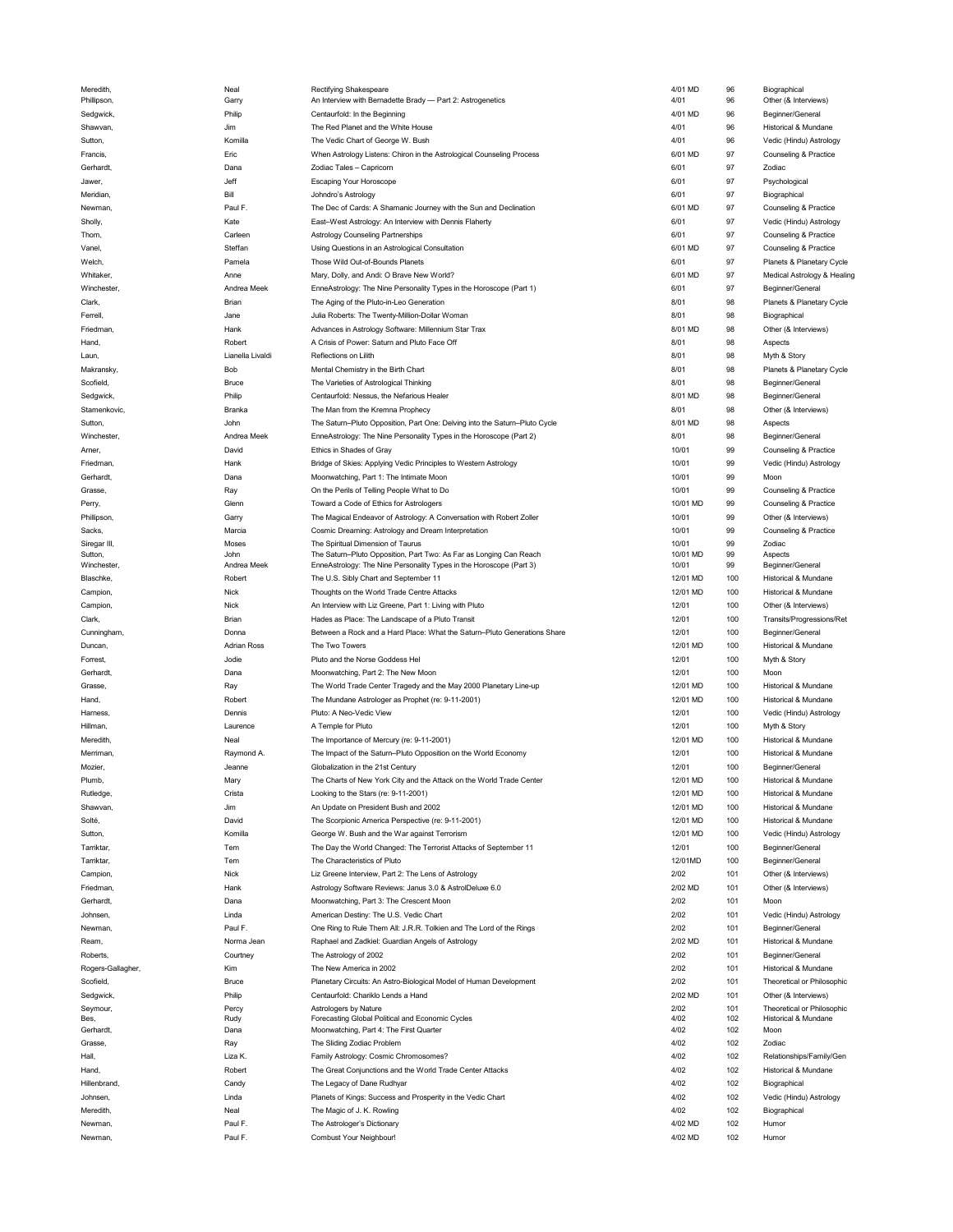| Scofield,                     | Bruce              | The Great Zodiac Debate                                                           |          | 4/02         | 102        | Zodiac                                  |
|-------------------------------|--------------------|-----------------------------------------------------------------------------------|----------|--------------|------------|-----------------------------------------|
| <b>TMA</b>                    |                    | Are You an Obsessed Astrologer? (humor)                                           |          | 4/02 MD      | 102        | Humor                                   |
| <b>TMA</b>                    |                    | Interview with Dr. Zodiac (humor)                                                 |          | 4/02 MD      | 102        | Humor                                   |
| <b>TMA</b>                    |                    | Prolegomenon and Preamble to Postulations of a Proposed 13th Sign                 |          | 4/02 MD      | 102        | Humor                                   |
| Antepara,                     | Robin              | Active Imagination: The Intersection of Astrology and Archetypal Psychology       |          | 6/02         | 103        | Psychological                           |
| Auman.                        | Catherine          | Virgo, Sexuality, and the Sacred Prostitute                                       |          | 6/02         | 103        | Zodiac                                  |
| Blaschke,                     | Robert             | Navigating the Client Relationship                                                |          | 6/02 MD      | 103        | Counseling & Practice                   |
|                               |                    |                                                                                   |          |              |            |                                         |
| Bogart,                       | Greg               | A Man Discovers His Moon                                                          |          | 6/02         | 103        | Moon                                    |
| Farrow,                       | Penny              | Dressing Vedic Remedies in Western Garb                                           |          | 6/02         | 103        | Vedic (Hindu) Astrology                 |
| Forrest,                      | Steven             | The Case of the Disappearing 6th House                                            |          | 6/02         | 103        | Houses & Angles                         |
| Friedman,                     | Hank               | Astrology Software Review: Windows XP                                             |          | 6/02 MD      | 103        | Other (& Interviews)                    |
| Gerhardt,                     | Dana               | Moonwatching, Part 5: The Gibbous Moon                                            |          | 6/02         | 103        | Moon                                    |
| L'Mat,                        | F.R. deFerbrache   | The Astrolabe: Old Things Are New Again                                           |          | 6/02 MD      | 103        | Historical & Mundane                    |
| O'Donnell,                    | Kate               | The Lilith Archetype: A Feminist Mythology                                        |          | 6/02         | 103        | Myth & Story                            |
| Star,                         | Morning            | Shining Light on a Dark Issue: Maintaining Boundaries in Astrol. Consultations    |          | 6/02         | 103        | Counseling & Practice                   |
|                               | Harriet            |                                                                                   |          | 6/02         | 103        | Planets & Planetary Cycle               |
| Witt,                         |                    | Saturn: A Heavy Burden or a Solid Base?                                           |          |              |            |                                         |
| Bogart,                       | Greg               | <b>Basic Concepts of Astrology</b>                                                |          | 8/02         | 104        | Beginner/General                        |
| Cunningham,                   | Donna              | Fireworks in a Fog Bank: The Uranus-Neptune Subgenerations                        |          | 8/02         | 104        | Aspects                                 |
| Gerhardt,                     | Dana               | Moonwatching, Part 6: The Full Moon                                               |          | 8/02         | 104        | Moon                                    |
| Henry,                        | William            | The "Real" Progressed Angles                                                      |          | 8/02 MD      | 104        | Transits/Progressions/Ret               |
| Houlding                      | Deborah            | The Problem of the Houses                                                         |          | 8/02         | 104        | Houses & Angles                         |
| Moore,                        | Natori             | I Was a Vedic Virgin: How I Bought My First Jyotish Gemstones                     |          | 8/02         | 104        | Vedic (Hindu) Astrology                 |
| Phillipson,                   | Garry              | Astrology and the Anatomy of Doubt                                                |          | 8/02 MD      | 104        | Theoretical or Philosophic              |
| Plumb,                        | Mary               | A Shamanic View of Astrology: An Interview with Daniel Giamario                   |          | 8/02         | 104        | Other (& Interviews)                    |
|                               |                    |                                                                                   |          |              |            |                                         |
| Tarriktar,                    | Tem                | As the Year Turns: Forecasts for the 12 Signs<br>A Story from the 12th House      |          | 8/02<br>8/02 | 104<br>104 | Other (& Interviews)<br>Houses & Angles |
| Yudron,<br>Boele,             | Gaea<br>Frédérique | Harmonics: Secret Lives of the Natal Chart                                        |          | 10/02        | 105        | Beginner/General                        |
|                               |                    |                                                                                   |          |              |            |                                         |
| Friedman,                     | Hank               | Astrology Software Review: Kala 2002                                              |          | 10/02MD      | 105        | Other (& Interviews)                    |
| Gerhardt,                     | Dana               | Moonwatching, Part 7: The Disseminating Moon                                      |          | 10/02        | 105        | Moon                                    |
| Gunzburg,                     | Darrelyn           | The Pre-Natal Epoch                                                               |          | 10/02        | 105        | Beginner/General                        |
| Kishner,                      | Jeffrey            | "The Matrix" as a Birth Process                                                   |          | 10/02        | 105        | Beginner/General                        |
| Noel,                         | Gary               | Planetary Heredity and Geomagnetism                                               |          | 10/02MD      | 105        | Planets & Planetary Cycle               |
| Rodden.                       | Lois               | The Mystical Chart: Sainthood or Insanity?                                        |          | 10/02        | 105        | Beginner/General                        |
| Scofield,                     | Bruce              | Saturn, Neptune, Uranus, and the Birth of Rock 'n' Roll                           |          | 10/02        | 105        | Historical & Mundane                    |
| Tarriktar,                    | Tem                | An Interview with Dale O'Brien                                                    |          | 10/02MD      | 105        | Other (& Interviews)                    |
|                               |                    |                                                                                   |          |              |            |                                         |
| Warnock,                      | Christopher        | Astrology in the Renaissance                                                      |          | 10/02        | 105        | Historical & Mundane                    |
| Boele,                        | Frédérique         | J. R. R. Tolkien's Inner Tree                                                     |          | 12/02        | 106        | Biographical                            |
| Caton,                        | Gary P.            | Saturn's Perihelion in 2003: The Year of the Scythe?                              |          | 12/02        | 106        | Historical & Mundane                    |
| Clark,                        | Brian              | A Question of Vocation - Work: What We Do or Who We Are?                          |          | 12/02        | 106        | <b>Vocational Astrology</b>             |
| Gerhardt,                     | Dana               | Moonwatching, Part 8: The Last Quarter Moon                                       |          | 12/02        | 106        | Moon                                    |
|                               |                    |                                                                                   |          |              |            |                                         |
|                               |                    |                                                                                   |          |              |            |                                         |
| Hall,                         | Liza K.            | Prehistoric Astrology: Our Astrological Symbols May Be Older than                 | We Think | 12/02MD      | 106        | Historical & Mundane                    |
| Jawer.                        | Jeff               | The State of Astrology: Some Personal Observations                                |          | 12/02        | 106        | Beginner/General                        |
| Johnsen,                      | Linda              | The Work You Were Born to Do: Career in the Vedic Chart                           |          | 12/02        | 106        | Vedic (Hindu) Astrology                 |
| Simms,                        | Maria Kay          | Quick Timing Techniques for On-the-Spot Decisions                                 |          | 12/02        | 106        | Horary & Traditional                    |
| Smith,                        | Bee                | Process Astrology: Toward a Positive Here and Now                                 |          | 12/02        | 106        | Counseling & Practice                   |
| Snow,                         | Edward             | A Strategy to Improve Astrology's Abysmal Image                                   |          | 12/02MD      | 106        | Beginner/General                        |
| Stone,                        | Jenni              | Learning to Love Mercury Retrograde                                               |          | 12/02        | 106        | Planets & Planetary Cycle               |
| Tarriktar,                    | Tem                | A Brief Tour of 2003: The Top Ten Astro-Events                                    |          | 12/02        | 106        | Beginner/General                        |
|                               |                    |                                                                                   |          |              |            |                                         |
| Welch,                        | Pamela             | Subpersonalities: The Planetary Shadow                                            |          | 12/02MD      | 106        | Psychological                           |
| Biehl,                        | Kathy              | A Poster Child for Astrology                                                      |          | 2/03 MD      | 107        | Other (& Interviews)                    |
| Corcilius,                    | Ernest             | Plunging into Uncharted Waters: Uranus with Saturn                                |          | 2/03         | 107        | Planets & Planetary Cycle               |
| Cunningham,                   | Donna              | Sexual Harassment: How It Applies to Astrological Practice                        |          | 2/03 MD      | 107        | Counseling & Practice                   |
| Finey,                        | Michel             | Uranus in Pisces: The Revolution of the Spirit                                    |          | 2/0.3        | 107        | Planets & Planetary Cycle               |
| Forrest,                      | Steven             | Uranus through the Houses                                                         |          | 2/03         | 107        | Houses & Angles                         |
| Friedman,                     | Hank               | Astrology Software Reviews: Shri Jyoti Star 4.0                                   |          | 2/03 MD      | 107        | Other (& Interviews)                    |
| Gerhardt,                     | Dana               | Moonwatching, Part 9: The Balsamic Moon                                           |          | 2/03         | 107        | Moon                                    |
| Gillam,                       | Edward             | The Septile and the Seventh-Harmonic Chart                                        |          | 2/03         | 107        | Aspects                                 |
| Mozier.                       | Jeanne             | 2003-2011: Enter the Imaginarium                                                  |          | 2/03         | 107        | Planets & Planetary Cycle               |
|                               |                    |                                                                                   |          | 2/03         |            |                                         |
| Roberts,                      | Courtney           | Uranus and the Age of Revolution                                                  |          |              | 107        | Planets & Planetary Cycle               |
| Timm.                         | Bette              | How's Your Health? Reading Your Body in Vedic Astrology                           |          | 2/03         | 107        | Vedic (Hindu) Astrology                 |
| <b>TMA</b><br>Bolander-Claus, |                    | Results of TMA Reader Survey                                                      |          | 2/03 MD      | 107        | Other (& Interviews)                    |
|                               | Karen              | A Global Study of Very Large Earthquakes                                          |          | 4/03         | 108        | Horary & Traditional                    |
| Cunningham,                   | Donna              | Do You Dream of Being a Writer?                                                   |          | 4/03         | 108        | <b>Practical Applications</b>           |
| del Mar,                      | Maya               | The Traveling Astrologer: Dynamic Eclipses of 2002-2003                           |          | 4/03         | 108        | Moon                                    |
| Gerhardt,                     | Dana               | Moonwatching, Part 10: More Moon Secrets                                          |          | 4/03         | 108        | Moon                                    |
| Grasse,                       | Ray                | Cinema and the Birth of the Aquarian Age                                          |          | 4/03         | 108        | Beginner/General                        |
| Gunzburg,                     | Darrelyn           | An Interview with Nick Campion                                                    |          | 4/03 MD      | 108        | Other (& Interviews)                    |
| Johnsen,                      | Linda              | Twelve Ancient Houses: Astrology in the Vedas                                     |          | 4/03         | 108        | Vedic (Hindu) Astrology                 |
| Kohout,                       | Edward             | The Sibly Chart and Masonic Astrology                                             |          | 4/03 MD      | 108        | Historical & Mundane                    |
| Paone,                        | Ken                | Weather Watch for 2003: Butterflies and Hurricanes                                |          | 4/03         | 108        | Horary & Traditional                    |
|                               |                    |                                                                                   |          |              |            |                                         |
| Phillipson,                   | Garry              | An Interview with Robert Hand, Part 1: From Bush to Buddha                        |          | 4/03         | 108        | Other (& Interviews)                    |
| Plumb,                        | Mary               | Philip Berrigan: Waging Peace                                                     |          | 4/03         | 108        | Biographical                            |
| Booth,                        | Janet              | The Vertex: Cosmic Appointments                                                   |          | 6/03         | 109        | Houses & Angles                         |
| Cunningham,                   | Donna              | Mars-Uranus Aspects: The Heat Is On!                                              |          | 6/03         | 109        | Aspects                                 |
| Cunningham,                   | Donna              | Essential Elements of Chart Interpretation (part 1): Trust Your First Impressions |          | 6/03         | 109        | Beginner/General                        |
| del Mar,                      | Maya               | The Traveling Astrologer: The United States in 2003                               |          | 6/03         | 109        | Historical & Mundane                    |
| Friedman,                     | Hank               | Astromapping Software Reviews                                                     |          | 6/03 MD      | 109        | Other (& Interviews)                    |
| Hall.                         | Liza K.            | The Space Shuttle Columbia                                                        |          | 6/03         | 109        | Historical & Mundane                    |
| Lyons,                        | Tim                | Pluto, Projections, and Projectiles                                               |          | 6/03         | 109        | Historical & Mundane                    |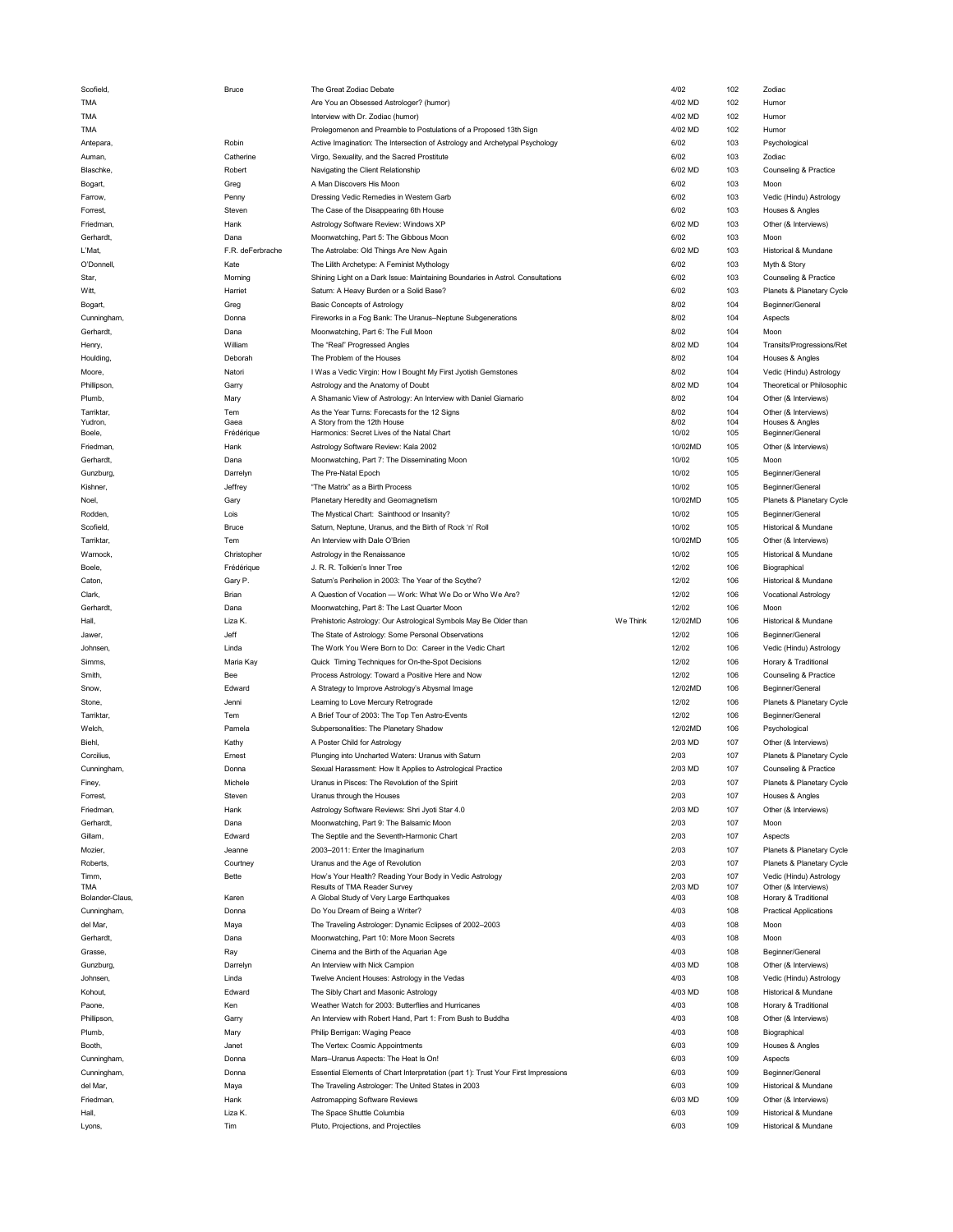| Matrix Software |                    | Astro*Index: The Nodes in Astrology (part 1) — Concepts                     | 6/03    | 109 | Other (& Interviews)        |
|-----------------|--------------------|-----------------------------------------------------------------------------|---------|-----|-----------------------------|
| Maurice,        | Teri               | Outer-Planet Transits: One Family's Story                                   | 6/03    | 109 | Relationships/Family/Gen    |
| McDonough,      | Mark               | Astro-Newsmaker: Tony Blair                                                 | 6/03    | 109 | Biographical                |
|                 |                    |                                                                             |         |     |                             |
| Merriman,       | Raymond A.         | The Effect of Saturn in Cancer on the U.S. and Bush                         | 6/03    | 109 | Historical & Mundane        |
| Michaels,       | Nicki              | Ask Astro-Coach (ongoing advice column, through at least June 2005)         | $6/03+$ | 109 | Beginner/General            |
| Murray,         | Jessica            | America's Crisis of Maturity                                                | 6/03    | 109 | Historical & Mundane        |
| Phillipson,     | Garry              | Interview with Robert Hand, Part 2: A Place for Astrology                   | 6/03    | 109 | Other (& Interviews)        |
| Plumb,          | Mary               | Planet Tracks: War in Baghdad                                               | 6/03    | 109 | Historical & Mundane        |
| Scofield,       | <b>Bruce</b>       | Crop Circles and Astrology                                                  | 6/03    | 109 | Beginner/General            |
|                 |                    |                                                                             |         |     |                             |
| Shawvan,        | Jim                | Scorpionic America and Dubya's War                                          | 6/03    | 109 | Historical & Mundane        |
| Starck,         | Marcia             | Earth Medicine: Saturn in Cancer                                            | 6/03    | 109 | Medical Astrology & Healing |
| Sutton,         | Komilla            | Gulf War II: The Vedic Perspective                                          | 6/03    | 109 | Historical & Mundane        |
| TMA             |                    | TMA Chart Index: October 1995 - February 2003 (also available online)       | 6/03 MD | 109 | Other (& Interviews)        |
| Byrnes,         | Stephen            | Dealing with Depression Using Vedic Astrology                               | 8/03 MD | 110 | Vedic (Hindu) Astrology     |
|                 |                    |                                                                             |         |     |                             |
| Cunningham,     | Donna              | Essential Elements of Chart Interpretation (part 2): The Four Elements      | 8/03    | 110 | Beginner/General            |
| del Mar,        | Maya               | The Traveling Astrologer: The Year Ahead for Mexico                         | 8/03    | 110 | Historical & Mundane        |
| George,         | Demetra            | A Golden Thread: Cultural Transmission of Astrology                         | 8/03    | 110 | Historical & Mundane        |
| Herbst,         | Bill               | The Cauldron of Heaven: Sun-Mars-Uranus and the Mars Perihelion             | 8/03    | 110 | Historical & Mundane        |
| Houlding.       | Deborah            | Heavenly Imprints: Zodiacal Development & Early Origins of Aries and Taurus | 8/03 MD | 110 | Historical & Mundane        |
| Jones,          | David D.           | Jim, the Wonder Dog                                                         | 8/03    | 110 | Biographical                |
| Lewis           | Violet             | The Emerald Ring                                                            | 8/03    | 110 | Other (& Interviews)        |
| Markin          | Alexander          | <b>Exploring Planetary Relationships</b>                                    | 8/03    | 110 | Planets & Planetary Cycle   |
|                 |                    |                                                                             |         |     |                             |
| Matrix Software |                    | Astro*Index: The Nodes in Astrology (part 2) - Review and Positions         | 8/03    | 110 | Other (& Interviews)        |
| McDonough       | Mark               | Astro-Newsmaker: Paramahansa Yogananda                                      | 8/03    | 110 | Biographical                |
| Plumb,          | Mary               | The Peace Candidate (Dennis Kucinich)                                       | 8/03    | 110 | Biographical                |
| Plumb,          | Mary               | A Conversation with John Frawley                                            | 8/03    | 110 | Other (& Interviews)        |
| Stamenkovic,    | Branka             | A Bloody History Repeats Itself (Serbian Independence)                      | 8/03    | 110 | Historical & Mundane        |
|                 |                    |                                                                             |         |     |                             |
| Starck,         | Marcia             | Mars Perihelion and Your Health                                             | 8/03    | 110 | Medical Astrology & Healing |
| Warnock         | Christopher        | Traditional Astrology and Criminal Law                                      | 8/03    | 110 | Horary & Traditional        |
| Welch,          | Jules              | How Many Sun Signs Does It Take to Change a Lightbulb?                      | 8/03    | 110 | Humor                       |
| Bridges,        | Tom                | A Conversation with Lois Rodden (reprinted from 11/95 issue)                | 10/03   | 111 | Other (& Interviews)        |
| Cunningham,     | Donna              | Essential Elements of Chart Interpretation (part 3): Stelliums by House     | 10/03   | 111 | Beginner/General            |
|                 |                    |                                                                             |         |     |                             |
| del Mar,        | Maya               | The Traveling Astrologer: Upcoming Eclipses                                 | 10/03   | 111 | Historical & Mundane        |
| Duncan,         | <b>Adrian Ross</b> | Bush, Clinton, Bush, Clinton?                                               | 10/03   | 111 | Historical & Mundane        |
| Falconer,       | Kim                | Rapid Transits: Surviving the Daily Stress of Life                          | 10/03   | 111 | Transits/Progressions/Ret   |
| Friedman,       | Hank               | Astrology Software Review: Digital Jyotish 1.5 and Jyotish Tools            | 10/03MD | 111 | Other (& Interviews)        |
| Gerhardt,       | Dana               | The First House                                                             | 10/03   | 111 | Houses & Angles             |
| Johnsen,        | Linda              |                                                                             | 10/03   | 111 |                             |
|                 |                    | Accident Prone: Hazards in the Vedic Chart                                  |         |     | Vedic (Hindu) Astrology     |
| McDonough,      | Mark               | Astro-Newsmaker: Arnold Schwarzenegger                                      | 10/03   | 111 | Biographical                |
| Murphy,         | Therese            | The Chicago Porch Collapse                                                  | 10/03   | 111 | Historical & Mundane        |
| Plumb,          | Mary               | The David Kelly Story                                                       | 10/03   | 111 | Historical & Mundane        |
| Polise,         | Joseph             | The Royal Stars of Persia                                                   | 10/03MD | 111 | Fixed Stars & Constellatio  |
|                 |                    |                                                                             |         |     |                             |
| Scofield,       | Bruce              | Planets of the Kinks: Horoscopes of Ray and Dave Davies                     | 10/03   | 111 | Biographical                |
| Starck,         | Marcia             | Earth Medicine: Uranus, Neptune, and Our Immune System                      | 10/03   | 111 | Medical Astrology & Healing |
| Stone,          | Jenni              | Understanding the Void-of-Course Moon                                       | 10/03   | 111 | Moon                        |
| Westran,        | Paul               | Why Do Lovers Break Each Other's Hearts?                                    | 10/03   | 111 | Relationships/Family/Gen    |
| Billings,       | Jessica            | The Solar Dance                                                             | 12/03   | 112 | Transits/Progressions/Ret   |
|                 |                    |                                                                             |         |     |                             |
| Brown,          | Phillip            | Clouds of War: Neptune, the U.S., and Iraq                                  | 12/03   | 112 | Historical & Mundane        |
| Cunningham,     | Donna              | Essential Elements of Chart Interpretation (part 4): Transiting Quincunxes  | 12/03   | 112 | Beginner/Genera             |
| del Mar,        | Maya               | The Traveling Astrologer: Retrograde Mercury through 2004                   | 12/03   | 112 | Historical & Mundane        |
| Ferrara,        | Barbara            | Bert and Joni: King and Queen of Acoustic Guitar                            | 12/03   | 112 | Biographical                |
| Friedman,       | Hank               | Astrology Software Review: Io Pro Pak for OS X                              | 12/03MD | 112 | Other (& Interviews)        |
| Gerhardt,       | Dana               | The Second House                                                            | 12/03   | 112 | Houses & Angles             |
| Henry,          | William            | Aspects from the Past                                                       | 12/03   | 112 |                             |
| Hunter,         |                    |                                                                             |         |     | Aspects                     |
|                 |                    |                                                                             |         |     |                             |
|                 | M. Kelley          | Modern Cosmology: New Myths in the Age of Technology                        | 12/03MD | 112 | Myth & Story                |
| Johnsen,        | Linda              | Trading Places: Planetary Mutual Exchange                                   | 12/03   | 112 | Vedic (Hindu) Astrology     |
| McDonough,      | Mark               | Astro-Newsmaker: Johnny Cash                                                | 12/03   | 112 | Biographical                |
| Murray,         | Jessica            | The USA and Neptune                                                         | 12/03   | 112 | Historical & Mundane        |
| Plumb,          | Kate               | The Astrology of a Corporate Scandal (TYCO)                                 | 12/03   | 112 | Historical & Mundane        |
|                 |                    |                                                                             |         |     |                             |
| Plumb,          | Mary               | A Conversation with Mario Raskovsky                                         | 12/03MD | 112 | Other (& Interviews)        |
| Plumb,          | Mary               | Footprints of Mars: Tracking the Mars Perigee                               | 12/03   | 112 | Planets & Planetary Cycle   |
| Snow.           | Jean Chapman       | Sun-Sign Tips for the Harried Holiday Shopper                               | 12/03   | 112 | Humor                       |
| Starck,         | Marcia             | Earth Medicine: Pluto in the Third Decan of Sagittarius                     | 12/03   | 112 | Medical Astrology & Healing |
| Alli,           | Antero             | Outside Shocks! The Timing of Outer-Planet Transits                         | 2/04    | 113 | Transits/Progressions/Ret   |
| Brown,          |                    |                                                                             |         |     |                             |
|                 | Philip             | Shakespeare, Astrology, and Alchemy: A Critical and Historical Perspective  | 2/04    | 113 | Biographical                |
| Christino,      | Karen              | Astro-Dictionary (humor)                                                    | 2/04    | 113 | Humor                       |
| Cunningham,     | Donna              | Essential Elements of Chart Interpretation (part 5): The Singleton          | 2/04    | 113 | Beginner/General            |
| del Mar         | Maya               | The Traveling Astrologer: Pluto Transits to the U.S. Neptune                | 2/04    | 113 | Historical & Mundane        |
| Forrest,        | Jodie              | Living with Uranus Transits                                                 | 2/04    | 113 | Transits/Progressions/Ret   |
| Gerhardt,       | Dana               | The Third House                                                             | 2/04    | 113 |                             |
|                 |                    |                                                                             |         |     | Houses & Angles             |
| Gunzburg,       | Darrelyn           | New Wine in Old Bottles: The Centaurs and Grief                             | 2/04 MD | 113 | Myth & Story                |
| Herbst,         | Bill               | The Democratic Presidential Candidates                                      | 2/04    | 113 | Historical & Mundane        |
| Kochunas,       | <b>Brad</b>        | Uranus in Pisces: Astrology Reimagined                                      | 2/04    | 113 | Planets & Planetary Cycle   |
| Mateus,         | Maria J.           | Astrological Grammar 101                                                    | 2/04 MD | 113 | Theoretical or Philosophic  |
|                 |                    |                                                                             |         |     |                             |
| McDonough,      | Mark               | Astro-Newsmaker: Bill Moyers                                                | 2/04    | 113 | Biographical                |
| Neuner,         | Marilyn            | The Joy of Discovery                                                        | 2/04    | 113 | Counseling & Practice       |
| Perry,          | Wendell            | Searching for Success with Ed Wood, Jr.                                     | 2/04    | 113 | Biographical                |
| Sewell.         | Rupert             | Medical Astrology: A Practical Exercise                                     | 2/04    | 113 | Medical Astrology & Healing |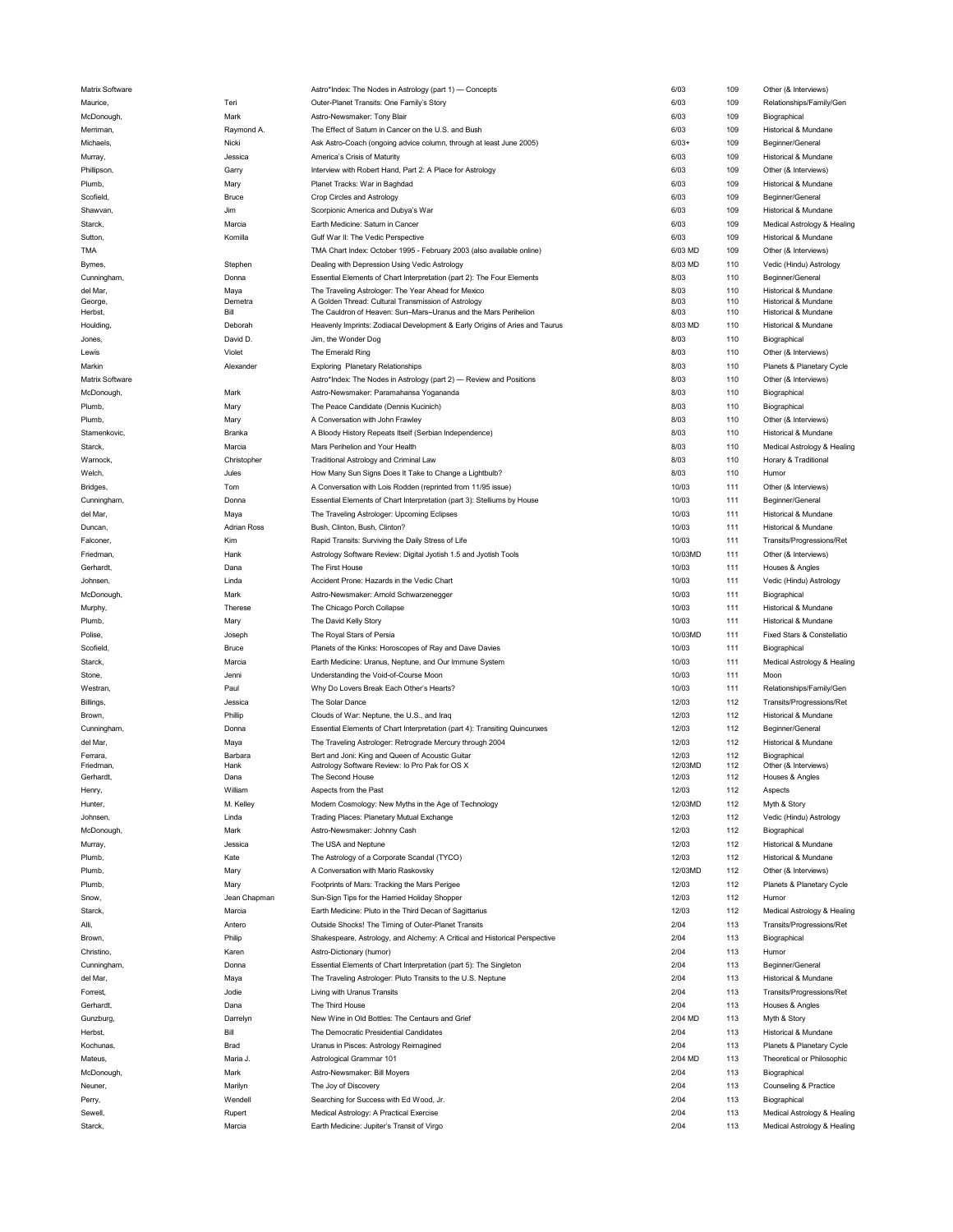| Abong,                   | Fred Kendal        | Master of Myth: The Vedic Chart of Joseph Campbell                               | 4/04    | 114 | Myth & Story                |
|--------------------------|--------------------|----------------------------------------------------------------------------------|---------|-----|-----------------------------|
| Blaschke,                | Robert             | The Dawning of a New America                                                     | 4/04    | 114 | Historical & Mundane        |
| Cunningham,              |                    |                                                                                  |         |     |                             |
|                          | Donna              | Essential Elements of Chart Interpretation (part 6): Aspects to the Midheaven    | 4/04    | 114 | Beginner/General            |
| del Mar,                 | Maya               | The Traveling Astrologer: The Spring Eclipses                                    | 4/04    | 114 | Historical & Mundane        |
| Friedman,                | Hank               | Astrology Software Review: Kepler 7.0                                            | 4/04 MD | 114 | Other (& Interviews)        |
| Gerhardt,                | Dana               | The Fourth House                                                                 | 4/04    | 114 | Houses & Angles             |
|                          |                    |                                                                                  |         |     |                             |
| Ghaneh,                  | Isabelle           | Seeing Music: A Bold Expression of Uranus in Pisces                              | 4/04 MD | 114 | Transits/Progressions/Ret   |
| Herbst,                  | Bill               | Preparing for an Astrological Session                                            | 4/04    | 114 | Counseling & Practice       |
| Jehle,                   | Markus             | Love and Respect: Saturnian Themes in the Partner's Horoscope                    | 4/04    | 114 | Relationships/Family/Gen    |
| Louis                    | Anthony            | Wagner Rectified: Sleuthing the Birth Time of a Musical Genius                   | 4/04 MD | 114 | Sound/Music/Geometry        |
| McDonough,               | Mark               | Astro-Newsmaker: Diane Keaton                                                    | 4/04    | 114 | Historical & Mundane        |
|                          |                    |                                                                                  |         |     |                             |
| Phillipson,              | Garry              | An Interview with Darby Costello                                                 | 4/04    | 114 | Other (& Interviews)        |
| Plumb,                   | Mary               | John Forbes Kerry (JFK)                                                          | 4/04    | 114 | Historical & Mundane        |
| Starck,                  | Marcia             | Earth Medicine: Eclipse Notes                                                    | 4/04    | 114 | Medical Astrology & Healing |
|                          |                    |                                                                                  | 4/04    | 114 |                             |
| Woodall,                 | Darcy              | The Call of the Hungry Soul: The Moon, Food, Saturn, and Destiny                 |         |     | Moon                        |
| Corcilius,               | Ernest & Ricky     | Australia, Sagittarius, and Pluto: Transformation Down Under                     | 6/04    | 115 | Historical & Mundane        |
| Cunningham,              | Donna              | Essential Elements of Chart Interpretation (part 7): Three Vocational Houses     | 604     | 115 | Beginner/General            |
| del Mar,                 |                    | The Traveling Astrologer: Solar Returns for the U.S. and Bush                    | 6/04    | 115 | Historical & Mundane        |
|                          | Maya               |                                                                                  |         |     |                             |
| deProsse,                | Janette            | Astrologers' Forum (on seven topics)                                             | 6/04 MD | 115 | Beginner/General            |
| Gerhardt,                | Dana               | The Fifth House                                                                  | 6/04    | 115 | Houses & Angles             |
| Hopkins,                 | Ken                | Cubs Win! Cubs Win!                                                              | 6/04    | 115 | Other (& Interviews)        |
|                          |                    |                                                                                  |         |     |                             |
| Kolp,                    | Elaine             | Transit of Venus: June 8, 2004                                                   | 6/04    | 115 | Historical & Mundane        |
| Masco,                   | Marie              | An Interview with Lee Lehman and Dennis Harness                                  | 6/04    | 115 | Other (& Interviews)        |
| McDonough,               | Mark               | Astro-Newsmaker: Justin Timberlake                                               | 6/04    | 115 | Biographical                |
|                          |                    |                                                                                  |         |     |                             |
| Mocco,                   | Fulvio             | An Astrologer's Dream                                                            | 6/04    | 115 | Beginner/General            |
| Schmidt,                 | Robert             | The System of Hermes: A Report from Project Hindsight                            | 6/04    | 115 | Historical & Mundane        |
| Scofield,                | Bruce              | The Natural Astrology of Global Warming                                          | 6/04    | 115 | Theoretical or Philosophic  |
|                          |                    |                                                                                  |         |     |                             |
| Starck,                  | Marcia             | Earth Medicine: Venus Retrograde in Gemini                                       | 604     | 115 | Medical Astrology & Healing |
| Stephens,                | Albert             | Saturn Casts Its Shadow                                                          | 6/04    | 115 | Historical & Mundane        |
| Stone,                   | Jenni              | Matches Made in Heaven                                                           | 6/04    | 115 | Relationships/Family/Gen    |
|                          |                    |                                                                                  |         |     |                             |
| Tarriktar,               | Tem                | The Neptune-Pluto Cycle and the Next Seven Years                                 | 6/04    | 115 | Historical & Mundane        |
| Bell                     | Lynn               | Virgo's Wings and Other Musings on the Mutable Signs                             | 8/04    | 116 | <b>Zodiac</b>               |
| Cunningham,              | Donna              | Uranus and Pluto in Virgo at Midlife                                             | 8/04    | 116 | Planets & Planetary Cycle   |
| Cunningham,              | Donna              | Essential Elements of Chart Interpretation (part 8): Conjunctions v. Oppositions | 8/04    | 116 | Planets & Planetary Cycle   |
|                          |                    |                                                                                  |         |     |                             |
| del Mar,                 | Maya               | The Traveling Astrologer: Election Vibrations                                    | 8/04    | 116 | Historical & Mundane        |
| Francis,                 | Eric               | Pisces and Virgo: The Art and Craft of Astrology                                 | 8/04 MD | 116 | Counseling & Practice       |
| Gerhardt,                | Dana               | The Sixth House                                                                  | 8/04    | 116 | Houses & Angles             |
|                          |                    |                                                                                  |         |     |                             |
| Gunzburg,                | Darrelyn           | Garry Phillipson: The Interviewer Interviewed                                    | 8/04 MD | 116 | Other (& Interviews)        |
| Hill,                    | Lynda              | Meaning and Mystery: Virgo and Pisces in the Sabian Symbols                      | 8/04    | 116 | Zodiac                      |
| Holly,                   | Nina               | The Race is On! The 2004 Presidential Election Campaigns                         | 8/04    | 116 | Historical & Mundane        |
|                          |                    |                                                                                  | 8/04    | 116 |                             |
| Johnson,                 | Kenneth            | A Vedic Perspective on Virgo and Pisces                                          |         |     | Vedic (Hindu) Astrology     |
| Perry,                   | Glenn              | From the Mundane to the Sublime: The Marriage of Virgo and Pisces                | 8/04    | 116 | Zodiac                      |
| Stanley,                 | Ena                | Uranus Strikes Again! (a brief story)                                            | 8/04    | 116 | Beginner/General            |
| Starck,                  | Marcia             | Earth Medicine: Jupiter in Libra                                                 | 8/04    | 116 | Medical Astrology & Healing |
| Taglilatelo,             | Pat                | Astro-Newsmaker: Ralph Nader                                                     | 8/04    | 116 | Biographical                |
| Trussler,                |                    | Out on the Edge with Sedna                                                       | 8/04 MD | 116 | Asteroids/Chiron            |
|                          | Bryan              |                                                                                  |         |     |                             |
| Butler,                  | Simone             | Sun-Uranus Sirens                                                                | 10/04   | 117 | Aspects                     |
| Cunningham,              | Donna              | Essential Elements of Chart Interpretation (part 9): Transits to Multiple Points | 10/04   | 117 | Planets & Planetary Cycle   |
| Forrest,                 | Steven             | The Astrology of The Lord of the Rings (brief correlation)                       | 10/04   | 117 | Myth & Story                |
|                          |                    |                                                                                  |         |     |                             |
| Friedman,                |                    |                                                                                  |         | 117 |                             |
| Gerhardt,                | Hank               | Astrology Software Review: DayWatch Calendar Software                            | 10/04MD |     | Other (& Interviews)        |
|                          | Dana               | The Seventh House                                                                | 10/04   | 117 | Houses & Angles             |
|                          |                    |                                                                                  |         |     |                             |
| Herbst,                  | Bill               | Mercury Retro Redux                                                              | 10/04   | 117 | Planets & Planetary Cycle   |
| Johnsen,                 | Linda              | Tough Love Planets: Malefics in Vedic Astrology                                  | 10/04   | 117 | Vedic (Hindu) Astrology     |
| Lee,                     | Kris               | The Strange Case of the Quesited Cat                                             | 10/04   | 117 | Horary & Traditional        |
| Marie,                   | Trish              | The Haunted Horary                                                               | 10/04   | 117 | Horary & Traditional        |
|                          |                    |                                                                                  |         |     |                             |
| Mauro,                   | Colleen            | An Interview with Kenneth Bowser                                                 | 10/04MD | 117 | Other (& Interviews)        |
| Murray,                  | Jessica            | Money and Power: Pluto in the Chart of the USA                                   | 10/04   | 117 | Historical & Mundane        |
| Perry,                   | Wendell            | The Spiritual Side of Saturn                                                     | 10/04   | 117 | Planets & Planetary Cycle   |
|                          |                    |                                                                                  |         |     |                             |
| Robertson,               | Raye               | Election Year 2004: The Return of the King?                                      | 10/04   | 117 | Historical & Mundane        |
| Stamenkovic,             | Branka             | A Love Rectangle                                                                 | 10/04   | 117 | Horary & Traditional        |
| Starck,                  | Marcia             | Earth Medicine: The Fall Eclipses                                                | 10/04   | 117 | Medical Astrology & Healing |
|                          |                    |                                                                                  |         |     |                             |
| Sutton,                  | Komilla            | The U.S. Presidential Election: A Vedic View                                     | 10/04   | 117 | Vedic (Hindu) Astrology     |
| Townley,                 | John               | <b>Election Day Bets</b>                                                         | 10/04   | 117 | Historical & Mundane        |
| Blaschke,                | Robert             | Iran's Progressed Solar Eclipse                                                  | 12/04   | 118 | Historical & Mundane        |
| Brown.                   |                    |                                                                                  | 12/04   | 118 | Historical & Mundane        |
|                          | Philip             | Astrology and the Human Genome                                                   |         |     |                             |
| Byrnes,                  | Stephen            | When Good Planets Go Bad: Venus & Jupiter as Functional Malefics (Vedic)         | 12/04   | 118 | Vedic (Hindu) Astrology     |
| Cheetah                  |                    | <b>Cosmic Gift-Giving</b>                                                        | 12/04   | 118 | Beginner/General            |
| Cunningham,              | Donna              | Essential Elements of Chart Interpretation (part 10): Themes in a Birth Chart    | 12/04   | 118 | Planets & Planetary Cycle   |
|                          |                    |                                                                                  |         |     |                             |
| del Mar,                 | Maya               | The Traveling Astrologer: Neptune and the United States                          | 12/04   | 118 | Historical & Mundane        |
| Duncan,                  | <b>Adrian Ross</b> | Russia: A Painful Transition                                                     | 12/04   | 118 | Historical & Mundane        |
| Farmer,                  | Harry              | Jimi Hendrix: Life Experienced                                                   | 12/04   | 118 | Biographical                |
|                          |                    |                                                                                  |         |     |                             |
| Gerhardt,                | Dana               | The Eighth House                                                                 | 12/04   | 118 | Houses & Angles             |
| Gunzburg,                | Darrelyn           | An Interview with Patrick Curry                                                  | 12/04MD | 118 | Other (& Interviews)        |
| Johnsen,                 | Linda              | Your Good Karma: Benefis in Vedic Astrology                                      | 12/04   | 118 | Vedic (Hindu) Astrology     |
|                          |                    |                                                                                  |         |     |                             |
| Marie,                   | Trish              | 2004's Pegasus (Smarty Jones)                                                    | 12/04MD | 118 | Biographical                |
| McDonough,               | Mark               | Astro-Newsmaker: Elisabeth Kübler-Ross                                           | 12/04   | 118 | Biographical                |
| Rückert / Suzanne Duarte | Henny              | Power and the Collective                                                         | 12/04MD | 118 | Historical & Mundane        |
| Scofield                 | <b>Bruce</b>       | The Long and Short of the Mayan Calendar                                         | 12/04   | 118 | Other (& Interviews)        |
| Starck,                  | Marcia             | Earth Medicine: A First Glance at 2005                                           | 12/04   | 118 | Medical Astrology & Healing |
| Antepara                 | Robin              | Hard Aspects between Venus and Uranus                                            | 2/05    | 119 | Aspects                     |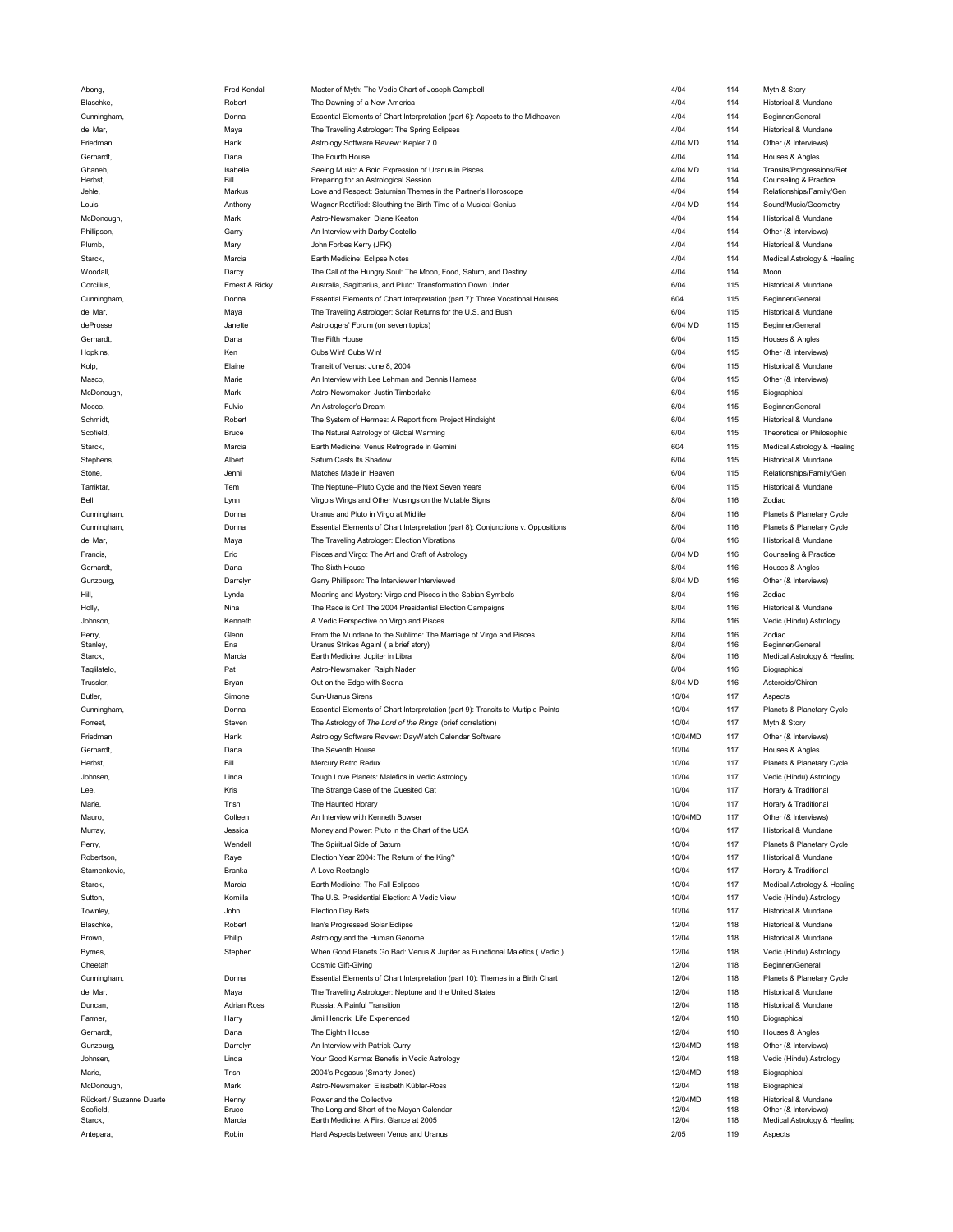| Brown,        | Tim                  | What the Zodiac Signs Bring to a Potluck (plus cartoons in many issues)      |          | 2/05    | 119 | Humor                           |
|---------------|----------------------|------------------------------------------------------------------------------|----------|---------|-----|---------------------------------|
| Cunningham,   | Donna                | Elements of Chart Interpretation (part 11): When Transits Echo Natal Aspects |          | 2/05    | 119 | Planets & Planetary Cycle       |
|               |                      |                                                                              |          |         |     |                                 |
| del Mar,      | Maya                 | The Traveling Astrologer: The Future of the United States                    |          | 2/05    | 119 | Historical & Mundane            |
| del Mar,      | Maya                 | The Traveling Astrologer: U.S. Progressed Mars Stations Retrograde           |          | 2/05    | 119 | Historical & Mundane            |
| Dharmaruci    |                      | The American Mars                                                            |          | 2/05    | 119 | <b>Historical &amp; Mundane</b> |
|               |                      |                                                                              |          |         |     |                                 |
| Forrest,      | Jodie                | Neptune: When More than Two Worlds Touch                                     |          | 2/05    | 119 | Planets & Planetary Cycle       |
| Friedman,     | Hank                 | Astrology Software Review: Astracadabra 2004 and Digital Time Capsule 2D     |          | 2/05MD  | 119 | Other (& Interviews)            |
| Gerhardt,     | Dana                 | The Ninth House                                                              |          | 2/05    | 119 | Planets & Planetary Cycle       |
|               |                      |                                                                              |          | 2/05    | 119 |                                 |
| Gomes,        | Gary                 | Remedial Measures in Vedic Astrology                                         |          |         |     | Vedic (Hindu) Astrology         |
| Gunzburg,     | Darrelyn             | An Interview with Liz Greene                                                 |          | 2/05    | 119 | Other (& Interviews)            |
| Houlding,     | Deborah              | Modern Perspectives from Ancient Symbolism: Cancer the Crab                  |          | 2/05    | 119 | Zodiac                          |
|               | Donna                | Saturn and the Shadow                                                        |          | 2/05    | 119 | Beginner/General                |
| Lee,          |                      |                                                                              |          |         |     |                                 |
| Perez,        | Joe                  | The Stonewall Chart: An Astrological View of Gay Spirit                      |          | 2/05MD  | 119 | Historical & Mundane            |
| Starck,       | Marcia               | Earth Medicine: Venus-Neptune Conjunction in Aquarius                        |          | 2/05    | 119 | Medical Astrology & Healing     |
| Taglilatelo,  | Pat                  | Astro-Newsmaker: Tiger Woods                                                 |          | 2/05    | 119 | Biographical                    |
|               |                      |                                                                              |          |         |     |                                 |
| Bergbauer,    | Bernhard             | Charting the Tsunami                                                         |          | 4/05    | 120 | Historical & Mundane            |
| Cunningham,   | Donna                | Finding Your Planetary Type: Measuring the Strength of Planets in a Chart    |          | 4/05    | 120 | Planets & Planetary Cycle       |
| deProsse,     | Janette              | The Riches of Symbolism: An Interview with Jeff Jawer                        |          | 4/05    | 120 | Other (& Interviews)            |
|               |                      |                                                                              |          |         |     |                                 |
| Friedman,     | Hank                 | An Interview with Alphee Lavoie                                              |          | 4/05MD  | 120 | Other (& Interviews)            |
| Gerhardt,     | Dana                 | The Tenth House                                                              |          | 4/05    | 120 | Houses & Angles                 |
| Grasse,       | Ray                  | Uranus in Pisces and the 2004 Tsunami                                        |          | 4/05    | 120 | Historical & Mundane            |
|               |                      |                                                                              |          |         |     |                                 |
| Johnsen,      | Linda                | Ancient Skies: Astrology in the Indus Valley                                 |          | 4/05    | 120 | Vedic (Hindu) Astrology         |
| Kent,         | <b>April Elliott</b> | The Astrological "I": Putting the Self Back in Astrology                     |          | 4/05MD  | 120 | Beginner/General                |
| Kevill,       | Christopher          | Mars and Saturn Cross the Ecliptic                                           |          | 4/05    | 120 | Historical & Mundane            |
|               |                      |                                                                              |          | 4/05    |     |                                 |
| Robinson,     | Ken                  | From the Eyes of the Heart (Part 1): A Shamanic Look at Astrology            |          |         | 120 | Experiential                    |
| Starck,       | Marcia               | Earth Medicine: The April Eclipses                                           |          | 4/05    | 120 | Medical Astrology & Healing     |
| Streett,      | Bill                 | Harmonizing Saturn and Uranus: Knowledge for the Age of Aquarius             |          | 4/05    | 120 | Historical & Mundane            |
| Taglilatelo,  | Pat                  |                                                                              |          | 4/05    | 120 | Biographical                    |
|               |                      | Astro-Newsmaker: Maya Angelou                                                |          |         |     |                                 |
| Tarriktar,    | Tem                  | Looking Ahead in 2005: Forecasts for the 12 Signs                            |          | 4/05    | 120 | Beginner/General                |
| Coleman       | James                | Introducing House Astrology                                                  |          | 6/05    | 121 | Houses & Angles                 |
| Colmena       | Petra                | Vincent van Gogh, 1853-2003: Beyond His Colors                               |          | 6/05    | 121 | Biographical                    |
|               |                      |                                                                              |          |         |     |                                 |
| Friedman,     | Hank                 | Advances in Astrology Software: Solar Fire Deluxe                            |          | 6/05MD  | 121 | Other (& Interviews)            |
| Gerhardt,     | Dana                 | Goldilocks Rides the Ram (Aries)                                             |          | 6/05    | 121 | Zodiac                          |
| Houlding,     | Deborah              | Libra the Scales                                                             |          | 6/05    | 121 | Zodiac                          |
| Johnson       | Kenneth              | The Ascetic and the Sensualist: Vedic Aries and Libra                        |          | 6/05    | 121 | Vedic (Hindu) Astrology         |
| Phillipson,   | Garry                | An Interview with Dorian Gieseler Greenbaum                                  |          | 6/05MD  | 121 | Other (& Interviews)            |
|               |                      |                                                                              |          |         |     |                                 |
| Plumb,        | Mary                 | The Art of Relating: An Astrological Guide                                   |          | 6/05    | 121 | Relationships/Family/Gen        |
| Robertson,    | Raye                 | Children of Fire and Air: The Pluto-in-Libra Generation                      |          | 6/05    | 121 | Planets & Planetary Cycle       |
| Robinson      | Ken                  | From the Eyes of the Heart (Part Two)                                        |          | 6/05    | 121 | Other (& Interviews)            |
|               |                      |                                                                              |          |         |     |                                 |
| Taglilatelo,  | Pat                  | Newsmaker Chart: Pope John Paul II                                           |          | 6/05    | 121 | Biographical                    |
| Ackerman      | Shelley L.           | Mars in Taurus and the Gift of "Grab"                                        |          | 8/05    | 122 | Historical & Mundane            |
| Bogart,       | Greg                 | Precession-Corrected Transits                                                |          | 8/05    | 122 | Transits/Progressions/Ret       |
|               |                      | Fixed Stars: Other Voices in Our Astrology                                   |          | 8/05    | 122 | Fixed Stars & Constellatio      |
| Brady         | Bernadette           |                                                                              |          |         |     |                                 |
| Forrest,      | Steven               | Astrology and Reincarnation                                                  |          | 8/05    | 122 | Theoretical or Philosophic      |
| Friedman,     | Hank                 | Approaching Jyotish: A Comparison of Western and Vedic Astrology             |          | 8/05    | 122 | Vedic (Hindu) Astrology         |
| Gerhardt,     | Dana                 | The Eleventh House                                                           |          | 8/05    | 122 | Houses & Angles                 |
|               |                      |                                                                              |          |         |     |                                 |
| Hathaway      | Edith                | Pluto Gadanta and Kali's Zone of Influence                                   |          | 8/05    | 122 | Vedic (Hindu) Astrology         |
| Holly         | Nina                 | Symbolic Directions in the Horoscope: A Lost Key to Prediction               |          | 8/05MD  | 122 | Transits/Progressions/Ret       |
| Lamb          | Terry                | Prodigal Nation: The United States and Its Search for Identity               |          | 8/05MD  | 122 | Historical & Mundane            |
|               |                      |                                                                              |          |         |     |                                 |
| Sewell,       | Rupert               | <b>Exploring Medical Astrology</b>                                           |          | 8/05    | 122 | Medical Astrology & Healing     |
| Stephens,     | Albert               | A Gathering Storm: China and Japan in Late 2005                              |          | 8/05    | 122 | Historical & Mundane            |
| Taglilatelo,  | Pat                  | Newsmaker Chart: Jane Fonda                                                  |          | 8/05    | 122 | Biographical                    |
| Cunningham    | Donna                | Inner-Planet Aspects to Outer Planets: Squares vs. Trines                    |          | 10/05   | 123 |                                 |
|               |                      |                                                                              |          |         |     | Aspects                         |
| Friedman,     | Hank                 | Advances in Astrology Software: Regulus 1.6                                  |          | 10/05MD | 123 | Other (& Interviews)            |
| Hillis-Dineen | Madalyn              | An Interview with Gary Christen                                              |          | 10/05MD | 123 | Other (& Interviews)            |
| Johnsen,      | Linda                | What's Your Dasha?                                                           |          | 10/05   | 123 | Vedic (Hindu) Astrology         |
|               |                      |                                                                              |          |         |     |                                 |
| Kellogg       | Doug                 | Transneptunians in Action                                                    |          | 10/05   | 123 | Other (& Interviews)            |
| Kramer        | Arlene               | Introducing the Transneptunian Planets                                       |          | 10/05   | 123 | Other (& Interviews)            |
| Kramer        | Arlene               | Planetary Pairs for Uranian Astrology                                        |          | 10/05   | 123 | Other (& Interviews)            |
|               |                      |                                                                              |          |         |     |                                 |
| Merriman      | Raymond              | Geocosmic Projections for the World Economy: 2008-2011                       |          | 10/05   | 123 | Historical & Mundane            |
| Nimark        | Arlene Marcia        | A New Look at the Royal Triangle                                             |          | 10/05   | 123 | Other (& Interviews)            |
| Plumb,        | Mary                 | Uranian Astrology/Cosmobiology Resource Guide                                |          | 10/05   | 123 | Other (& Interviews)            |
|               |                      |                                                                              |          |         |     |                                 |
| Scofield,     | Bruce                | Uranian Astrology for the Compleat Idiot                                     |          | 10/05   | 123 | Beginner/General                |
| Simms         | Maria Kay            | Getting to the Crux of a Chart: Solar Arcs on the 90° Dial                   |          | 10/05   | 123 | Other (& Interviews)            |
| Star,         | Gloria               | Astronomers Discover New Planet                                              |          | 10/05   | 123 | Planets & Planetary Cycle       |
|               |                      |                                                                              |          |         |     |                                 |
| Taglilatelo,  | Pat                  | Newsmaker Chart: Bill Maher                                                  |          | 10/05   | 123 | Biographical                    |
| Vitale        | Judi                 | Using the "Astrology of Tomorrow" Today                                      |          | 10/05   | 123 | Other (& Interviews)            |
| Cunningham,   | Donna                | The Hazards of Auto-Forecasting                                              |          | 12/05   | 124 | Beginner/General                |
| Diaz          | Armand               | Monkey Man                                                                   |          | 12/05   | 124 | Historical & Mundane            |
| George        | Demetra              | The Faces of Astrology's Future: An Interview with the Board Members         | of AYA   | 12/05MD | 124 | Other (& Interviews)            |
|               |                      |                                                                              |          |         |     |                                 |
| Gerhardt,     | Dana                 | The Twelfth House                                                            |          | 12/05   | 124 | Houses & Angles                 |
| Gillam        | Edward               | Pluto into Capricorn, Part One: Redefining Freedom - New Politics            |          | 12/05   | 124 | Historical & Mundane            |
| Grasse,       |                      |                                                                              |          | 12/05   | 124 | Other (& Interviews)            |
|               |                      |                                                                              |          |         |     |                                 |
|               | Ray                  | Cosmos and Psyche: An Interview with Richard Tarnas                          |          |         |     |                                 |
| Houlding      | Deborah              | Aquarius the Water Bearer                                                    |          | 12/05   | 124 | Zodiac                          |
|               | Linda                | The Vedic Aquarius                                                           |          | 12/05   | 124 | Vedic (Hindu) Astrology         |
| Johnsen,      |                      |                                                                              |          |         |     |                                 |
| Kevill        | Christopher          | Katrina and the Sun-Neptune Conjunction                                      |          | 12/05MD | 124 | Historical & Mundane            |
| Meridian      | Bill                 | New Horoscopes from the Middle East                                          |          | 12/05MD | 124 | Historical & Mundane            |
| Owen          | Lara                 | The Professional Astrologer: How your own chart can help you build a         | practice | 12/05MD | 124 | Counseling & Practice           |
| Taglilatelo,  | Pat                  | Newsmaker Chart : Ammachi                                                    |          | 12/05   | 124 | Biographical                    |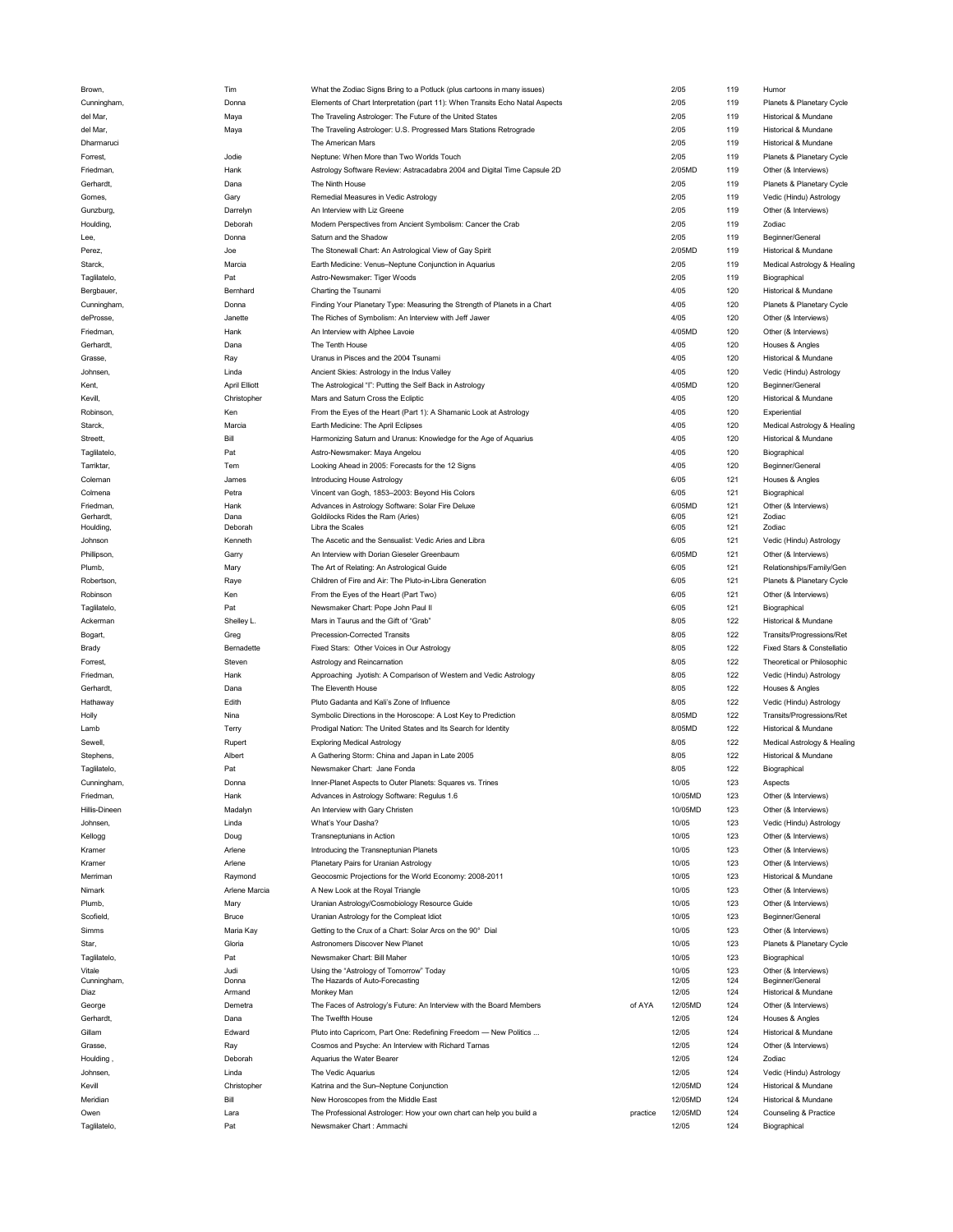| larnas          | <b>Richard</b>  | The Dawn of a New Universe                                                | 12/05  | 124 | I heoretical or Philosophic   |
|-----------------|-----------------|---------------------------------------------------------------------------|--------|-----|-------------------------------|
| Tarriktar,      | Tem             | Winds of Change: A Report on Hurricane Katrina                            | 12/05  | 124 | Historical & Mundane          |
| Yankelevitz     | Diane           | Article Particle: My Pluto Journey through Sagittarius                    | 12/05  | 124 | Transits/Progressions/Ref     |
| Boele           | Frederique      | Riding the Wave: The Progressed Lunation Cycle                            | 2/06   | 125 | Moon                          |
|                 |                 |                                                                           |        |     |                               |
| <b>Bufkin</b>   | Carolyn         | Neptune's Wild Waters: A First-Person Account of Hurricane Katrina        | 2/06   | 125 | Planets & Planetary Cycle     |
| Cunningham,     | Donna           | Weighing Inconsistencies in the Natal Chart                               | 2/06   | 125 | Beginner/General              |
| de Prosse       | Jan             | Who Dresses Me?                                                           | 2/06   | 125 | Humor                         |
| Friedman,       | Hank            | Advances in Astrology Software: Horizons                                  | 2/06MD | 125 | Other (& Interviews)          |
| Gillam          | Edward          | Pluto into Capricorn, Part Two: Confronting the Limits of Everything      | 2/06   | 125 | Historical & Mundane          |
| Hand,           | Robert          | Fate and Astrology: Some Ancient Insights                                 | 2/06MD | 125 | Historical & Mundane          |
| Herbst,         | Bill            | Astrological Triage: Finding the Pulse in the Chart                       | 2/06   | 125 | Counseling & Practice         |
| Manley          | Vaughn Paul     | The Hidden Messages of Water Signs: Dr. Masaru Emoto's Vedic Chart        | 2/06   | 125 | Biographical                  |
|                 |                 |                                                                           |        |     |                               |
| Marie           | Trish           | The Sky Is Talking! What It Says about 2006 and the Years Ahead           | 2/06   | 125 | Historical & Mundane          |
| Phillipson,     | Garry           | An Interview with Deborah Houlding                                        | 2/06   | 125 | Other (& Interviews)          |
| Taglilatelo,    | Pat             | Newsmaker Chart: Jacques Chirac                                           | 2/06   | 125 | Biographical                  |
| Ciampi          | Pam             | Bringing the Moon down to Earth: An Astrological Guide for Gardeners      | 4/06   | 126 | <b>Practical Applications</b> |
|                 |                 |                                                                           |        | 126 | Transits/Progressions/Ret     |
| Cunningham,     | Donna           | Saturn's Reign in Leo: A Tale of Three Queens                             | 4/06   |     |                               |
| del Mar,        | Maya            | Bolivia: The Dawn of a New Day in Latin America                           | 4/06   | 126 | Historical & Mundane          |
| Fuhro,          | Sarah           | A Druid Looks at Plants and Planets                                       | 4/06   | 126 | <b>Practical Applications</b> |
| Greenbaum       | Dorian Gieseler | The Well-Tempered Astrologer: Using an Ancient System in Modern Astrology | 4/06MD | 126 | Horary & Traditional          |
| Johnsen,        | Linda           | Know Your Nakshatras, Part 1 of 4                                         | 4/06   | 126 | Vedic (Hindu) Astrology       |
|                 |                 |                                                                           |        |     |                               |
| Kesten          | David           | Planet Tracks: The Hot Chart Wheels of 2006                               | 4/06   | 126 | Historical & Mundane          |
| Mateus          | Maria J.        | Forecasting for the Year: Profections and the Solar Return                | 4/06MD | 126 | Horary & Traditional          |
| Robertson,      | Raye            | The Single Eye: Vision, Learning, and the Astrological Sun                | 4/06   | 126 | Psychological                 |
| Sholly,         | Kate            | An Interview with Greg Bogart                                             | 4/06   | 126 | Other (& Interviews)          |
| Starck,         | Marcia          | Saturn Opposite Neptune                                                   | 4/06   | 126 | Transits/Progressions/Ret     |
| Taglilatelo,    | Pat             | Newsmaker Chart: Bono                                                     | 4/06   | 126 | Biographical                  |
| Cunningham,     | Donna           | Planets in Houses: A Quick-and-Dirty Rectification Tool                   | 6/05   | 127 | Houses & Angles               |
| de Prosse       | Jan             | Making Friends with Saturn                                                | 6/06   | 127 | Planets & Planetary Cycle     |
|                 |                 |                                                                           |        |     |                               |
| Friedman,       | Hank            | Advances in Astrology Software: Kala 2006                                 | 6/06MD | 127 | Other (& Interviews)          |
| Gambino,        | Doria           | Determining Your Child's "Predominant Focus Points"                       | 6/06   | 127 | Beginner/General              |
| Gerhardt,       | Dana            | Venus                                                                     | 6/06   | 127 | Planets & Planetary Cycle     |
| Gomes           | Gary            | Vedic Compatibility: Is Relationship Karma a Matter of Luck or Effort?    | 6/06   | 127 | Vedic (Hindu) Astrology       |
| Houlding,       | Deborah         | Leo the Lion                                                              | 6/06   | 127 | Zodiac                        |
|                 |                 |                                                                           |        |     |                               |
| Kellogg         | Doug            | How the Outer Planets Shape History: The 20th Century and Beyond          | 6/06MD | 127 | Historical & Mundane          |
| Maurice         | Teri            | Family Transits, Part 2: Saturn Says Time's Up                            | 6/06   | 127 | Planets & Planetary Cycle     |
| Murray          | Jessica         | Saturn Without Suffering                                                  | 6/06   | 127 | Planets & Planetary Cycle     |
| Perry,          | Wendell         | Fixed Genius: The Relationship Between Sigmund Freud and Carl Jung        | 6/06   | 127 | Biographical                  |
| Plumb,          | Mary            | A Survey of Astrological Study Aids                                       | 6/06   | 127 | Beginner/General              |
|                 |                 |                                                                           |        | 127 |                               |
|                 |                 |                                                                           |        |     |                               |
| Starck,         | Marcia          | Summer Solstice and Capricorn Full Moon                                   | 6/05   |     | Seasonal & Ritual             |
| Taglilatelo,    | Pat             | Newsmaker Chart: Cindy Sheehan                                            | 6/06   | 127 | Biographical                  |
| Tarriktar,      | Tem             | <b>TMA Chart Tips</b>                                                     | 6/06   | 127 | Beginner/General              |
| Watson          | Pete            | "When I"m Sixty-Four"                                                     | 6/06   | 127 | Biographical                  |
|                 | Donna           |                                                                           | 8/06   | 128 | Aspects                       |
| Cunningham,     |                 | Hard Aspects between Saturn and Neptune                                   |        |     |                               |
| de Prosse       | Jan             | Tropical Virgo/Vedic Leo                                                  | 8/06   | 128 | Vedic (Hindu) Astrology       |
| Dearborn        | Edward L.       | Quincunxes, Inconjuncts, and the Yod                                      | 8/06MD | 128 | Other (& Interviews)          |
| Elderkin,       | Nathan          | Humor: A Conversation with Virgo                                          | 8/06   | 128 | Humor                         |
| Fernandez       | Maurice         | Crazy Wisdom! The Jupiter-Saturn-Neptune T-Square                         | 8/06   | 128 | Historical & Mundane          |
| Gambino,        | Doria           | The Four Astrological Elements                                            | 8/06   | 128 | Beginner/General              |
|                 |                 | The Moon                                                                  |        | 128 |                               |
| Gerhardt,       | Dana            |                                                                           | 8/06   |     | Moon                          |
| Grasse,         | Ray             | Article Particle: The Sixties Reloaded                                    | 8/06   | 128 | Historical & Mundane          |
| Hampar          | Joann           | The Art of Timing                                                         | 8/06   | 128 | <b>Practical Applications</b> |
| Johnsen.        | Linda           | Know Your Nakshatras, Part Two                                            | 8/06   | 128 | Vedic (Hindu) Astrology       |
| Makransky       | Bob             | The Chance of a Lifetime! The Uranus Demi-Return                          | 8/06   | 128 | Planets & Planetary Cycle     |
| Megginson       | P               | Asteroid Goddesses                                                        | 806MD  | 128 | Asteroids/Chiron              |
| Owen            | Lara            | Phoenix Rising: Menopause and Other Midlife Transformations               | 8/06   | 128 | Planets & Planetary Cycle     |
| Tarriktar.      |                 |                                                                           |        |     |                               |
|                 | Tem             | TMA Chart Tips                                                            | 8/06   | 128 | Beginner/General              |
| Cunningham,     | Donna           | How to Study Relocation                                                   | 10/06  | 129 | Relationships/Family/Gen      |
| Davis           | Martin          | The Uses of Astromapping in Astrology                                     | 10/06  | 129 | Relationships/Family/Gen      |
| deProsse        | Jan             | Can Mars in Libra Save the World?                                         | 10/06  | 129 | Beginner/General              |
| Friedman,       | Hank            | Advances in Astrology Software: Shri Jyoti Star 6                         | 10/06  | 129 | Other (& Interviews)          |
| Gerhardt,       | Dana            | Mars                                                                      | 10/06  | 129 | Planets & Planetary Cycle     |
| Herbst,         | Bill            | In Defense of Scorpio's Dark Side                                         | 10/06  | 129 | Zodiac                        |
| Houlding,       | Deborah         | Scorpio the Scorpion                                                      | 10/06  | 129 | Zodiac                        |
|                 | Kenneth         |                                                                           |        |     |                               |
| Johnson         |                 | The Mystic Warrior: A Vedic Perspective on Scorpio                        | 10/06  | 129 | Vedic (Hindu) Astrology       |
| Lesur           | Luis            | The Virgin of Guadalupe: The Astrology of a National Symbol               | 10/06  | 129 | Historical & Mundane          |
| Perry,          | Glenn           | King Kong and the Venus Complex: A Journey into Darkness                  | 10/06  | 129 | Aspects                       |
| Trussler.       | Bryan           | America's Mars Does an About-Face                                         | 10/06  | 129 | Historical & Mundane          |
| Ziara           | Liza            | Venus Signs Her Survey                                                    | 10/06  | 129 | Humor                         |
| Bergbauer       | Bernhard        | Under Dark Stars: The War between Israel and Hezbollah                    | 12/06  | 130 | Historical & Mundane          |
|                 |                 |                                                                           |        |     |                               |
| <b>Bustillo</b> | Dian            | Chart Tips: Simply Houses                                                 | 12/06  | 130 | Houses & Angles               |
| Gambino,        | Doria           | Jupiter: Your Child's Key to Success                                      | 12/06  | 130 | Planets & Planetary Cycle     |
| Gerhardt,       | Dana            | Mercury                                                                   | 12/06  | 130 | Planets & Planetary Cycle     |
| Johnsen,        | Linda           | Know Your Nakshatras: Part Three                                          | 12/06  | 130 | Vedic (Hindu) Astrology       |
| Lyons           | Tim             | From Monroe to G-Dub: 180 Years of Warfare                                | 12/06  | 130 | Historical & Mundane          |
|                 |                 |                                                                           |        |     |                               |
| Makransky       | Bob             | Are You Two Compatible?                                                   | 12/06  | 130 | Relationships/Family/Gen      |
| Meredith        | Neal            | A New Solar System - or a New Astrology?                                  | 12/06  | 130 | Planets & Planetary Cycle     |
| Murray          | Jessica         | Taking Back the Holidays: Pluto and the Winter Solstice                   | 12/06  | 130 | Seasonal & Ritual             |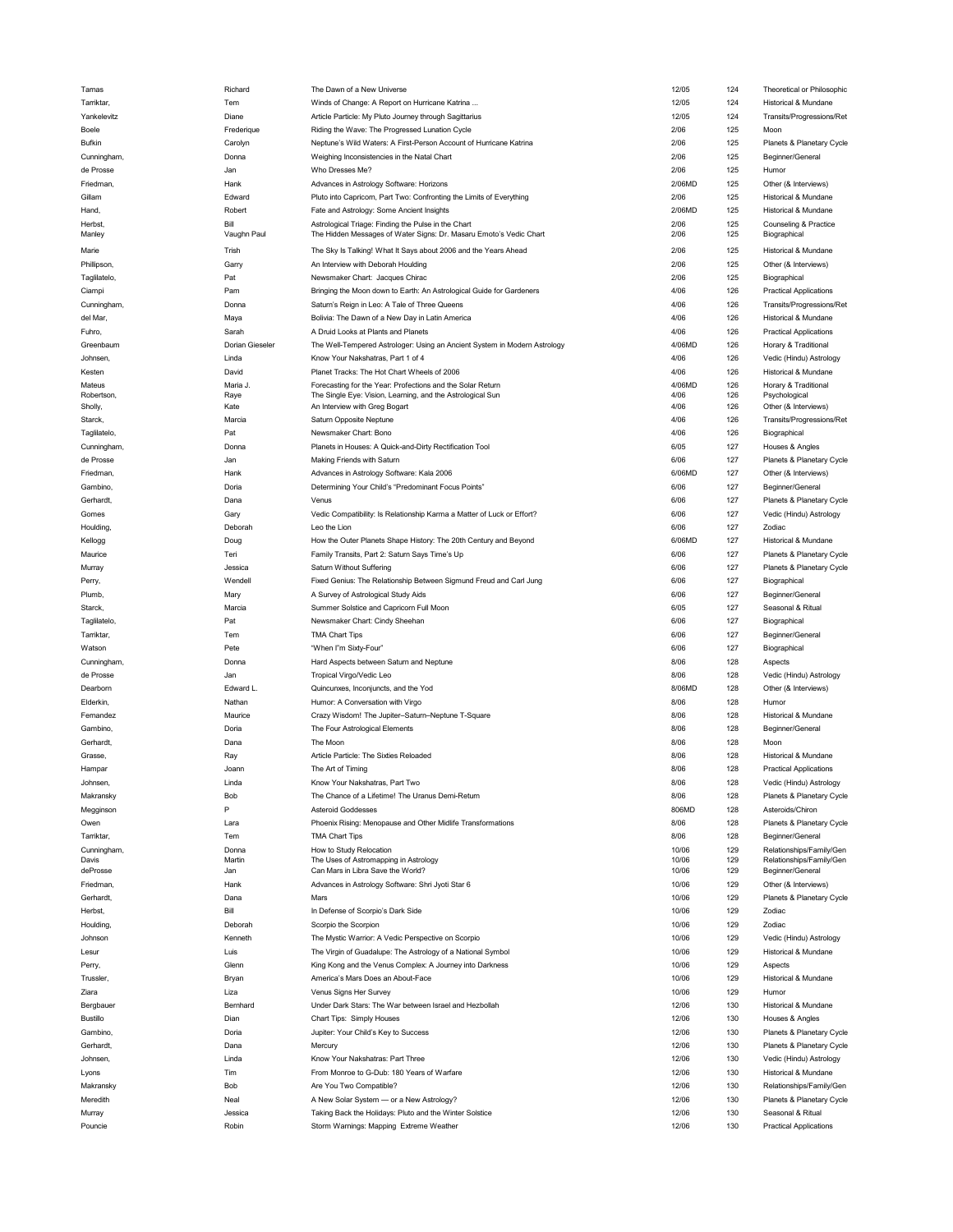| Shawvan            | Jim                       | Scorpionic America in 2007                                                 | 12/06 | 130 | Historical & Mundane          |
|--------------------|---------------------------|----------------------------------------------------------------------------|-------|-----|-------------------------------|
| Smith Parker       | Deborah                   | The Archetypes in Action - and How!                                        | 12/06 | 130 | Experiential                  |
| Caton              | Gary                      | 1905: The Greatest Single Achievement in Human Thought                     | 2/07  | 131 | Biographical                  |
| Challen            | John                      | The Expansive Mirror of the Asteroids: An Unexpected Adventure             | 2/07  | 131 | Asteroids/Chiron              |
|                    | Donna                     | Chart Tips: Your Comfort Zone and the Moon in Your Chart                   | 2/07  | 131 | Moon                          |
| Cunningham,        |                           |                                                                            |       |     |                               |
| deProsse           | Jan                       | Notes from a Novice: Moons and Rising Signs                                | 2/07  | 131 | Moon                          |
| Forrest,           | Steven                    | Getting Down to Business: An Interview with Kelli Fox                      | 2/07  | 131 | Other (& Interviews)          |
| Gerhardt,          | Dana                      | The Planets: Jupiter and Saturn                                            | 2/07  | 131 | Planets & Planetary Cycle     |
| Houlding,          | Deborah                   | Sagittarius the Archer                                                     | 2/07  | 131 | Zodiac                        |
| Johnsen,           | Linda                     | Know Your Nakshatras: Part Four                                            | 2/07  | 131 | Vedic (Hindu) Astrology       |
| Robertson,         | Raye                      | The Single Secret: An Astrological Perspective on Intelligence             | 2/07  | 131 | <b>Practical Applications</b> |
|                    |                           |                                                                            |       |     |                               |
| Sellar,            | Wanda                     | Saturn and Health                                                          | 2/07  | 131 | Planets & Planetary Cycle     |
| Taglilatelo,       | Pat                       | Newsmaker Chart: Steve Jobs                                                | 2/07  | 131 | Biographical                  |
| del Mar,           | Maya                      | Jupiter and Pluto in Sagittarius                                           | 4/07  | 132 | Planets & Planetary Cycle     |
| Ellis              | Tony                      | Romancing the Stones: An Interview with Jay Boyle                          | 4/07  | 132 | Other (& Interviews)          |
| Gambino,           | Doria                     | The Moon Sign: Your Child's Emotional Nature                               | 4/07  | 132 | Moon                          |
| Gerhardt,          | Dana                      | The Planets: Uranus                                                        | 4/07  | 132 | Planets & Planetary Cycle     |
| Herbst,            | Bill                      | On Coincidence                                                             | 4/07  | 132 | Transits/Progressions/Ret     |
| Oja                | Dorothy                   | The Davison Relationship Chart: The Birthday of a Relationship             | 4/07  | 132 | Relationships/Family/Gen      |
| Оrг                | Barry C.                  | Getting to Know Eris                                                       | 4/07  | 132 | Planets & Planetary Cycle     |
|                    | Wendell C.                |                                                                            | 4/07  | 132 |                               |
| Perry,             |                           | The Intertwined Horoscopes of Elizabeth I and Mary, Queen of Scots         |       |     | Biographical                  |
| Schermer           | Barbara                   | A Good Mercury Rx Story                                                    | 4/07  | 132 | Planets & Planetary Cycle     |
| Seator,            | Penny                     | The Down-to-Earth Sky: An Introduction to Morin's Method of Determination  | 4/07  | 132 | Horary & Traditional          |
| Shaw               | Diana                     | A Visit from Pholus                                                        | 4/07  | 132 | Asteroids/Chiron              |
| Stein,             | Zane B.                   | Eris Stirs Up Trouble                                                      | 4/07  | 132 | Planets & Planetary Cycle     |
| Bogart,            | Greg                      | An Introduction to Solar Arc Directions                                    | 6/07  | 133 | Transits/Progressions/Ret     |
|                    | Philip                    | Mars, War, and the 2008 Election                                           | 6/07  | 133 | Historical & Mundane          |
| Brown              |                           |                                                                            |       |     |                               |
| Cunningham,        | Donna                     | Observing the Outer Planets in Combination - My 40-Year Fascination        | 6/07  | 133 | Planets & Planetary Cycle     |
| Davis              | Christine N.              | How I Used Astrology to Find My Perfect Condo                              | 6/07  | 133 | Horary & Traditional          |
| de Prosse          | Jan                       | Notes from a Novice: Advice to the Lovelom                                 | 6/07  | 133 | Humor                         |
| Friedman,          | Hank                      | The Vedic Signs                                                            | 6/07  | 133 | Vedic (Hindu) Astrology       |
| Gerhardt,          | Dana                      | The Planets: Neptune                                                       | 6/07  | 133 | Planets & Planetary Cycle     |
|                    | Bill                      | Empire of Community: Globalization and Relocalization in the 21st Century  | 6/07  | 133 | Historical & Mundane          |
| Herbst,            |                           |                                                                            |       |     |                               |
| McCutcheon         | Jenny                     | Goodbye, Skinny Jeans - Hello, Saturn                                      | 6/07  | 133 | Transits/Progressions/Ret     |
| Mulligan           | Bob                       | Astrology's Next Step: The Power of Peer Group Work                        | 6/07  | 133 | Counseling & Practice         |
| Ogilvie            | Chris                     | Twelve Steps Out of Hell                                                   | 6/07  | 133 | Beginner/General              |
| Scofield,          | <b>Bruce</b>              | The Shaping of the Now: Symbolic Substitution and the Way of Participatory | 6/07  | 133 | Theoretical or Philosophic    |
| Anselmo            | Kristine J                | The Blast Astrology Conference                                             | 8/07  | 134 | Beginner/General              |
| Cunningham,        | Donna                     | Relationship Patterns: Thrice-Married Venusians                            | 8/07  | 134 | Planets & Planetary Cycle     |
|                    |                           |                                                                            |       |     |                               |
|                    |                           |                                                                            |       |     |                               |
| Davison            | Ronald C.                 | Chart Tips: Book Excerpt                                                   | 8/07  | 134 | Beginner/General              |
| Duncan,            | <b>Adrian Ross</b>        | Consultations: Creating Personal Transformation                            | 8/07  | 134 | <b>Practical Applications</b> |
| Eggemar            | Lina                      | Back to the Roots: Genealogy through Astrology                             | 8/07  | 134 | Relationships/Family/Gen      |
| Elderkin,          | Nathan                    | An Exclusive Interview with Pluto                                          | 8/07  | 134 | Planets & Planetary Cycle     |
|                    |                           |                                                                            |       |     |                               |
| Forrest,           | Steven                    | The New Solar System                                                       | 8/07  | 134 | Planets & Planetary Cycle     |
| Gerhardt,          | Dana                      | The Planets: Pluto                                                         | 8/07  | 134 | Planets & Planetary Cycle     |
| Houlding,          | Deborah                   | Virgo the Maiden                                                           | 8/07  | 134 | Zodiac                        |
| Johnsen,           | Linda                     | Back to Basics: Common Questions about Vedic Astrology                     | 8/07  | 134 | Vedic (Hindu) Astrology       |
| Packer             | Julene                    | Eclipse Mechanics and the Saros Series                                     | 8/07  | 134 | Moon                          |
| Perry,             | Wendell C.                | Keepers of the Faith                                                       | 8/07  | 134 | Planets & Planetary Cycle     |
| Stuart             | Edwin                     | Driving Lessons from Pluto                                                 | 8/07  | 134 | Planets & Planetary Cycle     |
| Cunningham,        | Donna                     | The Eleventh House                                                         | 10/07 | 135 | Houses & Angles               |
| Elward             | Sue                       | Secret Diary of an Astrology Student                                       | 10/07 | 135 | Humor                         |
| Fernandez          | Maurice                   | Neptune, the 12th House, & Pisces: Career Orientation in the Birth Chart   | 10/07 | 135 | <b>Practical Applications</b> |
|                    |                           |                                                                            |       |     |                               |
| Forrest,           | Jodie                     | Thor and Jupiter                                                           | 10/07 | 135 | Myth & Story                  |
| Gambino,           | Doria                     | The Sun-Sign "House Overlay"                                               | 10/07 | 135 | Houses & Angles               |
| Johnsen,           | Linda                     | A Book of Revelations: Astrology in the Bible                              | 10/07 | 135 | Historical & Mundane          |
| Kirkham            | Liz                       | Strategies for Marketing-Impaired Astrologers                              | 10/07 | 135 | <b>Practical Applications</b> |
| Nolle              | Richard                   | The SuperMoon and Other Lunar Extremes                                     | 10/07 | 135 | Moon                          |
| Nuesink            | Prudence                  | Pluto and Climate Change                                                   | 10/07 | 135 | Planets & Planetary Cycle     |
| Scofield,          | <b>Bruce</b>              |                                                                            | 10/07 |     | Historical & Mundane          |
|                    |                           | The Solar Cycle and 2012: Global Warming Meets the Mayan Long Count        |       | 135 |                               |
| Seltzer,           | Henry                     | Hail, Eris! Notes on the New Planet                                        | 10/07 | 135 | Planets & Planetary Cycle     |
| Taglilatelo,       | Pat                       | Newsmaker: Paul Newman                                                     | 10/07 | 135 | Biographical                  |
| Warnock            | Christoper                | Astrology, Talismans, and the Spiritual Path of Hermeticism                | 10/07 | 135 | Historical & Mundane          |
| Ackerman           | Shelley                   | Great Balls of Fire! The Big Bang Jupiter-Pluto Conjunction of 2007        | 12/07 | 136 | Transits/Progressions/Ret     |
| Braha.             | James                     | The Great Years of the Planets                                             | 12/07 | 136 | Vedic (Hindu) Astrology       |
| Coleman            | Cathy                     | Online College of Astrology Celebrates Ten Years                           | 12/07 | 136 | Beginner/General              |
|                    |                           |                                                                            |       |     |                               |
| Cunningham,        | Donna                     | Saturn and Our Roles: How They Define and Limit Us                         | 12/07 | 136 | Planets & Planetary Cycle     |
| de Prosse          | Jan                       | Dane Rudhyar: Pre-eminent Astrologer of the 20th Century                   | 12/07 | 136 | Biographical                  |
| Gerhardt,          | Dana                      | The Planets: The Sun                                                       | 12/07 | 136 | Planets & Planetary Cycle     |
| Houlding,          | Deborah                   | Capricorn the Goatfish                                                     | 12/07 | 136 | Zodiac                        |
| Kochunas           | Brad                      | <b>Elemental Spirituality</b>                                              | 12/07 | 136 | Seasonal & Ritual             |
| Necic              | Deana                     | An Interview with Stephen Arroyo                                           | 12/07 | 136 | Other (& Interviews)          |
| Roberts,           | Courtney                  | The Star of the Magi                                                       | 12/07 | 136 | Historical & Mundane          |
|                    |                           |                                                                            |       |     |                               |
| Taglilatelo,       | Pat                       | The Campaign Trail: Charting the 2008 Candidates                           | 12/07 | 136 | Historical & Mundane          |
| <b>Bell-Bulley</b> | Dulce                     | The Aquarian Consortium of Jupiter, Chiron, and Neptune                    | 2/08  | 137 | Planets & Planetary Cycle     |
| Cunningham,        | Donna                     | Hyperactive Jupiter Syndrome: The Downside of an Upbeat Planet             | 2/08  | 137 | Beginner/General              |
| Davis              | <b>Christine Nuwayser</b> | The \$400 Question: Astrology Finds the Missing Money                      | 2/08  | 137 | Horary & Traditional          |
| de Tunahuna        | Sir Henry                 | The 12 New Elementary Particles of Nature                                  | 2/08  | 137 | Humor                         |
| Dembowski          | Eve                       | John Lennon's "Borrowed Time": A Study of the Prenatal Eclipse Chart       | 2/08  | 137 | Moon                          |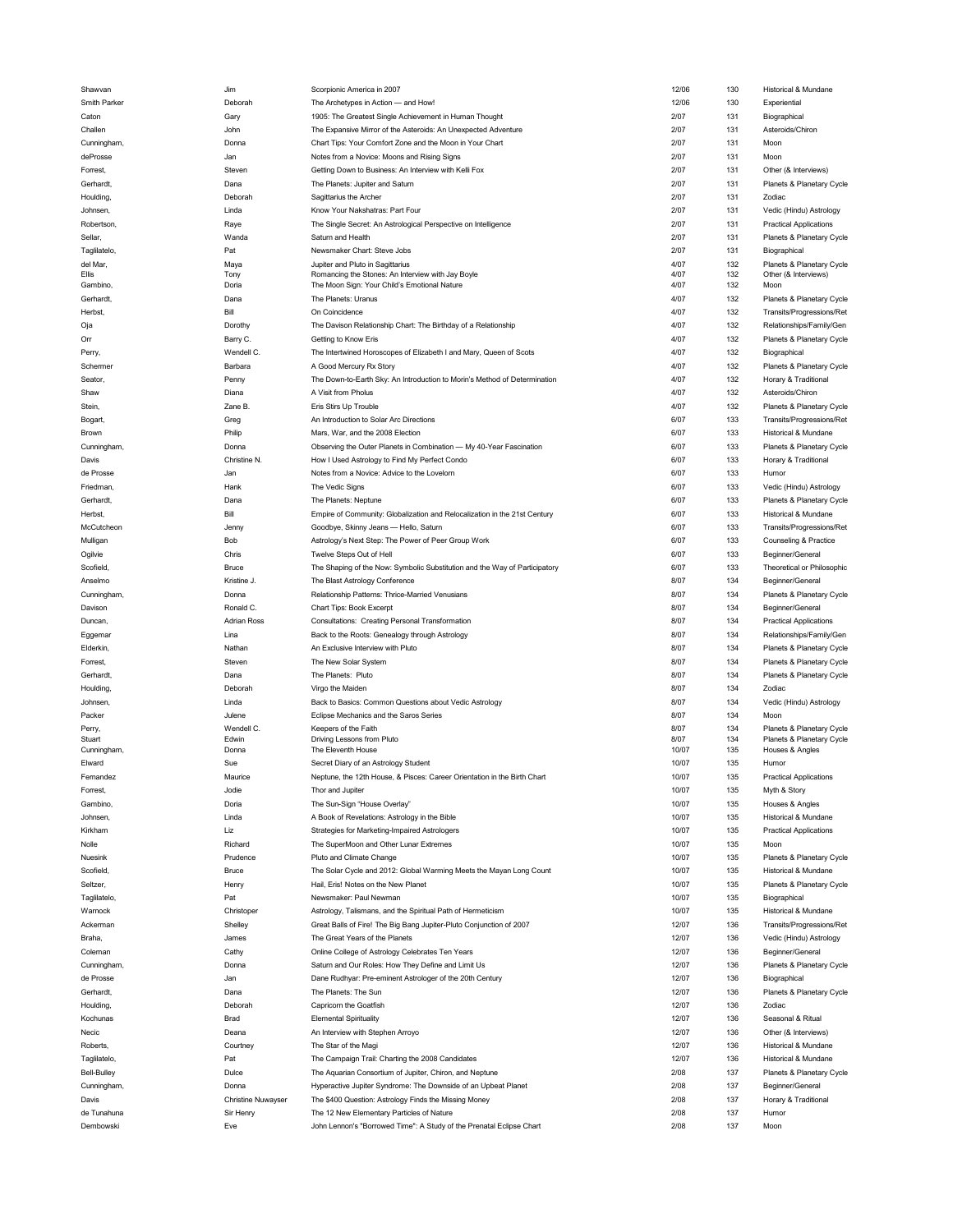| ernardt       | Dana                      | The Planets: The Lunar Nodes                                                      | 2/08  | 131 | Beginner/Genera               |
|---------------|---------------------------|-----------------------------------------------------------------------------------|-------|-----|-------------------------------|
| Lavenant      | Maurice                   | Pluto in Capricorn 2008-23: An Astrological Study (Part 1)                        | 2/08  | 137 | Planets & Planetary Cycle     |
| Murphy        | Therese                   | Roger Federer: Tennis Genius                                                      | 2/08  | 137 | Biographical                  |
|               |                           |                                                                                   | 2/08  |     | Planets & Planetary Cycle     |
| Robertson,    | Raye                      | Pluto: Asperger's Syndrome and Other Signs of Human Transformation                |       | 137 |                               |
| Schermer      | Barbara                   | A Sedna Story                                                                     | 2/08  | 137 | Asteroids/Chiron              |
| Sellar,       | Wanda                     | Rock around the Universe                                                          | 2/08  | 137 | Horary & Traditional          |
| Thompson      | Dr. Dennis                | Using Ayurveda and Vedic Medical Astrology                                        | 2/08  | 137 | Vedic (Hindu) Astrology       |
| Bowser        | Kenneth                   | Western Sidereal Astrology - Part 1: The Zodiac Issue                             | 4/08  | 138 | Zodiac                        |
| Crane,        | Joseph                    | A Practical Introduction to Hellenistic Astrology                                 | 4/08  | 138 | Horary & Traditional          |
|               |                           |                                                                                   |       |     |                               |
| Cunningham,   | Donna                     | The Vocational Picture: The Role of the Elements                                  | 4/08  | 138 | <b>Practical Applications</b> |
| Gerhardt,     | Dana                      | The Planets: Venus Revisited (Part 1 of 2)                                        | 4/08  | 138 | Planets & Planetary Cycle     |
| Kirkham       | Elizabeth                 | The Elements: Core Energies of the Zodiac                                         | 4/08  | 138 | Beginner/General              |
|               |                           |                                                                                   |       |     |                               |
| Kochunas      | <b>Brad</b>               | The Dark Monastery                                                                | 4/08  | 138 | Psychological                 |
| Lavenant      | Maurice                   | Pluto in Capricorn 2008-23: An Astrological Outlook for the U.S. (Part 2 of 3)    | 4/08  | 138 | Historical & Mundane          |
| Lomsdalen     | Tore                      | An Interview with Bernard Eccles                                                  | 4/08  | 138 | Other (& Interviews)          |
|               |                           |                                                                                   |       |     |                               |
| Matcha        | Frank                     | The Path toward Renaissance Astrology                                             | 4/08  | 138 | Historical & Mundane          |
| Ogilvie       | Chris                     | Deux ex Machina: The Astrology of the Internet                                    | 4/08  | 138 | Beginner/General              |
| Owen          | Lara                      | The Astrology of Love in Midlife                                                  | 4/08  | 138 | Relationships/Family/Gen      |
|               |                           |                                                                                   |       |     |                               |
| Spring,       | Elizabeth                 | You Can Make Astrology Prove Anything                                             | 4/08  | 138 | Beginner/General              |
| Allan,        | Kathy                     | Astrology and the Origin of AIDS                                                  | 6/08  | 139 | Historical & Mundane          |
| Annand        | Alan                      | Humor: When Mercury Goes Retro                                                    | 6/08  | 139 | Humor                         |
|               |                           |                                                                                   |       |     |                               |
| Anselmo       | Kristine                  | An Interview with Moses Siregar III Regarding The Blast                           | 6/08  | 139 | Other (& Interviews)          |
| <b>Bowser</b> | Kenneth                   | Western Sidereal Astrology (Part 2)                                               | 6/08  | 139 | Zodiac                        |
| Caton         | Gary P.                   | Saturn Opposite Uranus: Changing Times - and Minds                                | 6/08  | 139 | Planets & Planetary Cycle     |
|               |                           | Your Finances & the 8th House                                                     |       |     |                               |
| Cunningham,   | Donna                     |                                                                                   | 6/08  | 139 | Houses & Angles               |
| de Prosse     | Jan                       | Notes from a Novice: The Three Modes                                              | 6/08  | 139 | Beginner/General              |
| Gerhardt,     | Dana                      | The Planets: Venus Revisited (Part 2)                                             | 6/08  | 139 | Planets & Planetary Cycle     |
| Gunzburg,     | Darrelyn                  | Delineation: Reading the Visual Narrative of a Chart                              | 6/08  | 139 | <b>Practical Applications</b> |
|               |                           |                                                                                   |       |     |                               |
| Houlding      | Deborah                   | Gemini the Twins                                                                  | 6/08  | 139 | Zodiac                        |
| Johnsen,      | Linda                     | Your Celestial Real Estate: The Vedic Houses                                      | 6/08  | 139 | Vedic (Hindu) Astrology       |
| Lavenant      | Maurice                   | Pluto in Capricorn 2008-23: Outlook for the People's Republic of China (Part 3)   | 6/08  | 139 | Historical & Mundane          |
|               |                           |                                                                                   |       |     |                               |
| Murray        | Jessica                   | Astrology in Troubled Times                                                       | 6/08  | 139 | Historical & Mundane          |
| Taglilatelo,  | Pat                       | Newsmaker: Barack Obama                                                           | 6/08  | 139 | Biographical                  |
| Tarriktar,    | Tem; Kate Sholly          | Oprah Winfrey and Eckhart Tolle: Creative Collaborators                           | 6/08  | 139 | Biographical                  |
|               |                           |                                                                                   |       |     |                               |
| Bowser        | Kenneth                   | Western Sidereal Astrology (Part 3)                                               | 8/08  | 140 | Zodiac                        |
| Campion       | Nicholas                  | Distant Echoes: Origins of Astrology                                              | 8/08  | 140 | Historical & Mundane          |
| Cunningham,   | Donna                     | Transits to the Vocational Houses: Temp Job or Career Departure?                  | 8/08  | 140 | Vocational Astrology          |
|               | Victoria                  |                                                                                   | 8/08  | 140 | Historical & Mundane          |
| Flanagan      |                           | Pluto in Capricorn from Another Vantage Point                                     |       |     |                               |
| Friedman,     | Hank                      | Little Giants: Western Astrology Programs for Less than \$200                     | 8/08  | 140 | Other (& Interviews)          |
| Lomsdalen     | Tore                      | A Conversation with Robert Hand                                                   | 8/08  | 140 | Other (& Interviews)          |
| Meredith      | Neal                      | The Wind in the Willows and Nature Mysticism                                      | 8/08  | 140 | Biographical                  |
| O'Grady       | John P.                   | Simply the World: Astrology and Poetry                                            | 8/08  | 140 | Other (& Interviews)          |
|               |                           |                                                                                   |       |     |                               |
| Rose,         | Kathy                     | Moon Sense                                                                        | 8/08  | 140 | Moon                          |
| Scofield,     | <b>Bruce</b>              | Uranian Adventures in Internet Dating                                             | 8/08  | 140 | Beginner/General              |
| Soffer        | Shirley                   | Ceres and Pluto                                                                   | 8/08  | 140 | Planets & Planetary Cycle     |
|               | Pat                       | Newsmaker: The Dalai Lama                                                         | 8/08  | 140 | Biographical                  |
| Taglilatelo,  |                           |                                                                                   |       |     |                               |
|               |                           |                                                                                   | 8/08  | 140 | Horary & Traditional          |
| Yothi         | Yasha                     | Humanistic Horary                                                                 |       | 141 | Vocational Astrology          |
| Cunningham    | Donna                     | Saturn Transits to the Three Vocational Houses                                    | 10/08 | 141 |                               |
|               |                           |                                                                                   |       |     |                               |
| Davis         | Martin                    | Astro*Carto*Graphy Mapping in Mundane Studies                                     | 10/08 |     | Historical & Mundane          |
| Flaherty,     | Dennis                    | Saturn's Sade Sati: The Time of Your Life                                         | 10/08 | 141 | Vedic (Hindu) Astrology       |
| Houlding,     | Deborah                   | Pisces the Fish                                                                   | 10/08 | 141 | Zodiac                        |
|               |                           |                                                                                   |       |     |                               |
| Owen          | Lara                      | Astrology and Friendship                                                          | 10/08 | 141 | Beginner/General              |
| Perry,        | Wendell                   | Not Looking for Love: Edgar Degas, Mary Cassatt, and the Solitary Horoscope       | 10/08 | 141 | Biographical                  |
| Robertson,    | Raye                      | Pluto's Children at the Polls: Election 2008 & the Pluto in Scorpio Generation    | 10/08 | 141 | Transits/Progressions/Ret     |
| Sewell,       | Rupert                    | Is There a Doctor in the House? Further Explorations of Medical Astrology         | 10/08 | 141 | Medical Astrology & Healing   |
|               |                           |                                                                                   |       |     |                               |
| Spring,       | Fern Feto                 | Saturn's Garden: Learning to Be Perfectly Imperfect with Saturn in Virgo          | 10/08 | 141 | Transits/Progressions/Ret     |
| Surtees,      | Kelly                     | A Concise History of Astrology                                                    | 10/08 | 141 | Historical & Mundane          |
| Tarriktar,    | Tem                       | An Interview with Alan Oken                                                       | 10/08 | 141 | Other (& Interviews)          |
|               |                           |                                                                                   |       |     |                               |
| Bachmann      | Verena                    | How Mercury Helps Children to Develop                                             | 12/08 | 142 | <b>Practical Applications</b> |
| Clifford,     | Frank C                   | Shadow Transits: A Hidden Forecasting Tool                                        | 12/08 | 142 | Transits/Progressions/Ret     |
| Cunningham,   | Donna                     | Saturn-Uranus Aspects in the Chart: Grounded Eccentrics and Sane Weirdos          | 12/08 | 142 | Planets & Planetary Cycle     |
|               |                           |                                                                                   |       |     |                               |
| Davis         | <b>Christine Nuwayser</b> | The Horary 5th House: Of Pregnancy Past, Present, and Future                      | 12/08 | 142 | Horary & Traditional          |
| de Prosse     | Jan                       | Moon-Pluto Aspects                                                                | 12/08 | 142 | Beginner/General              |
| Duncan,       | <b>Adrian Ross</b>        | The Wild Ride of 2009 and Beyond: Geopolitical, Economic, & Social Trends         | 12/08 | 142 | Historical & Mundane          |
| Friedman,     | Hank                      |                                                                                   | 12/08 | 142 | Other (& Interviews)          |
|               |                           | Advances in Astrology Software: Solar Fire Gold                                   |       |     |                               |
| Gerhardt,     | Dana                      | Caprocom's Labor: Mastering the Hound of Hell                                     | 12/08 | 142 | Zodiac                        |
| Houlding,     | Deborah                   | Taurus the Bull                                                                   | 12/08 | 142 | Zodiac                        |
| Phillipson,   | Garry                     | An Interview with Judy Hall: Astrology's Karmic Connections                       | 12/08 | 142 | Other (& Interviews)          |
|               |                           |                                                                                   |       |     |                               |
| Wood,         | Cynthia L. C.             | Earth and Taurus: Geocentric Astrology's Missing Link                             | 12/08 | 142 | Zodiac                        |
| Allan,        | Kathy                     | Re-Visioning the Lunar Nodes                                                      | 2/09  | 143 | Moon                          |
| Clark         | Brian                     | The Dragon's Tale: Symbolism and the Lundar Nodes                                 | 2/09  | 143 | Moon                          |
|               |                           |                                                                                   |       |     |                               |
| Cunningham,   | Donna                     | Uranus Transiting the Career Houses                                               | 2/09  | 143 | Transits/Progressions/Ret     |
| Friedman,     | Hank                      | Advances in Astrology Software: Intrepid 2.0 and Janus 4.1                        | 2/09  | 143 | Other (& Interviews)          |
| Gerhardt,     | Dana                      | Pisces' Labor: Capturing Unlimited Possibilities                                  | 2/09  | 143 | Zodiac                        |
|               |                           |                                                                                   |       |     |                               |
| Gillett       | Roy                       | Science Reborn - Can Astrology Help?                                              | 2/09  | 143 | Theoretical or Philosophic    |
| Johnsen,      | Linda                     | Shadow Planets: The Lunar Nodes in Vedic Astrology                                | 2/09  | 143 | Vedic (Hindu) Astrology       |
| Kirkham       | Liz                       | Finding Our Heartwood: Pluto in Capricorn and the 12 Signs                        | 2/09  | 143 | Planets & Planetary Cycle     |
| Kochunas      | Brad                      | In Praise of Melancholy or the Danse Macabre                                      | 2/09  | 143 | Beginner/General              |
| Spring,       | Fern Feto                 | Lunar Living: Decorating with the Moon and the 4th House                          | 2/09  | 143 | Moon                          |
| Tarriktar,    | Tem                       | Interview with Bill Herbst: The Crossroads of Personal & Civilizational Astrology | 2/09  | 143 | Other (& Interviews)          |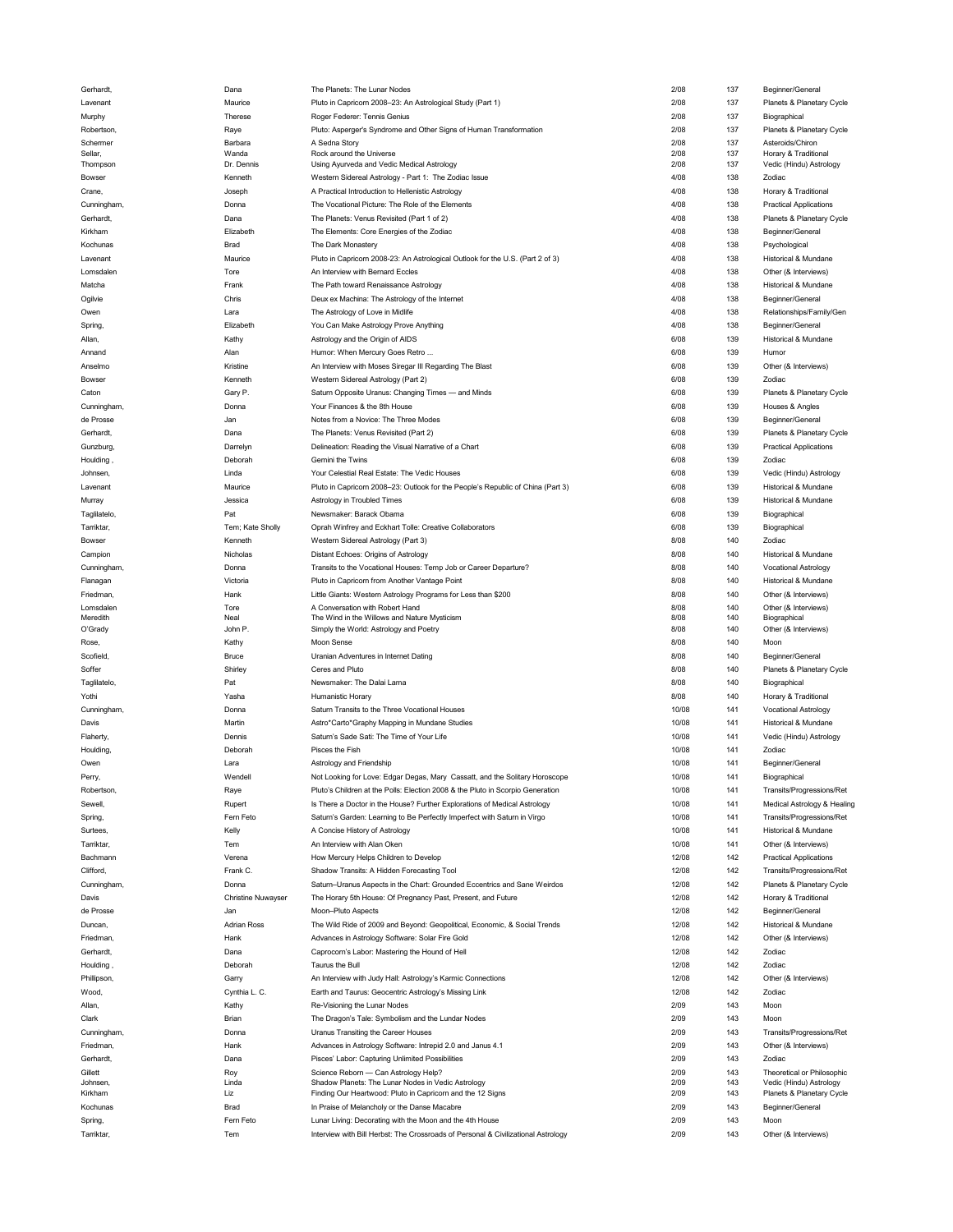| I MA Staff           |               | Barack Obama's Inauguration Charts                                                | 2/09         | 143        | Historical & Mundane                 |
|----------------------|---------------|-----------------------------------------------------------------------------------|--------------|------------|--------------------------------------|
| Wright               | Paul          | Neptune and Economic Turmoil                                                      | 2/09         | 143        | Planets & Planetary Cycle            |
| Clifford,            | Frank C.      | Searching for Obama                                                               | 4/09         | 144        | Historical & Mundane                 |
| Cunningham,          | Donna         | Neptune's in Your Career House? It's Not a Transit, It's an Epoch!                | 4/09         | 144        | <b>Vocational Astrology</b>          |
| Gerhardt,            | Dana          | Taming Aries' Wild Horses                                                         | 4/09         | 144        | Zodiac                               |
|                      |               |                                                                                   |              |            |                                      |
| Houlding,            | Deborah       | Aries the Ram                                                                     | 4/09         | 144        | Zodiac                               |
| Kirkham              | Liz           | Digital Recording 101                                                             | 4/09         | 144        | <b>Practical Applications</b>        |
| Lomsdalen            | Tore          | An Interview with Branka Stamenkovic: A Lady with a Flair for Tradition           | 4/09         | 144        | Other (& Interviews)                 |
| Mark                 | Alexandra     | Sun-Moon and Venus-Mars Ties as a Prognosticator in Divorce                       | 4/09         | 144        | Aspects                              |
| Minatel              | Franco        | Pet Detective: Where's Max?                                                       | 4/09         | 144        | Horary & Traditional                 |
| Rose,                | Kathy         | Appreciating Aries Energy in Women                                                | 4/09         | 144        | Zodiac                               |
|                      |               |                                                                                   |              |            |                                      |
| Schermer             | Barbara       | Sedna: Goddess for Our Time                                                       | 4/09         | 144        | Asteroids/Chiron                     |
| Snow                 | Edward        | Finally: An Effective New Way to Test Astrology!                                  | 4/09         | 144        | <b>Practical Applications</b>        |
| Clark                | Brian         | Academia and Astrology Down Under                                                 | 6/09         | 145        | Historical & Mundane                 |
| Costello             | Priscilla     | The Planets: The Sun through Saturn                                               | 6/09         | 145        | Planets & Planetary Cycle            |
| de Prosse            | Jan           | Notes from a Novice: Harnessing Your Virgo Energy                                 | 6/09         | 145        | Beginner/General                     |
|                      |               |                                                                                   |              |            |                                      |
| Elderkin,            | Nathan        | Astrology, Baseball, and Fishy Friends                                            | 6/09         | 145        | Humor                                |
| Gerhardt,            | Dana          | Cancer's Labor: Meeting the Goddess                                               | 6/09         | 145        | Zodiac                               |
| Harris               | Pat           | Astrological Counselling - A Drug-Free Antidote to Depression?                    | 6/09         | 145        | Counseling & Practice                |
| Houlding,            | Deborah       | Lilly's Purchase of Master B's Houses                                             | 6/09         | 145        | Horary & Traditional                 |
| Makransky            | Bob           | Interpretation of Transits: The Makransky Keyword System                          | 6/09         | 145        | Transits/Progressions/Ret            |
|                      |               |                                                                                   |              |            |                                      |
| Merriman             | Raymond       | Is It Camelot or an Economic Armageddon?                                          | 6/09         | 145        | Historical & Mundane                 |
| Meyers               | Eric          | Jupiter-Neptune: The Spiritual Landscape                                          | 6/09         | 145        | Planets & Planetary Cycle            |
| Spring,              | Elizabeth     | Using Neptune Homeopathically                                                     | 6/09         | 145        | <b>Practical Applications</b>        |
| Taglilatelo,         | Pat           | Newsmaker Chart: Forest Whitaker                                                  | 6/09         | 145        | Biographical                         |
| Zerger,              | Monte         | A President, a Birthday, and a Dawning Age                                        | 6/09         | 145        | Historical & Mundane                 |
|                      |               |                                                                                   |              |            |                                      |
| Burk                 | Kevin B.      | Essential Dignities: Unlocking the Secrets of the Natal Chart with Classical Astr | 8/09         | 146        | Horary & Traditional                 |
| <b>Butler</b>        | Simone        | Astro Feng Shui: Making Magic in Your Home                                        | 8/09         | 146        | <b>Practical Applications</b>        |
| Caton                | Gary P.       | Goddess Astrology Re-Visioned: Transformation via the Sacred Feminine             | 8/09         | 146        | Asteroids/Chiron                     |
| Clement              | Stephanie     | Consultant or Therapist: What's the Difference for Astrologers?                   | 8/09         | 146        | Counseling & Practice                |
| Cunningham,          | Donna         | Pluto Transits to Vocational Houses                                               | 8/09         | 146        | Beginner/General                     |
| Friedman,            | Hank          | The Ruler of the Chart in Vedic Astrology                                         | 8/09         | 146        | Vedic (Hindu) Astrology              |
| Gerhardt,            | Dana          | Virgo's Labor: Grabbing Aphrodite's Girdle                                        | 8/09         | 146        | Zodiac                               |
| Jordan               | Shelley       | Morris Dees: Putting It to the Klan                                               | 8/09         | 146        | Biographical                         |
|                      |               |                                                                                   | 8/09         | 146        |                                      |
| Kochunas             | Brad          | Letter to a Young Astrologer                                                      |              |            | Counseling & Practice                |
| Murray               | Jessica       | Rupture and Renaissance: World-Altering Transits in the Years Ahead               | 8/09         | 146        | Historical & Mundane                 |
| Perry,               | Wendell       | The Battle of the Boomers: Neptune in Libra vs. Neptune in Scorpio                | 8/09         | 146        | Planets & Planetary Cycle            |
| Rose,                | Kathy         | Feng Shui and Astrology: Living by Energetic Design                               | 8/09         | 146        | <b>Practical Applications</b>        |
| Baron                | Gerald        | Dirt, Jello, Windy, and Hot Signs: Experiencing the Elements                      | 10/09        | 147        | Experiential                         |
|                      |               |                                                                                   | 10/09        | 147        |                                      |
| Bogart,              | Greg          | The Cycle of Mercury                                                              |              |            | Planets & Planetary Cycle            |
| Cunningham,          | Donna         | Aspect Analysis: Your Toolbox for Chart Interpretation (Part One)                 | 10/09        | 147        | Aspects                              |
|                      |               |                                                                                   |              |            |                                      |
| Finger               | Lynn          | Astrology and Professionalization: Identifying the Issues                         | 10/09        | 147        | Counseling & Practice                |
| Gerhardt,            | Dana          | Transit Tales - When Transits Bring Suffering                                     | 10/09        | 147        | Transits/Progressions/Ret            |
|                      |               |                                                                                   |              |            |                                      |
| Jawer,               | Jeff          | Cardinal Consciousness: 2010 and Beyond                                           | 10/09        | 147        | Historical & Mundane                 |
| Johnsen.             | Linda         | The Pulse of Time: Cycles in Vedic Astrology                                      | 10/09        | 147        | Vedic (Hindu) Astrology              |
| Keepin               | William       | Astrology and the New Physics: Integrating Sacred and Secular Sciences            | 10/09        | 147        | Theoretical or Philosophic           |
| Keller               | Judy          | When Squares Fall in Love                                                         | 10/09        | 147        | Relationships/Family/Gen             |
| Morrison             | AIH.          | Mental Chemistry: The Speed and Position of Mercury and the Moon                  | 10/09        | 147        | Planets & Planetary Cycle            |
|                      | Peter         |                                                                                   | 10/09        | 147        | Horary & Traditional                 |
| Murphy               |               | Forecasting the Outcome of Lawsuits: Widow v. Sleazeballs                         |              |            |                                      |
| Newton-John          | Pierz         | Stargazing: Returning to the Roots of Astrology                                   | 10/09        | 147        | Beginner/General                     |
| Schermer             | Barbara       | Experiential Astrology: Bringing It Alive!                                        | 10/09        | 147        | Experiential                         |
| Scofield,            | <b>Bruce</b>  | Hanabi-Ko: Interspecies Communication Pioneer                                     | 10/09        | 147        | Biographical                         |
| Ackerman             | Shelley       | Saturn to the Eighth Power: A Look Ahead to America's Eighth Saturn Return        | 12/09        | 148        | Historical & Mundane                 |
| Allan,               | Kathy         | Astrological Indications of Influenza                                             | 12/09        | 148        | Medical Astrology & Healing          |
| Cunningham,          |               | Aspect Analysis: Conjunctions                                                     | 12/09        | 148        | Aspects                              |
|                      | Donna         |                                                                                   |              |            |                                      |
| Elderkin,            | Nathan        | Enthusiastically Embracing (the Possible Arrival of) the New Age of Aquarius      | 12/09        | 148        | Humor                                |
| Friedman,            | Hank          | Software Review: ZET 8 Geo                                                        | 12/09        | 148        | Other (& Interviews)                 |
| Frothingham          | Moll          | The Offstage Leo                                                                  | 12/09        | 148        | Zodiac                               |
| Gerhardt,            | Dana          | The Noisy Birds of Sagittarius                                                    | 12/09        | 148        | Zodiac                               |
|                      |               |                                                                                   |              |            |                                      |
| Kenward              | Catherine     | Saturn-Uranus and World Events                                                    | 12/09        | 148        | Transits/Progressions/Ret            |
| Minatel              | Franco        | The Further Adventures of Astro-Detective                                         | 12/09        | 148        | Horary & Traditional                 |
| Robertson,           | Raye          | Water, Water, Everywhere  The Astrology of Nature's Profound Gift                 | 12/09        | 148        | Historical & Mundane                 |
| Rosenberg            | Diana K.      | Tyson's Zodiac: Are There Really Fourteen Signs?                                  | 12/09        | 148        | Zodiac                               |
| Sholly,              | Kate          | The Heavens Declare: A Conversation with Alice O. Howell                          | 12/09        | 148        | Other (& Interviews)                 |
| Starck.              | Marcia        |                                                                                   | 12/09        | 148        | Transits/Progressions/Ret            |
| Crabb,               | Kathy         | Challenges of Aging: Transits from Age 58 to 84<br>The Session in the Chart       | 2/10         | 149        | Counseling & Practice                |
| Cunningham,          | Donna         | Aspect Analysis: Semi-Sextiles                                                    | 2/10         | 149        | Aspects                              |
|                      |               |                                                                                   |              |            |                                      |
| Eberlein             | Sven          | An Aquarius Story                                                                 | 2/10         | 149        | Myth & Story                         |
| Ebert                | John David    | An Interview with Richard Tarnas                                                  | 2/10         | 149        | Other (& Interviews)                 |
| Elderkin,            | Nathan        | Your Dentist through the Zodiac                                                   | 2/10         | 149        | Humor                                |
| Facebook Astro-Forum |               | Southern Hemisphere Seasons                                                       | 2/10         | 149        | Seasonal & Ritual                    |
| Fuhro.               | Sarah         | A Druid's Star Lore: The Four Fire Festivals                                      | 2/10         | 149        | Seasonal & Ritual                    |
|                      | Dana          |                                                                                   | 2/10         | 149        |                                      |
| Gerhardt,            |               | Aquarius Cleans the Stables                                                       |              |            | Zodiac                               |
| Grecco               | Lawrence      | You Better Work that Pluto: The Natal Chart of RuPaul Andre Charles               | 2/10         | 149        | Biographical                         |
| Herbst,              | Bill          | Personal Challenge within Collective Crisis                                       | 2/10         | 149        | Historical & Mundane                 |
| Houlding,            | Deborah       | The Beauty of the Venus Cycle                                                     | 2/10         | 149        | Planets & Planetary Cycle            |
| Makransky            | Bob           | Barack Obama's Mayan Horoscope                                                    | 2/10         | 149        | Biographical                         |
|                      |               |                                                                                   |              |            |                                      |
| Noel<br>Scofield,    | Gary<br>Bruce | America's Unknown Horoscope<br>The Mesoamerican Horoscope of Barack Obama         | 2/10<br>2/10 | 149<br>149 | Historical & Mundane<br>Biographical |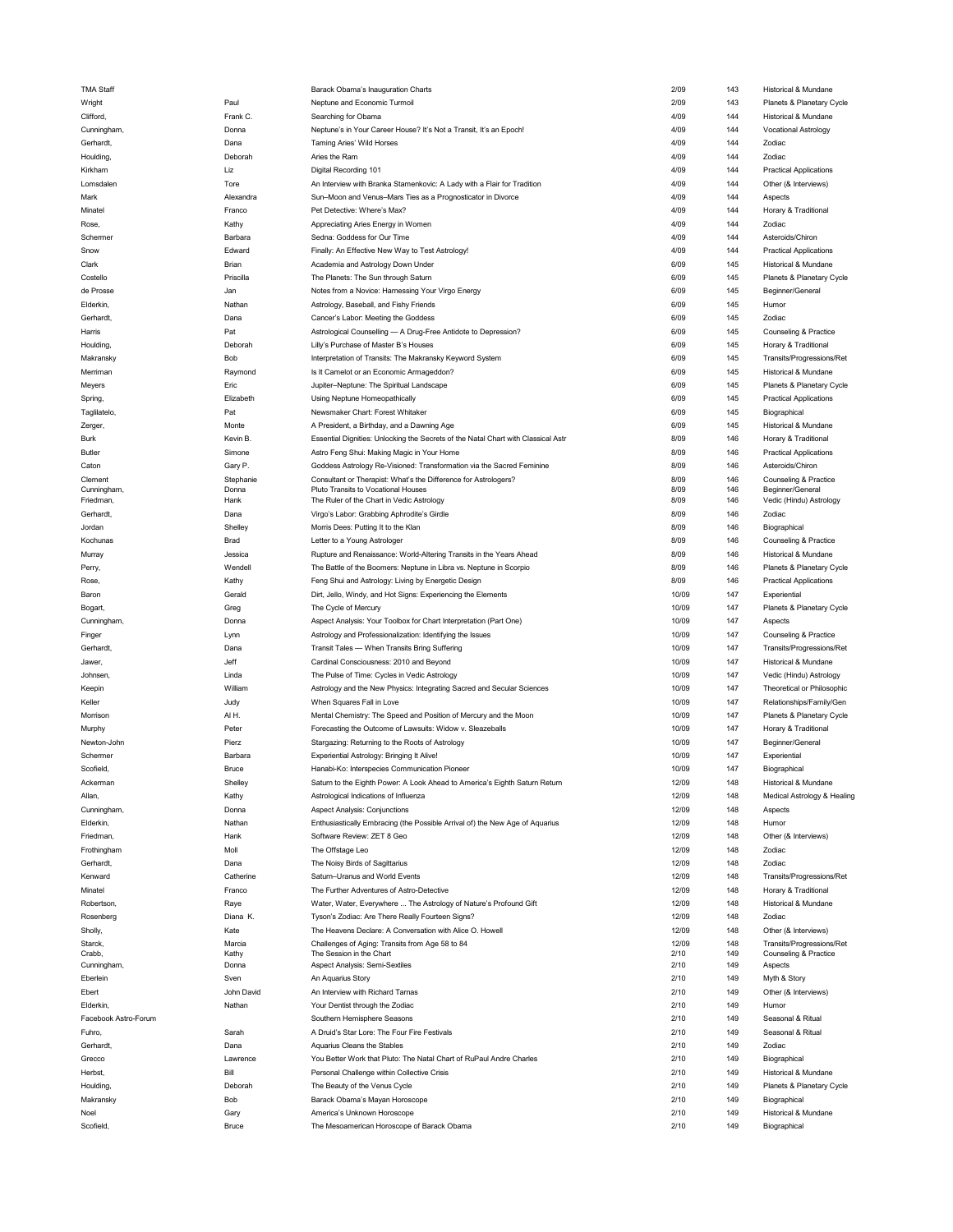| Christino       | Karen                | Will Marriage Change Him?                                                  | 4/10  | 150 | Humor                         |
|-----------------|----------------------|----------------------------------------------------------------------------|-------|-----|-------------------------------|
| Conlon,         | Andrea               | The Marriage of Astrology and Psychotherapy                                | 4/10  | 150 | Psychological                 |
| Cunningham,     | Donna                | Aspect Analysis: Your Toolbox for Chart Interpretation Squares             | 4/10  | 150 | Aspects                       |
| de Prosse.      | Jan                  | Notes from a Novice: Pisces Moon                                           | 4/10  | 150 | Beginner/General              |
|                 |                      |                                                                            |       |     |                               |
| DeCastro,       | Dena                 | Jupiter in 2010                                                            | 4/10  | 150 | Historical & Mundane          |
| Elko,           | Bronwyn              | Dr. Percy Seymour: The Magic of Magnetic Memories                          | 4/10  | 150 | Other (& Interviews)          |
| Fidler,         | Richard              | Using Jyotish to Discern the Differences between Twins                     | 4/10  | 150 | Vedic (Hindu) Astrology       |
| Finey,          | Michele              | Uranus in Aries: A Spark of Hope for the Future                            | 4/10  | 150 | Historical & Mundane          |
| Gerhardt,       | Dana                 | Taurus' Labor: Riding the Bull                                             | 4/10  | 150 | Zodiac                        |
| Lavenant,       | Maurice              | The Astrology of the U.S. Dollar and World Currencies                      | 4/10  | 150 | Historical & Mundane          |
|                 |                      |                                                                            |       |     |                               |
| Ogilvie,        | Chrissy              | Seeing Double? The Mysteries of Twins                                      | 4/10  | 150 | Beginner/General              |
| Philippas,      | Spyridon             | Growing Up or Growing Down?                                                | 4/10  | 150 | Planets & Planetary Cycle     |
| Rose,           | Kathy                | Navigating through the Neptune Fog                                         | 4/10  | 150 | Planets & Planetary Cycle     |
| Tarriktar,      | Tem                  | A Planetary Wake-Up Call: June-August 2010                                 | 4/10  | 150 | Historical & Mundane          |
| Vitale,         | Judi                 | Hades on the Aries Axis: A Curse or a Mixed Blessing?                      | 4/10  | 150 | Historical & Mundane          |
| Bell            |                      | From Intuitive to Mystic: An Interview with Caroline Myss                  | 6/10  | 151 | Other (& Interviews)          |
|                 | Lynn                 |                                                                            |       |     |                               |
| Clifford,       | Frank C.             | Horoscope Detective: All the Chart's a Stage                               | 6/10  | 151 | Aspects                       |
| Cunningham,     | Donna                | <b>Aspect Analysis: Trines</b>                                             | 6/10  | 151 | Aspects                       |
| Duncan,         | <b>Adrian Ross</b>   | The Dream of Dubai                                                         | 6/10  | 151 | Historical & Mundane          |
| Forrest,        | Steven               | The Out-of-Bounds Moon                                                     | 6/10  | 151 | Moon                          |
| Friedman,       | Hank                 | Advances in Astrology Software: Sirius 1.1                                 | 6/10  | 151 | Other (& Interviews)          |
| Gerhardt,       | Dana                 | The Hundred-Headed Dragon of Gemini                                        | 6/10  | 151 | Zodiac                        |
| Johnsen,        | Linda                | The Destiny Advisor                                                        | 6/10  | 151 | Vedic (Hindu) Astrology       |
|                 |                      |                                                                            |       |     |                               |
| Landwehr        | Joe                  | Healing the Astrological Shadow                                            | 6/10  | 151 | Psychological                 |
| Scofield,       | Bruce                | James Lovelock: Gaia's Interpreter                                         | 6/10  | 151 | Biographical                  |
| Stuart          | Edwin                | Josephine: An Astrological Eulogy                                          | 6/10  | 151 | Relationships/Family/Gen      |
| Wright          | Paul                 | Astrology and Courage                                                      | 6/10  | 151 | Planets & Planetary Cycle     |
| Alieksaites     | Jodi                 | Cookbook Astrology with Actual Recipes                                     | 8/10  | 152 | Beginner/General              |
|                 |                      |                                                                            |       |     |                               |
| Bogart,         | Greg                 | Synastry, Conscious Relationship, and Couples Counseling                   | 8/10  | 152 | Relationships/Family/Gen      |
| Clifford,       | Frank C.             | Horoscope Detective: Sequential Conjunctions                               | 8/10  | 152 | Aspects                       |
| Cooperman,      | Corrie               | Choosing a Baby's Birth Day                                                | 8/10  | 152 | <b>Practical Applications</b> |
| Cunningham,     | Donna                | Aspect Analysis: The Quincunx                                              | 8/10  | 152 | Aspects                       |
| Gerhardt,       | Dana                 | Wrestling with the Lion                                                    | 8/10  | 152 | Zodiac                        |
| Houlding,       | Deborah              | Ursa Major's Wheel: From Ploughing Seeds to Burying Dead                   | 8/10  | 152 | Fixed Stars & Constellatio    |
|                 |                      |                                                                            |       |     |                               |
| Kent            | <b>April Elliott</b> | When Will I Get Married? Astrological Significators of Marriage            | 8/10  | 152 | <b>Practical Applications</b> |
| Murray          | Jessica              | Disaster in Deep Water: The Gulf Coast Oil Crisis                          | 8/10  | 152 | Historical & Mundane          |
| Perry,          | Wendell C.           | Putting a Little Pluto into Your Day                                       | 8/10  | 152 | Planets & Planetary Cycle     |
| Schneider       | Mirjam               | Jon Bon Jovi and Richie Sambora: An Outstanding Friendship and             | 8/10  | 152 | Biographical                  |
| Stenger,        | Audra                | Oh, What a Feeling! The Astrology of Toyota's Troubles                     | 8/10  | 152 | Historical & Mundane          |
|                 |                      |                                                                            |       |     |                               |
|                 |                      |                                                                            |       |     |                               |
| Westran         | Paul                 | Reclaiming the Mars Effect for Astrology                                   | 8/10  | 152 | Planets & Planetary Cycle     |
| Allan,          | Kathy                | Funny Money and the Fed                                                    | 10/10 | 153 | Historical & Mundane          |
| Anselmo         | Kristine J.          | Chiron: Full Spectrum (co-authored by Monte J. Zerger)                     | 10/10 | 153 | Asteroids/Chiron              |
| Clifford,       | Frank C.             | Horoscope Detective: Vocation and the Sun                                  | 10/10 | 153 | <b>Vocational Astrology</b>   |
|                 |                      |                                                                            |       |     |                               |
| Cunningham,     | Donna                | Aspect Analysis: Handling Oppositions : Projection vs. Cooperation         | 10/10 | 153 | Aspects                       |
| Gerhardt,       | Dana                 | Libra and the Path of Persuasion                                           | 10/10 | 153 | Zodiac                        |
| Grasse,         | Ray                  | Saturn, the Late Bloomer: Understanding the Long-Range Dynamic of Saturn   | 10/10 | 153 | Planets & Planetary Cycle     |
| Johnsen,        | Linda                | Collective Karma: Family Dynamics in Vedic Astrology                       | 10/10 | 153 | Vedic (Hindu) Astrology       |
| Morrow          | D. H.                | My Capricorn Mom, Virgo Sister - and Me, the Aquarius                      | 10/10 | 153 | Relationships/Family/Gen      |
|                 |                      |                                                                            |       |     |                               |
| Plumb,          | Mary                 | Biology, Cosmology, and 2012: A Conversation with Bruce Scofield           | 10/10 | 153 | Other (& Interviews)          |
| Selva,          | Manda                | Integrating Midpoints in Chart Interpretation and Prediction               | 10/10 | 153 | <b>Practical Applications</b> |
| Spring,         | Fern Feto            | Saturn in Libra: Aquiring the Art of the "No"                              | 10/10 | 153 | Transits/Progressions/Ret     |
| Terranova       | Evelyn               | A Meditation Journey to Saturn                                             | 10/10 | 153 | Experiential                  |
| Zerger          | Monte J              | Chiron: Full Spectrum (co-authored by Kristine J. Anselmo)                 | 10/10 | 153 | Asteroids/Chiron              |
| Austin,         | Stephanie            | 2011 Astrological Outlook: Astrological Themes, Hot Spots, and Tips        | 12/10 | 154 | Historical & Mundane          |
|                 |                      |                                                                            |       | 154 |                               |
| Brennan         | Chris                | The Astrology of Sect: The Difference between Day and Night Charts         | 12/10 |     | Horary & Traditional          |
| <b>Bustillo</b> | Dian                 | The First Hour                                                             | 12/10 | 154 | Counseling & Practice         |
| Clifford,       | Frank C.             | Horoscope Detective: Natal Retrograde Planets                              | 12/10 | 154 | Planets & Planetary Cycle     |
| Cunningham,     | Donna                | Aspect Analysis: Mining the Minor Aspect                                   | 12/10 | 154 | Aspects                       |
| Ensworth        | Heather              | Exploring the Meaning of the Dwarf Planet, Eris                            | 12/10 | 154 | Planets & Planetary Cycle     |
| Evans           | Ryan M.              | The Responsibility of Wisdom                                               | 12/10 | 154 | Counseling & Practice         |
| Gerhardt,       | Dana                 | Engaging the Scorpio Hydra                                                 | 12/10 | 154 | Zodiac                        |
| Gillman         | Kennet               | One After Another                                                          | 12/10 | 154 | Planets & Planetary Cycle     |
|                 |                      |                                                                            |       |     |                               |
| Howard.         | Tony                 | A Lifetime of Astrology: An Interview with Judith Hill                     | 12/10 | 154 | Other (& Interviews)          |
| Osborn          | David                | The 2010 AAR Astrology Conference in Craiova, Romania                      | 12/10 | 154 | Other (& Interviews)          |
| Stuart          | Edwin                | Reflections of My Solar Returns                                            | 12/10 | 154 | Transits/Progressions/Ret     |
| Surtees,        | Kelly                | The Twelve Teas of Christmas                                               | 12/10 | 154 | Other (& Interviews)          |
| Van Horn,       | Linnea               | <b>Before the Client Arrives</b>                                           | 12/10 | 154 | Counseling & Practice         |
| Clifford,       | Frank C.             | Horoscope Detective: Searching for Parental Significators in the Horoscope | 2/11  | 155 | Zodiac                        |
|                 |                      |                                                                            |       |     |                               |
| DeCastro,       | Dena                 | Pluto Transits: Alchemy and Initiation                                     | 2/11  | 155 | Transits/Progressions/Ret     |
| Forrest,        | Jodie                | The Water Houses: The Aquifer Beneath the Chart                            | 2/11  | 155 | Houses & Angles               |
| Grasse.         | Ray                  | All the World's a Play: A Conversation with Laurence Hillman               | 2/11  | 155 | Other (& Interviews)          |
| Grasse,         | Ray                  | The Songs of Dismembered Gods: Exploring the Archetypal Roots of Astrology | 2/11  | 155 | Psychological                 |
| Guttman         | Arielle              | Using Astrology and Myth to Interpret Dreams                               | 2/11  | 155 | Psychological                 |
|                 |                      |                                                                            | 2/11  |     |                               |
| Howell,         | Alice O.             | Pluto: My Descent                                                          |       | 155 | Planets & Planetary Cycle     |
| Johnson         | Kenneth              | Mysteries of the 12th House: The Gods Must Be Crazy                        | 2/11  | 155 | Houses & Angles               |
| Morrow          | D. H.                | Looking Back: Using Astrology to Help Make Sense of Your Life              | 2/11  | 155 | Biographical                  |
| Perry,          | Glenn                | The Emerging Field of Archetypal Cosmology                                 | 2/11  | 155 | Theoretical or Philosophic    |
| Allan,          | Kathy                | WikiLeaks and the Cardinal Cross                                           | 4/11  | 156 | Historical & Mundane          |
| Christino,      | Karen                | The Other Side of Shangri-La: Hope Cooke and the King of Sikkim            | 4/11  | 156 | Biographical                  |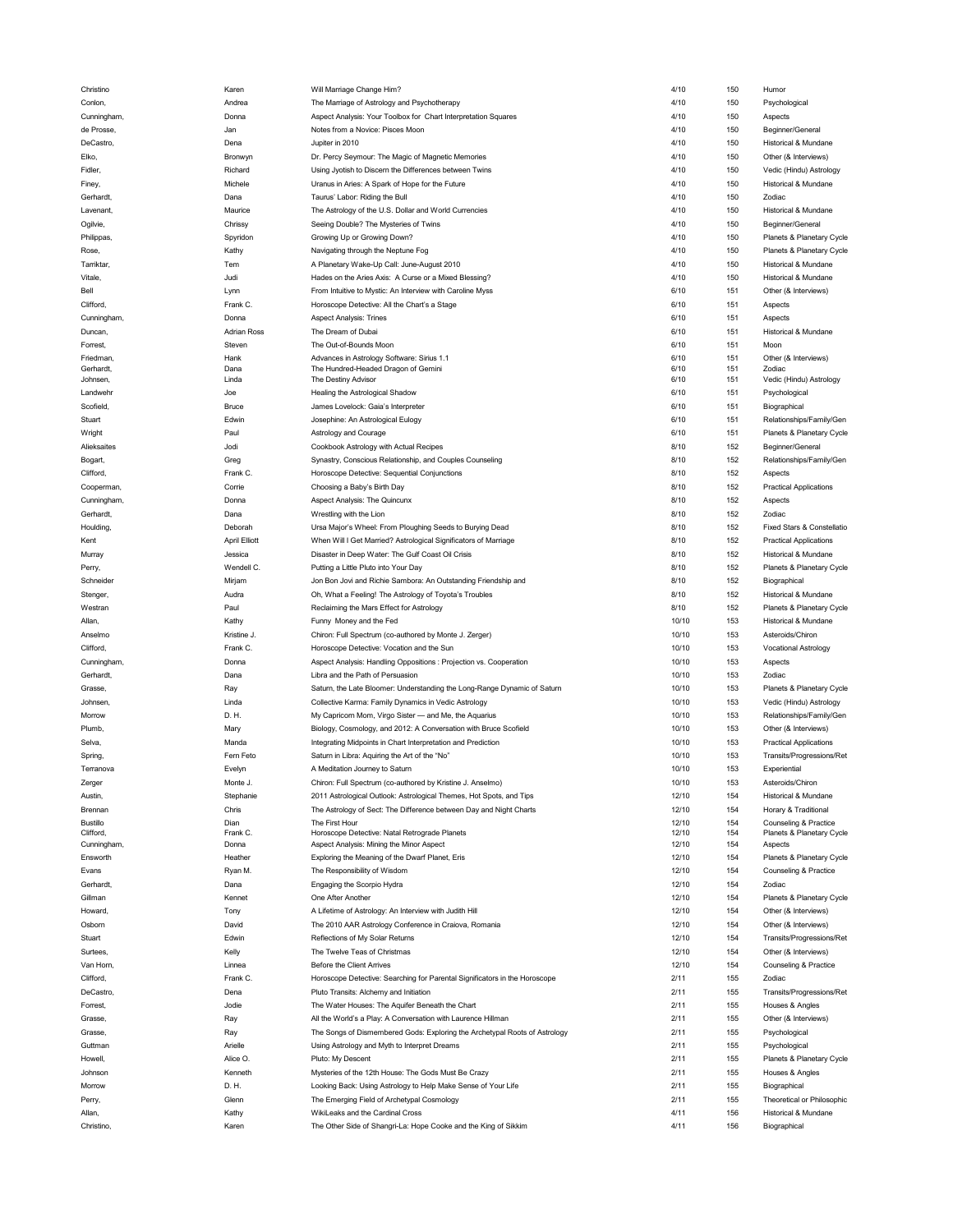| Clifford,                | Frank C.     | Horoscope Detective: Planetary Combinations in the News & in the Nativity    | 4/11           | 156        | Aspects                                  |
|--------------------------|--------------|------------------------------------------------------------------------------|----------------|------------|------------------------------------------|
| Cunningham,              | Donna        | Transits to the Sun: "Who Am I, Really?"                                     | 4/11           | 156        | Transits/Progressions/Ret                |
| Finey,                   | Michele      | The Chiron Return: The Journey Home                                          | 4/11           | 156        | Transits/Progressions/Ret                |
| Fischer,                 | Tamiko       | The Nakshatras in Daily Astrology: Does Today's Star Have Roots or Wings?    | 4/11           | 156        | Vedic (Hindu) Astrology                  |
|                          |              |                                                                              |                |            |                                          |
| Gerhardt,                | Dana         | Lessons in Astrology as Magic: Part One: Introduction                        | 4/11           | 156        | Beginner/General                         |
| Hafeman,                 | Marguerite   | Uranus Declination Cycles: Marking The Ebb and Flow of Social Progress       | 4/11           | 156        | Planets & Planetary Cycle                |
| Meyers,                  | Eric         | The Astrology of Spiritual Awakening                                         | 4/11           | 156        | Theoretical or Philosophic               |
| Sholly,                  | Kate         | Climbing the Spiral Stairway: An Interview with Eric Meyers                  | 4/11           | 156        | Other (& Interviews)                     |
| Terranova,               | Evelyn       | A Chironian Healing Meditation                                               | 4/11           | 156        | Beginner/General                         |
|                          |              |                                                                              | 6/11           |            |                                          |
| Beversdorf,              | Anne         | Dancing Lessons for Pluto Encounters                                         |                | 157        | Transits/Progressions/Ret                |
| Clifford,                | Frank C.     | Horoscope Detective: Speaking Your Chart - Building a Planetary Profile      | 6/11           | 157        | Beginner/General                         |
| Cunningham,              | Donna        | A Modern-Day Who's Who of the Houses of Your Chart                           | 6/11           | 157        | Houses & Angles                          |
| DeCastro,                | Dena         | The Natal Moon-Saturn Connection: A Facebook Discussion                      | 6/11           | 157        | Aspects                                  |
| Fernandez,               | Maurice      | OPA Retreats: A Human Dimension to the Study of Astrology                    | 6/11           | 157        | Other (& Interviews)                     |
| Gerhardt,                | Dana         | Lessons in Astrology as Magic: Part Two: Facing the Archetypal Forest        | 6/11           | 157        | Beginner/General                         |
| Kidston,                 | Roderick     | A New Look at Asteroids: Time for a Change of Mind                           | 6/11           | 157        | Asteroids/Chiron                         |
| Landwehr,                | Joe          | An Astropoetic Approach to the Elements                                      | 6/11           | 157        | Beginner/General                         |
|                          |              |                                                                              |                |            |                                          |
| Plumb,                   | Mary         | A Conversation with Robert Blaschke                                          | 6/11           | 157        | Other (& Interviews)                     |
| Tarnas,                  | Richard      | Archetypal Cosmology: Past and Present                                       | 6/11           | 157        | Theoretical or Philosophic               |
| Tarriktar,               | Tem          | 12-Sign Forecast for June-September 2011                                     | 6/11           | 157        | Beginner/General                         |
| Tarriktar,               | Tem          | Bidder 70: Tim DeChristopher vs. the United States                           | 6/11           | 157        | Biographical                             |
| TMA                      |              | Uranian Shock Waves: The Disasters in Japan                                  | 6/11           | 157        | Historical & Mundane                     |
|                          |              |                                                                              |                |            |                                          |
| Campion                  | Nicholas     | Revolutionary Years and the Uranus-Pluto Cycle                               | 8/11           | 158        | Planets & Planetary Cycle                |
| Clifford,                | Frank C.     | Horoscope Detective: Speaking Your Chart, Part Two: Political Speeches       | 8/11           | 158        | Beginner/General                         |
| Cole                     | Jan          | Astrology in English Poetry                                                  | 8/11           | 158        | Beginner/General                         |
| Cunningham,              | Donna        | Guys with Mars in Cardinal Signs: Git-R-Done!                                | 8/11           | 158        | Beginner/General                         |
| Fernandez                | Maurice      | Neptune in Pisces: 2011-2026                                                 | 8/11           | 158        | Transits/Progressions/Ret                |
|                          |              |                                                                              |                |            |                                          |
| Fuhro,                   | Sarah        | The Signs: Noble Disguise, Noble Distraction                                 | 8/11           | 158        | Zodiac                                   |
| Gerhardt,                | Dana         | Lessons in Astrology as Magic: Part Three: The Messenger God                 | 8/11           | 158        | Beginner/General                         |
| Hardt                    | Christopher  | Alchemists of Soul                                                           | 8/11           | 158        | Counseling & Practice                    |
| Houlding,                | Deborah      | Synodic Cycles and Lunar Phases                                              | 8/11           | 158        | Moon                                     |
| Howard,                  | Tony         | Revolutions and Revelations: An Interview with Jessica Murray                | 8/11           | 158        | Other (& Interviews)                     |
|                          |              |                                                                              | 8/11           | 158        |                                          |
| Kay                      | Helena       | Peter Pan, Eternal Youth, and the Lost Paradise of Childhood                 |                |            | Biographical                             |
| Allan,                   | Kathy        | Global Uprisings and the Uranus-Pluto Effect                                 | 10/11          | 159        | Historical & Mundane                     |
| Clifford,                | Frank C.     | Horoscope Detective: Jupiter: A New Take on an Old Con Artist                | 10/11          | 159        | Beginner/General                         |
| Cunningham,              | Donna        | Stalking the Wild Stellium: A Field Guide                                    | 10/11          | 159        | Beginner/General                         |
| Gerhardt,                | Dana         | Lessons in Astrology as Magic: Part Four: The Living Moon                    | 10/11          | 159        | Beginner/General                         |
| Grasse.                  | Ray          | Tuning into the Zeitgeist: Riding the Waves of Planetary Change              | 10/11          | 159        | Transits/Progressions/Ret                |
|                          |              |                                                                              |                |            |                                          |
| Perry,                   | Wendell C.   | Are You Ready for the Neptune in Capricorn Generation?                       | 10/11          | 159        | Planets & Planetary Cycle                |
|                          |              |                                                                              |                | 159        |                                          |
| Rose,                    | Kathy        | Embracing the Adventure of a Uranus Cycle                                    | 10/11          |            | Planets & Planetary Cycle                |
| Sholly,                  | Kate         | Remembering Geraldine Hannon                                                 | 10/11          | 159        | Other (& Interviews)                     |
|                          |              |                                                                              |                |            |                                          |
| Starck,                  | Marcia       | Eclipses of 2011 and the World's Hot Spots                                   | 10/11          | 159        | Beginner/General                         |
| Stein,                   | Zane B.      | Shirley's Journey                                                            | 10/11          | 159        | Biographical                             |
| Stich; and Belinda Sweet | Jack         | Destined to Be King                                                          | 10/11          | 159        | Vedic (Hindu) Astrology                  |
| Wright,                  | Paul         | Isaac Newton, A Bridge between Science and Spirit                            | 10/11          | 159        | Biographical                             |
| Clifford,                | Frank C.     | Horoscope Detective: What Lies Beneath - The Hidden Side of Your Sun Sign    | 12/11          | 160        | Beginner/General                         |
|                          |              |                                                                              |                |            |                                          |
| Cunningham,              | Donna        | Inner Planets Conjunct the Midheaven: Are You Larger than Life?              | 12/11<br>12/11 | 160        | Beginner/General<br>Historical & Mundane |
| Finey,                   | Michele      | Into the Blue: Neptune in Pisces                                             | 12/11          | 160<br>160 |                                          |
| Grasse,                  | Ray          | Astrology and the Art of Synthesis: An Interview with Noel Tyl               |                |            | Other (& Interviews)                     |
| Herbst,                  | Bill         | 2012 and Beyond: Clarifying the Timeline of Change                           | 12/11          | 160        | Historical & Mundane                     |
| Kumar,                   | Kushal       | Vedic Astrology Forecast for 2012                                            | 12/11          | 160        | Vedic (Hindu) Astrology                  |
| Lehman,                  | J. Lee       | Sustainability Issues in 2012 and Beyond                                     | 12/11          | 160        | Historical & Mundane                     |
| Levine,                  | Rick         | 2012, Uranus, and Pluto: The Planetary and Technological Triggers            | 12/11          | 160        | Historical & Mundane                     |
| Makransky,               | Bob          | Is There a Mayan Prophecy for 2012?                                          | 12/11          | 160        | Historical & Mundane                     |
|                          |              |                                                                              |                |            |                                          |
| Paquette,                | Pat          | The "Outing" of Ophiuchus: What It Means for Astrology and Humanity at Large | 12/11          | 160        | Fixed Stars & Constellatio               |
| Scofield,                | <b>Bruce</b> | Remembering Ellen: An Astrological Reflectification                          | 12/11          | 160        | Biographical                             |
| Simas,                   | Julija       | 2012: The Year of Astrology                                                  | 12/11          | 160        | Historical & Mundane                     |
| Surtees,                 | Kelly        | Taxes, Mortages & Wills: A Personal Experience of Saturn thru the 8th House  | 12/11          | 160        | Beginner/General                         |
| Tarriktar,               | Tem          | Peak Moments of 2012 and Forecast for Each Sign                              | 12/11          | 160        | Historical & Mundane                     |
| Wheatcroft,              | Alan R.      | A Timeless Love Story: The Grand Trine of March 2012                         | 12/11          | 160        | Historical & Mundane                     |
|                          |              |                                                                              |                |            |                                          |
| Brennan,                 | Chris        | An Introduction to Hellenistic Astrology: Part 1                             | 2/12           | 161        | Horary & Traditional                     |
| Caton,                   | Gary P.      | The Sagittarius Solar Eclipse: A New Power Emerges                           | 2/12           | 161        | Historical & Mundane                     |
| Clifford,                | Frank C.     | The 2012 Presidential Candidates                                             | 2/12           | 161        | Historical & Mundane                     |
| Cunningham,              | Donna        | How Well Do You Use Your Planets? A Self-Test                                | 2/12           | 161        | Beginner/General                         |
|                          | Victoria     | The Picture that Launched a Thousand Accusations                             | 2/12           | 161        | Biographical                             |
| Flanagan,                |              |                                                                              |                |            |                                          |
| Forrest,                 | Jodie        | Venus Returns                                                                | 2/12           | 161        | Planets & Planetary Cycle                |
| Gerhardt,                | Dana         | Lessons in Astrology as Magic: Part Five: Turning Our Squares into Trines    | 2/12           | 161        | Beginner/General                         |
| Houlding,                | Deborah      | Hippocrates, Humours, and Temperament in Traditional Astrology and Medicine  | 2/12           | 161        | Horary & Traditional                     |
| Paaske,                  | Christian    | Terrorist Attack on Norway: The Disaster We Will Never Forget                | 2/12           | 161        | Historical & Mundane                     |
| Paone.                   | Ken          | The Winters of 2011-14: An Astrometeorological Assessment                    | 2/12           | 161        | <b>Practical Applications</b>            |
|                          |              |                                                                              |                |            |                                          |
| Plumb,                   | Mary         | Organizing for 2012: Astrological Calendars and Datebooks (digital only)     | 2/12           | 161        | Beginner/General                         |
| Aden                     | Helmut       | The Big One: Uranus-Pluto and the Risk of a Devastating Earthquake in the US | 4/12           | 162        | Historical & Mundane                     |
| Bogart,                  | Greg         | Vocational Astrology Simplified                                              | 4/12           | 162        | <b>Vocational Astrology</b>              |
| Bolander-Claus,          | Karen        | A Global Study of Very Large Earthquakes (digital only, from April/May 2003) | 4/12           | 162        | Historical & Mundane                     |
| Clifford,                | Frank C.     | The Road Less Travelled: The Sesquiquadrate                                  | 4/12           | 162        | Beginner/General                         |
|                          |              |                                                                              |                |            |                                          |
| Cunningham,              | Donna        | Inner Planets Conjunct the Ascendant: Pressure Points and Façades            | 4/12           | 162        | Beginner/General                         |
| DeCastro,                | Dena         | Weaving Traditional Astrology into Modern Practice: Demetra George Interview | 4/12           | 162        | Other (& Interviews)                     |
| Grasse,                  | Ray          | The Seven Most Common Mistakes Made by Astrologers                           | 4/12           | 162        | Beginner/General                         |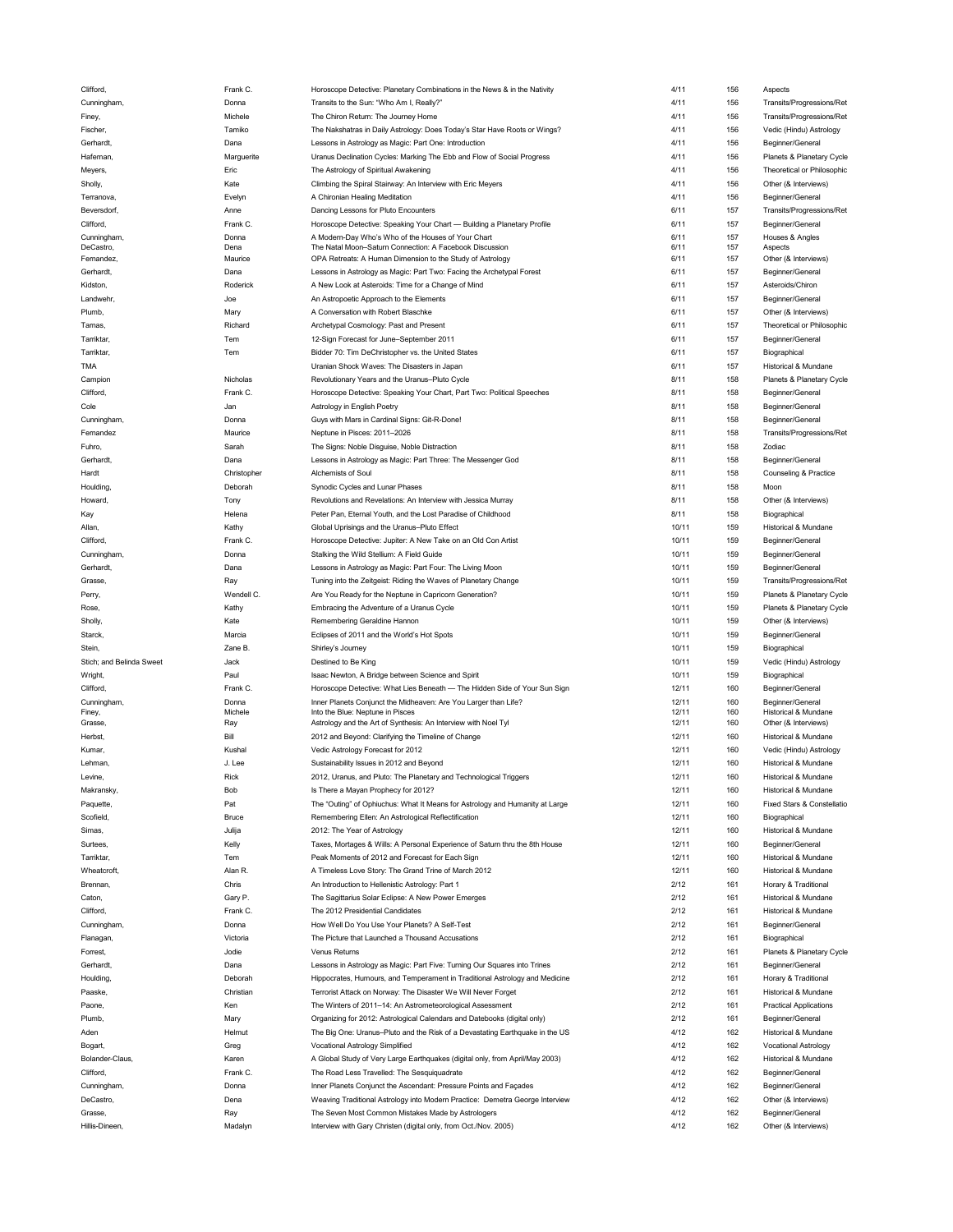| Klein           | Mavis               | Life Cycles                                                                     | 4/12  | 162 | Planets & Planetary Cycle     |
|-----------------|---------------------|---------------------------------------------------------------------------------|-------|-----|-------------------------------|
| Kurent          | Ema                 | Let's Get out of the Trap!                                                      | 4/12  | 162 | Other (& Interviews)          |
|                 |                     |                                                                                 |       |     |                               |
| Murray          | Jessica             | Occupy Wall Street: People over Profit                                          | 4/12  | 162 | Historical & Mundane          |
| Rose,           | Kathy               | Saturn and Guilt                                                                | 4/12  | 162 | Aspects                       |
| Scofield,       | Bruce               | Earthquake Astrology                                                            | 4/12  | 162 | Historical & Mundane          |
| Tarriktar,      | Tem                 | An Interview with Astrologer Gary Christen (digital only)                       | 4/12  | 162 | Other (& Interviews)          |
| Brennan,        | Chris               | An Introduction to Hellenistic Astrology: Part 2                                | 6/12  | 163 | Horary & Traditional          |
|                 |                     |                                                                                 |       |     | Asteroids/Chiron              |
| Caton,          | Gary P.             | The Return of the '68ers: The Synergy of Pallas Athene with Uranus-Pluto        | 6/12  | 163 |                               |
| Clifford,       | Frank C.            | Horoscope Detective: The Anatomy of a T-Square                                  | 6/12  | 163 | Beginner/General              |
| Cunningham,     | Donna               | Tune-Up Time for Troubled Planets                                               | 6/12  | 163 | Beginner/General              |
| Duncan,         | <b>Adrian Ross</b>  | The Dollar at the Crossroads: U.S. Economic Outlook                             | 6/12  | 163 | Historical & Mundane          |
|                 |                     |                                                                                 |       |     |                               |
| Gerhardt,       | Dana                | Lessons in Astrology as Magic; Part Six: Do What You Love                       | 6/12  | 163 | Beginner/General              |
| Kolp,           | Elaine              | Return to Venus: 2012                                                           | 6/12  | 163 | Transits/Progressions/Ret     |
| Merriman,       | Raymond             | Uranus Square Pluto: The Consequences of the Debt Explosion                     | 6/12  | 163 | Historical & Mundane          |
|                 |                     |                                                                                 |       |     |                               |
| Plumb,          | Mary                | Interview with Laura Nalbandian: Living in the Outer World, Exploring the Inner | 6/12  | 163 | Other (& Interviews)          |
| Scofield,       | Bruce               | How to Read an Astrological Chart (4-part series) (digital only, from 1999)     | 6/12  | 163 | Counseling & Practice         |
| Stein,          | Zane B.             | The 165-Degree Aspect                                                           | 6/12  | 163 | Aspects                       |
|                 | Linea               |                                                                                 | 6/12  |     |                               |
| Van Horn,       |                     | Blinded by the Light: Planets Conjunct the Sun                                  |       | 163 | Aspects                       |
| Andrikopoulus,  | Laura               | The Death of My Father: An Astrologer Reflects                                  | 8/12  | 164 | Biographical                  |
| Bess,           | Savitri L.          | The Archetype of an Elder                                                       | 8/12  | 164 | Myth & Story                  |
| Bodrogi,        | Dawn                | Vesta: Driven toward the Sacred                                                 | 8/12  | 164 | Asteroids/Chiron              |
|                 |                     |                                                                                 |       |     |                               |
| Clifford,       | Frank C.            | Horoscope Detective: Clues to Differences between the Sun, Moon, & Rising       | 8/12  | 164 | Beginner/General              |
| Cunningham,     | Donna               | Transit Strategies: Three Chances to Make Your Life Better                      | 8/12  | 164 | Beginner/General              |
| Grasse,         | Ray                 | The Uranus-Pluto Square: Breakdown or Breakthrough?                             | 8/12  | 164 | Planets & Planetary Cycle     |
|                 |                     |                                                                                 |       |     |                               |
| Gryphon,        | Nina                | The Future of Iran: An Astrological Study of Iran's Past & Future               | 8/12  | 164 | Historical & Mundane          |
| Howard,         | Tony                | Snow White and the Huntsman: Dark Venus Rising (digital only)                   | 8/12  | 164 | Planets & Planetary Cycle     |
| Louis,          | Anthony             | The Boy Who Would Be King                                                       | 8/12  | 164 | Biographical                  |
|                 |                     |                                                                                 |       |     |                               |
| Perry,          | Wendell C.          | Astrology and the Tea Party Movement                                            | 8/12  | 164 | Historical & Mundane          |
| Stuart,         | Edwin               | <b>Busted</b>                                                                   | 8/12  | 164 | Biographical                  |
| Clifford,       | Frank C.            | Horoscope Detective: The Sun-Moon-Ascendant Combinations of Supremes            | 10/12 | 165 | Beginner/General              |
| Coppolino,      | <b>Eric Francis</b> | Beyond the Veil: The Minor Planets in Astrology                                 | 10/12 | 165 | Planets & Planetary Cycle     |
|                 |                     |                                                                                 |       |     |                               |
| DeCastro,       | Dena                | House Rulerships and Dispositors: Useful Tools for the Beginning Astrologer     | 10/12 | 165 | Beginner/General              |
| Elenbaas,       | Adam                | Plant Spirit Cosmos: How Ayahuasca Shamanism Taught Me Astrology                | 10/12 | 165 | Experiential                  |
| Grasse,         | Ray                 | The Divine Science: Reflections on a Life in Astrology                          | 10/12 | 165 | Biographical                  |
|                 |                     |                                                                                 |       |     |                               |
| Houlding,       | Deborah             | An Introduction to Horary Astrology, Part 1: Considerations before Study and    | 10/12 | 165 | Horary & Traditional          |
| Ridder-Patrick, | Jane                | Cycles of Health                                                                | 10/12 | 165 | Medical Astrology & Healing   |
| Stein,          | Zane B.             | The Centaurs; Part 1: Chariklo                                                  | 10/12 | 165 | Asteroids/Chiron              |
|                 |                     |                                                                                 |       |     |                               |
| Stewart,        | Catie               | The Kindness of Saturn                                                          | 10/12 | 165 | Planets & Planetary Cycle     |
| Tarriktar,      | Tem                 | A Conversation with Alois Treindl                                               | 10/12 | 165 | Other (& Interviews)          |
| Tarriktar,      | Tem                 | Alois Treindl Interview (digital only)                                          | 10/12 | 165 | Other (& Interviews)          |
| Tyl,            | Noel                | Anatomy of a Horoscope Reading: Transcript of Actual Astrology Consultation     | 10/12 | 165 | Counseling & Practice         |
| Bogart,         | Greg                | C. G. Jung's Crisis and Renewal                                                 | 12/12 | 166 | Biographical                  |
|                 |                     |                                                                                 | 12/12 |     |                               |
| Clare,          | Gregory             | A New Time for China                                                            |       | 166 | Historical & Mundane          |
| Clifford,       | Frank C.            | Horoscope Detective: The First and Final Degrees of a Sign                      | 12/12 | 166 | Beginner/General              |
| Cunningham,     | Donna               | The Twelve Venues of Venus: Where Do You Look for Love?                         | 12/12 | 166 | Beginner/General              |
| Gerhardt,       | Dana                |                                                                                 | 12/12 | 166 | Beginner/General              |
|                 |                     | Lessons in Astrology as Magic, Part Seven: Synchronicity                        |       |     |                               |
| Houlding,       | Deborah             | Horary Astrology, Part 2: Questions and Significations                          | 12/12 | 166 | Horary & Traditional          |
| Lavenant,       | Maurice             | Pluto, Uranus, and the Financial Crisis: Reaching the Limits to Growth          | 12/12 | 166 | Historical & Mundane          |
| Meadows,        | David               | Using A*C*G and C*C*G to Rectify the Time of Birth (digital only, from 6/2000)  | 12/12 | 166 | Relocation                    |
|                 |                     |                                                                                 |       |     |                               |
| Phillipson,     | Garry               | An Interview with Martin Davis (digital only, from June/July 2000)              | 12/12 | 166 | Other (& Interviews)          |
| Schweitzer.     | Linda               | Article Particle: How the Zodiac Says "Thank You"                               | 12/12 | 166 | Humor                         |
| Simms,          | Maria Kay           | Twelve Signs, Twelve Distinct Planetary Rulers  Ceres and Eris                  | 12/12 | 166 | Planets & Planetary Cycle     |
|                 |                     | Jim Lewis on Astro*Carto*Graphy (interview excerpt from 6/2000, digital only)   | 12/12 | 166 |                               |
| Tarriktar,      | Tem                 |                                                                                 |       |     | Other (& Interviews)          |
| Tarriktar,      | Tem                 | How to Relocate Your Chart (digital only, from June/July 2000)                  | 12/12 | 166 | Relocation                    |
| Trinkaus,       | Emily               | The Saturn-Neptune Trine: Reclaiming Inner Authority  the Age of Pisces         | 12/12 | 166 | Transits/Progressions/Ret     |
| Wolf,           | Rhea                | Saturn in Scorpio: The Pleasures and Pressures of Intimacy                      | 12/12 | 166 | Planets & Planetary Cycle     |
|                 |                     |                                                                                 |       |     |                               |
| Allan,          | Kathy               | Silent Spring and a Frankenstorm Fall: Astrology, Science, Climate Change       | 2/13  | 167 | Historical & Mundane          |
| Blaschke,       | Robert              | Preparing for a Relationship Analysis Consultation                              | 2/13  | 167 | <b>Practical Applications</b> |
| Ciampi,         | Pam                 | Beyond Compatibility: What Really Makes Relationships Work                      | 2/13  | 167 | Relationships/Family/Gen      |
|                 |                     |                                                                                 |       |     |                               |
| Clifford,       | Frank C.            | Horoscope Detective: Planetary Types - Identifying the Key Planetary Players    | 2/13  | 167 | Beginner/General              |
| Cunningham,     | Donna               | Everything You Ever Wanted to Know about the 8th House but                      | 2/13  | 167 | Beginner/General              |
| Gerhardt,       | Dana                | Lessons in Astrology as Magic; Part Eight: Wayfinding                           | 2/13  | 167 | Beginner/General              |
|                 |                     | When Worlds Collide: The Dynamics of the Shifting Great Ages (digital only)     | 2/13  | 167 |                               |
| Grasse,         | Ray                 |                                                                                 |       |     | Planets & Planetary Cycle     |
| <b>Johnson</b>  | Kenneth             | Fortune and Spirit: Reclaiming Astrology's Lost Archetypes                      | 2/13  | 167 | Horary & Traditional          |
| Lavenant,       | Maurice             | Pluto, Uranus, and the Financial Crisis; Part II: Collapse in the West?         | 2/13  | 167 | Historical & Mundane          |
| Stein,          | Zane B.             | The Centaurs; Part 2: Okyrhoe                                                   | 2/13  | 167 | Asteroids/Chiron              |
|                 |                     |                                                                                 |       |     |                               |
| Brady,          | Tom                 | The Practice of the Garden: Experiential Astrology Then and Now                 | 4/13  | 168 | Experiential                  |
| Burke,          | Patricia            | The Year of the Snake vs. the Smart Meter Grid                                  | 4/13  | 168 | Other (& Interviews)          |
| Clifford,       | Frank C.            | Horoscope Detective: Planets Solar Arc Directed to 0° and 29°                   | 4/13  | 168 | Beginner/General              |
|                 |                     |                                                                                 |       |     |                               |
| Cunningham,     | Donna               | Everything  about the 12th House                                                | 4/13  | 168 | Beginner/General              |
| Gerhardt,       | Dana                | <b>Transit Tales: Accidents</b>                                                 | 4/13  | 168 | Beginner/General              |
| Houlding,       | Deborah             | Horary Astrology, Part 3: Houses and Planetary Placement                        | 4/13  | 168 | Horary & Traditional          |
|                 |                     |                                                                                 |       |     |                               |
| Hunter,         | Kelley              | Uranus Chose Me: An Impersonally Personal Experience                            | 4/13  | 168 | Experiential                  |
| Hunter,         | Kelley              | Stories in the Sky: An Interview with Wendy Ashley                              | 4/13  | 168 | Other (& Interviews)          |
| Marie,          |                     | Zenyatta's Stars                                                                | 4/13  | 168 | Biographical                  |
| Schermer,       | Trish               |                                                                                 |       |     |                               |
|                 | Barbara             | Experiential Astrology  Immediate, Direct, and Alive                            | 4/13  | 168 | Experiential                  |
|                 |                     |                                                                                 |       |     |                               |
| Suskin,         | Rod                 | Shamanic Divination and the Dream Chart                                         | 4/13  | 168 | Psychological                 |
| Tarriktar,      | Tem                 | The Responsible Use of Astrology (digital only, from Dec. 2000)                 | 4/13  | 168 | Beginner/General              |
| Clark,          | Brian               | Getting an Angle on the Axes of the Horoscope                                   | 6/13  | 169 | Houses & Angles               |
| Clifford,       | Frank C.            | Getting Started with Natal Chart Assessment                                     | 6/13  | 169 | Beginner/General              |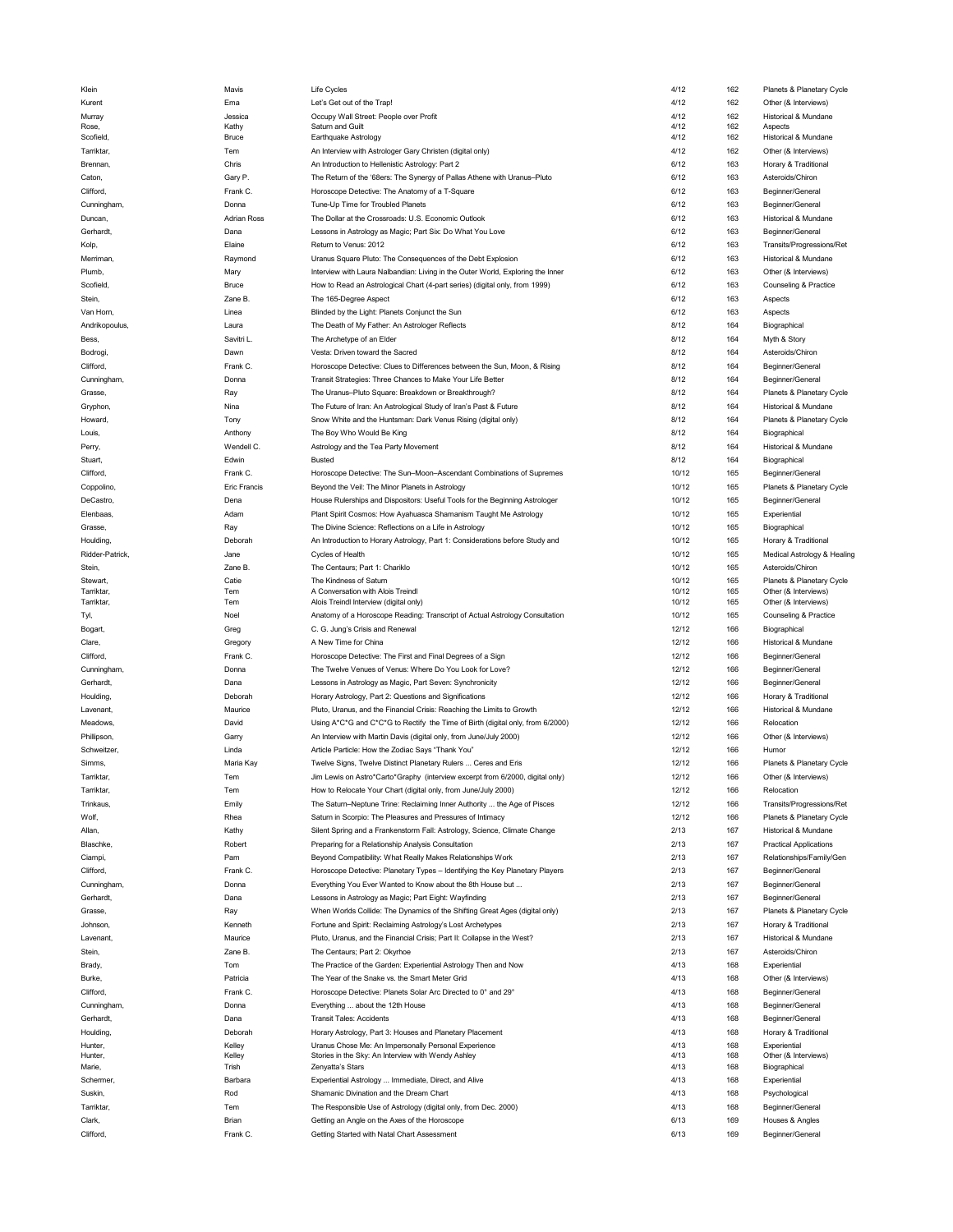| Cossar,                     | Faye                | Create a Professional Brand Profile                                                                | 6/13         | 169        | <b>Practical Applications</b>        |
|-----------------------------|---------------------|----------------------------------------------------------------------------------------------------|--------------|------------|--------------------------------------|
| Costello,                   | Darby               | An Astrologer's Notebook: Musings on the Planets and Signs                                         | 6/13         | 169        | Beginner/General                     |
| Cunningham,                 | Donna               | The Alpha Dog Planet in a Stellium or Major Configuration                                          | 6/13         | 169        | Beginner/General                     |
| Forrest,                    | Steven              | Close Encounters of the Astrological Kind                                                          | 6/13         | 169        | Relationships/Family/Gen             |
|                             |                     |                                                                                                    |              |            |                                      |
| Gerhardt,                   | Dana                | <b>Transit Tales: Labor</b>                                                                        | 6/13         | 169        | Beginner/General                     |
| Greene,                     | Liz                 | What Happens in an Astrological Session                                                            | 6/13         | 169        | Counseling & Practice                |
| Houlding,                   | Deborah             | An Introduction to Horary Astrology, Part 4: Essential Dignity                                     | 6/13         | 169        | Horary & Traditional                 |
| Lutin,                      | Michael             | The Horoscope: Obedience or Choice?                                                                | 6/13         | 169        | Counseling & Practice                |
| Reinhart,                   | Melanie             | Working with the "Weirdos"                                                                         | 6/13         | 169        | Asteroids/Chiron                     |
|                             |                     |                                                                                                    | 6/13         | 169        |                                      |
| Stacey,                     | Wendy               | An Introduction to Unaspected Planets                                                              |              |            | Beginner/General                     |
| Struthers,                  | Jane                | An Astrological Library: Essential Books on Interpretation & Consultation                          | 6/13         | 169        | Beginner/General                     |
| Tarriktar,                  | Tem                 | Interview with Eric Francis Coppolino (digital only)                                               | 6/13         | 169        | Other (& Interviews)                 |
| Tompkins,                   | Sue                 | Dynamics of the Consultation Process: Persecutor-Victim-Rescuer                                    | 6/13         | 169        | Counseling & Practice                |
| Van Toen,                   | Donna               | What's the Trigger? A Look at the Square & the Dynamics of Aspects                                 | 6/13         | 169        | Aspects                              |
|                             | Greg                | Imagining Possibilities: Symbol Amplification in Astrological Counseling (digital)                 | 8/13         | 170        | Counseling & Practice                |
| Bogart,                     |                     |                                                                                                    |              |            |                                      |
| Clifford,                   | Frank C.            | Horoscope Detective: The Synastry of Interviews                                                    | 8/13         | 170        | Beginner/General                     |
| Conlon,                     | Andrea              | Mortality 101: A Death through the Lens of Astrology                                               | 8/13         | 170        | Relationships/Family/Gen             |
| Cooperman,                  | Corrie              | Chiron through the Houses                                                                          | 8/13         | 170        | Asteroids/Chiron                     |
| Coppolino,                  | <b>Eric Francis</b> | In through the Out Door: The Cosmic Signature of Monsanto and GMOs                                 | 8/13         | 170        | Historical & Mundane                 |
| Cunningham,                 | Donna               | What Your Dominant and Missing Elements Reveal about You                                           | 8/13         | 170        | Beginner/General                     |
|                             |                     |                                                                                                    |              |            |                                      |
| Gerhardt,                   | Dana                | Do You See Something Good in My Future?                                                            | 8/13         | 170        | Beginner/General                     |
| Miller,                     | Neil                | Article Particle: Once Upon a Time                                                                 | 8/13         | 170        | Relationships/Family/Gen             |
| Peterson,                   | Karen               | How My Uncle Escaped the Iran Hostage Crisis                                                       | 8/13         | 170        | Historical & Mundane                 |
| Robinson,                   | Veronika Sophia     | Consequence: A Novel Speaks Symbolically through a Young Author's Chart                            | 8/13         | 170        | Relationships/Family/Gen             |
| Rose,                       | Kathy               | The Aries Point Bloom                                                                              | 8/13         | 170        | Transits/Progressions/Ret            |
|                             |                     |                                                                                                    |              |            |                                      |
| Stein,                      | Zane B.             | The Centaurs: Part 3: Echeclus                                                                     | 8/13         | 170        | Asteroids/Chiron                     |
| Woods,                      | Jutta               | The Theosophical Heritage in Modern Astrology                                                      | 8/13         | 170        | Historical & Mundane                 |
| Clifford,                   | Frank C.            | Horoscope Detective: Talk-Show Hosts and Interviewers                                              | 10/13        | 171        | Beginner/General                     |
| Coppock,                    | Austin              | <b>Understanding Sect</b>                                                                          | 10/13        | 171        | Horary & Traditional                 |
| de Prosse,                  | Jan                 | Notes from a Novice: The Astrology of a Special Friendship                                         | 10/13        | 171        | Beginner/General                     |
| Finey,                      | Michele             | Sun Signs and Leadership: Australia's Prime Ministers (digital only)                               | 10/13        | 171        | Historical & Mundane                 |
| Frothingham,                | Moll                | Healing the Soul's Wounds: An Interview with Patricia L. Walsh                                     | 10/13        | 171        | Other (& Interviews)                 |
| Hazel,                      | Elizabeth           | In Hot Blood: Why Truman Capote Went to Kansas                                                     | 10/13        | 171        | Biographical                         |
|                             |                     |                                                                                                    |              |            |                                      |
| Houlding,                   | Deborah             | An Introduction to Horary Astrology, Part 5: Accidental Strengths & Afflictions                    | 10/13        | 171        | Horary & Traditional                 |
| Noel,                       | Gary                | Did Hitler Really Believe in Astrology?                                                            | 10/13        | 171        | Historical & Mundane                 |
| Perry,                      | Wendell C.          | Touching the Elephant: A Parable for Astrologers                                                   | 10/13        | 171        | Beginner/General                     |
| Savinar,                    | Matt                | Watching the Watchers: The Cryptic Charts of the NSA and Edward Snowden                            | 10/13        | 171        | Historical & Mundane                 |
| Strong-Turner,              | Carol               | Humor: A Chain Letter through the Zodiac                                                           | 10/13        | 171        | Humor                                |
|                             |                     |                                                                                                    |              |            |                                      |
| Trinkaus,                   | Emily               | The Astrology of Nuclear Radiation                                                                 | 10/13        | 171        | Historical & Mundane                 |
|                             |                     |                                                                                                    |              |            |                                      |
| Whitaker,                   | Anne                | The Libran Saturn Return, 2009-12: Investigating Real Lives                                        | 10/13        | 171        | Beginner/General                     |
| Antonelli,                  | Judith              | The Hebrew Names of the Planets                                                                    | 12/13        | 172        | Planets & Planetary Cycle            |
|                             |                     |                                                                                                    | 12/13        | 172        |                                      |
| Clifford; & Lynne Wilson    | Frank C             | Tearing Up Scripts: The Moon and Saturn in Childhood                                               |              |            | Beginner/General                     |
| Cunningham,                 | Donna               | Five Powerful Planetary Pairs of the Last 50 Years                                                 | 12/13        | 172        | Beginner/General                     |
| Falvey,                     | Tom                 | Jupiter in Your Chart                                                                              | 12/13        | 172        | Planets & Planetary Cycle            |
| Herbst,                     | Bill                | Uranus-Pluto and the American Grand Cross                                                          | 12/13        | 172        | Historical & Mundane                 |
| Houlding,                   | Deborah             | Introduction to Horary Astrology, Part 6: Comubustion & Planetary Phases                           | 12/13        | 172        | Horary & Traditional                 |
| Jones.                      | Mark                |                                                                                                    | 12/13        | 172        |                                      |
|                             |                     | The Space between the Stars: The Nature & Function of the Planetary Nodes                          |              |            | Planets & Planetary Cycle            |
| Stein,                      | Zane B.             | The Centaurs, Part 4: Hylonome and Cyllarus                                                        | 12/13        | 172        | Asteroids/Chiron                     |
| Sugarman; & Atkinson, Tracy | Michael             | The Lunar Nodes: Desire and Transcendence                                                          | 12/13        | 172        | Vedic (Hindu) Astrology              |
| Tarriktar,                  | Tem                 | 2014: Riding the Rapids through the Heart of the Uranus-Pluto Square                               | 12/13        | 172        | Historical & Mundane                 |
| Terriktar,                  | Tem                 | Interview with Gary Caton (digital only)                                                           | 12/13        | 172        | Other (& Interviews)                 |
| Clifford,                   | Frank C.            | Making the Most of Awkward Planetary Combinations: Mercury-Saturn                                  | 2/14         | 173        | Beginner/General                     |
|                             |                     |                                                                                                    |              |            |                                      |
| Gerhardt                    | Dana                | Lessons in Astrology as Magic, Part Nine: Earning Saturn's Favor                                   | 2/14         | 173        | Beginner/General                     |
| Grasse,                     | Ray                 | Monsters, Mystics, and the Collective Unconscious                                                  | 2/14         | 173        | Planets & Planetary Cycle            |
| Houlding,                   | Deborah             | An Introduction to Horary Astrology, Part 7: Planetary Orbs & Transfers of Light                   | 2/14         | 173        | Horary & Traditional                 |
| Keyes,                      | Jonathan            | The Outer Planets and the Healing Process                                                          | 2/14         | 173        | Medical Astrology & Healing          |
| Kohout,                     | Edward              | The Sibly Chart and Masonic Astrology (digital only)                                               | 2/14         | 173        | Historical & Mundane                 |
| Lehman,                     | J. Lee              | Charles Carter and the Development of Modern Mundane Astrology                                     | 2/14         | 173        | Historical & Mundane                 |
|                             |                     |                                                                                                    |              |            |                                      |
| Miller,                     | Alex                | A Tour of Personal-Named Asteroids                                                                 | 2/14         | 173        | Asteroids/Chiron                     |
| Moran,                      | James               | Astrology of a Yogi: Examining the Birth Chart of Yogacharya B.K.S. Iyengar                        | 2/14         | 173        | Biographical                         |
| Murray,                     | Jessica             | Right Use of Power: The U.S. Pluto Return                                                          | 2/14         | 173        | Historical & Mundane                 |
| Surtees,                    | Kelly               | Venus Aspects and Your Love Life                                                                   | 2/14         | 173        | Beginner/General                     |
| Tracy,                      | Jean                | Charismatic Leadership Patterns in the Chart                                                       | 2/14         | 173        | Biographical                         |
| Bell,                       | Lynn                | The Moon, the Musician, and the Listening Public                                                   | 4/14         | 174        | Moon                                 |
| Clifford,                   | Frank C.            | Iconic Vocalists of the 20th Century: Their Music, Their Lives, Their Charts                       | 4/14         | 174        | Biographical                         |
|                             | Austin              | Playing the Villain: Marilyn Manson and the 1990s                                                  | 4/14         | 174        | Biographical                         |
| Coppock,                    |                     |                                                                                                    |              |            |                                      |
| Cunningham,                 | Donna               | Are You Psychic? The Outer Planets and Paranormal Abilities                                        | 4/14         | 174        | Beginner/General                     |
| Farley,                     | Kim                 | The Spectre of an American Music Pioneer: Profiling Phil Spector                                   | 4/14         | 174        | Biographical                         |
| Gerhardt,                   | Dana                | <b>Hungry Moons</b>                                                                                | 4/14         | 174        | Beginner/General                     |
| Kendig,                     | Joan                | Aspects of Genius: Debussy's Transformation of Music (digital only)                                | 4/14         | 174        | Biographical                         |
| Lavenant,                   | Maurice             | Chiron-Neptune, the Ecosystem, and the Nuclear Threat                                              | 4/14         | 174        | Planets & Planetary Cycle            |
|                             |                     |                                                                                                    |              |            |                                      |
| Scofield,                   | Bruce               | Captain Beefheart: Poet, Painter, and Visionary Crank                                              | 4/14         | 174        | Biographical                         |
| Serio,                      | Sandra-Leigh        | The Prenatal Solar Eclipse in Your Natal Chart                                                     | 4/14         | 174        | Moon                                 |
| Spencer,                    | Neil                | The Astrology of Pop                                                                               | 4/14         | 174        | Historical & Mundane                 |
| Surtees,                    | Kelly               | The Singer and the Song                                                                            | 4/14         | 174        | Biographical                         |
| TMA editors                 |                     |                                                                                                    | 4/14         | 174        | Historical & Mundane                 |
|                             |                     | Astro-Chronology of Pop Music: 1956-2011                                                           |              |            |                                      |
| Bogart,                     | Greg                | Astrology, Practical Mysticism, and Planetary Initiation (digital only)                            | 6/14         | 175        | Historical & Mundane                 |
| Burk,<br>Clifford,          | Kevin<br>Frank C.   | How to Become a Talented Astrologer<br>Horoscope Detective - Awkward Planetary Combos: Moon-Uranus | 6/14<br>6/14 | 175<br>175 | Beginner/General<br>Beginner/General |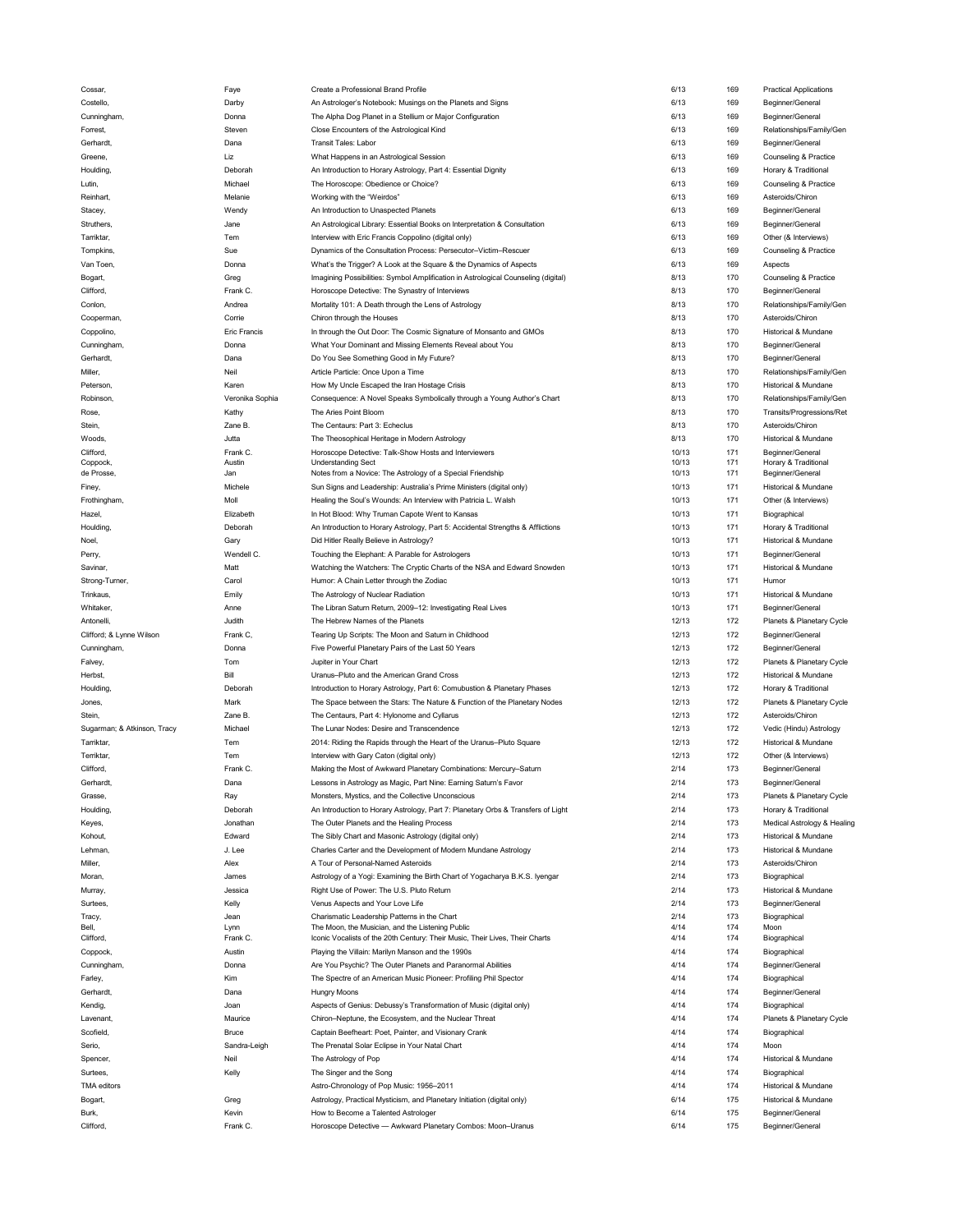| Cunningham,                           | Donna               | The Midheaven in Synastry: Meaningful Career Connections                                                         | 6/14         | 175        | Beginner/General              |
|---------------------------------------|---------------------|------------------------------------------------------------------------------------------------------------------|--------------|------------|-------------------------------|
| d'Estrée,                             | Erin                | Queer Astrology: Not for Queers Only                                                                             | 6/14         | 175        | Relationships/Family/Gen      |
| Elenbaas,                             | Adam                | MovingPlanets, Living Symbols: Toward a Participatory Astrology                                                  | 6/14         | 175        | Experiential                  |
| Houlding,                             |                     | An Introduction to Horary Astrology, Part 8: Reception & Mutual Inclination                                      | 6/14         | 175        | Horary & Traditional          |
|                                       | Deborah             |                                                                                                                  |              |            |                               |
| Johnson,                              | Kenneth             | The Many Faces of Mercury Retrograde                                                                             | 6/14         | 175        | Planets & Planetary Cycle     |
| Miller,                               | Neil                | Life's Messy: Two Solar Returns and a Flood                                                                      | 6/14         | 175        | Transits/Progressions/Ret     |
| Stein,                                | Zane B.             | The Centaurs, Part 5: Phollus                                                                                    | 6/14         | 175        | Asteroids/Chiron              |
| Wallace,                              | Polly               | Enriching Our Days: Astrology's Gods as Rulers of the Seven-Day Week                                             | 6/14         | 175        | Beginner/General              |
| Wolf,                                 | Rhea                | Four Under Forty: The Future of Astrology                                                                        | 6/14         | 175        | Other (& Interviews)          |
|                                       |                     |                                                                                                                  |              |            |                               |
| Wolz,                                 | Mark                | Retrograde Mercury: A Slow Dance with the Trickster                                                              | 6/14         | 175        | Planets & Planetary Cycle     |
| Allan,                                | Kathy               | Uranus vs. Pluto: A Tale of Two Economic Approaches                                                              | 8/14         | 176        | Historical & Mundane          |
| Clifford,                             | Frank C.            | Horoscope Detective - Awkward Planetary Combinations: Mars-Neptune                                               | 8/14         | 176        | Beginner/General              |
| Cunningham,                           | Donna               | Mars in the Fixed Signs: A Body in Motion Stays in Motion                                                        | 8/14         | 176        | Beginner/General              |
| Fischer,                              | Tamiko              | Planetary Points in the Game of Life: An Introduction to Ashtakavarga                                            | 8/14         | 176        | Vedic (Hindu) Astrology       |
| Gerhardt,                             | Dana                | Anger Transits, Part One                                                                                         | 8/14         | 176        | Beginner/General              |
|                                       |                     |                                                                                                                  |              |            |                               |
| Grasse,                               | Ray                 | A New Look at Ancient Egyptian Sky Lore: An Interview with Joanne Conman                                         | 8/14         | 176        | Other (& Interviews)          |
| Houlding,                             | Deborah             | An Introduction to Horary Astrology, Part 9: Considerations & Radicality                                         | 8/14         | 176        | Horary & Traditional          |
| Landwehr,                             | Joe                 | Ceres, Climate Change, and the Bardo State                                                                       | 8/14         | 176        | Historical & Mundane          |
| Perrin,                               | Michelle            | Uranus-Pluto: Technology, Power, and the Start of the Cyber War Era                                              | 8/14         | 176        | Planets & Planetary Cycle     |
| Robinson,                             | Veronika Sophia     | Ask, Don't Assume: The Art of Client-Led Astrology                                                               | 8/14         | 176        | Counseling & Practice         |
| Whitaker,                             | Anne                | Contemplating the 12th House: An Optimist's Take on Self-Undoing                                                 | 8/14         | 176        | Houses & Angles               |
| Clifford,                             | Frank C.            | Horoscope Detective - Awkward Planetary Combos: Saturn-Neptune                                                   | 10/14        | 177        | Beginner/General              |
|                                       |                     |                                                                                                                  | 10/14        | 177        | Beginner/General              |
| Cunningham,                           | Donna               | Natal Saturn Aspects to the Midheaven: Keeping on Top of Things                                                  |              |            |                               |
| Davis,                                | Martin              | On the Run: Astromapping Tales of Edward Snowden & Ronnie Biggs                                                  | 10/14        | 177        | Relocation                    |
| Gerhardt,                             | Dana                | <b>Expressing Anger</b>                                                                                          | 10/14        | 177        | Beginner/General              |
| Grasse,                               | Ray                 | Wheels of Change: Stelliums and Mundane Astrology                                                                | 10/14        | 177        | Historical & Mundane          |
| Hand,                                 | Robert              | The Precession of the Capricorn Solstice & the Importance of 2017                                                | 10/14        | 177        | Historical & Mundane          |
|                                       | Ema                 | Techniques for Earthquake Prediction: Part 1: Theory & Application                                               | 10/14        | 177        | <b>Practical Applications</b> |
| Kurent,                               |                     |                                                                                                                  |              |            |                               |
| Kurent,                               | Ema                 | Techniques for Earthquake Prediction: Part 2: Upcoming Eclipses (digital only)                                   | 10/14        | 177        | <b>Practical Applications</b> |
| Perloff,                              | David               | The Gods & Goddesses of Our Solar System: Dialogue between Venus & Mars                                          | 10/14        | 177        | Planets & Planetary Cycle     |
| Plumb,                                | Mary                | Exploring Astrology: A Wide Spectrum of Educational Resources                                                    | 10/14        | 177        | Beginner/General              |
| Surtees,                              | Kelly               | Saturn Return: A Story with a Happy Ending                                                                       | 10/14        | 177        | Transits/Progressions/Ret     |
| Tarriktar.                            | Tem                 | An Interview with Robert Hand: Integration of Modern & Traditional Astrology                                     | 10/14        | 177        | Other (& Interviews)          |
|                                       |                     |                                                                                                                  |              |            |                               |
| Allen,                                | Carolyn             | Uranus Square Pluto, Up Close and Personal                                                                       | 12/14        | 178        | Transits/Progressions/Ret     |
| Clifford,                             | Frank C.            | Horoscope Detective- Making the Most of Awkward Planetary Combos:                                                | 12/14        | 178        | Beginner/General              |
| Cunningham,                           | Donna               | Exploring Out-of-Sign Conjunction: They're NOT Nothing!                                                          | 12/14        | 178        | Beginner/General              |
| Fearrington,                          | Basil               | Magic Moments in Client Preparation: The Call and Consultation Horoscopes                                        | 12/14        | 178        | Counseling & Practice         |
| Gullfoss,                             | Per Henrik          | Article Particle: Life Is a Dream                                                                                | 12/14        | 178        | Myth & Story                  |
|                                       |                     |                                                                                                                  |              |            |                               |
| Hillenbrand,                          | Candy               | Towards an Astrology of Meaning and Purpose: The Legacy of Dane Rudhyar                                          | 12/14        | 178        | Biographical                  |
| Jones,                                | Mark                | One to One: Psychotherapeutic Insights for the Astrologer                                                        | 12/14        | 178        | Counseling & Practice         |
| Meyers,                               | Eric                | From Separation to Connection: Healing the Rift between Saturn and Uranus                                        | 12/14        | 178        | Theoretical or Philosophic    |
| Plumb,                                | Mary                | Gift-Giving for Star Lovers: A Collection of Astrology-Themed Treasures                                          | 12/14        | 178        | Beginner/General              |
| Polise,                               | Joseph              | The Royal Stars of Persia (digital only)                                                                         | 12/14        | 178        | Fixed Stars & Constellatio    |
|                                       |                     |                                                                                                                  |              |            |                               |
| Robertson,                            | Raye                | Popcorn with Saturn in the Sibly 12th House: Film Notes and                                                      | 12/14        | 178        | Historical & Mundane          |
| Trinkaus,                             | Emily               | 2015 Forecast: Everything Is in Divine Order                                                                     | 12/14        | 178        | Historical & Mundane          |
| Caves,                                | Wade                | Navigating Professional Storms: A Case Study in Career Horaries                                                  | 2/15         | 179        | Horary & Traditional          |
| Clark,                                | Brian               | A Question of Vocation (digital only)                                                                            | 2/15         | 179        | <b>Vocational Astrology</b>   |
| Clifford, / Samuel Reynolds           | Frank C.            | Alex Haley's Roots: In Black and White and All the Stars Between                                                 | 2/15         | 179        | Biographical                  |
|                                       | Donna               | Finding a Variety of Career Choices in the Birth Chart                                                           | 2/15         | 179        | Beginner/General              |
| Cunningham,                           |                     |                                                                                                                  |              |            |                               |
| Kay,                                  | Helena              | Planetary Cycles and Musical Inspiration: From Richard Wagner to Led                                             | 2/15         | 179        | Planets & Planetary Cycle     |
| Kientz,                               | Sue                 | Sedna: Treasure from the Depths                                                                                  | 2/15         | 179        | Asteroids/Chiron              |
| Perry,                                | Wendell C.          | Pluto Generations: From the Maxis to the Minis                                                                   | 2/15         | 179        | Planets & Planetary Cycle     |
| Rose,                                 | Kathy               | The Astrology of Pregnancy                                                                                       | 2/15         | 179        | <b>Proctical Annications</b>  |
| Stuart,                               | Edwin               | Article Particle: Blue Car                                                                                       | 2/15         | 179        | Beginner/General              |
| Vierling,                             | Genevieve           | The Enigma of Pisces                                                                                             | 2/15         | 179        | Beginner/General              |
| Weiss,                                | Claude              | When Major Astrological Cycles Converge: Two Hot Spots for 2015                                                  | 2/15         | 179        | Historical & Mundane          |
| Brady,                                | Bernadette          | Fate, Free Will, Horoscopes, and Souls                                                                           | 4/15         | 180        | Theoretical or Philosophic    |
|                                       |                     |                                                                                                                  |              |            |                               |
| Clifford,                             | Frank C.            | Initial Forecasting Considerations for Students                                                                  | 4/15         | 180        | Beginner/General              |
| Clifford,                             | Frank C.            | Contemplating Life as a Sun-Sign Astrologer: Shelley von Strunckel                                               | 4/15         | 180        | Other (& Interviews)          |
| Cunningham,                           | Donna               | A Responsible Approach to Clients' Tough Transits                                                                | 4/15         | 180        | Beginner/General              |
| Duncan,                               | <b>Adrian Ross</b>  | Freedom of Speech: The Charlie Hebdo Attacks (digital only)                                                      | 4/15         | 180        | Historical & Mundane          |
| Howard,                               | Tony                | Kristin Hersh: A Journey through Music, Mania, and Metamorphosis                                                 | 4/15         | 180        | Biographical                  |
|                                       |                     |                                                                                                                  |              |            |                               |
| Lee,                                  | Marian              | Humor: Date Night with Jake                                                                                      | 4/15         | 180        | Humor                         |
| Lehman,                               | J. Lee              | Medical Astrology: The Elements from a Medical Point of View                                                     | 4/15         | 180        | Medical Astrology & Healing   |
| Phillopson,                           | Garry               | An Interview with Dennis Elwell                                                                                  | 4/15         | 180        | Other (& Interviews)          |
| Scofield, (aka Electronowiz)          | Bruce               | The Uranian Observer (by Chip Electronowiz)                                                                      | 4/15         | 180        | Other (& Interviews)          |
| Seltzer,                              | Henry               | Paradigm Shifters and the New Planet, Eris                                                                       | 4/15         | 180        | Planets & Planetary Cycle     |
|                                       |                     | The Centaurs, Part 6: Nessus                                                                                     | 4/15         | 180        | Asteroids/Chiron              |
| Stein,                                | Zane B.             |                                                                                                                  |              |            |                               |
| Trinkaus.                             | Emily               | Venus, Mary Magadene, and the Re-emerging Sacred Feminine                                                        | 4/15         | 180        | Relationships/Family/Gen      |
| Bell,                                 | Lynn                | Charts of Whistleblowers & Journalists: HSBC's Grim Reaper: Hervé Falciani                                       | 6/15         | 181        | Biographical                  |
| Clark,                                | Brian               | The Soul's Diary: The Artistry of Secondary Progressions                                                         | 6/15         | 181        | Transits/Progressions/Ret     |
| Clifford,                             | Frank C.            | Let the Sun Be Your Guide: Using Solar Arc Directions in Your Practice                                           | 6/15         | 181        | Transits/Progressions/Ret     |
| Cossar.                               | Faye                | The Rhythm of Life Is a Powerful Beat: Using the Huber Life Clock                                                | 6/15         | 181        | Houses & Angles               |
|                                       |                     |                                                                                                                  |              |            |                               |
| deProsse,                             | Janette             | The Riches of Symbolism: An Interview with Jeff Jawer (digital only)                                             | 6/15         | 181        | Other (& Interviews)          |
| Epstein,                              | Meira B             | Clockwise and Counter-Clockwise: Timing by the Houses and Diurnal                                                | 6/15         | 181        | Houses & Angles               |
| Herbst,                               |                     |                                                                                                                  | 6/15         | 181        |                               |
|                                       | Bill                | Chris Hedges: Fighting for Justice Against All Odds                                                              |              |            | Biographical                  |
|                                       |                     |                                                                                                                  |              |            |                               |
| Lehman,                               | J. Lee              | Medical Astrology, Part 2: The Biology of the Soul                                                               | 6/15         | 181        | Medical Astrology & Healing   |
| Murray,<br>Pessin, and Frank Clifford | Jessica<br>Dietrech | Charts of Whistleblowers & Journalists: Citizen Snowden<br>The Lunar Gestation Cycle: Working with Moon Families | 6/15<br>6/15 | 181<br>181 | Biographical<br>Moon          |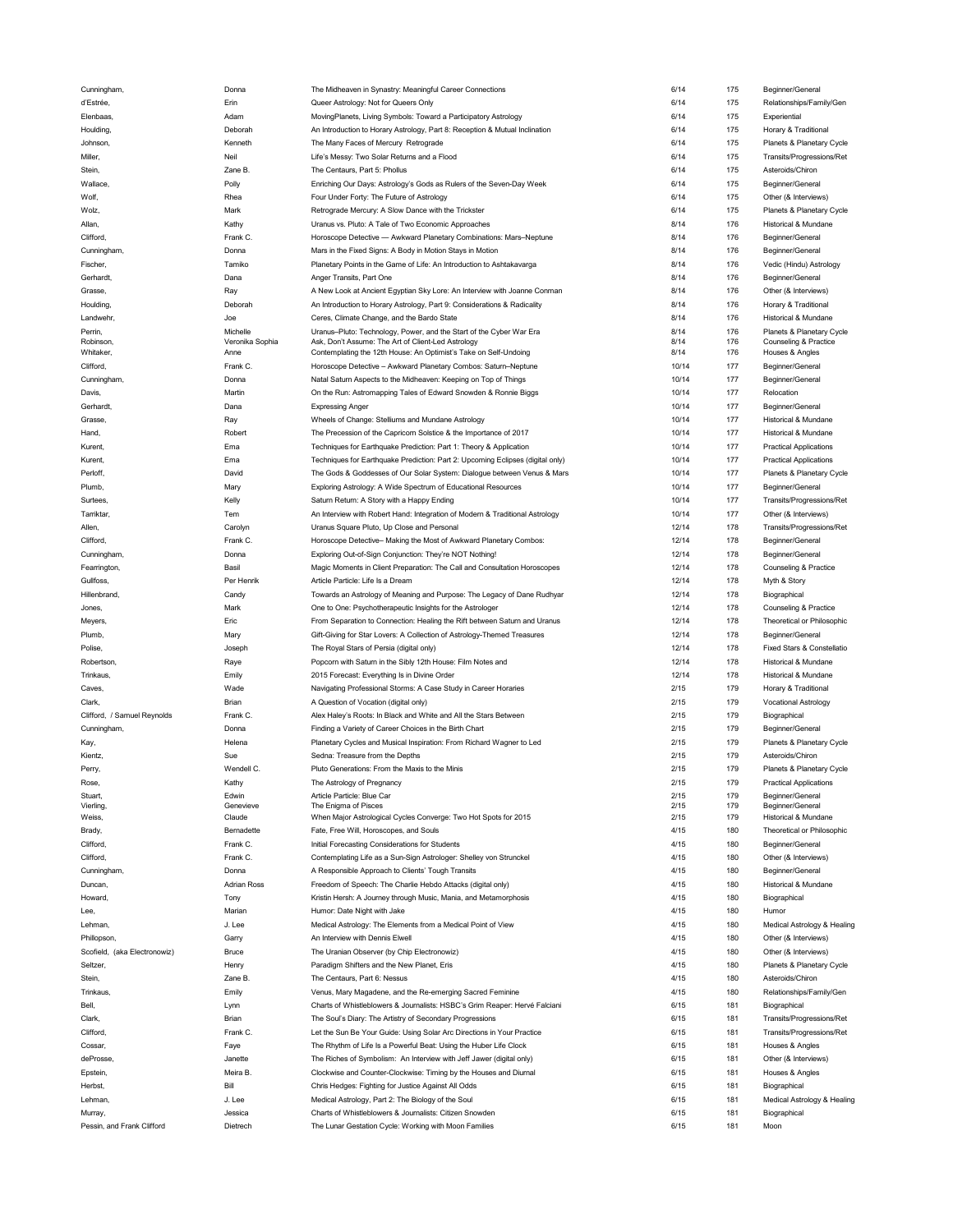| Plumb,                     | Mary                                     | Charts of Whistleblowers & Journalists: Jeremy Scahill: Risk-Taker and Activist                 | 6/15           | 181        | Biographical                                 |
|----------------------------|------------------------------------------|-------------------------------------------------------------------------------------------------|----------------|------------|----------------------------------------------|
| Rocks,                     | Damian                                   | Progressing the Moon: Working Notes of a Predictive Astrologer                                  | 6/15           | 181        | Transits/Progressions/Ret                    |
|                            |                                          |                                                                                                 |                |            |                                              |
| Swatton,                   | Richard                                  | Working with Transits: An In-Depth Psychological Approach                                       | 6/15           | 181        | Transits/Progressions/Ret                    |
| Tadd,                      | Laura                                    | <b>Reframing Squares</b>                                                                        | 6/15           | 181        | Beginner/General                             |
| TMA                        |                                          | Journalists of Note                                                                             | 6/15           | 181        | Biographical                                 |
| TMA (aka May B. Definite)  |                                          | TMA Humor: Sign Overdoses                                                                       | 6/15           | 181        |                                              |
|                            |                                          |                                                                                                 |                |            | Humor                                        |
| Vierling,                  | Genevieve                                | Dispositorship: The Chain of Command in Your Chart                                              | 6/15           | 181        | Beginner/General                             |
| Brady,                     | Bernadette                               | The Mythical and Mystical Tools in the Astrologer's Hands                                       | 8/15           | 182        | Theoretical or Philosophic                   |
| Clifford,                  | Frank C.                                 | Jane Fonda: The Many Faces of Personal Eve-olution                                              | 8/15           | 182        | Biographical                                 |
|                            |                                          |                                                                                                 |                |            |                                              |
| Corre,                     | Robert                                   | In Hindsight: Susan Boyle                                                                       | 8/15           | 182        | Biographical                                 |
| Cunningham,                | Donna                                    | Tranists to the Three Career Houses by the Slower-Moving Planets                                | 8/15           | 182        | <b>Vocational Astrology</b>                  |
| Duncan,                    | <b>Adrian Ross</b>                       | The Next U.S. Electon: Would Hillary Be a One-Term President?                                   | 8/15           | 182        | Historical & Mundane                         |
| Friedman,                  | Hank                                     | Astrology Apps for Mobile Devices                                                               | 8/15           | 182        | <b>Practical Applications</b>                |
| Hamaker-Zondag,            | Karen                                    | The Year Ahead for Catherine                                                                    | 8/15           | 182        | Counseling & Practice                        |
|                            | J. Lee                                   | Medical Astrology: The Moving Target of Disease                                                 | 8/15           | 182        | Medical Astrology & Healing                  |
| Lehman,                    |                                          |                                                                                                 |                |            |                                              |
| Robertson,                 | Raye                                     | Holding a Lighted Candle: The Pluto In Sagi Generation & Autism Research                        | 8/15           | 182        | Planets & Planetary Cycle                    |
| Sacks,                     | Marcia                                   | As Within, So Without: Your Challenge in Relationships (digital only)                           | 8/15           | 182        | Relationships/Family/Gen                     |
| Scofield, (aka D. Montano) | <b>Bruce</b>                             | The Dour Astrologer (by Durante Montano                                                         | 8/15           | 182        | Other (& Interviews)                         |
|                            |                                          |                                                                                                 |                |            |                                              |
| Suskin,                    | Rod                                      | The Year Ahead for Catherine                                                                    | 8/15           | 182        | Counseling & Practice                        |
| Tompkins,                  | Sue                                      | In Hindsight: Susan Boyle                                                                       | 8/15           | 182        | Biographical                                 |
| Tunahuna,                  | Henry                                    | TMA Humor Page: Droids                                                                          | 8/15           | 182        | Humor                                        |
|                            | Michele                                  |                                                                                                 | 10/15          | 183        | Zodiac                                       |
| Adler,                     |                                          | Reconsidering the Zodiac's 29th Degree: Three Sides of an Enigma                                |                |            |                                              |
| Clifford,                  | Frank C.                                 | Humour in the Horoscope: The Astrology of Comedy                                                | 10/15          | 183        | Biographical                                 |
| Cunningham,                | Donna                                    | The 12th House as a Vocational Indicator                                                        | 10/15          | 183        | Beginner/General                             |
| Farrow,                    | Penny                                    | Magical Voice: A Vedic Perspective                                                              | 10/15          | 183        | Vedic (Hindu) Astrology                      |
|                            |                                          |                                                                                                 |                |            |                                              |
| Finey,                     | Michele                                  | When Time Stands Still: Exploring Stationary Planets                                            | 10/15          | 183        | Planets & Planetary Cycle                    |
| Gehrz,                     | Andrea L                                 | An Introduction to Teleology for the Modern Astrologer                                          | 10/15          | 183        | Theoretical or Philosophic                   |
| Holley,                    | Jason                                    | Saturn Square Neptune: Navigating an Ocean of Images                                            | 10/15          | 183        | Planets & Planetary Cycle                    |
|                            |                                          |                                                                                                 |                |            |                                              |
| Lehman,                    | J. Lee                                   | Medical Astrology: Longevity and Vitality                                                       | 10/15          | 183        | Medical Astrology & Healing                  |
| Minatel,                   | Franco                                   | Article Particle: The Further Adventures of Astro-Detective                                     | 10/15          | 183        | Humor                                        |
| Moran.                     | James                                    | Dark Star: The Chart of Stephen King                                                            | 10/15          | 183        | Biographical                                 |
| O'Brien,                   | Dale                                     | Accidental Alchemy: The Animas River Toxic Spill (digital only)                                 | 10/15          | 183        | Historical & Mundane                         |
|                            |                                          |                                                                                                 |                |            |                                              |
| O'Brien,                   | Dale                                     | Accidental Alchemy: The Animas River Toxic Spill (digital only)                                 | 10/15          | 183        | Historical & Mundane                         |
| Reinhart,                  | Melanie                                  | Saturn in Sagittarius and the Future of Astrology                                               | 10/15          | 183        | Planets & Planetary Cycle                    |
| Allan,                     | Kathy                                    | The Microbial Wars: Eclipses and Epidemics                                                      | 12/15          | 184        | Historical & Mundane                         |
|                            |                                          |                                                                                                 |                |            |                                              |
| Clifford,                  | Frank C.                                 | Moments in Time: The Arrest of Rosa Parks                                                       | 12/15          | 184        | Biographical                                 |
| Fernandez,                 | Maurice                                  | The Powerful Astrological Cycles of 2020                                                        | 12/15          | 184        | Historical & Mundane                         |
| Forrest,                   | Steven                                   | The Awkward but Fruitful Marriage of Houses Three and Six                                       | 12/15          | 184        | Houses & Angles                              |
| Friedman,                  | Hank                                     | The Third and Sixth Houses in Vedic Astrology                                                   | 12/15          | 184        | Vedic (Hindu) Astrology                      |
|                            |                                          |                                                                                                 |                |            |                                              |
| Herbst,                    | Bill                                     | The Astrological Road Ahead                                                                     | 12/15          | 184        | Historical & Mundane                         |
|                            |                                          |                                                                                                 | 12/15          | 184        |                                              |
| Jones,                     | Amy Alexandro                            | The Sixth House: Thy Will Be Done                                                               |                |            | Houses & Angles                              |
|                            |                                          |                                                                                                 |                |            |                                              |
| Levine,                    | Rick                                     | Technology and Invention: The Jupiter-Uranus Opposition of 2016-17                              | 12/15          | 184        | Historical & Mundane                         |
| Murray,                    | Jessica                                  | Years of Reckoning                                                                              | 12/15          | 184        | Historical & Mundane                         |
| Stein,                     | Zane B.                                  | Hidalgo: A New Kind of Centaur (digital only)                                                   | 12/15          | 184        | Asteroids/Chiron                             |
|                            |                                          |                                                                                                 |                |            |                                              |
| Stein,                     | Zane B.                                  | Hidalgo: A New Kind of Centaur (digital only)<br>The Third and Sixth Houses: A Traditional View | 12/15<br>12/15 | 184<br>184 | Asteroids/Chiron                             |
| Surtees,                   | Kelly                                    |                                                                                                 |                |            | Houses & Angles                              |
| Tarriktar,                 | Tem                                      | Charts of Note: 2016and 2017                                                                    | 12/15          | 184        | Historical & Mundane                         |
| Tarriktar,                 | Tem                                      | Interview with Ray Merriman: Part One: Financial Astrology & the Years Ahead                    | 12/15          | 184        | Other (& Interviews)                         |
| Clifford,                  | Frank C.                                 | Moments in Time: The Stonewall Raid and Riots                                                   | 2/16           | 185        | Beginner/General                             |
|                            | Eric Francis                             | Pisces and Virgo: The Art and Craft of Astrology (reprint) (digital only)                       | 2/16           | 185        | Zodiac                                       |
| Coppolino,                 |                                          |                                                                                                 |                |            |                                              |
| Cunningham,                | Donna                                    | Understanding Past Transits to the Vocational Houses                                            | 2/16           | 185        | Beginner/General                             |
| Elenbaas,                  | Adam                                     | Archetypal Phenomenology and the Astrological Imagination: James Hillman                        | 2/16           | 185        | Biographical                                 |
| Francis,                   | Eric                                     | Pisces and Virgo: The Art and Craft of Astrology (digital only)                                 | 2/16           | 185        | Counseling & Practice                        |
|                            | J. Lee                                   |                                                                                                 |                |            |                                              |
| Lehman,                    |                                          | Medical Astrology: Astrology and Homeopathy                                                     | 2/16           | 185        | Medical Astrology & Healing                  |
| Nygaard,                   | Shawn                                    | Life to Live and Dreams to Dream:Saturn-Neptune in Movies and History                           | 2/16           | 185        | Planets & Planetary Cycle                    |
| Plumb,                     | Mary                                     | Perspectives on the Paris Attacks                                                               | 2/16           | 185        | Historical & Mundane                         |
| Rose,                      | Kathy                                    | Astrological Brushstrokes of Influence                                                          | 2/16           | 185        | Historical & Mundane                         |
| Scofield                   | <b>Bruce</b>                             |                                                                                                 |                |            |                                              |
|                            |                                          | Talk * Astro * Talk (by Doocey Lassiter)                                                        | 2/16           | 185        | Other (& Interviews)                         |
| Tadd,                      | Laura                                    | The Shadow of Trines                                                                            | 2/16           | 185        | Beginner/General                             |
| Tarriktar,                 | Tem                                      | Interview with Ray Merriman; Part 2: Electional Astrology for Business                          | 2/16           | 185        | Other (& Interviews)                         |
|                            |                                          | Chiron: Healing the Child-Self                                                                  |                |            |                                              |
| Younghans,                 | Pam                                      |                                                                                                 | 2/16           | 185        | Asteroids/Chiron                             |
| Black,                     | Ani                                      | A Look at Canadian Prime Minister Justin Trudeau                                                | 4/16           | 186        | Biographical                                 |
| Blackledge,                | Catherine                                | Hieroglyphics of Hell: The Fateful Predictions of William Lilly                                 | 4/16           | 186        | Horary & Traditional                         |
| Clifford,                  | Frank C.                                 | Moments in Time: The First Academy Awards                                                       | 4/16           | 186        | Beginner/General                             |
|                            |                                          |                                                                                                 |                |            |                                              |
| Cunningham,                | Donna                                    | Finding the Dominant Planets in Your Career Picture                                             | 4/16           | 186        | Beginner/General                             |
| Dembowski,                 | Eve                                      | The Art of Medical Horary                                                                       | 4/16           | 186        | Medical Astrology & Healing                  |
| Gailing,                   | Stephanie                                | Stellar Elixirs: An Astrological Approach to Flower Essences                                    | 4/16           | 186        | Medical Astrology & Healing                  |
| Grasse,                    |                                          | Astrology of the Weird, Part I: The Phoenix Lights                                              | 4/16           | 186        | Beginner/General                             |
|                            | Ray                                      |                                                                                                 |                |            |                                              |
| Lehman,                    | J. Lee                                   | Medical Astrological Theory: The Virtual Consulting Room                                        | 4/16           | 186        | Medical Astrology & Healing                  |
| Robertson,                 | Raye                                     | Enough for All Our Needs: The Astrology of Today's Water Crisis                                 | 4/16           | 186        | Historical & Mundane                         |
| Tarriktar,                 | Tem                                      | California, Climate & the Methane Leak                                                          | 4/16           | 186        | Historical & Mundane                         |
|                            |                                          |                                                                                                 |                |            |                                              |
| Whitaker,                  | Anne                                     | Dreaming Frankenstein: The Creation of a Modern Myth                                            | 4/16           | 186        | Biographical                                 |
| Bell,                      | Lynn                                     | Living with Families: Connections and Disconnects                                               | 6/16           | 187        | Relationships/Family/Gen                     |
| Burk,                      | Kevin B.                                 | Trump TV: The Final Season                                                                      | 6/16           | 187        | Biographical                                 |
|                            |                                          |                                                                                                 |                |            |                                              |
| Clark,                     | Brian                                    | Experience and Ethics: Reflections on Synastry                                                  | 6/16           | 187        | Relationships/Family/Gen                     |
| Clifford,                  | Frank C,                                 | Initial Insights into Synastry: The Astrology of Relationships                                  | 6/16           | 187        | Relationships/Family/Gen                     |
| Clifford,                  | Frank C.                                 | Moments in Time: When John Met Paul                                                             | 6/16           | 187        | Beginner/General                             |
| Clifford,                  | Frank C.                                 | Astrological Affinities: When Actors Play Real People                                           | 6/16           | 187        | Relationships/Family/Gen                     |
|                            |                                          |                                                                                                 |                |            |                                              |
| Duncan,<br>Duncan,         | <b>Adrian Ross</b><br><b>Adrian Ross</b> | "Brexit" - Will Britain Exit the E.U.?<br>"Brexit" - Will Britain Exit the EU? (digital only)   | 6/16<br>6/16   | 187<br>187 | Historical & Mundane<br>Historical & Mundane |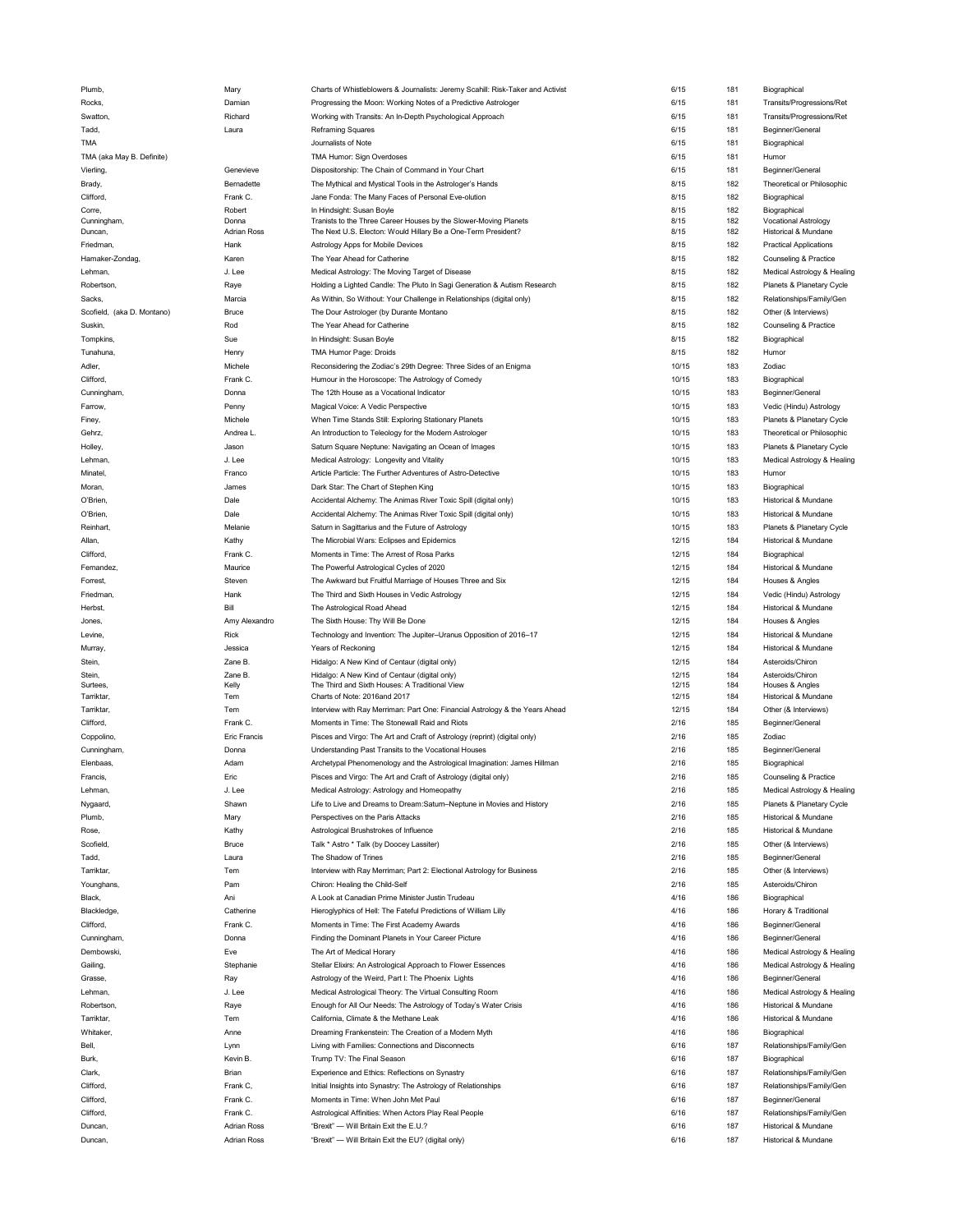| Farrow,     | Penny        | The Eastern Window                                                              | 6/16  | 187 | Beginner/General              |
|-------------|--------------|---------------------------------------------------------------------------------|-------|-----|-------------------------------|
| Grasse,     | Ray          | Astrology of the Weird - Part 2: Bigfoot!                                       | 6/16  | 187 | Beginner/General              |
| Herbst,     | Bill         | Synastry: What It Can and Can't Reveal                                          | 6/16  | 187 | Relationships/Family/Gen      |
| Lehman,     | J. Lee       | Medical Astrology: Timing Medical Events Using the Seasons as a Model           | 6/16  | 187 | Medical Astrology & Healing   |
| Scofield,   | <b>Bruce</b> | The Martian Astrologer (by Robert Rameses)                                      | 6/16  | 187 | Other (& Interviews)          |
| Sholly,     | Kate         | An Interview with Barbara Higbie: Where Music and Astrology Meet                | 6/16  | 187 | Other (& Interviews)          |
| Witt,       | Harriet      |                                                                                 | 6/16  | 187 |                               |
|             |              | Saturn: A Heavy Burden or a Solid Base?                                         |       |     | Beginner/General              |
| Cahill,     | Margaret     | Inside the Changing World of Astrological Publishing                            | 8/16  | 188 | Beginner/General              |
| Clifford,   | Frank C.     | Moments in Time: The Criminal Trial of O. J. Simpson                            | 8/16  | 188 | Beginner/General              |
| Coppolino,  | Eric Francis | A Letter to Astrologers of the Future                                           | 8/16  | 188 | Other (& Interviews)          |
| Cunningham, | Donna        | Are You Perfecting Your Pluto or Just Phoning It In?                            | 8/16  | 188 | Beginner/General              |
| Friedman,   | Hank         | SoftStar News: review of AstrolDeluxe Platinum                                  | 8/16  | 188 | Other (& Interviews)          |
|             |              |                                                                                 |       |     |                               |
| Grasse,     | Ray          | Astrology of the Weird, Part 3: Roswell                                         | 8/16  | 188 | Beginner/General              |
| Lehman,     | J. Lee       | Medical Astrology: Staying One Step Ahead of Disease                            | 8/16  | 188 | Medical Astrology & Healing   |
| Miller,     | Neil         | Article Particle: The Day I Fired Myself                                        | 8/16  | 188 | Transits/Progressions/Ret     |
| Perry,      | Wendell C.   | A Generation on the Move                                                        | 8/16  | 188 | Planets & Planetary Cycle     |
| Plumb,      | Mary         | Bernie Sanders: A Well-Known Person with an Unknown Birth Time                  | 8/16  | 188 | Biographical                  |
| Railey,     | David        | "Western" Astrology in China Today                                              | 8/16  | 188 | Beginner/General              |
|             |              |                                                                                 |       |     |                               |
| Rose,       | Kathy        | Midpoint Madness and the Orlando Massacre (digital only)                        | 8/16  | 188 | Historical & Mundane          |
| Sommer,     | Adam         | An Interview with Mark Jones: "The Therapeutic Potential of Astrology"          | 8/16  | 188 | Other (& Interviews)          |
| Stein,      | Zane B.      | The Quadrant Midpoints: The Chart's Backbone                                    | 8/16  | 188 | <b>Practical Applications</b> |
| Tarriktar,  | Tem          | No Small Potato                                                                 | 8/16  | 188 | Asteroids/Chiron              |
| Clifford,   | Frank C.     | Moments in Time: "Sex and the City" First Airs on TV                            | 10/16 | 189 | Beginner/General              |
| Clifford,   | Frank C.     | Fame and Celebrity: The Addictive Commodities of Our Times                      | 10/16 | 189 | Biographical                  |
|             |              |                                                                                 |       |     |                               |
| Crawford    | Alexander    | Moon Opposed Pluto: One Native's Story                                          | 10/16 | 189 | Beginner/General              |
| de Prosse,  | Jan          | Notes from a Novice: My Life in an Astrological Nutshell                        | 10/16 | 189 | Beginner/General              |
| Elko,       | Bronwyn      | Tips for Engaging with Skeptics (Article Particle)                              | 10/16 | 189 | <b>Practical Applications</b> |
| Farrow.     | Penny        | Edward Snowden, Vedic Style                                                     | 10/16 | 189 | Vedic (Hindu) Astrology       |
| Forrest,    | Jodie        | The Mars Return                                                                 | 10/16 | 189 | Planets & Planetary Cycle     |
|             |              |                                                                                 |       |     |                               |
| Friedman,   | Hank         | SoftStar News: review of Delphic Oracle 8 & 9, Terran Atlas, Timaeus 9 Pro      | 10/16 | 189 | Other (& Interviews)          |
| Gerhardt,   | Dana         | Why Naked?                                                                      | 10/16 | 189 | Beginner/General              |
| Grasse,     | Ray          | Why Your "Bad Moon" May Actually Be Your Best Friend                            | 10/16 | 189 | Beginner/General              |
| Gryphon,    | Nina         | Predicting the Next U.S. President: A Study                                     | 10/16 | 189 | Historical & Mundane          |
| Hand,       | Robert       | The Great Conjunctions and the World Trade Center Attacks (digital onlu)        | 10/16 | 189 | Historical & Mundane          |
| Lehman      | J. Lee       | The Medical Horary Questions You May Want to Ask                                | 10/16 | 189 | Medical Astrology & Healing   |
| Plumb,      | Mary         | Exploring Astrology: An Educational Resource Guide                              | 10/16 | 189 | Beginner/General              |
| Scofield,   | Bruce        | The Jovian Giant (by Big Jim Ganymede)                                          | 10/16 | 189 | Other (& Interviews)          |
| Clifford,   | Frank C.     | First Ladies of the United States                                               | 12/16 | 190 | Biographical                  |
|             |              |                                                                                 |       |     |                               |
| Clifford,   | Frank C.     | Moments in Time: The Watergate Arrests                                          | 12/16 | 190 | Historical & Mundane          |
| Cunningham, | Donna        | The Improbable Union of Uranus and Neptune: How Can They Work Together?         | 12/16 | 190 | Aspects                       |
|             |              |                                                                                 |       |     |                               |
| Gerhardt,   | Dana         | Gods                                                                            | 12/16 | 190 | Beginner/General              |
| Grace       | Elisabeth    |                                                                                 | 12/16 | 190 |                               |
|             |              | The Horoscope Lives Forever                                                     |       |     | Biographical                  |
| Grasse.     | Ray          | Relaying Hard News to Beleaguered Clients                                       | 12/16 | 190 | Counseling & Practice         |
| Murray      | Jessica      | Saturn Without Suffering                                                        | 12/16 | 190 | Planets & Planetary Cycle     |
| Nygaard     | Shawn        | Welcome to the Jungle: Reflections on Saturn in Sagittarius                     | 12/16 | 190 | Planets & Planetary Cycle     |
| Rocks       | Damian       | Reworking the Art of Answering Questions: Horary Tips for Client-Centred        | 12/16 | 190 | Horary & Traditional          |
| Slater,     | Drew         | An Interview with Twelve Astrologers                                            | 12/16 | 190 | Humor                         |
|             |              |                                                                                 |       |     |                               |
| Surtees,    | Kelly        | Electing the Date: An Astrologer Gets Married                                   | 12/16 | 190 | <b>Practical Applications</b> |
| Tarriktar,  | Tem          | 2017 Eclipse Preview                                                            | 12/16 | 190 | Historical & Mundane          |
| Whitaker    | Anne         | The Saturn Cycles: Forging the "Diamond Soul"                                   | 12/16 | 190 | Planets & Planetary Cycle     |
| Clifford,   | Frank C.     | Moments in Time: Approval of Viagra                                             | 2/17  | 191 | Historical & Mundane          |
| Cooperman,  | Corrie       | Deepening the Astrology Reading: The Oracle Archetype                           | 2/17  | 191 | Counseling & Practice         |
| Finey       | Michele      | Venus Retrograde                                                                | 2/17  | 191 |                               |
|             |              |                                                                                 |       |     | Planets & Planetary Cycle     |
| Friedman,   | Hank         | SoftStar News: review of Kala 2016                                              | 2/17  | 191 | Other (& Interviews)          |
| Gerhardt,   | Dana         | <b>Meaning Making</b>                                                           | 2/17  | 191 | Beginner/General              |
| Grasse,     | Ray          | A Tale of Two Zodiacs                                                           | 2/17  | 191 | Beginner/General              |
| Herbst,     | Bill         | Untwisting the Zodiac                                                           | 2/17  | 191 | Beginner/General              |
| Lehman      | J. Lee       | Forensic Clues: Past, Present, and Future in Medical Astrology                  | 2/17  | 191 | Medical Astrology & Healing   |
| Murray      | Jessica      | Truth or Dare: Major Transits of 2017                                           | 2/17  | 191 | Historical & Mundane          |
|             |              |                                                                                 |       |     |                               |
| Scofield,   | Bruce        | The Mother Astrologer (by Abequa LaMare)                                        | 2/17  | 191 | Other (& Interviews)          |
| Tarriktar,  | Tem          | Donald Trump's Chart and Astrolocality Map                                      | 2/17  | 191 | Historical & Mundane          |
| Tarriktar,  | Tem          | Donald Trump and World Leaders: Chart Comparison (digital only)                 | 2/17  | 191 | Historical & Mundane          |
| Whitaker    | Anne         | Jupiter into Libra: Putting Flesh on Symbolic Bones                             | 2/17  | 191 | Planets & Planetary Cycle     |
| Caton.      | Gary P.      | An Astronomical View of Venus Retrograde                                        | 4/17  | 192 | Planets & Planetary Cycle     |
|             |              |                                                                                 |       |     |                               |
| Clifford,   | Frank C.     | Moments in Time: Premiere of The Benny Hill Show                                | 4/17  | 192 | Historical & Mundane          |
| Clifford,   | Frank C.     | Mercury: A Community's Compilation                                              | 4/17  | 192 | Planets & Planetary Cycle     |
| Friedman,   | Hank         | SoftStar News: review of Regulus Platinum Professional 8.0                      | 4/17  | 192 | Other (& Interviews)          |
| Gerhardt,   | Dana         | The Accountant and the Mandolin Player                                          | 4/17  | 192 | Beginner/General              |
| Johnsen,    | Linda        | The 2016 Election: A Vedic Postmortem                                           | 4/17  | 192 | Vedic (Hindu) Astrology       |
| Lehman,     | J. Lee       | Signs on the 1st, Signs on the 6th: The Key Patterns to Natal Medical Astrology | 4/17  | 192 | Medical Astrology & Healing   |
| Perry,      | Wendell C.   | The Joy of Stressful Aspects                                                    | 4/17  | 192 | Aspects                       |
| Robertson,  | Raye         | A Silver Lining in Aquarius: The 2020 Jupiter-Saturn Cycle                      | 4/17  | 192 | Planets & Planetary Cycle     |
| Zahrt.      | Jenn         | Elsbeth Ebertin: Germany's Forgotten Powerhouse Astrologer                      | 4/17  | 192 | Biographical                  |
|             |              |                                                                                 |       |     |                               |
| Clifford,   | Frank C.     | Moments in Time: News Report of Famine in Ethiopia                              | 6/17  | 193 | Historical & Mundane          |
| Egan,       | Douglas C.   | Why Astrology Doesn't Work                                                      | 6/17  | 193 | Theoretical or Philosophic    |
| Forrest,    | Jodie        | The Revolution Will Be Televised Tonight: The Uranus-Pluto Square on TV         | 6/17  | 193 | Planets & Planetary Cycle     |
| Friedman,   | Hank         | SoftStar News: review of AstroConnexions                                        | 6/17  | 193 | Other (& Interviews)          |
| Gerhardt,   | Dana         | <b>Sensing Energy</b>                                                           | 6/17  | 193 | Beginner/General              |
| Heath,      | Robin        | Brexit and Trump: A Tale of Two Democratically Elected Shocks                   | 6/17  | 193 | Historical & Mundane          |
| Lehman,     | J. Lee       | Signs on the 1st, Signs on the 6th (Cancer through Virgo)                       | 6/17  | 193 | Medical Astrology & Healing   |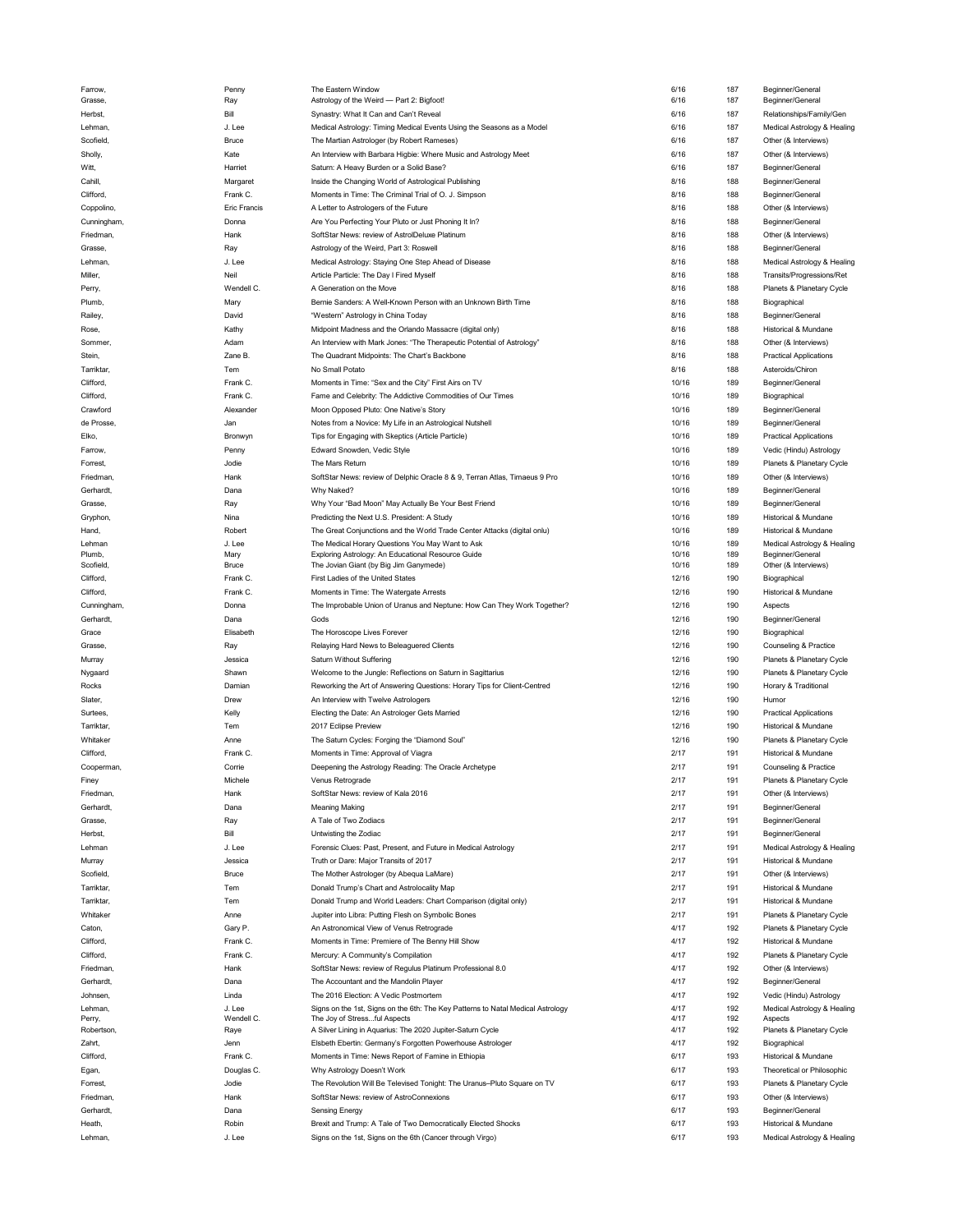| Plumb,                           | Mary                 | When Venus Meets Chiron (digital only)                                                                | 6/17                 | 193        | Planets & Planetary Cycle     |
|----------------------------------|----------------------|-------------------------------------------------------------------------------------------------------|----------------------|------------|-------------------------------|
| Scofield, (aka Milagro O'Sidon)  | Bruce                | The Oracular Neptunian                                                                                | 6/17                 | 193        | Other (& Interviews)          |
| Shaw.                            | Diana                | Trump & Putin: A True Bromance?                                                                       | 6/17                 | 193        | Relationships/Family/Gen      |
| Sullivan                         | Erin                 | Celestial Templates; Planetary Imprints in Early Childhood (revised reprint)                          | 6/17                 | 193        | Planets & Planetary Cycle     |
|                                  |                      |                                                                                                       |                      |            |                               |
| Austin,                          | Stephanie            | What Would Love Do? The August 21 Total Solar Eclipse                                                 | 8/17                 | 194        | Beginner/General              |
| Clifford,                        | Frank C.             | Uranus: A Community's Compilation                                                                     | 8/17                 | 194        | Planets & Planetary Cycle     |
| Coppolino,                       | <b>Eric Francis</b>  | It's All in the Houses                                                                                | 8/17                 | 194        | Houses & Angles               |
| Cunningham,                      | Donna                | Inner-Planet Aspects to Outer Planets: Squares vs. Trines                                             | 8/17                 | 194        | Aspects                       |
| Gerhardt,                        | Dana                 | Choose Your World                                                                                     | 8/17                 | 194        | Beginner/General              |
| Grace,                           | Elisabeth            | Stop Talking about the Planets!                                                                       | 8/17                 | 194        | Counseling & Practice         |
|                                  |                      |                                                                                                       |                      |            |                               |
| Grasse,                          | Ray                  | Future Shock: Uranus's Next Return to Its Discovery Degree (digital only)                             | 8/17                 | 194        | Planets & Planetary Cycle     |
| Jones,                           | Amy Alexandro        | Celestial Bodies at Home: On Parenting Using Astrology                                                | 8/17                 | 194        | Counseling & Practice         |
| Lehman,                          | J. Lee               | Signs on the 1st, Signs on the 6th, Part 3                                                            | 8/17                 | 194        | Medical Astrology & Healing   |
| Sellar,                          | Wanda                | Mata Hari: Dancer, Courtesan  Spy?                                                                    | 8/17                 | 194        | Biographical                  |
| Bell,                            | Lynn                 | Siblings, Saturn, and the 3rd House (digital only)                                                    | 10/17                | 195        | Relationships/Family/Gen      |
|                                  |                      |                                                                                                       | 10/17                | 195        | Relationships/Family/Gen      |
| Bloch,                           | Douglas              | Raising Our Children with Astrology (digital only)                                                    |                      |            |                               |
| Butler,                          | Simone               | How Secure Is Your Moon?                                                                              | 10/17                | 195        | Moon                          |
| Clifford,                        | Frank C.             | Moments in Time: Oprah's Debut on TV                                                                  | 10/17                | 195        | Historical & Mundane          |
| Farrow                           | Penny                | Barack Obama's Vedic Horoscope: The Agony and the Ecstasy                                             | 10/17                | 195        | Vedic (Hindu) Astrology       |
| Herbst,                          | Bill                 | Astrology as a Profession, Part Two                                                                   | 10/17                | 195        | Counseling & Practice         |
| Lehman,                          | J. Lee               | Signs on the 1st, Signs on the 6th (Part 4)                                                           | 10/17                | 195        | Medical Astrology & Healing   |
|                                  |                      |                                                                                                       |                      |            |                               |
| Marks,                           | Tracy                | Principles of Depth Astrology, Part One                                                               | 10/17                | 195        | Psychological                 |
| McEvers,                         | Joan                 | Family Interactions: Generational Chart Patterns (digital only)                                       | 10/17                | 195        | Relationships/Family/Gen      |
| Miller,                          | Alex                 | <b>Celebrity Asteroids</b>                                                                            | 10/17                | 195        | Asteroids/Chiron              |
| Rose,                            | Kathy                | Prince Harry's Journey of Healing: An Astrological Perspective                                        | 10/17                | 195        | Biographical                  |
| Scofield, (aka Barth Bannon)     | Bruce                | The Probing Plutonian                                                                                 | 10/17                | 195        | Other (& Interviews)          |
| Clifford,                        | Frank C.             | Moments in Time: Nat'l Security Act (1947) & Muslim Travel Ban (2017)                                 | 12/17                | 196        | Historical & Mundane          |
| Forrest,                         | Jodie                | Pluto and the Norse Goddess Hel (digital only)                                                        | 12/17                | 196        | Myth & Story                  |
| Gerhardt,                        | Dana                 | The Diviner's First Step: See the Sky in the Chart                                                    | 12/17                | 196        | Beginner/General              |
|                                  |                      |                                                                                                       |                      |            |                               |
| Grasse,                          | Ray                  | Scorpio, Pisces, and Aquarius: Old Rulerships or New?                                                 | 12/17                | 196        | Zodiac                        |
| Gryphon,                         | Nina                 | The Future of Europe                                                                                  | 12/17                | 196        | Historical & Mundane          |
| Hannon,                          | Geraldine            | Rebirthing the Feminine through History, the Generations, and Midlife Transits                        | 12/17                | 196        | Transits/Progressions/Ret     |
| Hoefler,                         | Janine               | Fab-ulous Kate Hudson: The Spark that Lit a Creative Empire                                           | 12/17                | 196        | Biographical                  |
| Levine,                          | Rick                 | 2018: Change Is Inevitable, Growth Is Optional                                                        | 12/17                | 196        | Historical & Mundane          |
| Marks,                           | Tracy                | Principles of Depth Astrology, Part Two                                                               | 12/17                | 196        | Psychological                 |
|                                  |                      |                                                                                                       |                      |            |                               |
| Newton-John,                     | Pierz                | Vesta and the Sacred Centre of Self (digital only)                                                    | 12/17                | 196        | Asteroids/Chiron              |
| Niederwieser,                    | Dr. Christof         | The Group Horoscope                                                                                   | 12/17                | 196        | Relationships/Family/Gen      |
| Roberts,                         | Courtney             | The Future of Astrology Meets the Astrology of the Future: A Research                                 | 12/17                | 196        | <b>Practical Applications</b> |
| Antepara,                        | Robin                | A Higher Love? Hard Aspects between Venus and Uranus (digital only)                                   | 2/18                 | 197        | Aspects                       |
| Clifford,                        | Frank C.             | Moments in Time: The Twilight Zone First Airs on TV                                                   | 2/18                 | 197        | Historical & Mundane          |
|                                  |                      |                                                                                                       |                      |            |                               |
| Clifford,                        | Frank C.             | Rectification: Ideas, Reflections, and Testing a Case Study                                           | 2/18                 | 197        | <b>Practical Applications</b> |
| Frawley,                         | David A              | Tribute to Chakrapani Ullal                                                                           | 2/18                 | 197        | Other (& Interviews)          |
| Gerhardt,                        | Dana                 | The Living Planets: Venus (digital only)                                                              | 2/18                 | 197        | Planets & Planetary Cycle     |
| Grasse                           | Ray                  | Decoding the Most Elevated Planet in the Horoscope                                                    | 2/18                 | 197        | Houses & Angles               |
| Kent,                            | <b>April Elliott</b> | When Will I Get Married? Astrological Significators of Marriage (digital only)                        | 2/18                 | 197        | Relationships/Family/Gen      |
|                                  |                      | In All Times and Places: How Medical Astrology Changes over Time                                      | 2/18                 | 197        | Medical Astrology & Healing   |
| Lehman,                          | J. Lee               |                                                                                                       |                      |            |                               |
| Reynolds,                        | Samuel F.            | The Mars Return: Getting on Board                                                                     | 2/18                 | 197        | Transits/Progressions/Ret     |
| Robertson                        | Raye                 | The Disappearing Personal/Collective Divide: Helping Clients to Navigate                              | 2/18                 | 197        | Counseling & Practice         |
| Rossi,                           | Safron               | Waves Become Wings: Neptune, Betrayal, and the Myth of Ariadne                                        | 2/18                 | 197        | Myth & Story                  |
| Scofield, (aka Vanessa Freyamor) | Bruce                | The Venusian Mirror                                                                                   | 2/18                 | 197        | Other (& Interviews)          |
| Clifford,                        | Frank C.             | The Moon: A Community's Compilation                                                                   | 4/18                 | 198        | Moon                          |
|                                  |                      |                                                                                                       |                      |            |                               |
| Gerhardt,                        | Dana                 | The Living Planets: The Moon (digital only)                                                           | 4/18                 | 198        | Moon                          |
| Houlding                         | Deborah              | Cancer the Crab (digital only)                                                                        | 4/18                 | 198        | Zodiac                        |
| Nygaard,                         | Shawn                | Pluto's Riches                                                                                        | 4/18                 | 198        | Planets & Planetary Cycle     |
| Perlman,                         | Barry                | Why Queer Astrology?                                                                                  | 4/18                 | 198        | Counseling & Practice         |
| Rose,                            | Kathy                | Jupiter Conjunct the Sun: The Self-Expansion Transit                                                  | 4/18                 | 198        | Transits/Progressions/Ret     |
| Thurman,                         | Michael              | The Lunar Phases: Archetypes of the Soul (digital only)                                               | 4/18                 | 198        | Moon                          |
|                                  |                      |                                                                                                       |                      |            |                               |
| Tompkins,                        | Sue                  | Uranus in Taurus: The Irresistible Force Meets the Immovable Object                                   | 4/18                 | 198        | Planets & Planetary Cycle     |
| Wan,                             | Maxine               | Why I choose to use the midnight chart for Hong Kong                                                  | 4/18                 | 198        | Historical & Mundane          |
| Whitaker,                        | Anne                 | Jupiter in Scorpio: Lord of the Starry Heavens Enters "the Great Below"                               | 4/18                 | 198        | Planets & Planetary Cycle     |
| Clark,                           | Brian                | The Transforming Tradition                                                                            | 6/18                 | 199        | Theoretical or Philosophic    |
| Clifford,                        | Frank C.             | Moments in Time: When Kathryn Met Bette (Davis)                                                       | 6/18                 | 199        | Historical & Mundane          |
| Grace,                           | Elisabeth            | Hooray for Horary! Old World Magic for Real-World Questions                                           | 6/18                 | 199        | Horary & Traditional          |
| Kochunas,                        | Brad                 | Returning Soul to Astrology (digital only)                                                            | 6/18                 | 199        | Counseling & Practice         |
|                                  |                      | Einstein: The Venusian Mind                                                                           |                      |            |                               |
| McMahon,                         | Deborah              |                                                                                                       | 6/18                 | 199        | Biographical                  |
| Reynolds,                        | Samuel F.            | Getting on Board, Part II: The Lunar Nodal Return at Age 19                                           | 6/18                 | 199        | Transits/Progressions/Ret     |
| Scofield, (aka Aurum)            | Bruce                | The Solar Beacon                                                                                      | 6/18                 | 199        | Other (& Interviews)          |
| Sholly,                          | Kate                 | A Conversation with Demetra George (digital only)                                                     | 6/18                 | 199        | Other (& Interviews)          |
| Sholly,                          | Kate                 | An Interview with Tracy Marks: Lessons of the Moon and Outer Planets (digital                         | 6/18                 | 199        | Other (& Interviews)          |
| Wenner,                          | Charlotte            | The New Scientific Paradigm and the "Black Luminaries": Astrology in the 21st                         | 6/18                 | 199        | Moon                          |
|                                  |                      |                                                                                                       |                      |            |                               |
| Zdrowski,                        | Chet<br>Deborah      | Get Real! Saturn's Passage Through Capricorn                                                          | 6/18                 | 199<br>200 | Planets & Planetary Cycle     |
| McMahon,<br>Caves,               | Wade                 | Elon Musk's Answer to AI: A Pentagram and Some Holy Water<br>Tiny and the Valentine: Horary in Action | AugSep18<br>AugSep18 | 200        |                               |
| Wenner,                          | Charlotte            | The New Scientific Paradigm and the "Black Luminaries": Astrology in the 21st Century, Part           | AugSep18             | 200        |                               |
| Clifford,                        | Frank C.             | Tributes to Our Astrological Inspirations                                                             | AugSep18             | 200        |                               |
| Reinhart,                        | Melanie              | Astrological Tribute of Dane Rudhyar                                                                  | AugSep18             | 200        |                               |
| Oken,                            | Alan                 | Astrological Tribute of Alice A. Bailey                                                               | AugSep18             | 200        |                               |
| Bell,                            | Lynn                 | Astrological Tribute of Andre Barbault                                                                | AugSep18             | 200        |                               |
| Clifford,                        | Frank C.             | Astrological Tribute of Lois Rodden                                                                   | AugSep18             | 200        |                               |
| Caves,                           | Wade                 | Astrological Tribute of William Lily                                                                  | AugSep18             | 200        |                               |
| Clark,                           | Brian                | Astrological Tribute of Isabel Hickey                                                                 | AugSep18             | 200        |                               |
| Greenbaum,                       | Dorian Gleseler      | Astrological Tribute of Vettius Valens                                                                | AugSep18             | 200        |                               |
| Bowser                           | Kenneth              | Astrological Tribute of Cyril Fagan                                                                   | AugSep18             | 200        |                               |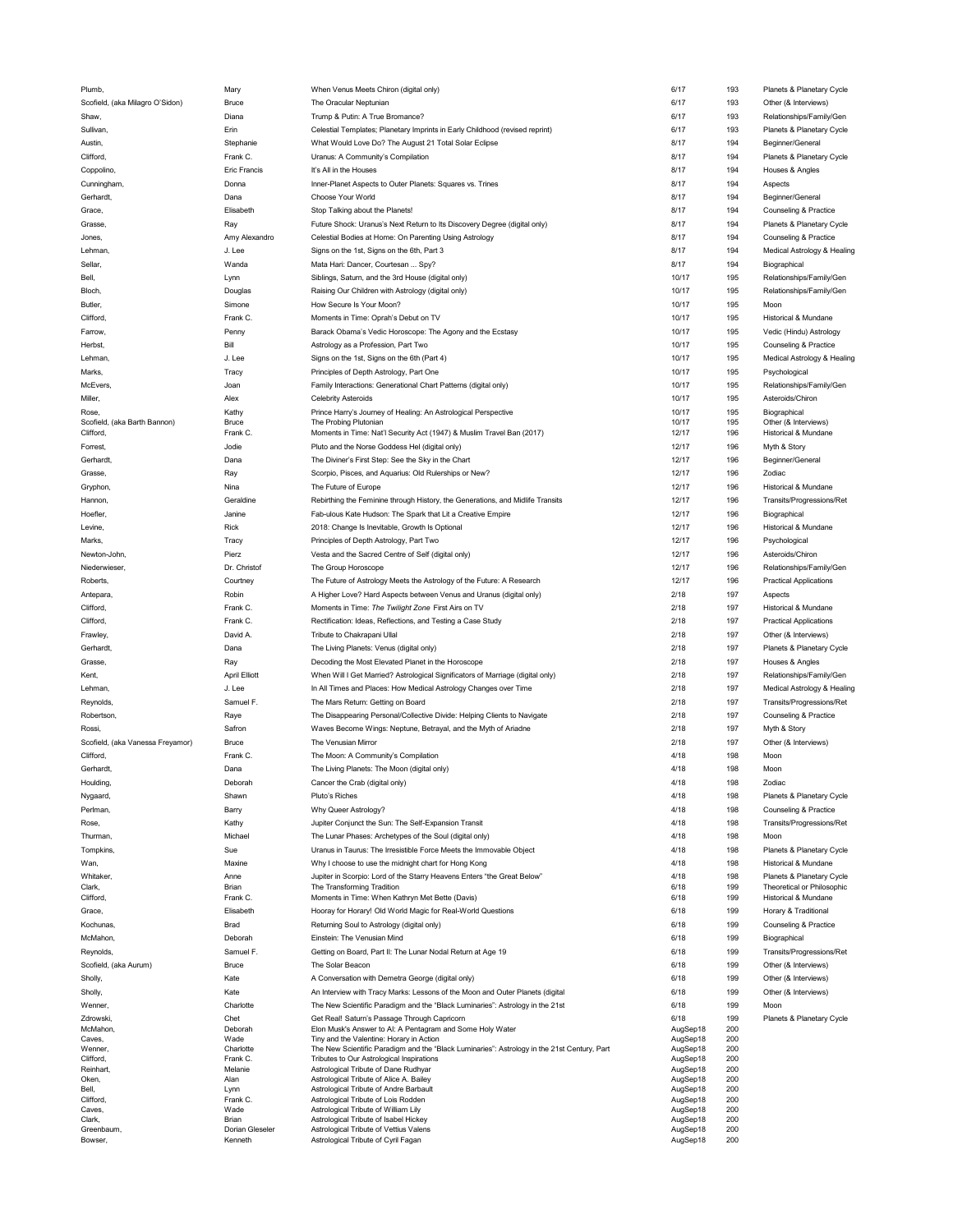| Christino,                 | Karen                  | Astrological Tribute of Linda Goodman                                                                                              | AugSep18               | 200                    |
|----------------------------|------------------------|------------------------------------------------------------------------------------------------------------------------------------|------------------------|------------------------|
| Stein,                     | Zane B.                | Astrological Tribute of Al H. Morrison                                                                                             | AugSep18               | 200                    |
| Irving,                    | Kenneth                | Astrological Tribute of Michael and Francoise Gauquelin                                                                            | AugSep18               | 200                    |
| Karacostas,<br>Farrow,     | Alexandra<br>Penny     | Astro-Wisdom: Reader Questions Answered<br>The Eastern Window                                                                      | AugSep18<br>AugSep18   | 200<br>200             |
| Eaton,                     | Barbara                | Neptune and the Color Zeitgeist                                                                                                    | AugSep18               | 200                    |
| Clifford,                  | Frank C.               | Moments in Time: The Mountain Astrologer is Born                                                                                   | AugSep18               | 200                    |
| Anselmo,                   | Kristine               | The Astrological Enigma of Janis Joplin                                                                                            | OctNov18               | 201                    |
| Clifford, / Pessin,        | Frank / Dietrech       | The Study of Your Life: Exploring Patterns in Your Solar Returns                                                                   | OctNov18               | 201                    |
| Howard,                    | Tony<br>Trish          | The Unchecked Desire, Passion, and Artistry of Venus Out of Bounds<br>The National Rife Association, Donald Trump, and Gun Control | OctNov18<br>OctNov18   | 201<br>201             |
| Marie,<br>DuCharme,        | Sally                  | The Second Saturn Return of Vice President Mike Pence                                                                              | OctNov18               | 201                    |
| Izraitel,                  | Boris                  | Vladimir Lenin: A New Look at the Most Controversial Russian Leader                                                                | OctNov18               | 201                    |
| Clifford,                  | Frank C.               | Moments in Time: The Attack on Nancy Kerrigan                                                                                      | OctNov18               | 201                    |
| Grasse,                    | Ray                    | Is This the Simplest of All "Time Lord" Techniques?<br>The Eastern Window                                                          | OctNov18<br>OctNov18   | 201<br>201             |
| Farrow,<br>Tarriktar,      | Penny<br>Tem           | Charts in the News                                                                                                                 | OctNov18               | 201                    |
| Murray,                    | Jessica                | Seeing the Big Picture: Working with the Transits of 2020                                                                          | DecJan18               | 202                    |
| Herbst,                    | Bill                   | The 2020 Jupiter-Saturn-Pluto Alignments: Collective and Personal Dimensions                                                       | DecJan18               | 202                    |
| Tarriktar,<br>Clark,       | Tem<br>Brian           | The Year 2020 for the 12 Signs<br>Bmercury: Pi in the Sky                                                                          | DecJan18<br>DecJan18   | 202<br>202             |
| Clifford,                  | Frank C.               | Exploring the Midheaven in Your Horoscope Part 1: Definitions                                                                      | DecJan18               | 202                    |
| Sellar,                    | Wanda                  | Churchill and the Miracle of Dunkirk                                                                                               | DecJan18               | 202                    |
| Obert,                     | Charles                | The Signs They Are A-Changin'                                                                                                      | DecJan18               | 202                    |
| Karacostas,<br>Clifford,   | Alexandra<br>Frank C.  | Astro-Wisdom<br>Moments in Time: Dark Water - Natalie Wood's Nightmare                                                             | DecJan18<br>DecJan18   | 202<br>202             |
| Tarriktar,                 | Tem                    | Charts in the News                                                                                                                 | DecJan18               | 202                    |
| Farrow,                    | Penny                  | The Eastern Window                                                                                                                 | DecJan18               | 202                    |
| Merriman,                  | Ray                    | Uranus in Taurus: The "New Normal" Becomes Abnormal                                                                                | FebMar19               | 203                    |
| Kurent,<br>Clifford,       | Ema<br>Frank C.        | 2019: What Eclipses Can Tell Us about the Year Ahead<br>Exploring the Midheaven in Your Horoscope Part 2                           | FebMar19<br>FebMar19   | 20.3<br>203            |
| Gargatholil                | Gargatholil            | Astrological Paradigms                                                                                                             | FebMar19               | 203                    |
| Miller,                    | Alex                   | Stationary Asteroids: Embeds in Consciousness                                                                                      | FebMar19               | 203                    |
| Lopez,                     | Alejo                  | The Millennial Paradox: How Narcissists May Save the World                                                                         | FebMar19               | 203                    |
| Gryphon,<br>Clifford,      | Nina<br>Frank C.       | Horary Advice Column<br>Moments in Time: The Profumo Affair                                                                        | FebMar19<br>FebMar19   | 203<br>203             |
| Plumb,                     | Mary                   | Charts in the News                                                                                                                 | FebMar19               | 203                    |
| Farrow,                    | Penny                  | The Fastern Window                                                                                                                 | FebMar19               | 203                    |
| Tarriktar,                 | Tem                    | Astrology and a World in Transition: A Conversation with Maurice Fernandez                                                         | AprMay19               | 204                    |
| Renstrom,<br>Clifford,     | Christoher<br>Frank C. | AIDS: An Astrological Review of a Modern Pandemic<br>The Sun and Its Aspects: What We Signed Up to Do                              | AprMay19<br>AprMay19   | 204<br>204             |
| Grasse,                    | Ray                    | A Mystic Looks at Astrology: Conversations with Shelly Trimmer                                                                     | AprMay19               | 204                    |
| DuCharme,                  | Sally                  | The Doomed Royal Romance of Princess Margaret                                                                                      | AprMay19               | 204                    |
| Whitaker,                  | Anne                   | Secondary Progressions: Stepping into the Mystery                                                                                  | AprMay19               | 204                    |
| McMahon,<br>Zlotnick,      | Deborah<br>Moon        | #dearMoon: Reconnecting Humanity to the Moon through Artistry<br>Astro-Assistance: Reader Questions Answered                       | AprMay19<br>AprMay19   | 204<br>204             |
| Clifford,                  | Frank C.               | Moments in Time: The Birth of Ryan White                                                                                           | AprMay19               | 204                    |
| Grace,                     | Elisabeth              | Charts in the News                                                                                                                 | AprMay19               | 204                    |
| Farrow,                    | Penny                  | The Eastern Window                                                                                                                 | AprMay19               | 204                    |
| Forrest,<br>Weistein,      | Jodie<br>Robert        | Solar Arc Directions: The Sun's Courtiers<br><b>Explorations in Medical Astrology</b>                                              | JunJul19<br>JunJul19   | 205<br>205             |
| Perry.                     | Wendell C.             | Whose House Is This, Anyway? (Or Some Scary Thoughts about House Systems)                                                          | JunJul19               | 205                    |
| Grasse,                    | Ray                    | Saturn as the Key "Karmic" Challenge of the Horoscope                                                                              | JunJul19               | 205                    |
| Scofield,                  | <b>Bruce</b>           | Saturn Conjunct Pluto and the Return of Quetzalcoatl                                                                               | JunJul19               | 205                    |
| DeCastro,<br>Gryphon,      | Dena<br>Nina           | Pluto Transits: Alchemy and Initiation<br><b>Horary Advice</b>                                                                     | JunJul19<br>JunJul19   | 205<br>205             |
| Grace,                     | Elisabeth              | Charts in the News                                                                                                                 | JunJul19               | 205                    |
| Clifford,                  | Frank C.               | Moments in Time: The Disappearance of Azaria Chamberlain                                                                           | JunJul19               | 205                    |
| Farrow,                    | Penny                  | The Eastern Window                                                                                                                 | JunJul19               | 205                    |
| Clifford,<br>Rose,         | Frank C.<br>Kathy      | Women of Consequence<br>Alexandria Ocasio-Cortez: Star Power                                                                       | AugSep19<br>AugSep19   | 206<br>206             |
| Sapp                       | Rae                    | Our Dangerous, Beautiful Assignment: Trickster Tales with Caroline Casey                                                           | AugSep19               | 206                    |
| River,                     | Lindsay                | All Roads Lead to This Place                                                                                                       | AugSep19               | 206                    |
| Grasse,                    | Ray                    | Reflections on Music, Magic, and Astrology                                                                                         | AugSep19               | 206                    |
| Allan,<br>Zlotnick,        | Kathy<br>Moon          | And the Band Played On: The Time and Life of Freddie Mercury<br>Astro-Assistance: Reader Questions Answered                        | AugSep19<br>AugSep19   | 206<br>20 <sub>e</sub> |
| Grace,                     | Elisabeth              | Charts in the News                                                                                                                 | AugSep19               | 206                    |
| Farrow,                    | Penny                  | The Eastern Window                                                                                                                 | AugSep19               | 206                    |
| Clifford,                  | Frank C.               | Moments in Time: Murder in Belgravia - The Lord Lucan Scandal                                                                      | AugSep19               | 206                    |
| Weinstein,<br>Grasse,      | Robert<br>Ray          | The Astrology of Bitcoin<br>The Limits of Astrology Or, Does the Horoscope Really Show Everything?                                 | OctNov19<br>OctNov19   | 207<br>207             |
| DuCharme,                  | Sally                  | The Magical Uranian Tour of Joan Rivers                                                                                            | OctNov19               | 207                    |
| Tarnas,                    | Richard                | The Dawn of a New Universe                                                                                                         | OctNov19               | 207                    |
| Matus,                     | Olivia                 | The Elements of Love                                                                                                               | OctNov19               | 207                    |
| Sholly / Geary<br>Gryphon, | Kate / Nan<br>Nina     | Remembering Tem Tarriktar<br><b>Horary Advice</b>                                                                                  | OctNov19<br>OctNov19   | 207<br>207             |
| Clifford,                  | Frank C.               | Moments in Time: The Official Opening of the Sydney Opera House                                                                    | OctNov19               | 207                    |
| Grace,                     | Elisabeth              | Charts in the News                                                                                                                 | OctNov19               | 207                    |
| Farrow,                    | Penny                  | The Eastern Window: Divisional Charts                                                                                              | OctNov19               | 207                    |
| Grasse,<br>Gryphon,        | Ray<br>Nina            | Turning Point: The United States' Pluto Return<br>Magical Elections for the Year 2020                                              | DecJan19<br>DecJan19   | 208<br>208             |
| Zdrowski,                  | Chet                   | Uranus, Gaia, and the Amazon: Shell Shock and Climate Change                                                                       | DecJan19               | 208                    |
| Karacostas,                | Alexandra              | Consulting in the 21st Century                                                                                                     | DecJan19               | 208                    |
| Rose,<br>Tarriktar,        | Kathy<br>Tem           | Unaspected Planets: Mavericks of the Horoscope<br>Close Encounters with the Twelve Signs                                           | DecJan19<br>DecJan19   | 208<br>208             |
| Various Authors            |                        | A Special Collection of Tributes to Tem                                                                                            | DecJan19               | 208                    |
| Zlotnick,                  | Moon                   | Astro-Assistance: Reader Questions Answered                                                                                        | DecJan19               | 208                    |
| Clifford,                  | Frank C.               | Moments in Time: The Birth of the Paparazzi                                                                                        | DecJan19               | 208                    |
| Grace,<br>Farrow,          | Elisabeth<br>Penny     | Charts in the News<br>The Eastern Window: Fine Tuning Timing with Divisional Charts                                                | DecJan19<br>DecJan19   | 208<br>208             |
| Herbst,                    | Bill                   | The 2020's: A Perspective from Civizational Astrology                                                                              | Feb/Mar20              | 209                    |
| Perry,                     | Wendell C.             | What the Sibly Chart Really Says about the United States of America                                                                | Feb/Mar20              | 209                    |
| Allan,                     | Kathy                  | Dignity and Reception in Aspect Interpretation                                                                                     | Feb/Mar20              | 209                    |
| McMahon,<br>Clifford,      | Deborah<br>Frank C.    | Uranus in Taurus and the Race to LEO<br>Monica Seles: From Tennis to Tragedy to Triumph                                            | Feb/Mar20<br>Feb/Mar20 | 209<br>209             |
| Whitaker,                  | Anne                   | Uranus through Aries and Emily's Inspiring Story                                                                                   | Feb/Mar20              | 209                    |
| Tarriktar,                 | Tem                    | Love Letters from the 12 Signs (humor)                                                                                             | Feb/Mar20              | 209                    |
| Kiva,                      | Debra                  | Poem for Tem                                                                                                                       | Feb/Mar20              | 209                    |
| Gryphon,                   | Nina                   | <b>Horary Advice</b><br>Charts in the News                                                                                         | Feb/Mar20<br>Feb/Mar20 | 209<br>209             |
| Grace,<br>Farrow,          | Elisabeth<br>Penny     | The Eastern Window: Timing the Success of a "Magical Voice"                                                                        | Feb/Mar20              | 209                    |
| Tarriktar,                 | Tem                    | Helping Your Children with Astrology                                                                                               | Feb/Mar20              | 209                    |
| Younghans,                 | Pam                    | Give Me Hope, Help Me Cope: George Harrison's Heavy Pluto Load                                                                     | AprMay20               | 210                    |
| Seltzer,<br>Miller,        | Henry                  | New Planetary Archetypes in Western Astrology: Eris, Haumea, Makemake<br>Mythic-Named Aseroids: Keys to Timeless Wisdom            | AprMay20               | 210<br>210             |
| Nygaard,                   | Alex<br>Shane          | From Sunrise through Nightfall: The Twelve Houses of the Zodiac                                                                    | AprMay20<br>AprMay20   | 210                    |
| Clifford,                  | Frank C.               | A Special Collection of Tributes to Tem                                                                                            | AprMay20               | 210                    |
| Reinhart,                  | Melanie                | Chariklo: Wife of Chiron                                                                                                           | AprMay20               | 210                    |
| Tarriktar,                 | Tem                    | Are you a Confused Cuspal Creature?                                                                                                | AprMay20               | 210                    |
| Zlotnick,<br>Grace,        | Moon<br>Elisabeth      | Astro-Assistance: Reader Questions Answered<br>Charts in the News                                                                  | AprMay20<br>AprMay20   | 210<br>210             |
| Farrow,                    | Penny                  | The Eastern Window: Adan Schiff's Peanut Butter Sandwich                                                                           | AprMay20               | 210                    |
| Clifford,                  | Frank C.               | A Primer to Understanding Your Birth Chart: The Sun Signs                                                                          | AprMay20               | 210                    |
| Grasse,                    | Ray                    | Astrology's Hard Lesson                                                                                                            | AprMay20               | 210<br>211             |
| Gryphon,                   | Nina                   | Astrology of COVID-19/Coronavirus                                                                                                  | JunJul20               |                        |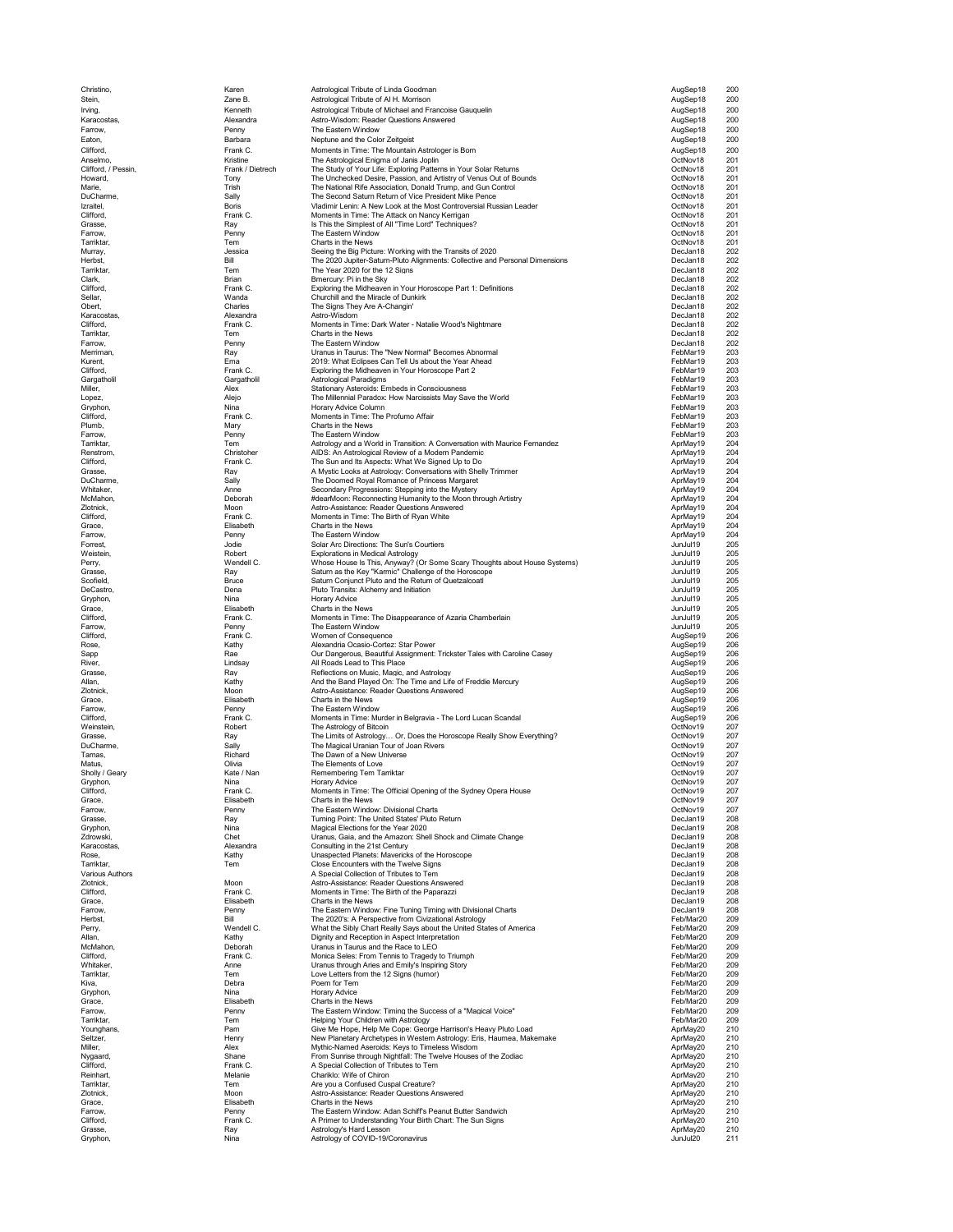| Wan,                            |          |
|---------------------------------|----------|
|                                 |          |
| Gregory                         |          |
| Nygaard                         |          |
| Ogilvie.<br>O                   |          |
| Kinsman,                        |          |
| Tarriktar,                      |          |
| Grace.                          |          |
| Clifford,                       |          |
| Farrow<br>Kurent                |          |
| McMahor                         |          |
| ٦,<br>Grasse,                   |          |
| ŀ<br>ljordan                    |          |
| Skinner                         |          |
| Meridiar                        |          |
| Grace,                          |          |
| Clifford                        |          |
| Zlotnick                        |          |
| –<br>Farrow,                    |          |
| Bright,                         |          |
| Johnsen                         |          |
| Arroyo,                         |          |
| Lehman                          |          |
| Weinsteir<br>ì                  |          |
| Joughty,<br>ſ                   |          |
| L<br>esage<br>Grace,            |          |
| Farrow                          |          |
| Gryphor                         |          |
| Bright                          |          |
| Clifford,<br>C                  |          |
| Zahrt,                          |          |
| Purser                          |          |
| Hopkins                         |          |
| Meece                           |          |
| DuChar<br>'n                    |          |
| Zahrt,                          |          |
| Whitaker                        |          |
| Perry                           |          |
| Grace,                          |          |
| Farrow<br>Zlotnick              |          |
| Bright,                         |          |
| Clifford                        |          |
| Mello,                          |          |
| Sibaud                          |          |
| Allan,                          |          |
| Bogart,                         |          |
| Zahart,                         |          |
| Sellar,                         |          |
| Grace,                          |          |
| Clifford,<br>Ó                  |          |
| Farrow,                         |          |
| Gryphor                         |          |
| <b>Bright</b><br>Goel,          |          |
| Panart,                         |          |
| Suskin,                         |          |
| Tarriktar                       |          |
| Ebertin,                        |          |
| Sapp                            |          |
| Meridiar<br>١,                  |          |
|                                 |          |
| Graves,                         |          |
| Zhu                             |          |
| Paul,                           |          |
| Grace                           |          |
| Clifford<br>Ó                   |          |
| Farrow                          |          |
| Bright                          |          |
| Zlotnick<br>Jones.              |          |
| Renstrom                        |          |
|                                 |          |
| Anderson,<br>Clifford,          |          |
| Tauchert                        |          |
| ï<br>٢<br><b>IVE</b><br>ń       |          |
| Witkofsky                       |          |
| Schofield                       |          |
| Sprowl,<br>ı                    |          |
| orentzen,                       |          |
| Grace,                          |          |
| Farrow,                         |          |
| Gryphon,<br>Bright,             |          |
| lifford,                        |          |
| Farnell,                        |          |
| Saussy                          |          |
| -<br>Hawkwo<br>ŀ<br>ì           | od, Spri |
| Kelley,                         |          |
| Ć<br>Graves                     |          |
| Ravitch                         |          |
| Sprowl                          |          |
| Starr<br>Grace,                 |          |
| Farrow                          |          |
| Zlotnick                        |          |
| Bright.                         |          |
| Cifford,                        |          |
| Clark,                          |          |
| Murray.                         |          |
| Sutherland,                     |          |
| Suskin,                         |          |
| Reinhart                        |          |
| Graves,<br>Byrd                 |          |
| Tarriktar                       |          |
| Grace,                          |          |
| Farrow,                         |          |
| Gryphon,                        |          |
| Zlotnick,                       |          |
| Bright                          |          |
| <b>Bright</b>                   |          |
| Ó<br>Grace,<br>$\epsilon$       |          |
| <b>Gryphor</b><br>١,<br>Farrow, |          |

| Wan,                 | Maxine                 | The Free Hong Kong Movement - or is it?                                                              | JunJul20             | 211        |
|----------------------|------------------------|------------------------------------------------------------------------------------------------------|----------------------|------------|
| Gregory,             | Pam                    | Buckle up for Mars Retrograde in Aries<br>Saturn in Aquarius                                         | JunJul20             | 211        |
| Nygaard,             | Shawn                  |                                                                                                      | JunJul20             | 211        |
| Ogilvie,<br>Kinsman, | Chrissy<br>Steve       | The United States, Trump, and the Sign of Cancer<br>Inauguration Horoscopes and What They Can Reveal | JunJul20<br>JunJul20 | 211<br>211 |
| Tarriktar,           | Tem                    | Star Pets OR, Tails of the Zodiac                                                                    | JunJul20             | 211        |
| Grace,               | Elisabeth              | Charts in the News                                                                                   | JunJul20             | 211        |
| Clifford,            | Frank C.               | A Primer to Understanding Your Chart: The Luminaries and the Inner Planets                           | JunJul20             | 211        |
| Farrow,              | Penny                  | The Eastern Window: Enter the Dragon: The Story of Rahu and Ketu                                     | JunJul20             | 211        |
| Kurent,              | Ema                    | Astrology of Epidemics and Pandemics                                                                 | AugSep20             | 212        |
| McMahon,             | Deborah                | The Pluto Killer and His Hunt for Planet Nine                                                        | AugSep20             | 212        |
| Grasse,              | Ray                    | Looking Beyond the Horoscope: Incorporating Synchronicity into our Interpretations                   | AugSep20             | 212        |
| Hjordan,             | Wynne                  | A Conversation with Sue Tompkins                                                                     | AugSep20             | 212        |
| Skinner,             | Christeen              | Financial Trends August and September 2020                                                           | AugSep20             | 212        |
| Meridian,            | Bill                   | Global Scan                                                                                          | AugSep20             | 212        |
| Grace,               | Elisabeth              | Charts in the News                                                                                   | AugSep20             | 212        |
| Clifford,            | Frank C.               | Dim All The Lights: Some Musings on Saturn-Pluto, the Most Feared Combination in Astrology           | AugSep20             | 212        |
| Zlotnick,            | Moon                   | Astro-Assistance: Reader Questions                                                                   | AugSep20             | 212        |
| Farrow,              | Penny                  | The Eastern Window: Rahu, Ketu, and the Wizard of Oz                                                 | AugSep20             | 212        |
| Bright,              | Wonder                 | Traditional Astrology in a Modern Practice: Working with the Malefics                                | AugSep20             | 212        |
| Johnsen,             | Linda                  | Supernova 2020: The US Presidential Election                                                         | OctNov20             | 213        |
| Arroyo,              | Stephen                | Retrospective: Observations and Axioms for More Insightful Chart Interpretation                      | OctNov20             | 213        |
| Lehman,              | J. Lee                 | Is Tecumseh's Curse Really about Jupiter-Saturn Conjunctions in Earth?                               | OctNov20             | 213        |
| Weinstein,           | Robert                 | A Comprehensive Approach to Medical Astrology                                                        | OctNov20             | 213        |
| Doughty,             | Peter                  | Charting the Weather of a Pivotal Moment                                                             | OctNov20             | 213        |
| Lesage,              | Madeleine              | Nostradamus: Under the Influence of the Stars                                                        | OctNov20             | 213        |
| Grace,               | Elisabeth              | Charts in the News                                                                                   | OctNov20             | 213        |
| Farrow,              | Penny                  | The Eastern Window: Lost in Translation: The Western Mind and the Vedic Texts                        | OctNov20             | 213        |
| Gryphon,             | Nina                   | <b>Horary Advice</b>                                                                                 | OctNov20             | 213        |
| Bright,              | Wonder                 | Traditional Astrology in a Modern Practice: Let There Be Lights                                      | OctNov20             | 213        |
| Clifford,            | Frank C.               | Moments in Time: The Opening of the World Trade Center                                               | OctNov20             | 213        |
| Zahrt,               | Jenn                   | Atricle Particle: What is an Almeten, and How Do You Calculate It?                                   | OctNov20             | 213        |
| Purser,              | Kerby                  | Poem: Magic                                                                                          | OctNov20             | 213        |
| Hopkins,             | S.A.                   | Article Particle: The 2016 Trump Candidacy Announcement Progressed Chart                             | OctNov20             | 213        |
| Meece,               | E. Alan                | Time for Reform Again: Saturn in Aguarius and Pisces                                                 | DecJan20             | 214        |
| DuCharme,            | Sally                  | America's Sizzling Aspects in 1946                                                                   | DecJan20             | 214        |
| Zahrt,               | Jenn                   | Through a Glass Darkly: An Interview with Nick Campion                                               | DecJan20             | 214        |
| Whitaker,            | Anne                   | Waning and Waxing Crescents: Windows to the Future The Jupiter-Saturn Cycles                         | DecJan20             | 214        |
| Perry,               | Wendell C.             | Saturn, Pluto, and the United States Horoscope                                                       | DecJan20             | 214        |
| Grace,               | Elisabeth              | Charts in the News                                                                                   | DecJan20             | 214        |
| Farrow,              | Penny                  | The Eastern Window: Passwords for Unlocking Codes of Ancient Texts                                   | DecJan20             | 214        |
| Zlotnick,            | Moon                   | Astro-Assistance: Reader Questions                                                                   | DecJan20             | 214        |
| Bright,              | Wonder                 | The Complete Human: The Doctrine of Sect and Becoming Whole                                          | DecJan20             | 214        |
| Clifford,            | Frank                  | December 2020: A Breath of Fresh Air                                                                 | DecJan20             | 214        |
| Mello,               | Eileen                 | Article Particle: Understanding Eclipse Season: The Basics                                           | DecJan20             | 214        |
| Sibaud,              | Philippe               | The Sun Signs of the Moon Walkers Is There a God for the Astronauts?                                 | FebMar21             | 215        |
| Allan,               | Kathy                  | An Overview: The Transits of 2021                                                                    | FebMar21             | 215        |
| Bogart,              | Greg                   | Astrology as a Therapeutic Art                                                                       | FebMar21             | 215        |
| Zahart,              | Jenn                   | There's No There, There. Or Is There? Understanding Elemental Voids                                  | FebMar21             | 215        |
| Sellar,              | Wanda                  | One Hundred Years of Chanel No. 5                                                                    | FebMar21             | 215        |
| Grace,               | Elisabeth              | Charts in the News                                                                                   | FebMar21             | 215        |
| Clifford,            | Frank                  | Moments in Time: Ronald Reagan Governor of California                                                | FebMar21             | 215        |
| Farrow,              | Penny                  | The Eastern Window: Passwords for Unlocking Codes of Ancient Texts: Part 2                           | FebMar21             | 215        |
| Gryphon,             | Nina                   | <b>Horary Advice</b>                                                                                 | FebMar21             | 215        |
| Bright,              | Wonder                 | Why You Can't Talk about Saturn Without Talking about Jupiter                                        | FebMar21             | 215        |
| Goel,                | Mukul Shri             | Article Partice Vedic Astrology: The Aims of Human Life                                              | FebMar21             | 215        |
| Panart,              | Lars                   | Powers of the Red Planet                                                                             | AprMay21             | 216        |
| Suskin,              | Rod                    | Shamanic Divination and the Dream Chart                                                              | AprMay21             | 216        |
| Tarriktar,           | Tem                    | The Responsible Use of Astrology                                                                     | AprMay21             | 216        |
| Ebertin,             | Elisabeth              | The Houses in Mundane Astrology                                                                      | AprMay21             | 216        |
| Sapp,                | Rae                    | Which Witch: Astro-Mytho-Linguistic Explorations                                                     | AprMay21             | 216        |
| Meridian,            | Bill                   | Global Scan                                                                                          | AprMay21             | 216        |
| Graves,              | Philip                 | <b>Primary Sources</b>                                                                               | AprMay21             | 216        |
| Zhu,                 | Xun Zhan               | Article Particle: Will the 2020 Tokyo Olypics Happen in 2021?                                        | AprMay21             | 216        |
| Paul,                | Laura                  | Poems                                                                                                | AprMay21             | 216        |
| Grace,               | Elisabeth              | Charts in the News                                                                                   | AprMay21             | 216        |
| Clifford,            | Frank                  | Moments in Time: An Uninvited Guest Encounters the Queen of England                                  | AprMay21             | 216        |
| Farrow,              | Penny                  | The Eastern Window: Joseph R. Biden: Collaboratior-in-Chief                                          | AprMay21             | 216        |
| Bright,              | Wonder                 | Traditional Astrology in a Modern Practice: Mars and Venus -- the Axis of Desire, Part I: Mars       | AprMay21             | 216        |
| Zlotnick,            | Moon                   | Astro Assistance: Reader Questions                                                                   | AprMay21             | 216        |
| Jones,               | Mark                   | On the Planetary Nodes and Collective Evolution                                                      | JunJul21             | 217        |
| Renstrom,            | Christopher            | Does Uranus Make Me Gay? Unearting the Queer Archetype in History and Culture                        | JunJul21             | 217        |
| Anderson,            | Thea                   | Harriet Tubman as a Magical, Mercurial Figure: An Astrological Analysis of the Combahee River        | JunJul21             | 217        |
| Clifford,            | Frank C.               | "Surely You Can't Be Serious" Jupiter, Neptune, and the Astrology of a Seriously Funny Film          | JunJul21             | 217        |
| Tauchert,            | Paetra                 | Plant Planet: Saturn                                                                                 | JunJul21             | 217        |
| Graves,              | Philip                 | <b>Primary Sources</b>                                                                               | JunJul21             | 217        |
| Witkofsky,           | Jared                  | Outer Planet Transits (Art)                                                                          | JunJul21             | 217        |
| Schofield,           | Hillary                | lustrous (Poem)                                                                                      | JunJul21             | 217        |
| Sprowl,              | Bayley                 | In Defense of Astrology (Poem)                                                                       | JunJul21             | 217        |
| Lorentzen,           | Gary                   | Fires of a Distant Love (Poem)                                                                       | JunJul21             | 217        |
| Grace,               | Elisabeth              | Charts in the News                                                                                   | JunJul21             | 217        |
| Farrow,              | Penny                  | The Eastern Window: Tiger Woods: Anatomy of an Accident                                              | JunJul21             | 217        |
| Gryphon,             | Nina                   | Horary Advice                                                                                        | JunJul21             | 217        |
| Bright,              | Wonder                 | Traditional Astrology in a Modern Practice: Mars and Venus -- the Axis of Desire, Part II: Venus     | JunJul21             | 217        |
| Clifford,            | Frank C.               | Exploring the First Meeting Chart                                                                    | AugSep21             | 218        |
| Farnell,             | <b>Kim</b>             | Cheiro the Wonderful                                                                                 | AugSep21             | 218        |
| Saussy,              | Briana                 | Rooting into Relaxation with the IC                                                                  | AugSep21             | 218        |
| Hawkwood, Springer   | Karen, Denise Huajardo | Integragating Astrology with the New Neuropsychology of Trauma Healing                               | AugSep21             | 218        |
| Kelley,              | John-David             | Op-Ed: Magic at the Heart                                                                            | AugSep21             | 218        |
| Graves,              | Philip                 | <b>Primary Sources</b>                                                                               | AugSep21             | 218        |
| Ravitch.             | Sasha                  | Endymionis somnum dormire (poem)                                                                     | AugSep21             | 218        |
| Sprowl,              | Bayley                 | Fort Bragg on the Coastal Route from Oregon (poem)                                                   | AugSep21             | 218        |
| Starr,               | Dorota                 | In Search for the Infinate (poem)                                                                    | AugSep21             | 218        |
| Grace,               | Elisabeth              | Charts in the News                                                                                   | AugSep21             | 218        |
| Farrow,              |                        |                                                                                                      | AugSep21             | 218        |
| Zlotnick,            | Penny                  | The Eastern Window: The Ecliptic Highway                                                             |                      |            |
| Bright,              | Moon                   | Astro-Assistance                                                                                     | AugSep21             | 218        |
| Cifford,             | Wonder                 | Traditional Astrology in a Modern Practice: Astrology Is Changing Because We Are                     | AugSep21             | 218        |
| Clark,               | Frank C.               | Revisiting the First Saturn Return                                                                   | OctDec21             | 219        |
|                      | Brian                  | Time Share: Generic Transitions Through the Life Cycle                                               | OctDec21             | 219        |
| Murray,              | Jessica                | Growing Pains: The Saturn Return and Quarter Squares                                                 | OctDec21             | 219        |
| Sutherland,          | Kira                   | Your Health at the Time of Major Life Transits                                                       | OctDec21             | 219        |
| Suskin,              | Rod                    | Transits at Midlife: How the Outer Planets Change Everything                                         | OctDec21             | 219        |
| Reinhart,            | Melanie                | Homeward Bound: The Chiron Return                                                                    | OctDec21             | 219        |
| Graves.              | Philip                 | <b>Primary Sources</b>                                                                               | OctDec21             | 219        |
|                      | Linda Kubota           | Interview with Amanda Walsh                                                                          | OctDec21             | 219        |
| Byrd,<br>Tarriktar,  | Tem                    | Tem's Classic Holiday Shopping Guide for the 12 Zodiac Signs                                         | OctDec21             | 219        |
| Grace,               | Elisabeth              | Charts in the News                                                                                   | OctDec21             | 219        |
| Farrow,              | Penny                  | The Eastern Window: The Ecliptic Olympians                                                           | OctDec21             | 219        |
| Gryphon,             | Nina                   | <b>Horary Advice</b>                                                                                 | OctDec21             | 219        |
| Zlotnick,            | Moon                   | Astro-Assistance                                                                                     | OctDec21             | 219        |
| Bright,              | Wonder                 | Traditional Astrology in a Modern Practice: The Hidden Power of Your Sun                             | OctDec21             | 219        |
| Bright,              | Wonder                 | Traditional Astrology in a Modern Practice                                                           | DecMar21             | 220        |
| Grace,               | Elisabeth              | Charts in the News                                                                                   | DecMar21             | 220        |
| Gryphon,             | Nina                   | <b>Horary Advice</b>                                                                                 | DecMar21             | 220        |
| Farrow,              | Penny                  | The Eastern Window                                                                                   | DecMar21             | 22C        |
| Graves,              | Philip                 | <b>Primary Sources</b>                                                                               | DecMar21             | 220        |